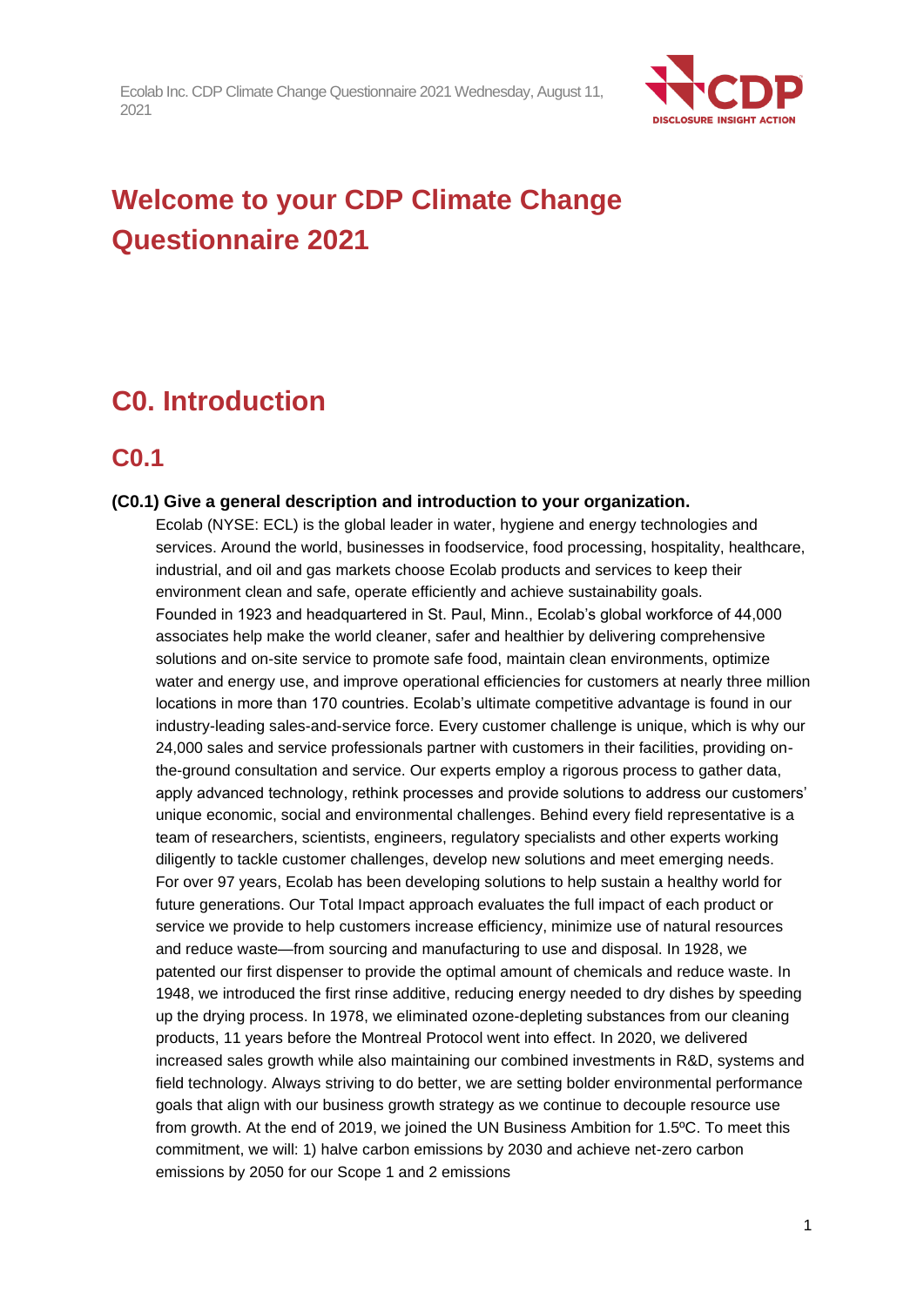

by expanding energy efficiency projects at Ecolab sites and electrifying our fleet of service vehicles, 2) achieve 100% renewable electricity by 2030, and 3) work with suppliers representing 70% of Scope 3 emissions to set science-based targets by 2024. We have also set a goal to help our customers become carbon neutral by reducing greenhouse gas emissions by 4.5 million metric tonnes. In addition, we have set goals to achieve a positive water impact by: 1) working with our customers to conserve 300 billion gallons of water by 2030, 2) restoring greater than 50% of our operational water withdrawal and achieving Alliance for Water Stewardship Standard certification in high risk watersheds, and 3) reducing our net water withdrawal by 40% per unit of production across the entire enterprise. Our innovative products and services touch virtually every aspect of daily life. From the raw

materials that are the building blocks of nearly every products, to production and manufacturing, to retail and service environments, Ecolab is behind the scenes working with many of the world's most recognizable brands to improve performance, meet increasing demand, and reduce environmental impact.

Further information about Ecolab is available at www.ecolab.com. The answers to the questions of the Carbon Disclosure Project prepared by Ecolab contain various forward-looking statements within the meaning of the Private Securities Litigation Reform Act of 1995. These include statements concerning future events, future financial performance, plans, strategies, expectations, prospects, impact of climate change, laws and regulations, and supply and demand. These statements, which represent Ecolab's expectations or beliefs concerning various future events, are based on current expectations that involve a number of risks and uncertainties that could cause actual results to differ materially from those of such forwardlooking statements. We caution that undue reliance should not be placed on such forwardlooking statements, which speak only as of the date made. Ecolab does not undertake, and expressly disclaims, any duty to update any forward-looking statement whether as a result of new information, future events or changes in expectations, except as required by law.

## **C0.2**

|                   | <b>Start</b><br>date | <b>End date</b>      | Indicate if you are<br>providing emissions data<br>for past reporting years | Select the number of past<br>reporting years you will be<br>providing emissions data for |
|-------------------|----------------------|----------------------|-----------------------------------------------------------------------------|------------------------------------------------------------------------------------------|
| Reporting<br>year | January<br>1,2020    | December<br>31, 2020 | Yes                                                                         | 1 year                                                                                   |

### **(C0.2) State the start and end date of the year for which you are reporting data.**

## **C0.3**

#### **(C0.3) Select the countries/areas for which you will be supplying data.**

- Algeria **Argentina** Australia Austria Belgium Brazil
- Bulgaria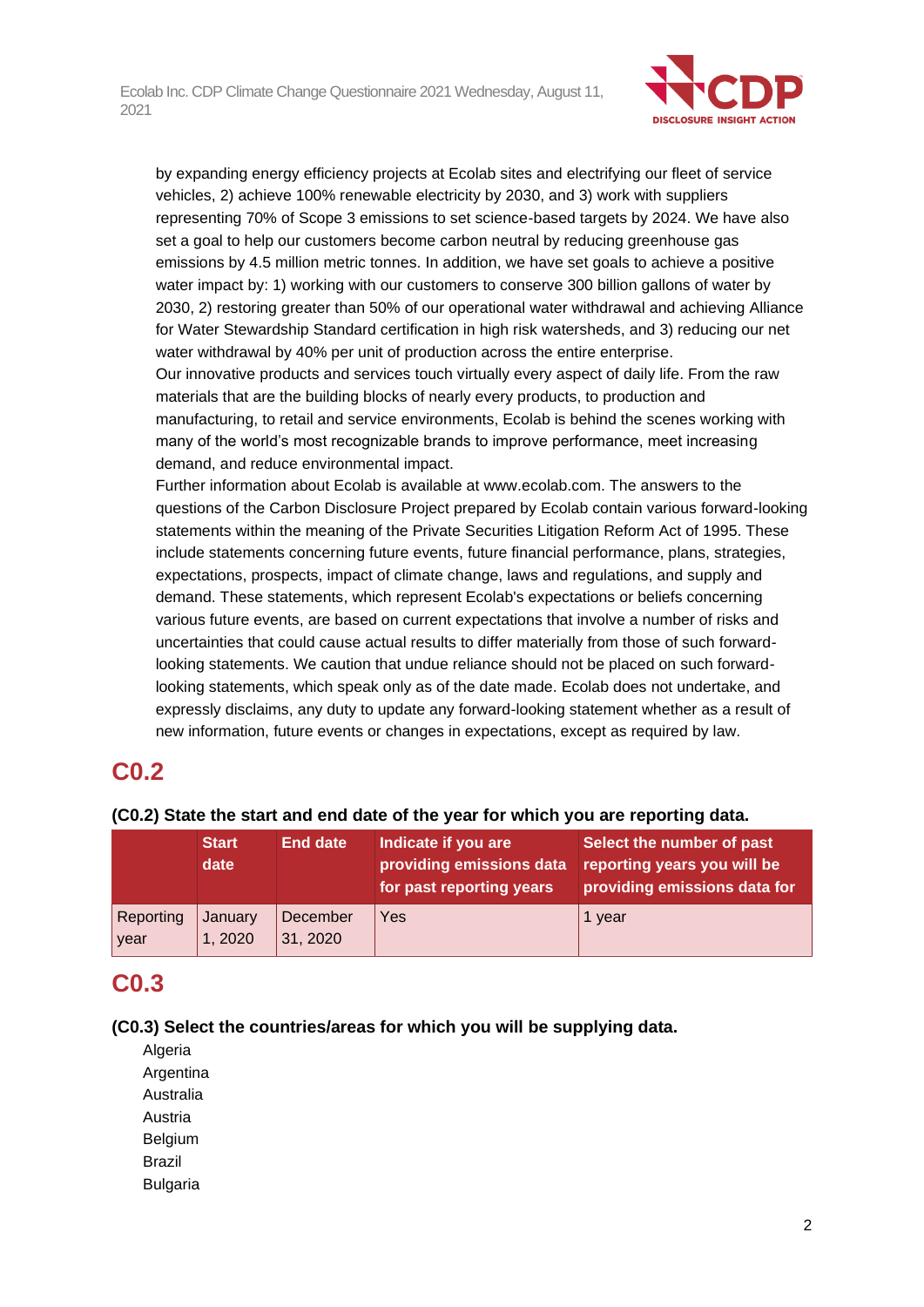

Canada Chile China China, Hong Kong Special Administrative Region Colombia Costa Rica Croatia Czechia Denmark Dominican Republic Ecuador Egypt Equatorial Guinea Finland France **Germany** Greece Hungary India Indonesia Ireland Israel Italy Japan Jordan Kazakhstan Kenya Luxembourg Malaysia Malta Mexico Morocco **Netherlands** New Zealand Norway Pakistan Peru Philippines Poland Portugal Puerto Rico Qatar Republic of Korea Romania Russian Federation Saudi Arabia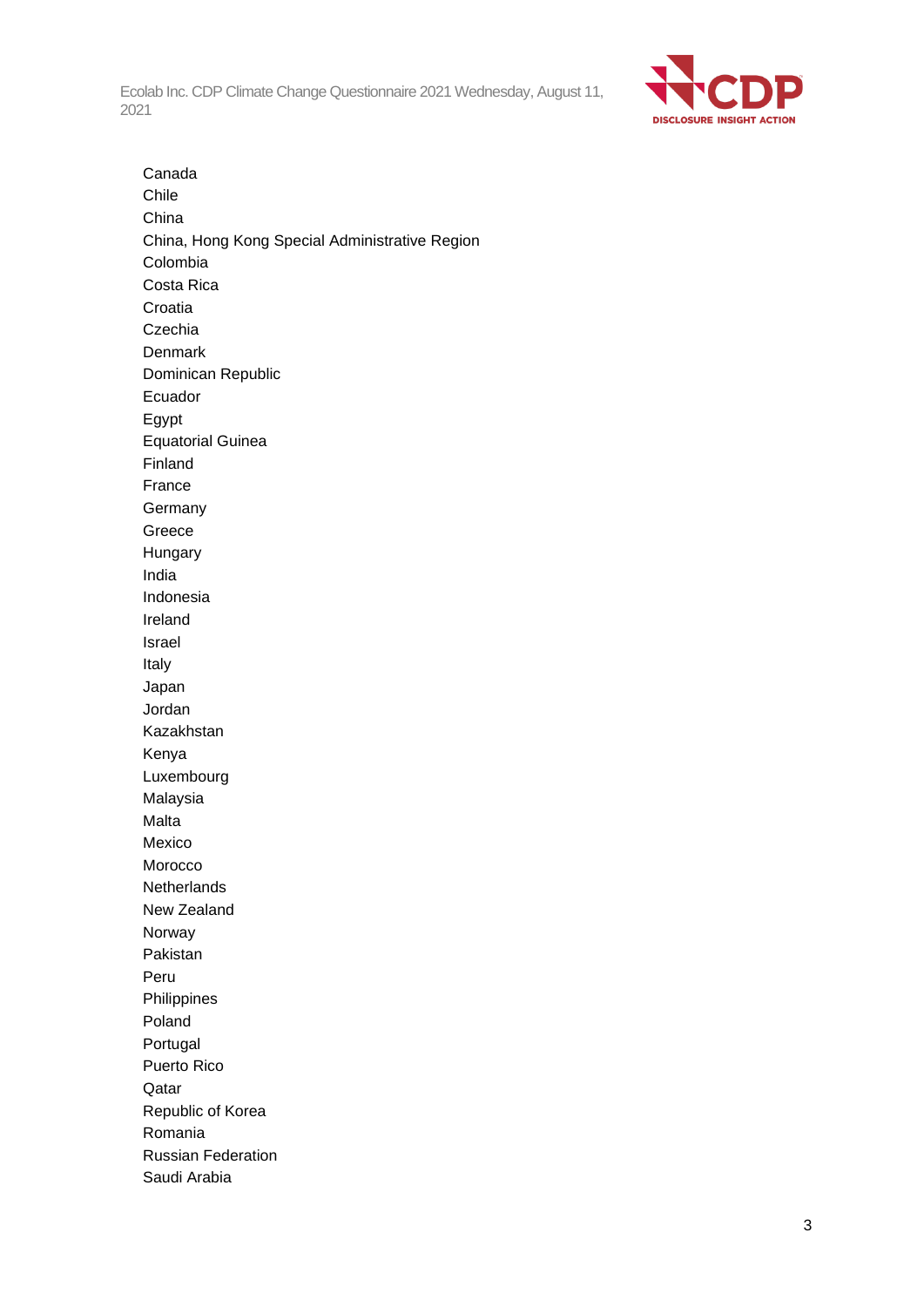

Serbia Singapore Slovakia Slovenia South Africa Spain Sweden Switzerland Taiwan, Greater China **Thailand Turkey** Uganda Ukraine United Arab Emirates United Kingdom of Great Britain and Northern Ireland United Republic of Tanzania United States of America Uruguay Venezuela (Bolivarian Republic of) Viet Nam

## **C0.4**

**(C0.4) Select the currency used for all financial information disclosed throughout your response.**

USD

# **C0.5**

**(C0.5) Select the option that describes the reporting boundary for which climaterelated impacts on your business are being reported. Note that this option should align with your chosen approach for consolidating your GHG inventory.**

Operational control

# **C1. Governance**

# **C1.1**

**(C1.1) Is there board-level oversight of climate-related issues within your organization?**

Yes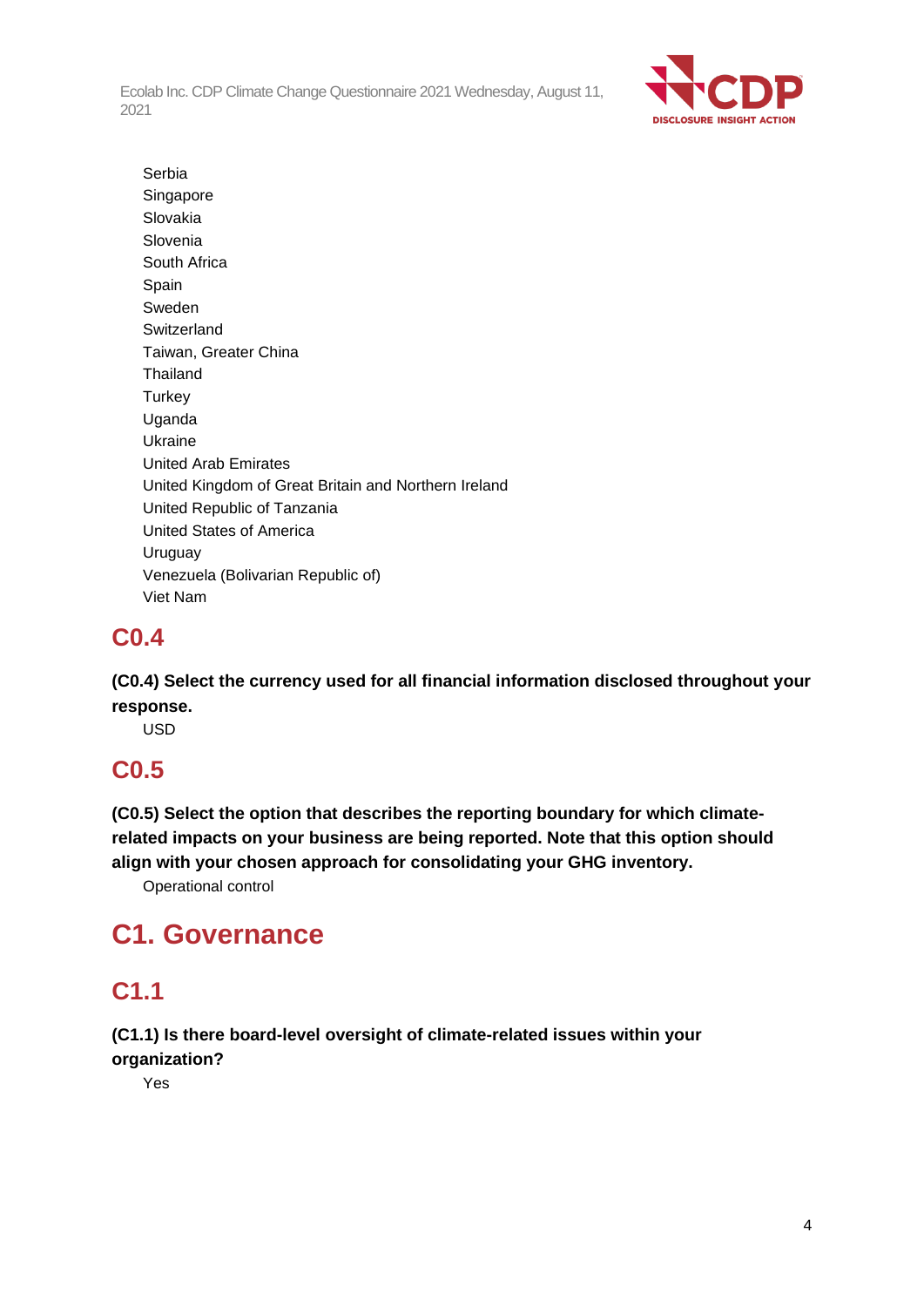

# **C1.1a**

## **(C1.1a) Identify the position(s) (do not include any names) of the individual(s) on the board with responsibility for climate-related issues.**

| <b>Position of</b>       | <b>Please explain</b>                                                                                                                                                                                                                                                                                                                                                                                                                                                                                                                                                                  |
|--------------------------|----------------------------------------------------------------------------------------------------------------------------------------------------------------------------------------------------------------------------------------------------------------------------------------------------------------------------------------------------------------------------------------------------------------------------------------------------------------------------------------------------------------------------------------------------------------------------------------|
| individual(s)            |                                                                                                                                                                                                                                                                                                                                                                                                                                                                                                                                                                                        |
| Board-level<br>committee | While the full Board of Directors monitors Ecolab's progress on sustainability, the<br>Safety, Health and Environment (SHE) Committee of the Board has the highest<br>level of responsibility for all sustainability matters, including climate-related issues.<br>Climate change responsibilities have been assigned to this Committee as it falls<br>within the scope of environmental matters that are part of the principle<br>responsibilities and duties of the Committee.                                                                                                       |
|                          | As stated in its Charter, the SHE Committee is responsible for reviewing and<br>overseeing Ecolab's SHE policies, programs and practices that affect, or could<br>affect, employees, customers, stockholders, and neighbouring communities. This<br>Committee reports to the Board of Directors and provides updates to the Board on<br>the company's implementation of and progress against its sustainability goals,<br>including climate-related goals and commitments (for example, Ecolab's goal to<br>reduce our greenhouse gas emissions by 50% by 2030 from a 2018 baseline).  |
|                          | Climate-related decision made by the SHE Committee of the Board: In 2019, the<br>SHE Committee was involved in approving the decision for Ecolab to become a<br>Task Force on Climate-related Financial Disclosures (TCFD) Supporter and align its<br>Enterprise Risk Management process and Annual Business Significance Risks<br>Assessment with TCFD recommendations. The SHE Committee also approved<br>Ecolab joining the UN Business Ambition for 1.5°C at the end of 2019, pledging to<br>reduce our greenhouse gas emissions by 50 percent by 2030 and to net-zero by<br>2050. |
|                          | In the fourth quarter of 2020, Ecolab's Board of Directors committed to participate in<br>the World Economic Forum's Stakeholder Capitalism Metrics initiative, supporting<br>the development of a common set of metrics for consistent reporting on sustainable<br>value creation. This led to the allocation of ESG metrics for each Board committee<br>to review on an annual basis, including climate-related metrics. This is intended to<br>formalize ESG metric-specific governance and reinforce the Board's oversight of<br>ESG topics, including climate.                    |

# **C1.1b**

### **(C1.1b) Provide further details on the board's oversight of climate-related issues.**

| <b>Frequency with Governance</b> |                 | <b>Please explain</b> |
|----------------------------------|-----------------|-----------------------|
| l which climate-                 | mechanisms into |                       |
| related issues are               |                 |                       |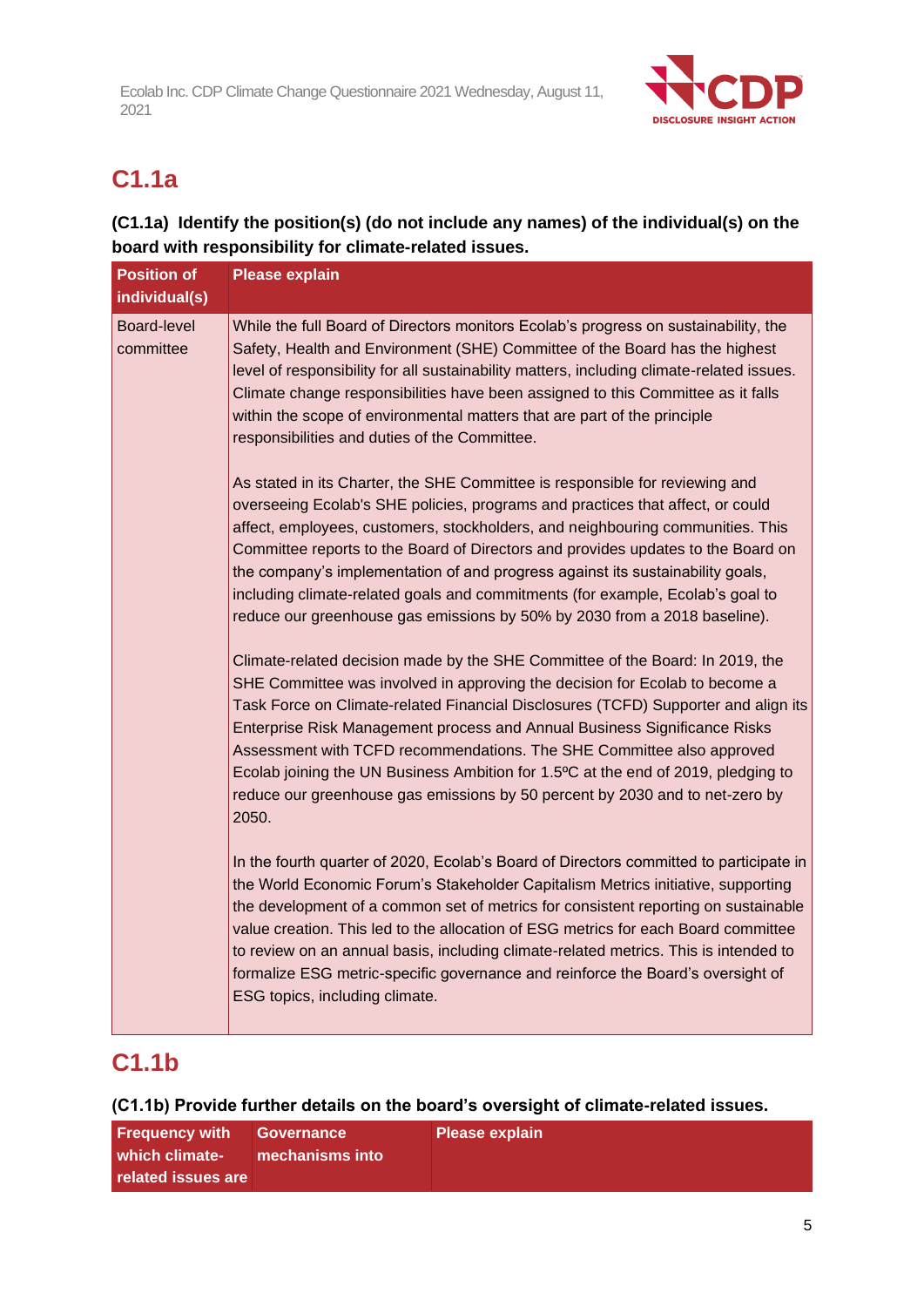

| a scheduled<br>agenda item   | which climate-related<br>issues are integrated                                                                                                                                                                                                                                  |                                                                                                                                                                                                                                                                                                                                                                                                                                                                                                                                                                                                                                                                                                                                                                                                                                                                                                           |
|------------------------------|---------------------------------------------------------------------------------------------------------------------------------------------------------------------------------------------------------------------------------------------------------------------------------|-----------------------------------------------------------------------------------------------------------------------------------------------------------------------------------------------------------------------------------------------------------------------------------------------------------------------------------------------------------------------------------------------------------------------------------------------------------------------------------------------------------------------------------------------------------------------------------------------------------------------------------------------------------------------------------------------------------------------------------------------------------------------------------------------------------------------------------------------------------------------------------------------------------|
| Scheduled - some<br>meetings | Reviewing and guiding<br>strategy<br>Reviewing and guiding<br>risk management<br>policies<br>Monitoring<br>implementation and<br>performance of<br>objectives<br>Monitoring and<br>overseeing progress<br>against goals and<br>targets for addressing<br>climate-related issues | Ecolab's Corporate Sustainability Team monitors the<br>risks and opportunities related to climate change, as<br>well as the company's overall sustainability<br>performance by collaborating with our global SHE,<br>supply chain, regulatory, and corporate risk<br>departments. The Safety, Health and Environment<br>(SHE) Committee of the Board of Directors receives<br>regular updates on the implementation of and<br>progress against sustainability and climate-related<br>goals and activities from the Senior Vice President<br>and Chief Sustainability Officer who chairs the<br>Corporate Sustainability team. The Board of Directors<br>then receives an annual presentation from the SHE<br>Committee on the company's progress against its<br>sustainability goals, and implementation of projects<br>and related activities, which includes climate change<br>impacts, as appropriate. |

# **C1.2**

## **(C1.2) Provide the highest management-level position(s) or committee(s) with responsibility for climate-related issues.**

| Name of the position(s)<br>and/or committee(s) | <b>Responsibility</b>                                                     | Frequency of reporting to the<br>board on climate-related<br><b>issues</b> |
|------------------------------------------------|---------------------------------------------------------------------------|----------------------------------------------------------------------------|
| <b>Chief Sustainability Officer</b><br>(CSO)   | Both assessing and managing<br>climate-related risks and<br>opportunities | Half-yearly                                                                |
| <b>Chief Executive Officer</b><br>(CEO)        | Assessing climate-related risks and<br>opportunities                      | Annually                                                                   |

# **C1.2a**

### **(C1.2a) Describe where in the organizational structure this/these position(s) and/or committees lie, what their associated responsibilities are, and how climate-related issues are monitored (do not include the names of individuals).**

Ecolab's Chairman of the Board and Chief Executive Officer have ultimate responsibility for climate change at Ecolab. The rationale for assigning climate change responsibilities in this manner is because the CEO was appointed by the Board to the Safety, Health and Environment (SHE) Committee of the Board and climate change falls within the scope of the principal responsibilities and duties of this Committee.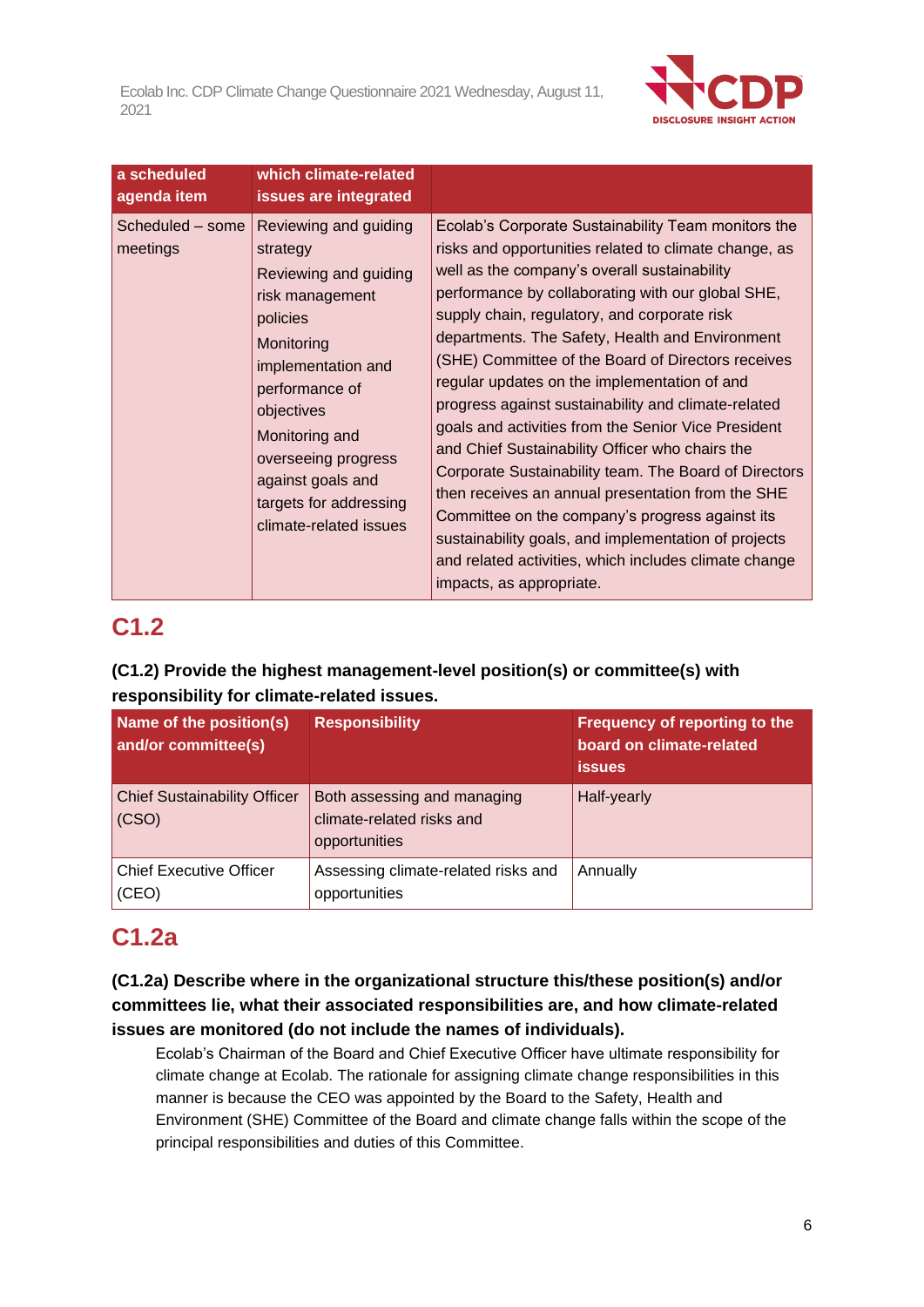

Our Senior Vice President and Chief Sustainability Officer leads Ecolab's Corporate Sustainability program in support of Ecolab's business strategy. The rationale for assigning responsibilities to the CSO position is that this position is responsible for the company's sustainability strategy, including climate change, and is best placed to coordinate the inherently cross-functional aspects of Ecolab's response to climate change. The CSO is responsible for: · development and execution of Ecolab's sustainability strategy globally including sustainability goals such as joining the UN Business Ambition for 1.5ºC,

· integrating sustainability principles and commitments across the company,

· execution and support of sustainability value propositions across Ecolab's commercial sectors,

· collaborating with the CEO and executive leadership on Ecolab's long-term sustainability plan,

· corporate reporting and disclosure including producing Ecolab's annual corporate responsibility report,

· diverse stakeholder engagement and management, and

· global sustainability function development.

The Senior Vice President and Chief Sustainability Officer sits on Ecolab's Sustainability Executive Advisory Team (SEAT) which is made up of 10 members of the company's executive leadership team and governs our sustainability strategy. The SEAT meets with the Corporate Sustainability Team on a quarterly basis and is responsible for operationalizing sustainability across the company; coordinating and communicating company policy and decision-making related to sustainability; setting annual goals and metrics for key sustainability priorities; sustainability outlook assessment; and risk management. Outputs of these quarterly meetings are reported by the Senior Vice President and Chief Sustainability Officer to the SHE Committee of the Board, of which the CEO is a member.

Climate-related issues are monitored by the CEO and SVP and Chief Sustainability Officer through the following Ecolab processes:

1. Annual enterprise risk assessment, which identifies and evaluates strategic, operational, financial and compliance related risks to the company both at the corporate and at the site level;

2. Bi-annual sustainability materiality assessment, which informs our corporate sustainability strategy and reporting activities, including climate-related issues;

3. Ethical and Environmental Standards survey, which monitors environmental performance in the global supply chain; and

4. Quarterly management meetings with the Sustainability Executive Advisory Team (SEAT) and the Corporate Sustainability Team.

## **C1.3**

### **(C1.3) Do you provide incentives for the management of climate-related issues, including the attainment of targets?**

|                              | Provide incentives for the management of climate-related issues | Comment <sup>1</sup> |
|------------------------------|-----------------------------------------------------------------|----------------------|
| $\sqrt{\frac{80001}{1}}$ Yes |                                                                 |                      |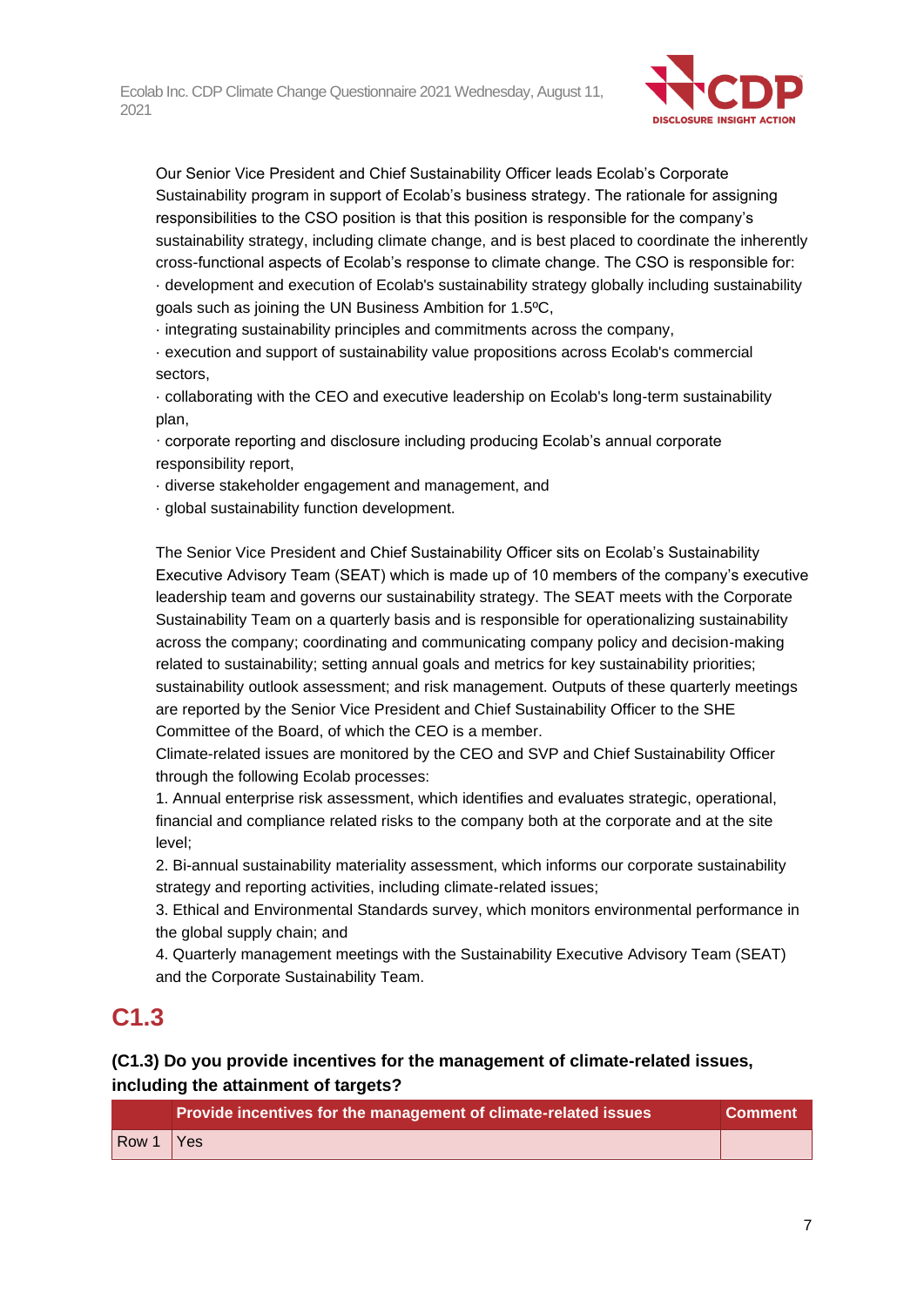

# **C1.3a**

## **(C1.3a) Provide further details on the incentives provided for the management of climate-related issues (do not include the names of individuals).**

| <b>Entitled to</b><br>incentive | <b>Type of</b><br>incentive | <b>Activity</b><br>inventivized         | <b>Comment</b>                                                                                                                                                                                                                                                                                                                                                                                                                                                                                                                                                                                                           |
|---------------------------------|-----------------------------|-----------------------------------------|--------------------------------------------------------------------------------------------------------------------------------------------------------------------------------------------------------------------------------------------------------------------------------------------------------------------------------------------------------------------------------------------------------------------------------------------------------------------------------------------------------------------------------------------------------------------------------------------------------------------------|
| Corporate<br>executive<br>team  | Monetary<br>reward          | Energy<br>reduction<br>target           | Certain functional leaders and facilities managers have<br>their goals aligned with our corporate environmental,<br>social and governance (ESG) goals, including our 2030<br>impact goals. In addition, bonus components for select<br>employees are tied to continuous improvement efforts,<br>including in water and energy efficiency (carbon<br>emissions reductions) leading to achievement of targets<br>at the facility and regional level.                                                                                                                                                                       |
| Corporate<br>executive<br>team  | Monetary<br>reward          | Emissions<br>reduction<br>target        | Certain functional leaders and facilities managers have<br>their goals aligned with our corporate environmental,<br>social and governance (ESG) goals, including our 2030<br>impact goals. In addition, bonus components for select<br>employees are tied to continuous improvement efforts,<br>including in water and energy efficiency (carbon<br>emissions reductions) leading to achievement of targets<br>at the facility and regional level.                                                                                                                                                                       |
| Management<br>group             | Non-<br>monetary<br>reward  | <b>Emissions</b><br>reduction<br>target | The Enterprise Excellence Award is given to an<br>associate or team who meets individual business unit or<br>function goals while looking beyond and focusing on<br>actions that benefit the entire organization and help<br>Ecolab achieve its future goals, including our<br>sustainability aspirations that include energy efficiency.<br>Winning associates or teams build relationships across<br>boundaries, break down silos, actively share knowledge<br>and best practices, and model the Ecolab values.<br>Engagement in this way enables Ecolab to achieve its<br>operational GHG emissions reductions goals. |
| Management<br>group             | Non-<br>monetary<br>reward  | Emissions<br>reduction<br>project       | The Enterprise Excellence Award is given to an<br>associate or team who meets individual business unit or<br>function goals while looking beyond and focusing on<br>actions that benefit the entire organization and help<br>Ecolab achieve its future goals, including our<br>sustainability aspirations that include energy efficiency.<br>Winning associates or teams build relationships across<br>boundaries, break down silos, actively share knowledge<br>and best practices, and model the Ecolab values.<br>Engagement in this way enables Ecolab to achieve its<br>operational GHG emissions reductions goals. |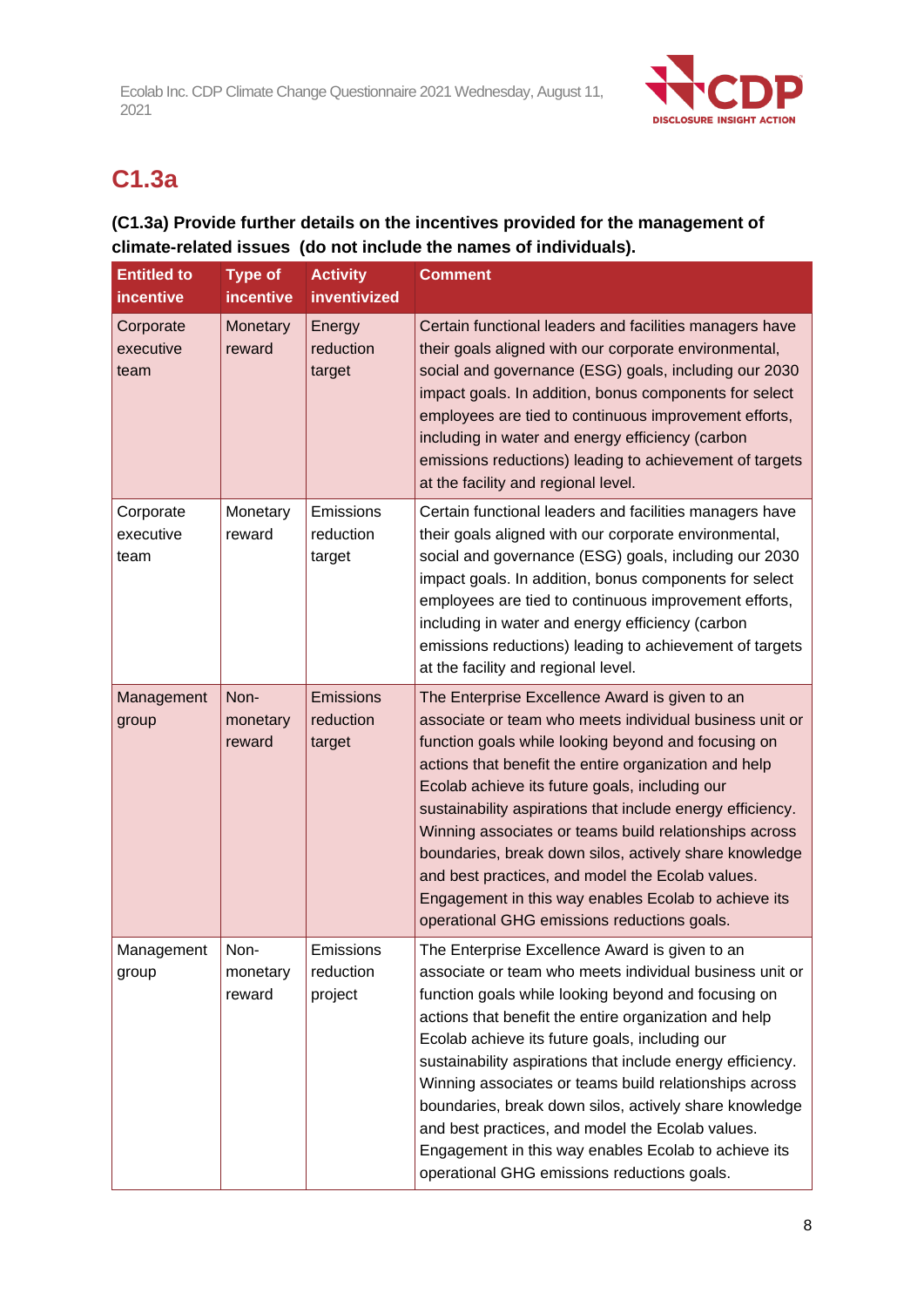

| Management<br>group          | Non-<br>monetary<br>reward | Energy<br>reduction<br>project           | The Enterprise Excellence Award is given to an<br>associate or team who meets individual business unit or<br>function goals while looking beyond and focusing on<br>actions that benefit the entire organization and help<br>Ecolab achieve its future goals, including our<br>sustainability aspirations that include energy efficiency.<br>Winning associates or teams build relationships across<br>boundaries, break down silos, actively share knowledge<br>and best practices, and model the Ecolab values.<br>Engagement in this way enables Ecolab to achieve its<br>operational GHG emissions reductions goals. |
|------------------------------|----------------------------|------------------------------------------|--------------------------------------------------------------------------------------------------------------------------------------------------------------------------------------------------------------------------------------------------------------------------------------------------------------------------------------------------------------------------------------------------------------------------------------------------------------------------------------------------------------------------------------------------------------------------------------------------------------------------|
| Management<br>group          | Non-<br>monetary<br>reward | Efficiency<br>project                    | The Enterprise Excellence Award is given to an<br>associate or team who meets individual business unit or<br>function goals while looking beyond and focusing on<br>actions that benefit the entire organization and help<br>Ecolab achieve its future goals, including our<br>sustainability aspirations that include energy efficiency.<br>Winning associates or teams build relationships across<br>boundaries, break down silos, actively share knowledge<br>and best practices, and model the Ecolab values.<br>Engagement in this way enables Ecolab to achieve its<br>operational GHG emissions reductions goals. |
| <b>Facilities</b><br>manager | Monetary<br>reward         | <b>Emissions</b><br>reduction<br>project | Facilities managers' may have monetary rewards built<br>into their professional development plans related to<br>meeting operational and environmental goal<br>performance, including achievement of our GHG goals.<br>We also recognize that there is often a positive<br>relationship between emissions/energy reduction and<br>cost savings, which contribute to financial goals.                                                                                                                                                                                                                                      |
| <b>Facilities</b><br>manager | Monetary<br>reward         | Emissions<br>reduction<br>target         | Facilities managers' may have monetary rewards built<br>into their professional development plans related to<br>meeting operational and environmental goal<br>performance, including achievement of our GHG goals.<br>We also recognize that there is often a positive<br>relationship between emissions/energy reduction and<br>cost savings, which contribute to financial goals.                                                                                                                                                                                                                                      |
| <b>Facilities</b><br>manager | Monetary<br>reward         | Energy<br>reduction<br>project           | Facilities managers' may have monetary rewards built<br>into their professional development plans related to<br>meeting operational and environmental goal<br>performance, including achievement of our GHG goals.<br>We also recognize that there is often a positive<br>relationship between emissions/energy reduction and<br>cost savings, which contribute to financial goals.                                                                                                                                                                                                                                      |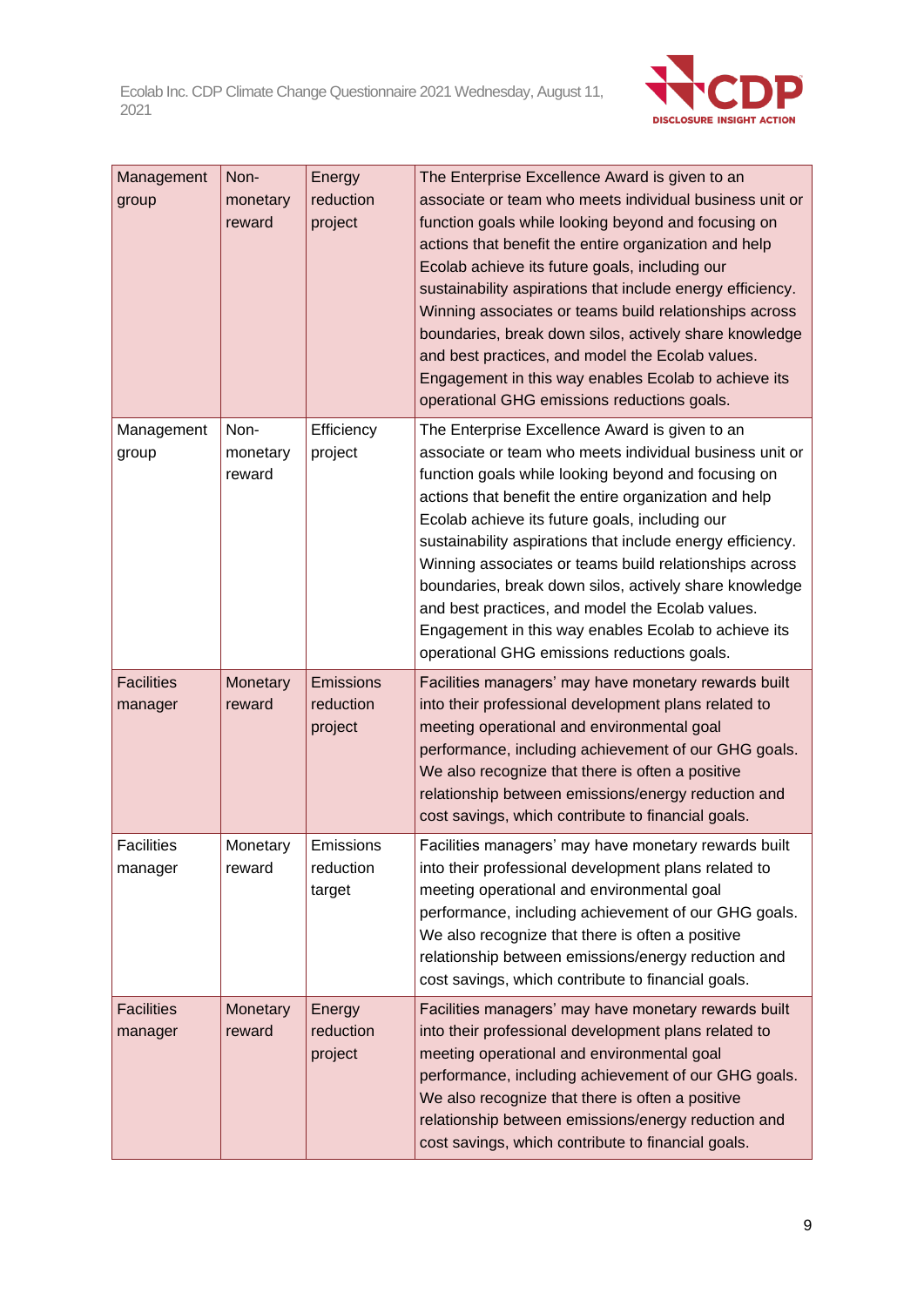

| <b>Facilities</b> | Monetary | Energy    | Facilities managers' may have monetary rewards built |
|-------------------|----------|-----------|------------------------------------------------------|
| manager           | reward   | reduction | into their professional development plans related to |
|                   |          | target    | meeting operational and environmental goal           |
|                   |          |           | performance, including achievement of our GHG goals. |
|                   |          |           | We also recognize that there is often a positive     |
|                   |          |           | relationship between emissions/energy reduction and  |
|                   |          |           | cost savings, which contribute to financial goals.   |

# **C2. Risks and opportunities**

# **C2.1**

**(C2.1) Does your organization have a process for identifying, assessing, and responding to climate-related risks and opportunities?**

Yes

# **C2.1a**

**(C2.1a) How does your organization define short-, medium- and long-term time horizons?**

|                 | <b>From</b><br>(years) | <b>To</b><br>(years) | <b>Comment</b>                                                                                                                                           |
|-----------------|------------------------|----------------------|----------------------------------------------------------------------------------------------------------------------------------------------------------|
| Short-<br>term  | $\Omega$               | 2                    | This time horizon for assessing climate-related risks and<br>opportunities is aligned with our ERM process and other business<br>practice time horizons. |
| Medium-<br>term | 2                      | 5                    | This time horizon for assessing climate-related risks and<br>opportunities is aligned with our ERM process and other business<br>practice time horizons. |
| Long-term $ 5$  |                        | 20                   | This time horizon for assessing climate-related risks and<br>opportunities is aligned with our ERM process and other business<br>practice time horizons. |

# **C2.1b**

## **(C2.1b) How does your organization define substantive financial or strategic impact on your business?**

For the purposes of our corporate level Enterprise Risk Management (ERM) process, which includes identifying and assessing climate-related risks, we define risks that have a 'substantive financial or strategic impact' at the corporate level as having an impact (quantifiable indicator) of greater than 5% of operating income, either as an isolated event or combination of factors that may impact our corporate strategy and business continuity.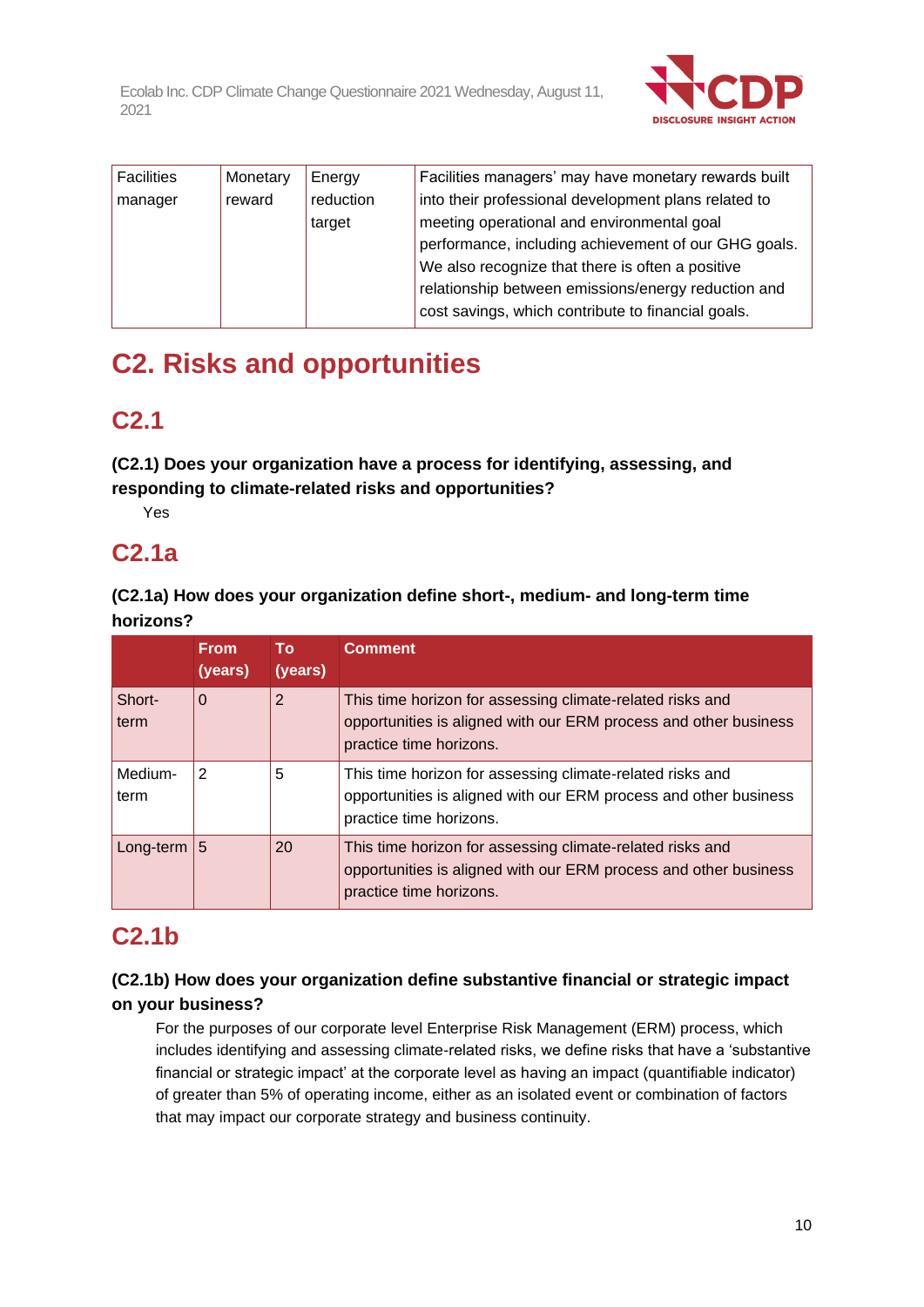

## **C2.2**

## **(C2.2) Describe your process(es) for identifying, assessing and responding to climaterelated risks and opportunities.**

#### **Value chain stage(s) covered**

Direct operations Upstream Downstream

#### **Risk management process**

Integrated into multi-disciplinary company-wide risk management process

#### **Frequency of assessment**

More than once a year

#### **Time horizon(s) covered**

Short-term Medium-term Long-term

#### **Description of process**

Climate-related risks are identified and assessed at Ecolab through the following processes:

1. Climate-related risks throughout the value chain are assessed within our annual Enterprise Risk Management process and Assessment of Significant Business Risks process, which looks at short, medium, and long-term risks and is aligned with the recommendations of the TCFD;

2. The internal Enterprise level Audit Services team conducts company-wide reviews at each site every three years;

3. Internal Environmental Management System (EMS) audits and other internal audits completed annually. Every three years, each certified site is required to undergo a recertification audit to maintain certification status. Audits cover all aspects of the site EMS. This auditing process helps to continually improve environmental, health and safety performance including, but not limited to, efficient use of energy and water.

Results of risk assessments, including risk types, the likelihood and impact of their occurrence, are documented by the Audit VP and Audit Department and presented to the Ecolab Board of Directors (BOD). The Chairman of the Board and CEO are ultimately responsible for ensuring appropriate adjustments to the business strategy based on data presented.

Ecolab has multi-faceted processes for continually analyzing climate-related risks and opportunities for our supply chain, business operations and product development, including: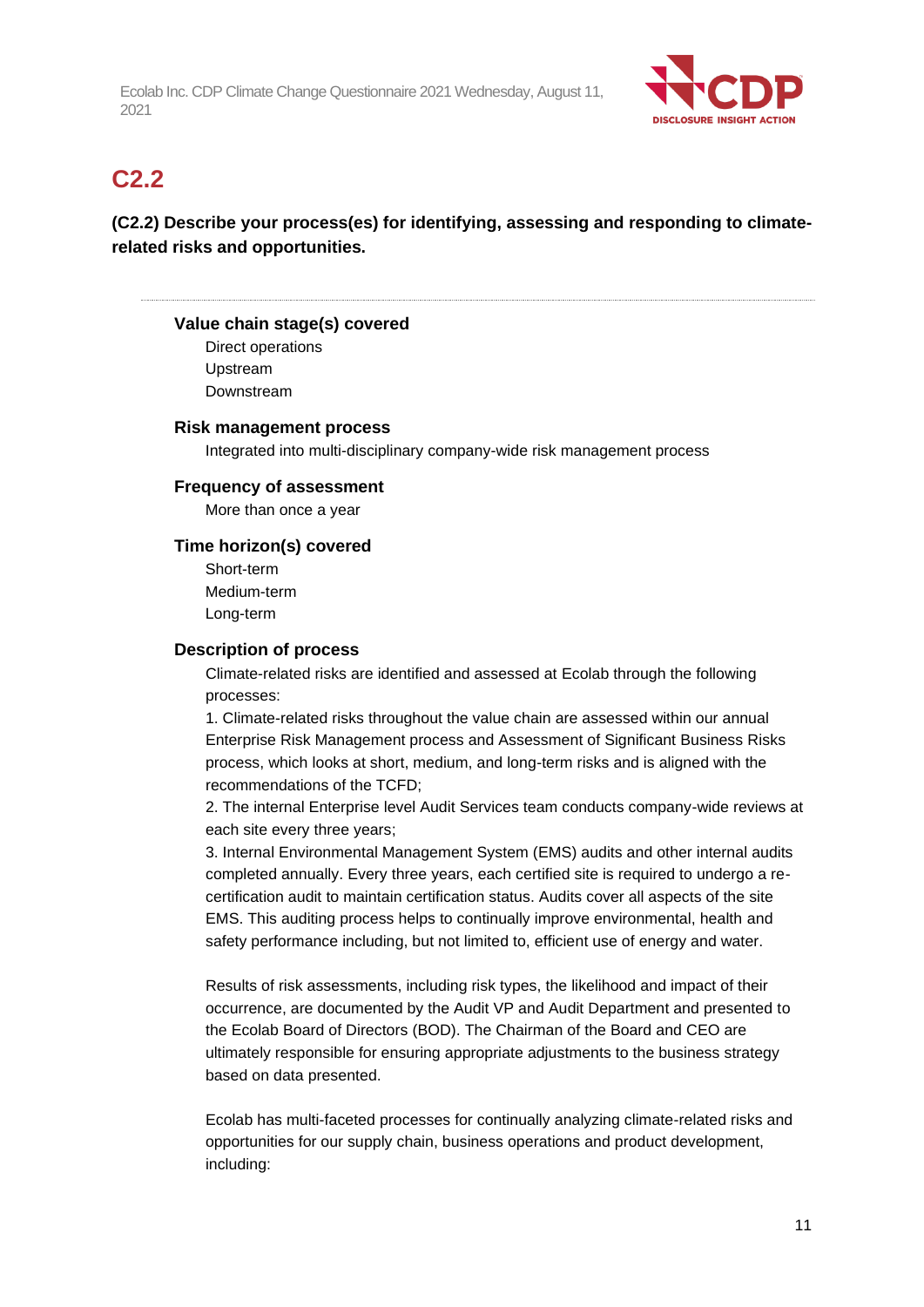

1. Our Strategic Planning Process is used to identify global trends that present risks and opportunities for our business.

2. Our Enterprise level Audit Services team coordinates annual, company-wide assessment of Significant Business Risks using a survey tool designed to identify strategic, operational, financial and compliance related risks at the corporate and site level. Risks are documented with likelihood and impact and results are presented to the Executive Management team and Ecolab's BOD to ensure appropriate strategy adjustments occur.

3. Our biannual Ethical and Environmental Sourcing Survey and reporting process provides monthly energy, water, effluent and other key environmental data from our global supply chain to senior management in order to monitor and improve ongoing environmental performance in the supply chain.

4. Our biannual sustainability materiality assessment informs our corporate sustainability strategy and reporting activities, including climate-related issues. This process involves a detailed review of industry trends and best practices, peer benchmarking and internal and external stakeholder engagement across the value chain. It also leverages the results of our enterprise Assessment of Significant Business Risks to align the materiality of sustainability topics with key business drivers. Outputs of this assessment are integrated into the Assessment of Significant Business Risks annual comprehensive review to ensure critical sustainability risks and opportunities are further evaluated and linked to core business strategy.

5. Our 1.5oC Climate Pledge Action Steering Team meets quarterly to discuss climaterelated risks and opportunities across the business impacting the implementation of our 2030 climate goals and action plan.

Example of how processes are applied to physical risks and opportunities: Droughts in California, among other locations, affect our own business operations as well as our customers. When creating our Strategic Plan, Ecolab's Executive Management Team looks at short-term (up to 2 years) and long-term (5-20 years) megatrends influencing our operations and corporate strategy. In particular, the Sustainability Executive Advisory Team (SEAT), working with the CSO and the Corporate Sustainability team, assesses sustainability-related trends. We identified that extended droughts were occurring in areas where: 1) we have operations, 2) there is a large volume of our customer base, and 3) there is high country-level GDP, and we saw a connection with our revenue-at-risk. To support a risk evaluation, we developed and now widely use the Ecolab Smart Water Navigator to evaluate specific sites and conducted a portfolio wide evaluation that quantifies potential financial implications of water risks. The outputs of this analysis are used to inform our risk assessment findings for operational business continuity planning and define the scope of our 2030 goal to restore greater than 50% of our water withdrawal and achieve Alliance for Water Stewardship (AWS) Standard certification in high-risk watersheds. Furthermore, the analysis identifies business opportunities related to deploying our own products and services in supplier and customer operations to reduce water consumption in areas facing severe drought. This tool is freely available to the public and we use the tool with customers and suppliers to help them to assess water-related risks due to climate change.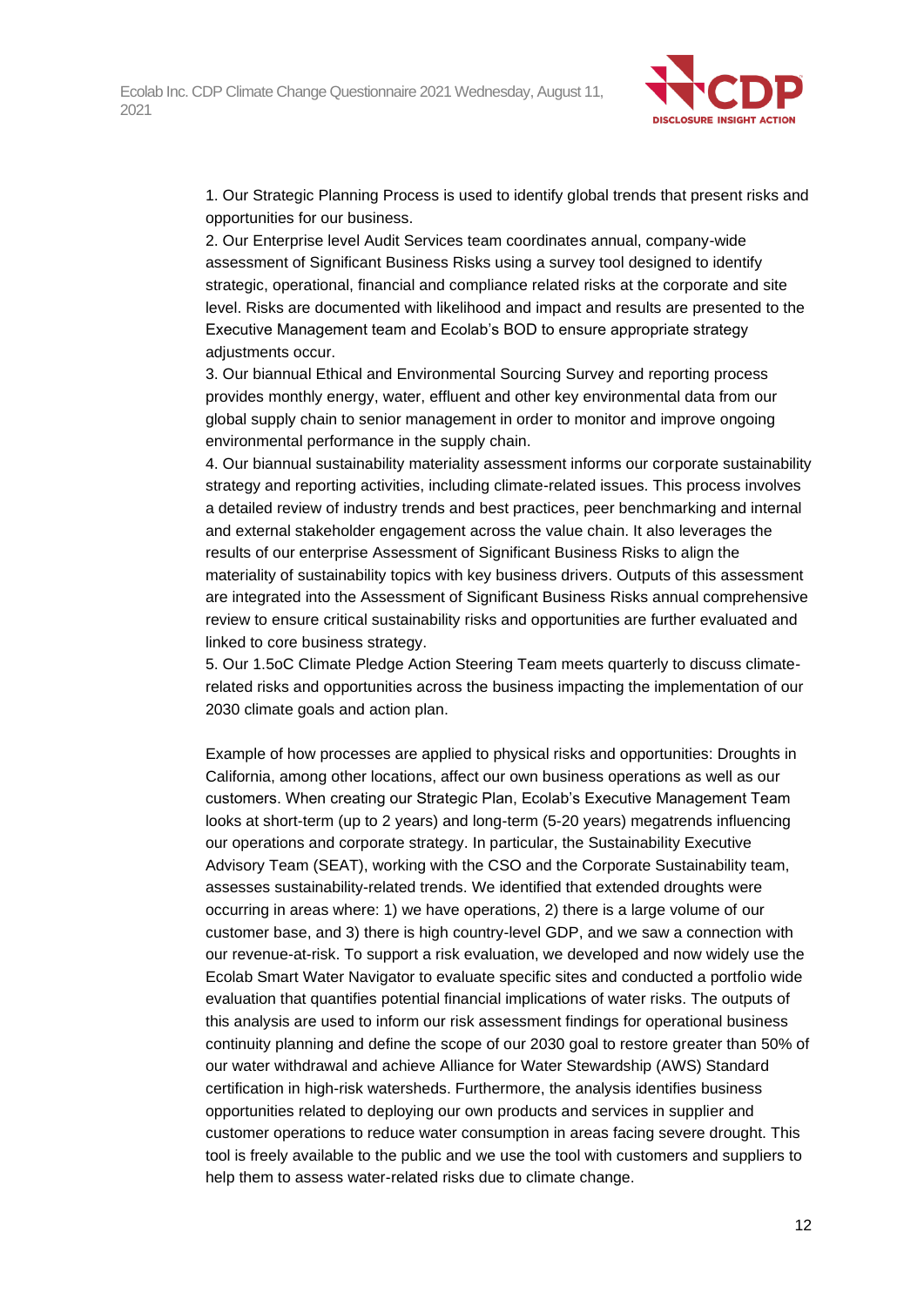

Example of how processes are applied to transitional risks and opportunities: Both current and emerging regulations impacting the cost of energy are included in our annual Assessment of Significant Business Risks, as our operations are subject to climate and energy efficiency regulations in certain jurisdictions. For example, Ecolab operates a fleet of service vehicles driven by our account managers and service technicians as well as a heavy-duty delivery fleet under Nalco Champion. Any fuel efficiency regulations may require expenditure of capital to obtain more fuel-efficient vehicles. Additionally, the U.S. EPA standards for fuel efficiency are expected to impact the availability and price of fuel-efficient vehicles. Our fleet team's sourcing manager monitors the impact of these standards on Ecolab'. The sourcing manager presents regulatory impact updates to the Climate Committee, which includes Ecolab's CSO. During the annual Assessment of Significant Business Risk, the status and financial impact of current fuel prices and those subject to regulation are forecasted against Ecolab's short- and mid-term (2-5 years) Strategic Plan to evaluate potential cost implications. Outputs of this analysis are used to inform our growth strategy, capital, and operational expenditures planning to ensure our fleet strategy optimizes total cost of ownership and is aligned with fuel economy standard trends. This enables downside cost protection, as well as the ability of Ecolab to take advantage of state and federal incentives for purchasing fuel efficient vehicles and using alternative fuels and technologies. Following a review of current and emerging regulations, as well as technology and market trends assessed within our sustainability materiality assessment, Ecolab committed in 2019 to electrifying its fleet of service vehicles as part of its commitment to the UN Global Compact's Business Ambition for 1.5C. Thus, by proactively tracking and staying ahead of these regulations and technology trends, we were able to convert this inherent risk into an opportunity.

# **C2.2a**

### **(C2.2a) Which risk types are considered in your organization's climate-related risk assessments?**

|                       | <b>inclusion</b>                | Relevance & Please explain                                                                                                                                                                                                                                                                                                                                                                                                                                            |
|-----------------------|---------------------------------|-----------------------------------------------------------------------------------------------------------------------------------------------------------------------------------------------------------------------------------------------------------------------------------------------------------------------------------------------------------------------------------------------------------------------------------------------------------------------|
| Current<br>regulation | Relevant,<br>always<br>included | Current regulatory risks may be informed by climate-related issues and<br>are included in our annual corporate enterprise level Assessment of<br>Significant Business Risks process. This is conducted by our corporate<br>Audit Services team which reviews compliance with and the impact of<br>existing regulations, and reports findings to our Executive<br>Management team and Ecolab's Board of Directors to ensure<br>appropriate strategy adjustments occur. |
|                       |                                 | This risk type is relevant and always included because our operations<br>are subject to climate and energy efficiency related regulations in<br>certain jurisdictions. For example, we monitor the impact of the U.S.<br>EPA standards for fuel efficiency on Ecolab's fleet. Ecolab operates a                                                                                                                                                                       |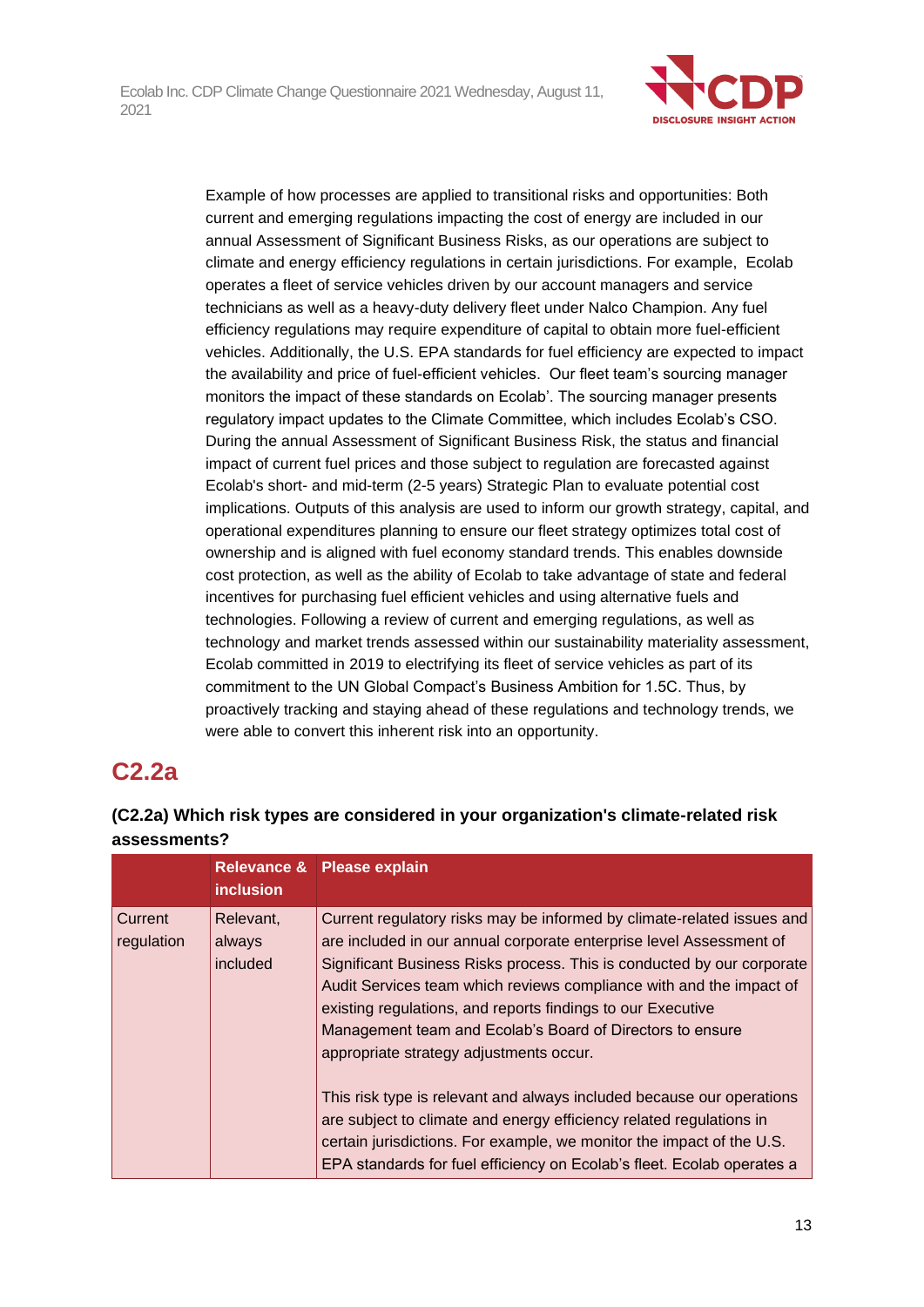

|                        |                                    | fleet of service vehicles driven by our account managers and service<br>technicians as well as a heavy-duty delivery fleet under Nalco<br>Champion. Any fuel efficiency regulations may require expenditure of<br>capital to obtain more fuel-efficient vehicles. In addition, The U.S. EPA<br>standards for fuel efficiency are expected to impact the availability and<br>price of more fuel-efficient vehicles. It is uncertain how these forces<br>will impact vehicle size, supply, demand and cost. While this risk is not<br>currently deemed substantive for our organization, as climate and<br>energy efficiency regulations are updated in the future, we may see<br>these costs increase. We are committed to complying with applicable<br>legislation and have processes in place to monitor all current<br>regulatory requirements. In addition, in 2019 Ecolab committed to<br>electrifying its fleet of service vehicles as part of its commitment to the<br>UN Global Compact's Business Ambition for 1.5C which will<br>significantly reduce our exposure to vehicle regulations in the future.                                                                                                                                                                                                                                                                                                                                                                                            |
|------------------------|------------------------------------|--------------------------------------------------------------------------------------------------------------------------------------------------------------------------------------------------------------------------------------------------------------------------------------------------------------------------------------------------------------------------------------------------------------------------------------------------------------------------------------------------------------------------------------------------------------------------------------------------------------------------------------------------------------------------------------------------------------------------------------------------------------------------------------------------------------------------------------------------------------------------------------------------------------------------------------------------------------------------------------------------------------------------------------------------------------------------------------------------------------------------------------------------------------------------------------------------------------------------------------------------------------------------------------------------------------------------------------------------------------------------------------------------------------------------------------------------------------------------------------------------------------|
| Emerging<br>regulation | Relevant,<br>sometimes<br>included | Emerging regulatory risks may be informed by climate-related issues<br>and are often included in our annual corporate enterprise level<br>Assessment of Significant Business Risks process. This is conducted<br>by our corporate Audit Services team which reviews the potential for<br>and impact of emerging regulations, and reports findings to our<br>Executive Management team and Ecolab's Board of Directors to<br>ensure appropriate strategy adjustments occur.<br>This risk type is relevant and often included in our risk assessments<br>because as a company with manufacturing facilities, we may be<br>impacted by emerging regulations designed to promote a transition to<br>a low carbon economy. For example, regulations that put a price on<br>fossil fuel energy could be implemented in the future in areas where<br>Ecolab has operations or activities. We may face increased<br>operational expenses if climate change regulations were implemented<br>at the international, national, regional and/or state level. While our<br>operations do not consume a significant amount of energy and this risk<br>is not deemed substantive for our organization, as jurisdictions<br>increase their use of regulatory frameworks to promote emissions<br>reductions, we may see these costs increase in the future. We are<br>committed to complying with applicable legislation and have processes<br>in place to monitor regulatory requirements including emerging<br>requirements. |
| Technology             | Relevant,<br>always<br>included    | Technology risks may be informed by climate-related issues and are<br>included in our annual corporate enterprise level Assessment of<br>Significant Business Risks process. This is conducted by our corporate<br>Audit Services team which reviews the potential for and impacts of<br>technology risks, and reports findings to our Executive Management<br>team and Ecolab's Board of Directors to ensure appropriate strategy<br>adjustments occur.                                                                                                                                                                                                                                                                                                                                                                                                                                                                                                                                                                                                                                                                                                                                                                                                                                                                                                                                                                                                                                                     |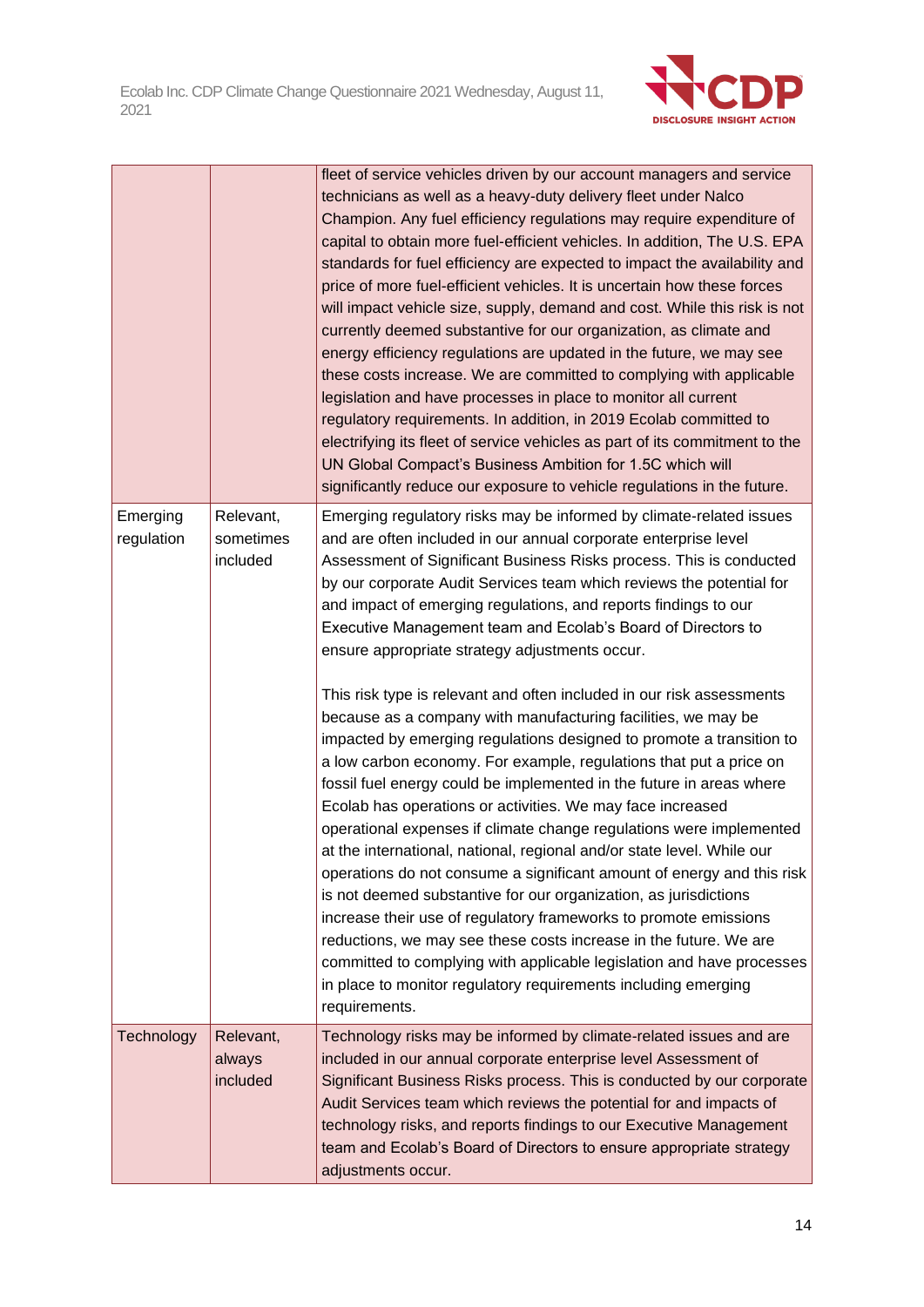

|               |                                 | This risk type is relevant and always included because at Ecolab,<br>sustainability is an integral part of everything we do, and we employ<br>technology, information and onsite services to help customers achieve<br>exceptional business results, while minimizing environmental and<br>social impact. As climate change concerns become more prominent in<br>our customers' requirements, product effectiveness and efficiency<br>related to energy, waste and water impacts and the corporate<br>sustainability efforts of our customers is changing the demand for our<br>solutions. Changing customer requirements present both risks and<br>opportunities for Ecolab to meet and exceed customer requirements<br>and invest in new technology solutions that improve water and energy<br>efficiency (e.g. deploying a clean-in-place technology in a Kraft-Heinz<br>cheese plant in water stressed California). We are seeing an<br>expansion in manufacturing applications requiring climate-related<br>solutions that couple with the business performance required to be<br>competitive. This customer shift has fueled further investment by<br>Ecolab to meet and exceed customer technology requirements. |
|---------------|---------------------------------|-------------------------------------------------------------------------------------------------------------------------------------------------------------------------------------------------------------------------------------------------------------------------------------------------------------------------------------------------------------------------------------------------------------------------------------------------------------------------------------------------------------------------------------------------------------------------------------------------------------------------------------------------------------------------------------------------------------------------------------------------------------------------------------------------------------------------------------------------------------------------------------------------------------------------------------------------------------------------------------------------------------------------------------------------------------------------------------------------------------------------------------------------------------------------------------------------------------------------|
| Legal         | Relevant,<br>always<br>included | Legal risks may be informed by climate-related issues and are<br>included in our annual corporate enterprise level Assessment of<br>Significant Business Risks process. This is conducted by our corporate                                                                                                                                                                                                                                                                                                                                                                                                                                                                                                                                                                                                                                                                                                                                                                                                                                                                                                                                                                                                              |
|               |                                 | Audit Services team which reviews the potential for and impacts of<br>legal risks, and reports findings to our Executive Management team<br>and Ecolab's Board of Directors to ensure appropriate strategy<br>adjustments occur.                                                                                                                                                                                                                                                                                                                                                                                                                                                                                                                                                                                                                                                                                                                                                                                                                                                                                                                                                                                        |
|               |                                 | This risk type is relevant and always included in the form of exposure<br>to environmental liability or lawsuits. Our business and operations are<br>subject to extensive environmental laws and regulations governing,<br>among other things, air emissions, wastewater discharges, the use<br>and handling of hazardous substances, waste disposal and the<br>investigation and remediation of soil and groundwater contamination.<br>As with other companies engaged in similar manufacturing activities<br>and providing similar products and services, some risk of<br>environmental liability is inherent in our operations. Compliance with<br>changing environmental laws and regulations, including evolving<br>climate change standards, exposes us to potential financial liability and<br>increases our operating costs. However, these costs are minor for<br>Ecolab as a speciality chemicals company that primarily engages in<br>chemical formulation compared to our peers producing raw material<br>chemicals where their natural resource, emissions and effluent<br>footprint is significantly larger.                                                                                              |
| <b>Market</b> | Relevant,<br>always             | Market risks may be informed by climate-related issues and are<br>included in our annual corporate enterprise level Assessment of                                                                                                                                                                                                                                                                                                                                                                                                                                                                                                                                                                                                                                                                                                                                                                                                                                                                                                                                                                                                                                                                                       |
|               | included                        | Significant Business Risks process. This is conducted by our corporate                                                                                                                                                                                                                                                                                                                                                                                                                                                                                                                                                                                                                                                                                                                                                                                                                                                                                                                                                                                                                                                                                                                                                  |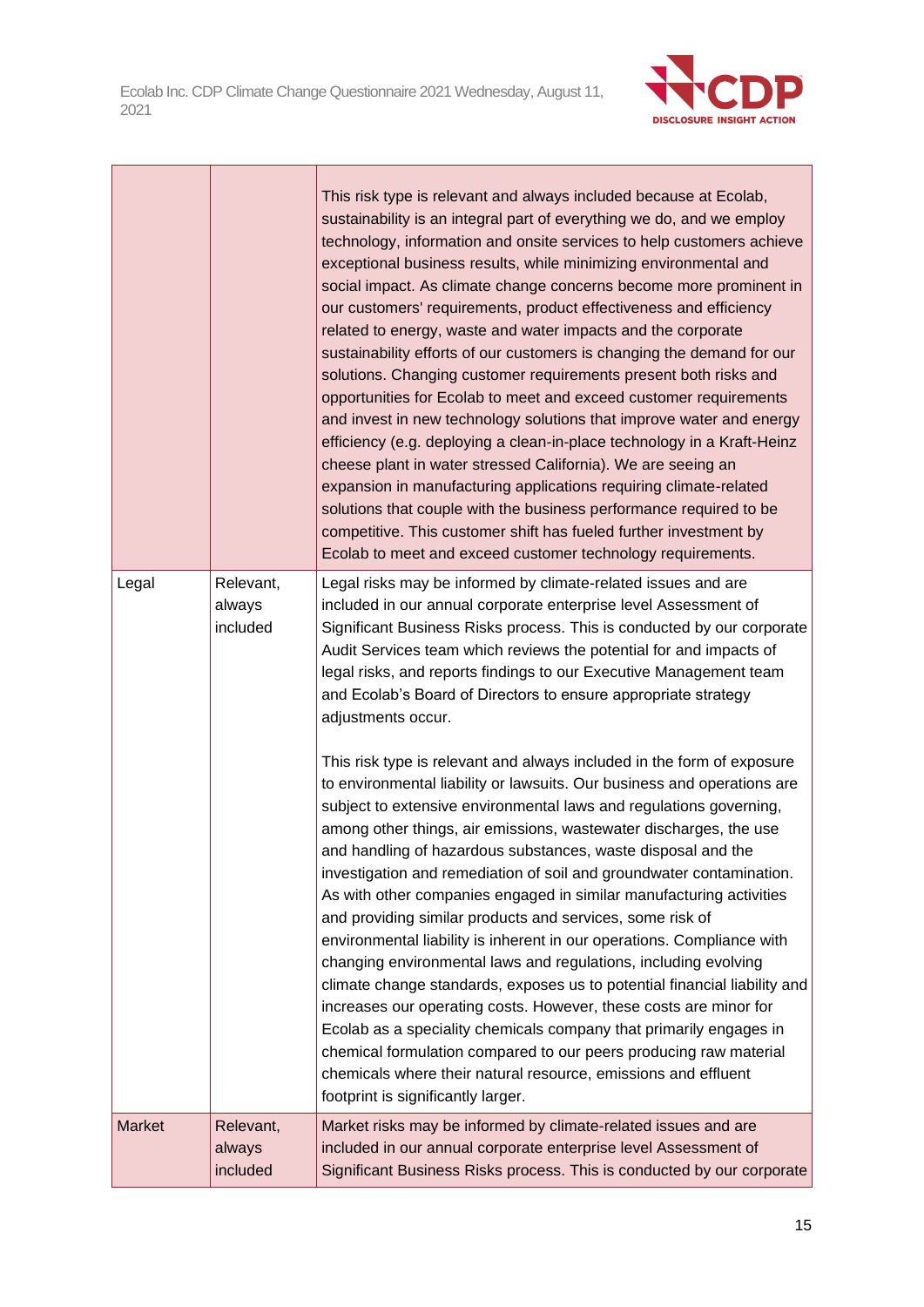

|            |                                 | Audit Services team which reviews the potential for and impacts of<br>market risks, and reports findings to our Executive Management team<br>and Ecolab's Board of Directors to ensure appropriate strategy<br>adjustments occur.<br>In addition, climate change impacts, such as increasing frequency and<br>severity of extreme weather events, could adversely affect our<br>customers. In some market segments such as the foodservice,<br>hospitality and travel industries, this could impact demand for our<br>products and services. For example, tourism and lodging are key<br>market segments of Ecolab's business globally, and negative effects of<br>climate change (e.g. precipitation extremes, droughts, changes in<br>temperature extremes, increases or decreases in snow and ice, sea<br>level rise, tropical storms, or impacts on epidemic diseases) could<br>present a risk to Ecolab's business. Another example of market-based<br>risk is fluctuating petroleum prices impacting our energy services<br>customers. |
|------------|---------------------------------|----------------------------------------------------------------------------------------------------------------------------------------------------------------------------------------------------------------------------------------------------------------------------------------------------------------------------------------------------------------------------------------------------------------------------------------------------------------------------------------------------------------------------------------------------------------------------------------------------------------------------------------------------------------------------------------------------------------------------------------------------------------------------------------------------------------------------------------------------------------------------------------------------------------------------------------------------------------------------------------------------------------------------------------------|
| Reputation | Relevant,<br>always<br>included | Reputational risks may be informed by climate-related issues and are<br>included in our annual corporate enterprise level Assessment of<br>Significant Business Risks process. This is conducted by our corporate<br>Audit Services team which reviews the potential for and impacts of<br>reputational risks, and reports findings to our Executive Management<br>team and Ecolab's Board of Directors to ensure appropriate strategy<br>adjustments occur.<br>This risk type is relevant and always included as our customers are<br>increasingly looking to partner with suppliers that demonstrate<br>corporate responsibility, offer innovative products that help address<br>and mitigate climate-related risks, and transparently report on climate                                                                                                                                                                                                                                                                                   |
|            |                                 | management and performance. If we are not considered to be making<br>meaningful progress on climate change or if our products and services<br>are not perceived as leading the market in meeting customer<br>requirements, we could be subject to reputational risk through<br>decreased scores in public sustainability rankings such as CDP,<br>shareholder resolutions, and general increased scrutiny by media and<br>lower preference by customers.<br>We strive to be a leader in sustainability and continue to proactively                                                                                                                                                                                                                                                                                                                                                                                                                                                                                                           |
|            |                                 | integrate environmental stewardship principles into our business goals,<br>products and services to drive operational efficiency and reduce<br>environmental impact for our customers. In 2019, we committed to<br>aligning our operations and supply chain to the UN Global Compact's<br>Business Ambition for 1.5°C. To meet this commitment, we will: 1)<br>halve our carbon emissions by 2030 and achieve net-zero carbon<br>emissions by 2050 for our Scope 1 and 2 emissions, 2) achieve 100%                                                                                                                                                                                                                                                                                                                                                                                                                                                                                                                                          |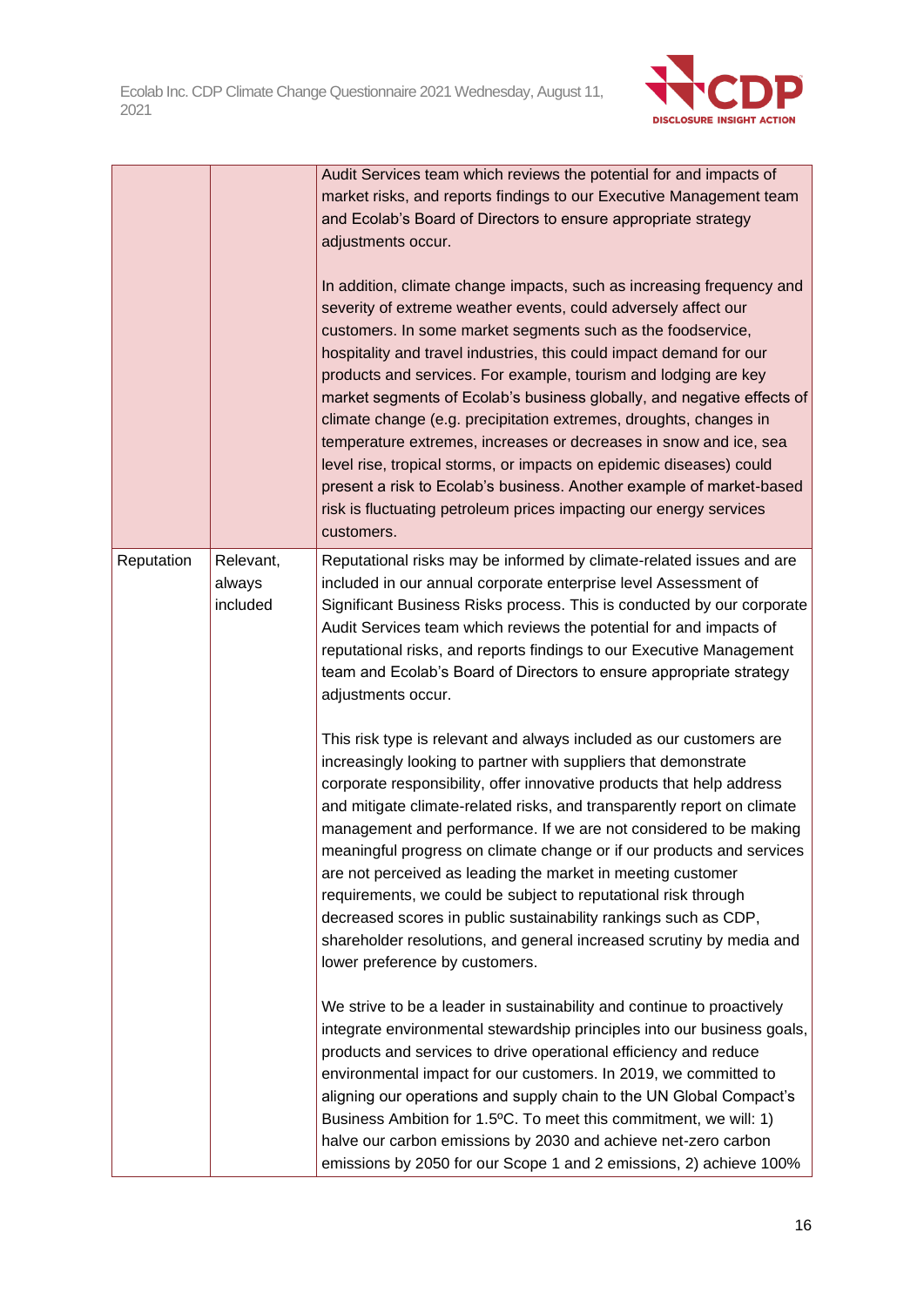

|                                                      |                                    | renewable electricity by 2030, and 3) work with suppliers representing<br>70% of Scope 3 emissions to set science-based targets by 2024.<br>While the use of fossil fuels for our production, goods and services<br>may be viewed as a contributor to climate change, we believe our<br>global renewable energy strategy will mitigate this risk in the future.                                                                                                                                                                                                                                                                                                                                                                                                                                                                                                                                                                                                                                                                                                                                                            |
|------------------------------------------------------|------------------------------------|----------------------------------------------------------------------------------------------------------------------------------------------------------------------------------------------------------------------------------------------------------------------------------------------------------------------------------------------------------------------------------------------------------------------------------------------------------------------------------------------------------------------------------------------------------------------------------------------------------------------------------------------------------------------------------------------------------------------------------------------------------------------------------------------------------------------------------------------------------------------------------------------------------------------------------------------------------------------------------------------------------------------------------------------------------------------------------------------------------------------------|
| Acute<br>Relevant,<br>physical<br>always<br>included |                                    | Acute physical risks may be informed by climate-related issues and<br>are included in our annual corporate enterprise level Assessment of<br>Significant Business Risks process. This is conducted by our corporate<br>Audit Services team which reviews the potential for and impacts of<br>acute physical risks, and reports findings to our Executive<br>Management team and Ecolab's Board of Directors to ensure<br>appropriate strategy adjustments occur.                                                                                                                                                                                                                                                                                                                                                                                                                                                                                                                                                                                                                                                           |
|                                                      |                                    | This risk type is relevant and always included because some of our<br>operations are located in regions vulnerable to an increase in the<br>severity, duration and/or frequency of extreme weather events such as<br>changes in precipitation extremes, droughts, changes in temperature<br>extremes, increases or decreases in snow and ice, sea level rise and<br>tropical storms. For example, Hurricane Harvey impacted our<br>operations in 2017, leading to temporary closure of three of our<br>manufacturing facilities, though we did not experience significant<br>damage and repairs. However, Ecolab manufacturing operations are<br>located globally and across multiple geographic and climatic regions,<br>which minimizes our vulnerability to unforeseen disasters. The<br>company has various Crisis Management and Business Continuity<br>Plans to mitigate business interruption. On our commercial side, this<br>increases demand for our water and energy solutions since customers<br>are looking to develop and implement mitigation plans and solutions to<br>minimize the impact of acute risks. |
| Chronic<br>physical                                  | Relevant,<br>sometimes<br>included | Chronic physical risks may be informed by climate-related issues and<br>are included in our annual corporate enterprise level Assessment of<br>Significant Business Risks process. This is conducted by our corporate<br>Audit Services team which reviews the potential for and impacts of<br>chronic physical risks, and reports findings to our Executive<br>Management team and Ecolab's Board of Directors to ensure<br>appropriate strategy adjustments occur.                                                                                                                                                                                                                                                                                                                                                                                                                                                                                                                                                                                                                                                       |
|                                                      |                                    | This risk type is relevant and often included because physical changes<br>arising from sustained temperature increases could directly impact our<br>operations. For example, Ecolab's global manufacturing facilities are<br>located in many different regions around the world, including areas<br>that may be susceptible to changes in average temperatures. These<br>temperature changes could result in increased operational and<br>manufacturing costs associated with heating and cooling our physical<br>real estate assets. This also has implications for our commercial                                                                                                                                                                                                                                                                                                                                                                                                                                                                                                                                        |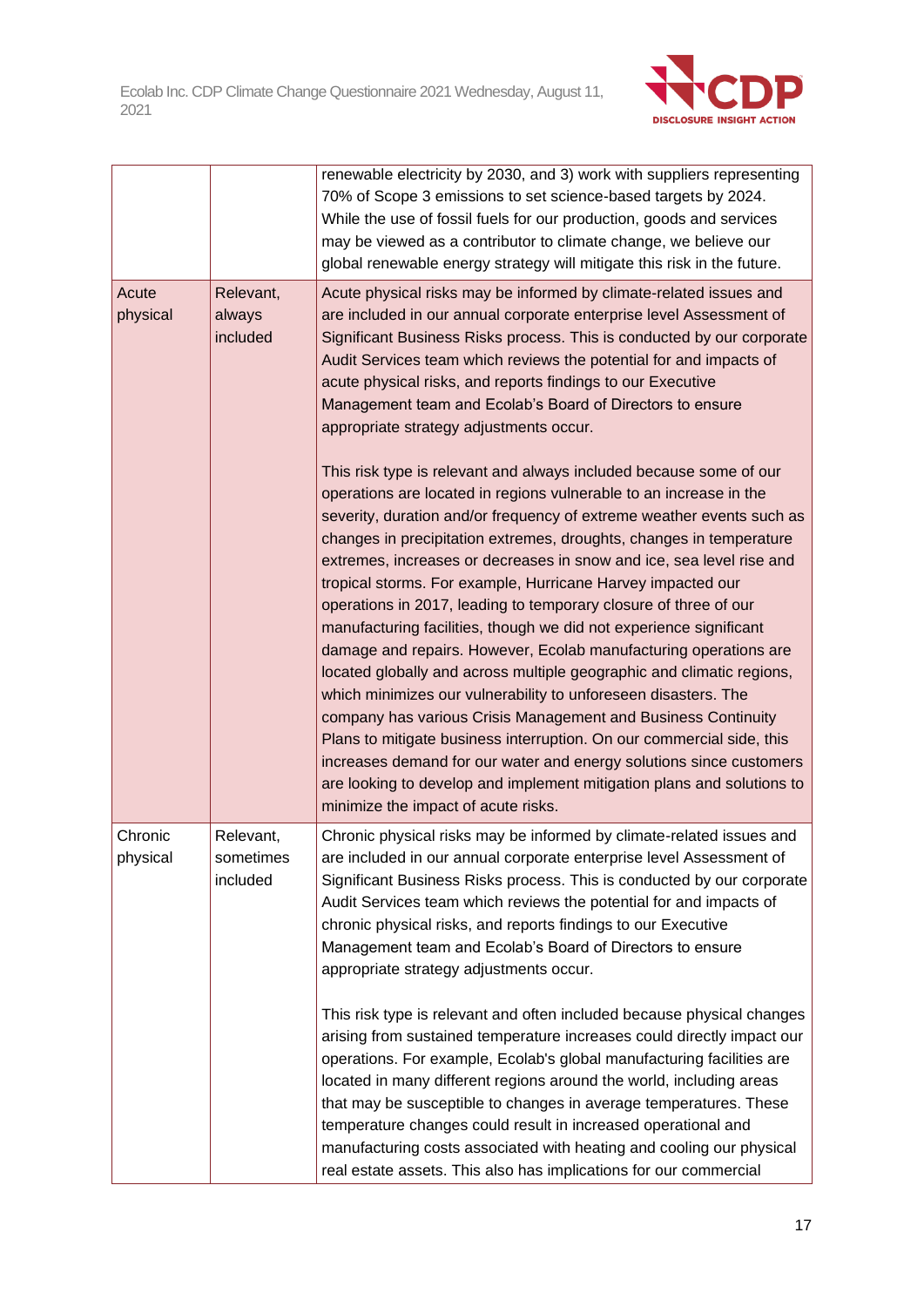

|  | business as it would increase demand in technology and solutions that  |
|--|------------------------------------------------------------------------|
|  | help our customers mitigate and adapt to the changing climate. These   |
|  | are typically in areas of increased water scarcity or droughts for our |
|  | multi-national customers                                               |

## **C2.3**

**(C2.3) Have you identified any inherent climate-related risks with the potential to have a substantive financial or strategic impact on your business?**

Yes

## **C2.3a**

**(C2.3a) Provide details of risks identified with the potential to have a substantive financial or strategic impact on your business.**

#### **Identifier**

Risk 1

#### **Where in the value chain does the risk driver occur?**

Upstream

#### **Risk type & Primary climate-related risk driver**

Acute physical Increased severity and frequency of extreme weather events such as cyclones and floods

#### **Primary potential financial impact**

Increased direct costs

#### **Company-specific description**

With a global supply chain that encompasses facilities in coastal regions around the world, including the Gulf of Mexico, our supply chain may be vulnerable to an increase in the severity, duration and/or frequency of tropical storms experienced in these regions. Tropical storms and associated conditions such as high winds, extreme rainfall and flooding could result in physical damage to our suppliers' buildings, manufacturing facilities, transportation and distribution routes and accessibility, as well as equipment. This may lead our suppliers to experience lost productivity, asset loss, raw material price fluctuations and/or delayed product release, which may in turn increase Ecolab's cost of goods sold and/or decrease revenue if Ecolab is unable to serve customers as a result of supply chain disruption.

In particular, the U.S. Gulf Coast is a region with significant refining, petrochemicals and chemicals operations that provide us with raw materials. Hurricanes or severe weather events impacting the Gulf Coast, such as the historic Texas freeze in 2021, have the potential to adversely affect our ability to readily obtain raw materials at a reasonable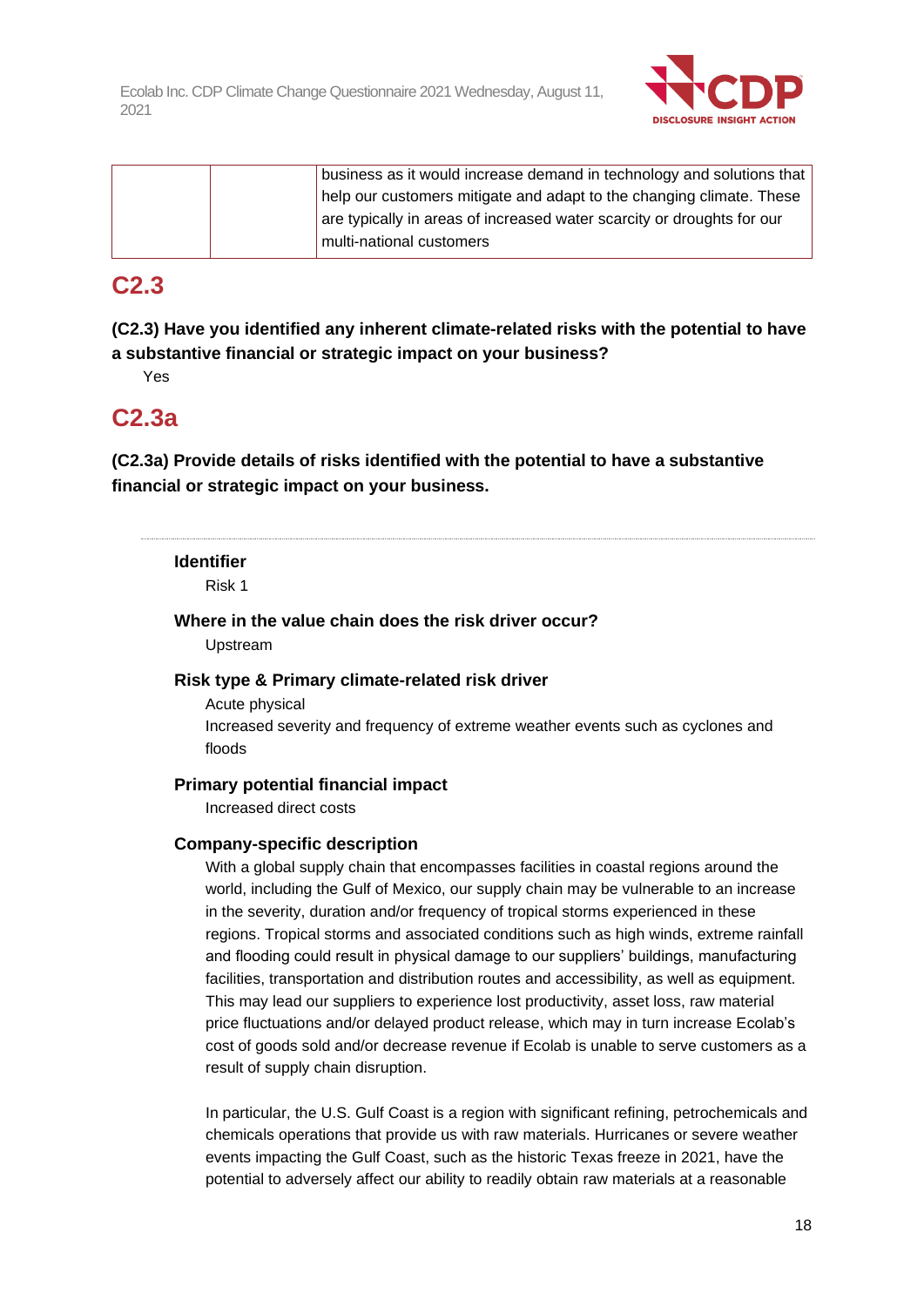

cost, or at all, particularly for our Downstream energy business. These impacts to local power grids and infrastructure could lead to temporary closure of one or many of our suppliers' manufacturing facilities, require repairs and possibly even rebuild costs, which could impact the availability and sourcing of raw materials for Ecolab's products and services and disrupt our operations. We believe this risk has been reduced by our recent divestiture from ChampionX, which had several operations in the Gulf Coast,

#### **Time horizon**

Short-term

#### **Likelihood**

About as likely as not

#### **Magnitude of impact**

Low

**Are you able to provide a potential financial impact figure?** Yes, an estimated range

#### **Potential financial impact figure (currency)**

**Potential financial impact figure – minimum (currency)** 29,000,000

## **Potential financial impact figure – maximum (currency)**

142,000,000

#### **Explanation of financial impact figure**

The prices of raw materials used in our business can fluctuate and in recent years we have experienced periods of increased raw material costs, such as the significant increase in oil prices experienced over the past 12 months. Such changes in prices, unavailability of adequate and reasonably priced raw materials or substitutes, or the inability to obtain or renew supply agreements on favourable terms can adversely affect our consolidated results of operations, financial position or cash flows. Further, volatility and disruption in economic activity and conditions caused by a variety of factors, including climate-related physical risks such as extreme weather events, could disrupt or delay the performance of our suppliers which may adversely affect our business and increase our direct costs of goods and services sold. A 1% change in our raw material chemicals spend can impact our total cost of sales by close to \$29 million, and a 5% change could impact total cost of sales by approximately \$142 million. This illustrates the potential financial impact of supply chain disruptions and cost of raw materials due to volatility and climate-related physical disruptions.

#### **Cost of response to risk**

1,000,000

#### **Description of response and explanation of cost calculation**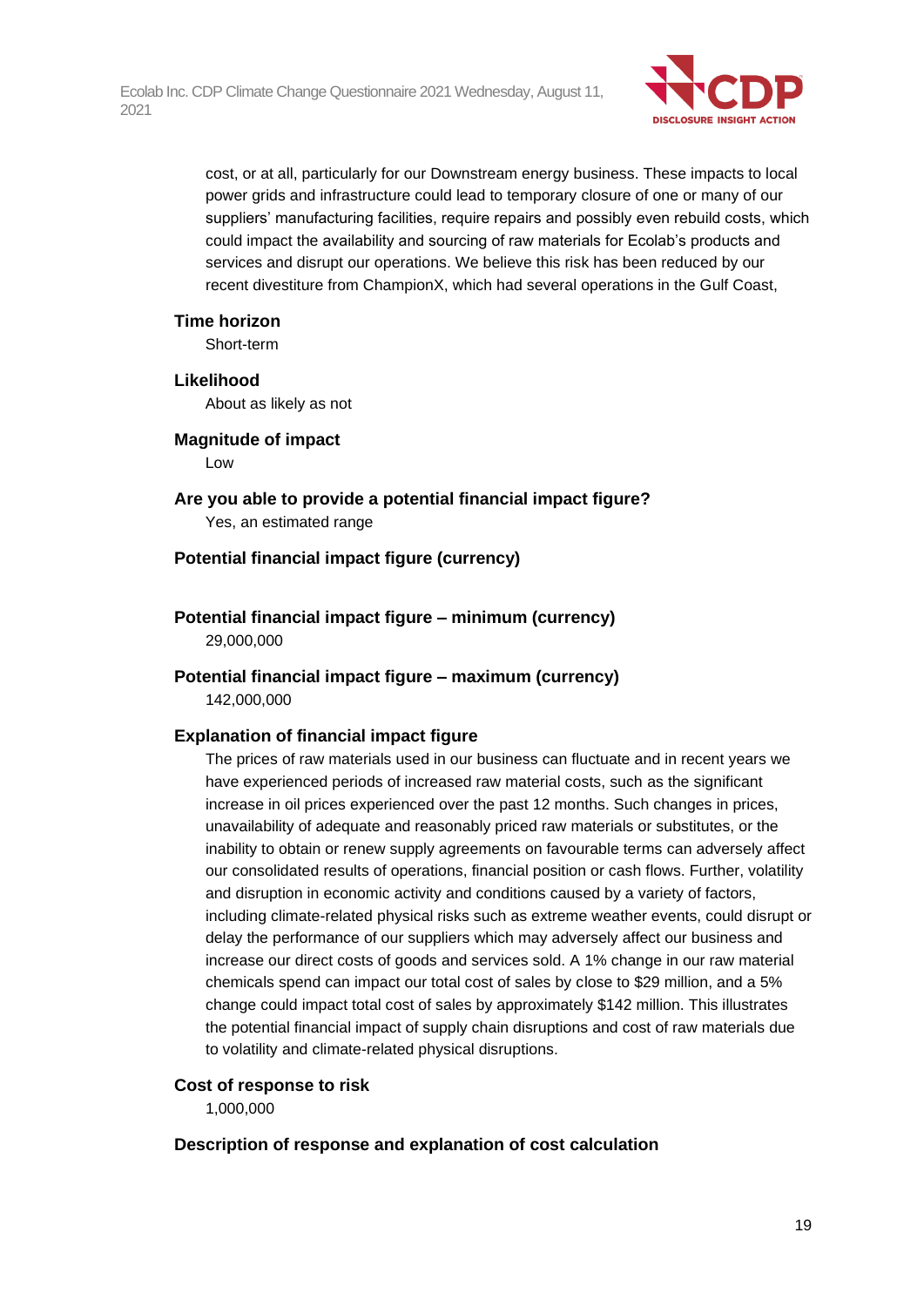

Outside of a few specialized chemicals, raw materials (RM) are purchased on annual contracts and are available in adequate quantities from a diverse group of global suppliers. Global sourcing allows purchasing/ production locations to be shifted to control product costs/ availability at competitive levels. We purchase more than 10,000 RMs, the largest single RM represents <3% of RM purchases. We include RM purchasing activities in our company-wide ERM process. Our Strategic Supplier Initiative (SSI) continues, engaging our 4 top chemical suppliers representing 17% of RM spend.

We co-innovate with SSI suppliers to reduce their operating costs, environmental impact, and climate related risks. A 2019 partnership with BASF developed Trimeta™ pHreedom technology, a U.S. FDA GRAS approved clean-in-place detergent for cleaning equipment within the fuel ethanol and food and beverage production industries. This solution enables efficient cleaning, improved processing capabilities, water savings, and significant reduction in chemical use.

In 2020 we divested from the upstream portion of our Global Energy business. This business focused less on our core water and energy efficiency services, was particularly exposed to physical climate risks of the Gulf Coast, had a site with high water risk, and disproportionately added to our wastewater and hazardous waste streams. We believe this divestment reduced Ecolab's net exposure to suppliers' physical climate risks.

In 2019, Ecolab committed to the UN Global Compact's Business Ambition for 1.5ºC and set an approved science-based target (SBT) addressing Scope 1, 2 and 3 emissions. To meet these commitments, we work with 70% of suppliers by emissions to set SBTs by 2024. By adopting ambitious climate goals, suppliers reduce their emissions and improve preparation for physical risks posed by climate change.

2020 supplier engagement efforts were focused on our top 50 suppliers which represent approximately 39% of scope 3 emissions. We plan to engage the next 50 biggest suppliers in 2021.

Estimated total cost of management is calculated based on: 1) 2 FTEs dedicated to the SSI program + shared resources across RD&E (2.5 FTEs) and Regulatory Affairs (1.5 FTEs) to manage these relationships, including executive sponsorship totaling \$750,000; and 2) estimated cost to improve our supplier engagement program and realize our goal to work with 70% of suppliers by emissions to set SBTs by 2024 (2 FTES), totaling to \$250,000.

#### **Comment**

N/A

**Identifier** Risk 2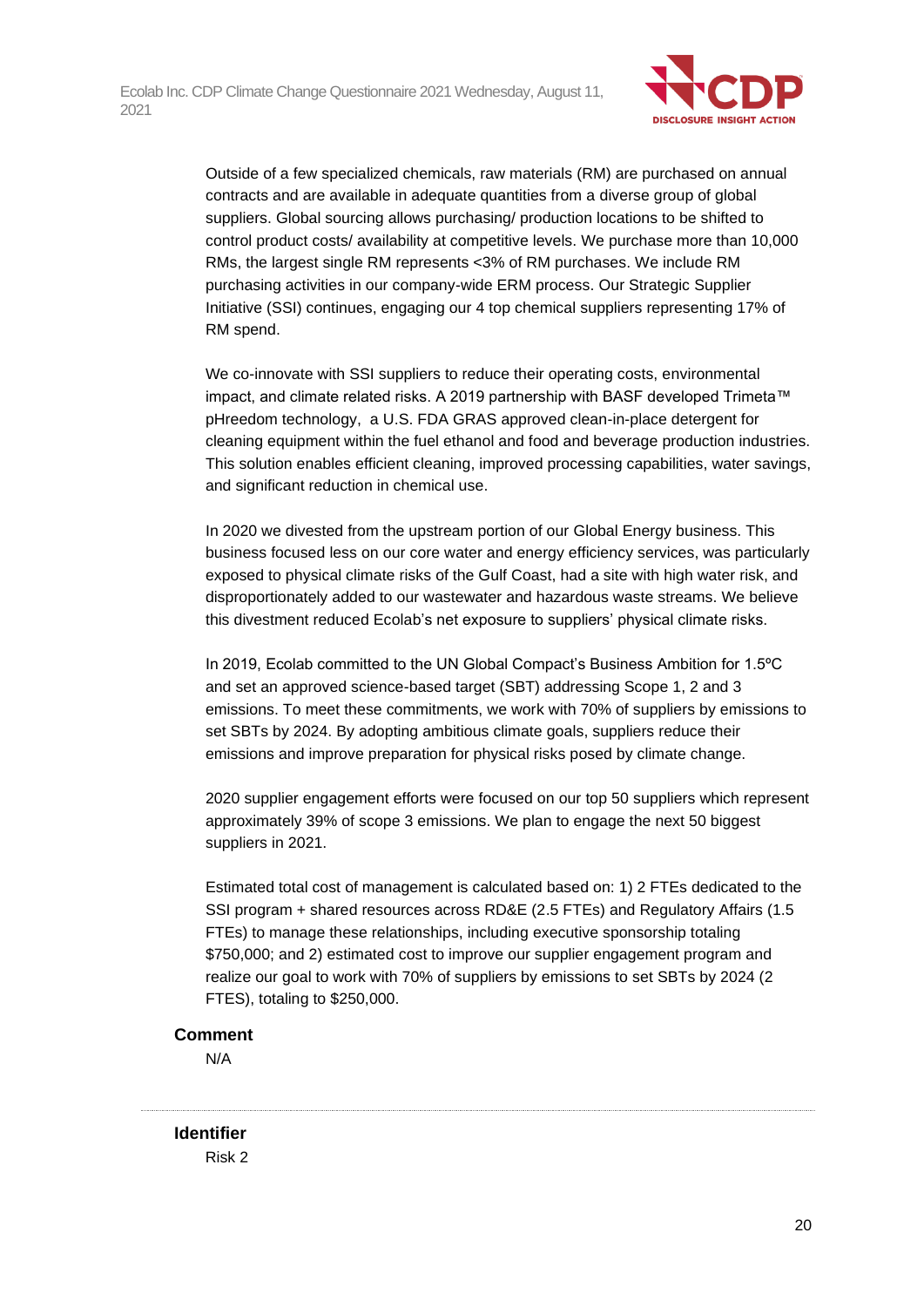

### **Where in the value chain does the risk driver occur?** Direct operations

#### **Risk type & Primary climate-related risk driver**

Acute physical

Increased severity and frequency of extreme weather events such as cyclones and floods

#### **Primary potential financial impact**

Decreased revenues due to reduced production capacity

#### **Company-specific description**

With manufacturing facilities in China, Singapore and the Philippines, our Asian operations are vulnerable to an increase in the severity, duration and/or frequency of tropical storms experienced in these regions. Tropical storms and associated conditions such as high winds and extreme rainfall could result in physical damage to our buildings and equipment, leading to lost productivity, asset loss and/or delayed product release. Severe weather events may also result in staff not being able to travel to work with potential lost work time. In addition, our operations in Brazil, Mexico and the United States, including our Nalco Champion Headquarters in Texas, are vulnerable to an increase in the severity, duration and/or frequency of severe weather conditions and seasonal storms such as tornados and hurricanes. In 2021, severe winter storms in Texas and the Gulf Coast region interrupted our operations, leading to supply chain disruptions, impacting several large customer locations, including refineries, as well as our own plants. This severe and uncharacteristic weather event collapsed local power grids and had a material financial impact on our business. As our manufacturing operations are located globally and our vulnerability to unforeseen disasters is leveraged across multiple geographic regions, we believe our risk is minimized.

#### **Time horizon**

Medium-term

#### **Likelihood**

About as likely as not

**Magnitude of impact**

Low

**Are you able to provide a potential financial impact figure?** Yes, an estimated range

#### **Potential financial impact figure (currency)**

- **Potential financial impact figure – minimum (currency)** 1,000,000
- **Potential financial impact figure – maximum (currency)** 50,000,000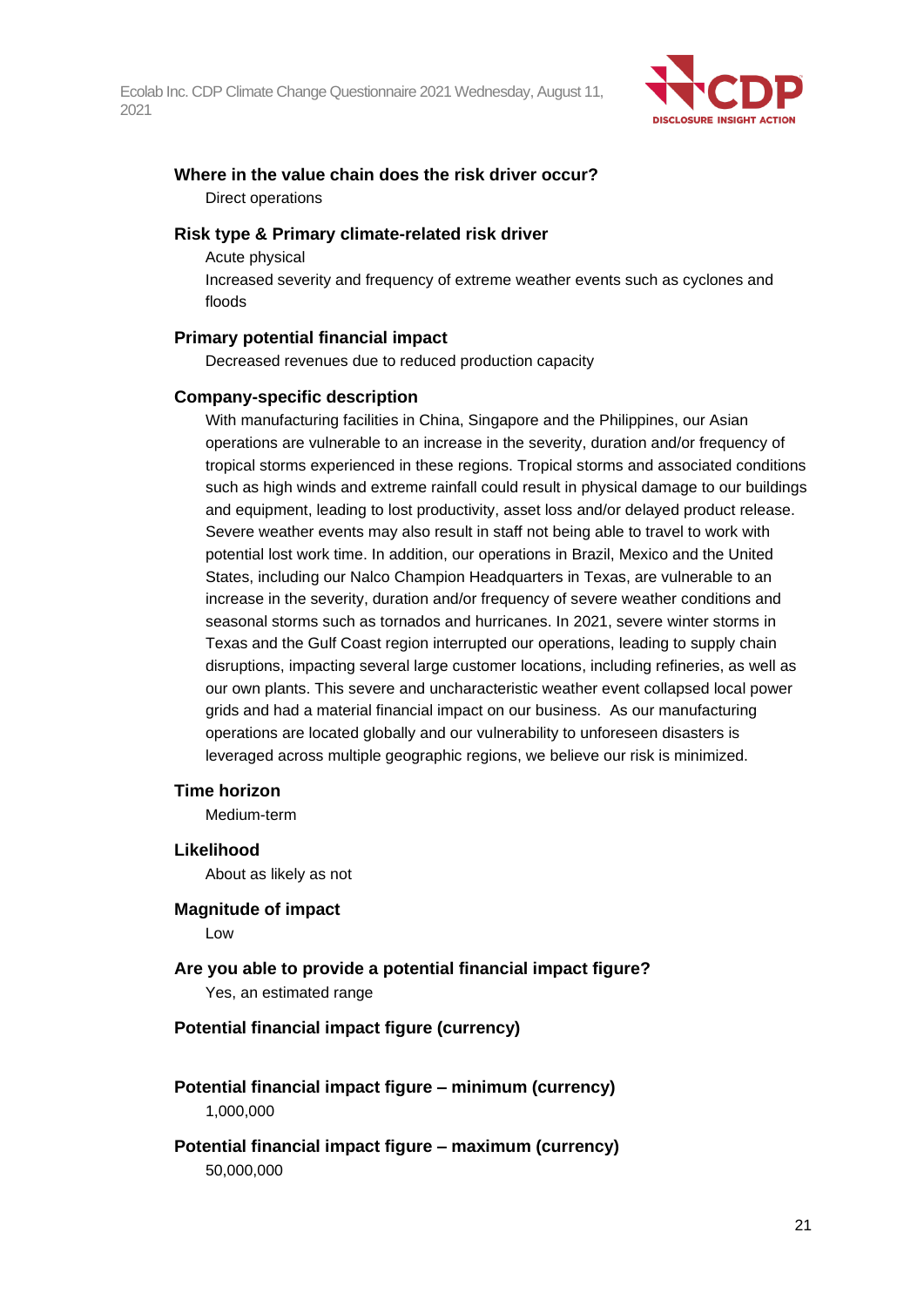

#### **Explanation of financial impact figure**

The financial risks associated with increased extreme weather patterns include manufacturing facility repair costs, potential plant closures, lost work time, lost revenue, and increased insurance premiums and deductibles.

Globally we have insurance policies with varying deductible levels for property and casualty losses. Ecolab has seen cost premiums for insurance increase over the last few years which may be related to an increased threat of storms and related climate change events (i.e. a Hurricane Katrina and Hurricane Sandy). During the 2017 hurricane season, for example, Ecolab experienced losses at a number of facilities along the Gulf Coast which affected our insurance premiums. In some cases, we were also required to use our insurance deductibles ranging from \$1 million to \$5 million; therefore \$1 million is provided as the lower range of financial impacts related to the impacts of extreme weather events on direct operations.

While we do not consider the increase in insurance premiums and deductibles spent to date to be financially material, the increased frequency and severity of extreme weather events could increase our number of insurance claims in the future, which could either individually or in the aggregate have a material adverse effect on our total insurance and operational costs. Additionally, we may not be able to continue to maintain insurance for certain property types and locations that are particularly vulnerable to increases in the severity, duration and/or frequency of extreme weather events, which could provide greater exposure to financial loss.

The upper end of the estimated range reflects the potential impact of a disruption to our manufacturing operations, leading to lost productivity, asset loss and/or delayed product release. In 2021 severe winter storms in Texas and the Gulf Coast region interrupted our operations, leading to supply chain disruptions, impacting several large customer locations, including refineries, as well as our own plants. This severe and uncharacteristic weather event collapsed local power grids and had a material financial impact on our business. According to our First Quarter Earnings Release, the Texas Freeze is estimated to have had a -9pp impact on operating income growth for Q1 2021, and is expected to have an unfavorable impact of \$0.15 per share for FY 2021.

#### **Cost of response to risk**

500,000

#### **Description of response and explanation of cost calculation**

Climate-related risks are assessed within our Enterprise Risk Management (ERM) process and Annual Business Significance Risks Assessment, which is aligned with recommendations of the Financial Stability Board Task Force on Climate-related Financial Disclosures (TCFD). As part of our Annual Business Significance Risks Assessment, Ecolab has developed a site selection process and an inventory of sites and locations with identified risks and management responses. We continue to diversify the locations of our facilities and consider risks of facilities that may be affected by extreme weather when determining where to expand or open new facilities. The findings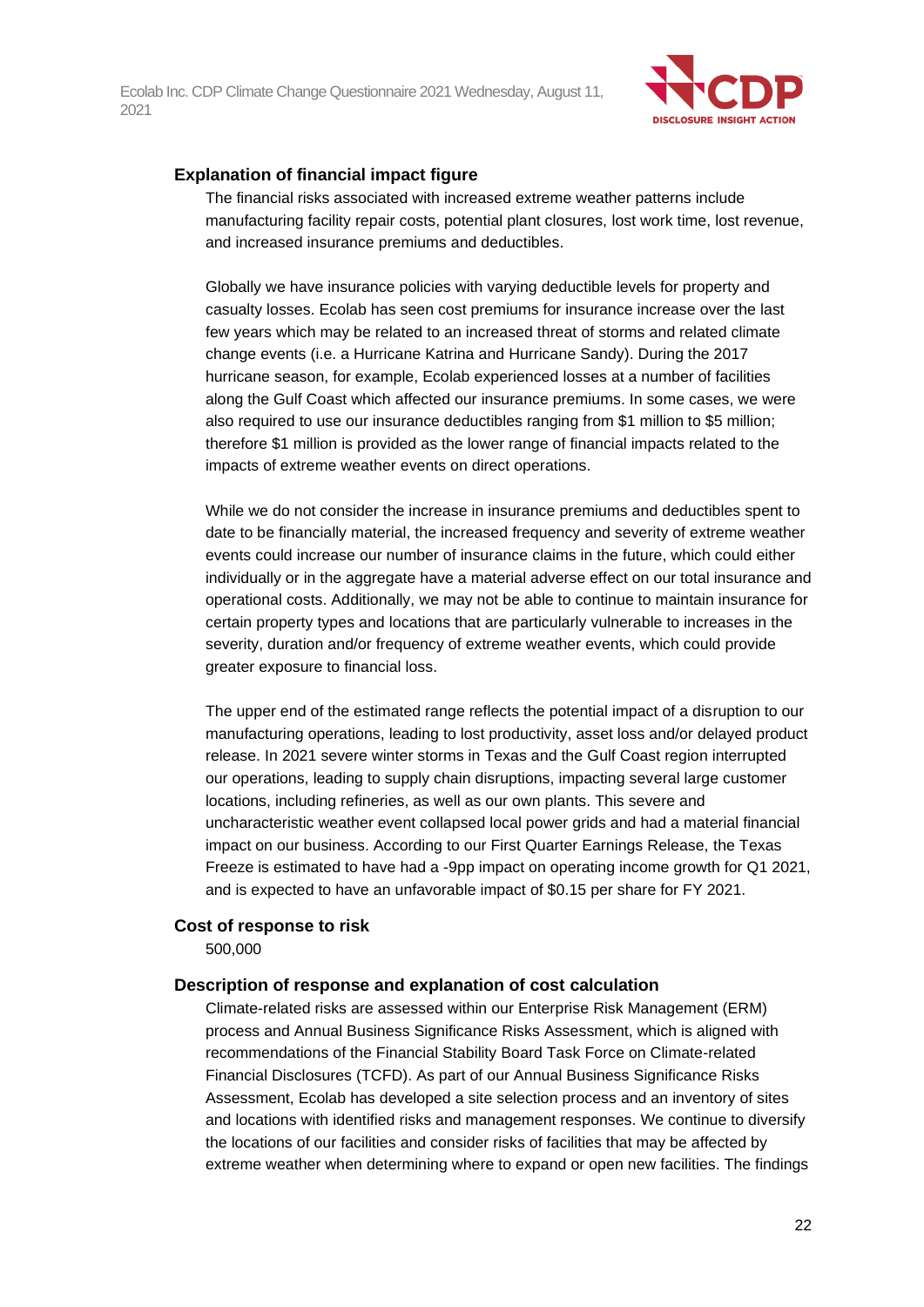

from this Assessment are applied by our business units. For example, in the event of a natural disaster impacting our operations, we have various Crisis Management and Business Continuity Plans to mitigate business interruption. These plans were activated in our response to the 2021 Texas freeze, which impacted our Texas facilities.

The cost to manage acute physical climate risks to our operations is based on FTE staff in the ERM function, in collaboration with Safety Health & Environment and Supply Chain staff, who manage the Annual Business Significance Risks Assessment, compile the inventory of plants globally, and conduct the site selection process. While this is part of our ERM team's overall management responsibilities, we estimate that 25% of 2 FTEs time in ERM and 10% of 2.5 FTEs time in SH&E and Supply Chain is allocated as well, totaling approximately \$500,000.

#### **Comment**

N/A

#### **Identifier**

Risk 3

### **Where in the value chain does the risk driver occur?**

Downstream

#### **Risk type & Primary climate-related risk driver**

**Technology** 

Substitution of existing products and services with lower emissions options

#### **Primary potential financial impact**

Decreased revenues due to reduced demand for products and services

#### **Company-specific description**

Ecolab serves many industries that rely on water and energy to operate. As climate change impacts the availability and price of water and fossil-based energy, and increases stakeholder pressure to act, customers are increasingly looking for lower emissions solutions that enable them to improve operational efficiency and save costs, including water and energy efficient products.

If we do not maintain our leadership position in the market and continue to invest in innovation and continuous improvement of our products' environmental benefits, changing customer preferences, technological change, and increased competition in the industry could lead to reduced demand for Ecolab products and services. This would present financial risks to Ecolab including reduced revenues, slower growth, and a lower stock valuation.

#### **Time horizon**

Medium-term

#### **Likelihood**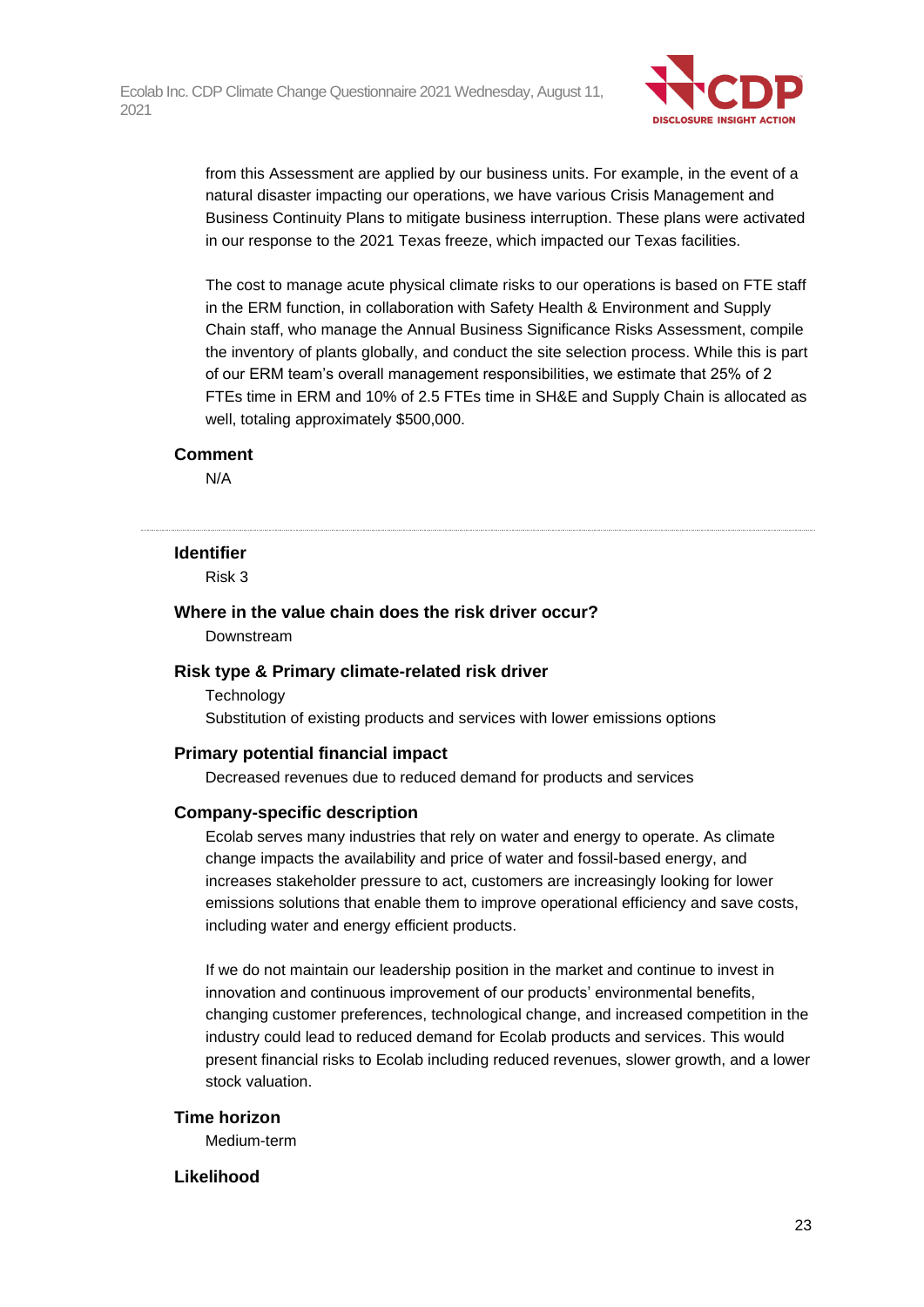

About as likely as not

## **Magnitude of impact**

Medium

### **Are you able to provide a potential financial impact figure?** Yes, an estimated range

### **Potential financial impact figure (currency)**

#### **Potential financial impact figure – minimum (currency)** 900,000,000

#### **Potential financial impact figure – maximum (currency)**

3,200,000,000

#### **Explanation of financial impact figure**

Shifts in customer preferences could result in lost revenue if we fail to keep pace with technological innovation that meets customer demand for more energy- or waterefficient products. While we have a diverse customer base and no customer or distributor constitutes 10% or more of our consolidated revenues, a cumulative shift in customer trends or the loss of any significant customers could have a material adverse effect on our consolidated results of operations or cash flows.

Our Global Industrial segment, of which water treatment applications is a large part, had \$5.8B in sales in 2020 With growth estimates for the water treatment systems market size projected at 7%+ per year, and a potential market of \$44B in 2025, we could have between \$0.9B and \$3.2B of potential sales at risk due to market share erosion. This is based on growth below market projections, at 3% to 5%, rather than increasing market share by growing at 10%.

#### **Cost of response to risk**

185,900,000

#### **Description of response and explanation of cost calculation**

To drive focus on growing revenues, maintaining our leadership position and managing changing customer expectations, we recently launched new 2030 customer impact goals focused on Climate, Water, Food and Health which include: 1) helping customers become carbon neutral by reducing greenhouse gas emissions by 4.5 million metric tonnes, and 2) helping customers conserve 300 billion gallons of water, equivalent to the drinking water needs of 1 billion people (which in turn, will help them to reduce energy and carbon emissions required to heat, treat, move and cool water). These goals will help to drive and incentivize innovation at Ecolab and are supported by a \$185 million RD&E expenditure in 2020. We invest in R&D, which is critical to maintaining our leadership position within the industry and providing us with a competitive advantage as we seek additional business with new and existing customers.

We have developed and improved upon several tools including the Water Risk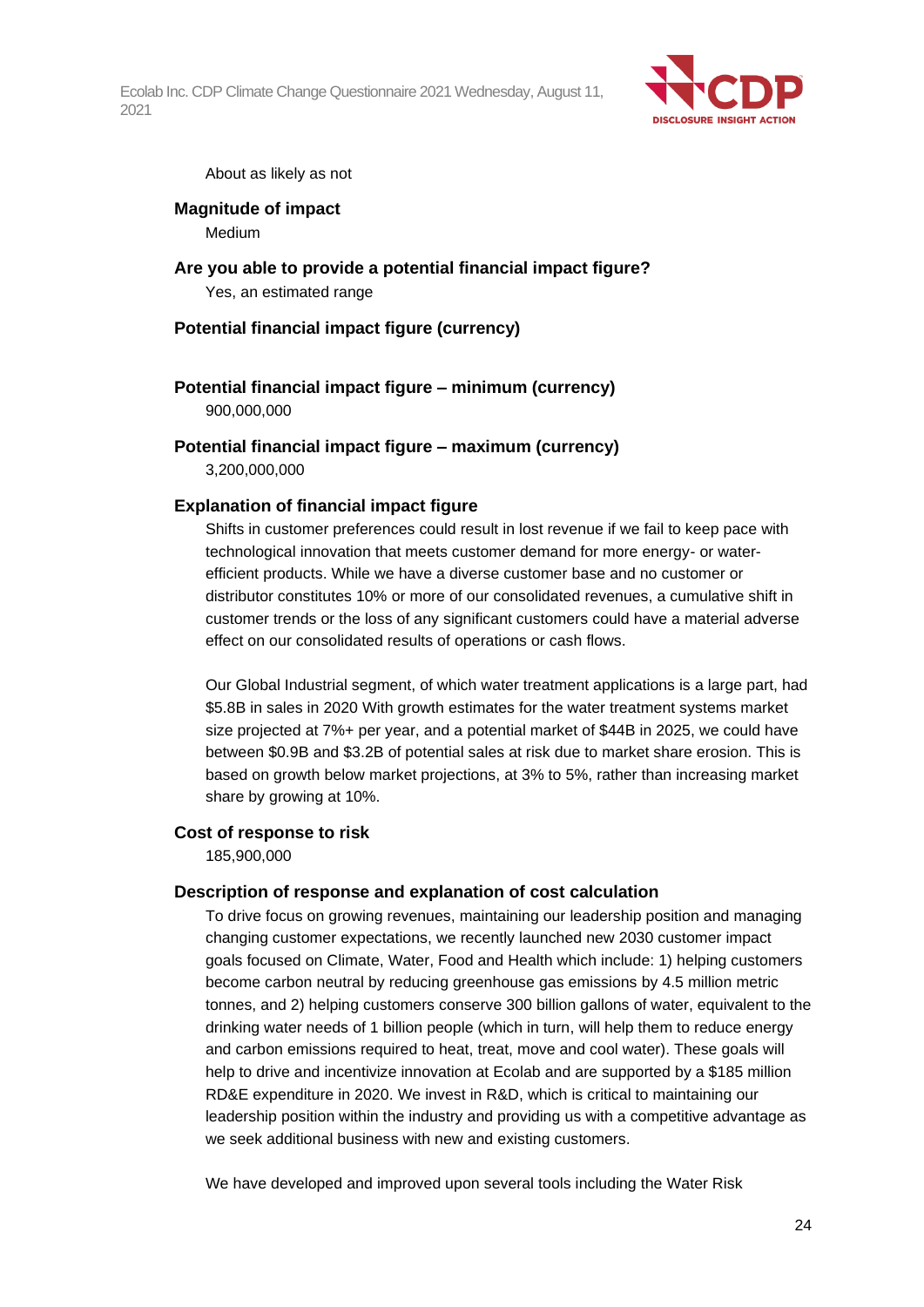

Monetizer (updated in 2020), the enhanced Smart Water Navigator (updated March 2021), and the Water Flow Intelligence solution (launched 2021) to help improve water management, inform customers' of their real-time water usage and how they can realize operational water efficiencies, reduce their risks related to water withdrawal, consumption and discharge, and support business growth. In 2021 Ecolab introduced Water Flow Intelligence which uses cutting edge technologies to enable real-time insights and response.

To date, more than 6,500 unique users have used the Smart Water Navigator tool. We also use an eROI program to measure and communicate the sustainability benefits we provide to customers via eROI case studies. These case studies document and monetize all positive impacts for customers, which is critical to driving and sustaining growth with our industrial customers who have diverse needs and risks related to water.

In 2020 Ecolab invested \$185 million in R&D, and has invested more than \$2 million in its publicly available water tools to date, which includes 1.5 FTE eROI program managers with costs greater than \$150,000 per year. In addition, cost of dues, activities, participation, in-kind support and travel to participate in industry groups was roughly \$500,000-750,000 in 2020 for sustainability-related commitments. In sum, we are reporting a total cost to respond to this risk of \$185,900,000.

### **Comment**

N/A

## **C2.4**

**(C2.4) Have you identified any climate-related opportunities with the potential to have a substantive financial or strategic impact on your business?**

Yes

# **C2.4a**

**(C2.4a) Provide details of opportunities identified with the potential to have a substantive financial or strategic impact on your business.**

**Identifier**

Opp1

### **Where in the value chain does the opportunity occur?**

Downstream

### **Opportunity type**

Products and services

### **Primary climate-related opportunity driver**

Development and/or expansion of low emission goods and services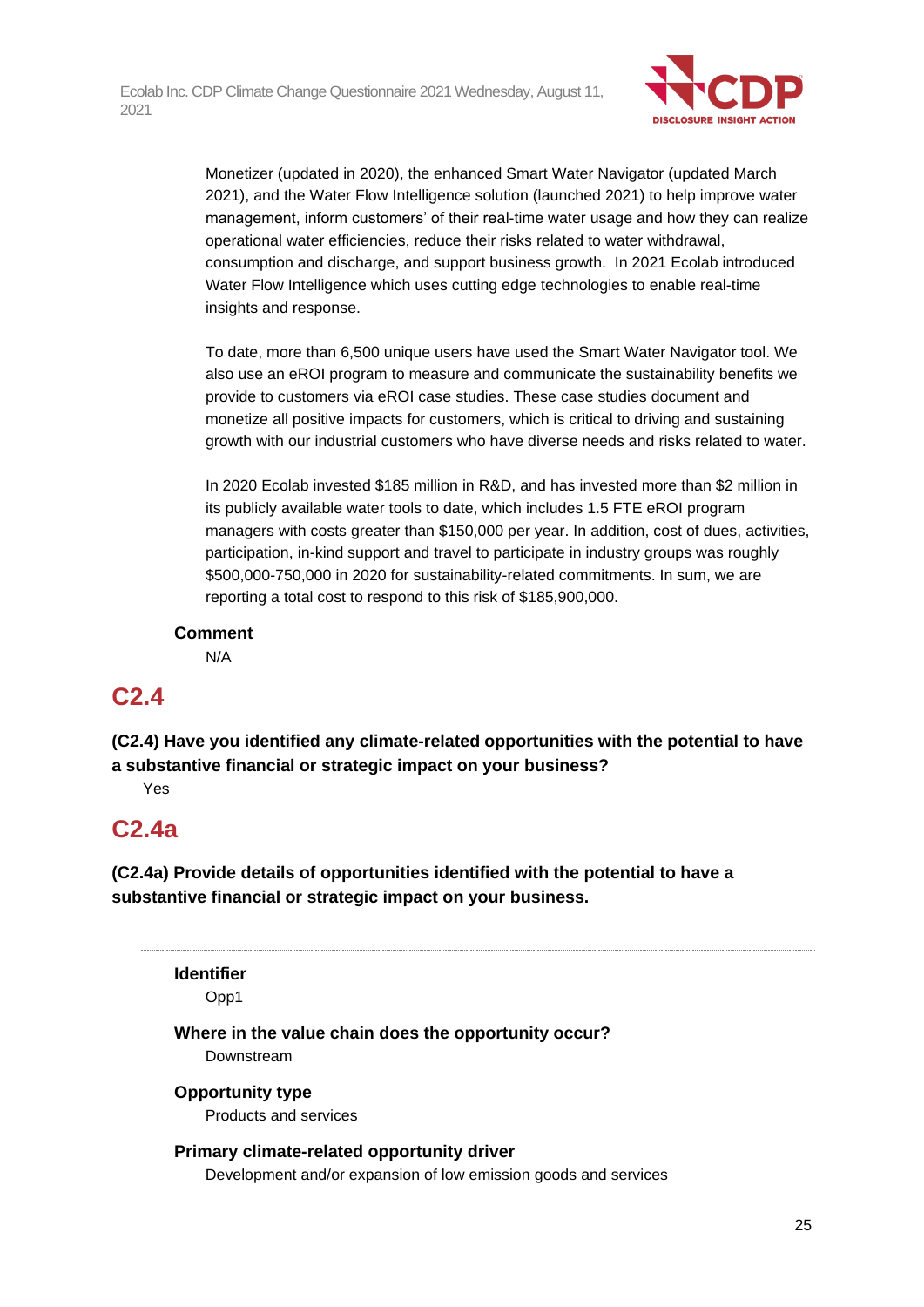

#### **Primary potential financial impact**

Increased revenues resulting from increased demand for products and services

#### **Company-specific description**

Ecolab serves many industries that rely on water and energy to operate. As climate change impacts the availability and price of water and fossil-based energy, customers are increasingly looking for lower emissions solutions that enable them to improve operational efficiency and save costs, including water and energy efficient products. This presents opportunities to expand market share of innovative water and energy optimizing solutions from Ecolab's system portfolio. For example, our APEXTM Warewashing System, our DryExxTM beverage line lubrication system, and our 3D TRASARTM system for cooling tower and boiler feed water conditioning, reduce the use of water and energy compared to conventional systems.

Cooling water and energy applications across all industries will require even better resource management strategies to deal with increased costs and scarcity, creating broader opportunities for the water technologies mentioned above and also for waste treatment in order to better protect the environment. With our Nalco Water business, we are engaged in serving customers who have more water and energy intensive institutional and industrial operations. This increases the opportunity for us to leverage the value proposition of water and energy saving offerings and pursue significant top line growth. The addition, Nalco Water also offers opportunities for increasingly costeffective synergies in technology and innovation, delivering more profitable and costeffective programs for customers across most if not all businesses and regions.

#### **Time horizon**

Short-term

#### **Likelihood**

Likely

#### **Magnitude of impact**

Medium-high

**Are you able to provide a potential financial impact figure?** Yes, a single figure estimate

# **Potential financial impact figure (currency)**

88,000,000,000

#### **Potential financial impact figure – minimum (currency)**

#### **Potential financial impact figure – maximum (currency)**

#### **Explanation of financial impact figure**

Developing and expanding our low emission goods and services presents opportunities for increased growth rate, market share and profitability. We have identified many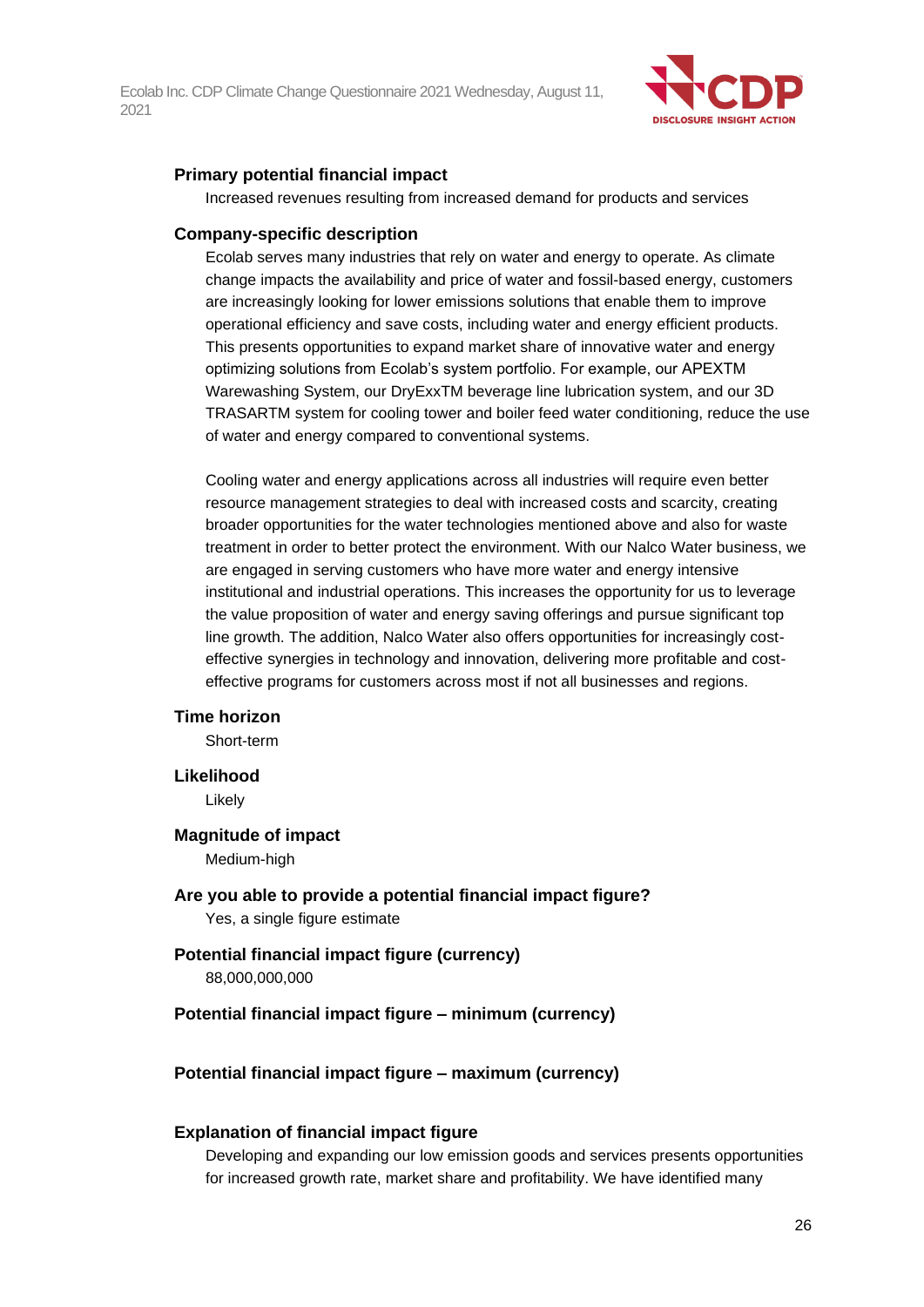

opportunities in our target markets, including food & beverage processing and commercial buildings, to gain a competitive advantage through our water and energy optimizing solutions. At a global level, Ecolab's market growth opportunity represents approximately an \$88 billion spread across all our primary business units (this was estimated based on our existing market share in F&B processing and commercial buildings, against the total available market share).

#### **Cost to realize opportunity**

186,900,000

#### **Strategy to realize opportunity and explanation of cost calculation**

To drive focus on growing revenues, maintaining our leadership position and managing changing customer expectations, we recently launched the new 2030 customer impact goals focused on Climate, Water, Food and Health which include: 1) helping customers become carbon neutral by reducing greenhouse gas emissions by 4.5 million metric tonnes, and 2) helping customers conserve 300 billion gallons of water, equivalent to the drinking water needs of 1 billion people (which in turn, will help them to reduce energy and carbon emissions required to heat, treat, move and cool water). These goals will help to drive and incentivize innovation at Ecolab and are supported by a \$185 million RD&E investments, representing 1.6% of sales. We invest in R&D and believe that doing so is critical to maintaining our leadership position within the industry and providing us with a competitive advantage as we seek additional business with new and existing customers.

We have developed and improved upon several water management tools including the Water Risk Monetizer (updated in 2020), the enhanced Smart Water Navigator (updated version released March 2021), and the Water Flow Intelligence solution (launched 2021) to help improve real time water management, inform customers of their real-time water usage and how they can realize operational water efficiencies, reduce their risks related to water withdrawal, consumption and discharge, and support business growth. To date, more than 6,500 unique users have used the Smart Water Navigator tool. We also use an eROI program to measure and communicate the sustainability benefits we provide to customers via eROI case studies. These case studies document and monetize all positive impacts for customers, which is critical to driving and sustaining growth with our industrial customers who have diverse needs and risks related to water.

In 2020 Ecolab invested \$185 million in R&D, and has invested more than \$2 million in its publicly available water tools to date, which includes 1.5 FTE eROI program managers with costs greater than \$150,000 per year. In addition, cost of dues, activities, participation, in-kind support and travel to participate in industry groups was roughly \$500,000-750,000 in 2020 for sustainability-related commitments. In sum, we are reporting a total cost to respond to this risk of \$185,900,000.

#### **Comment**

N/A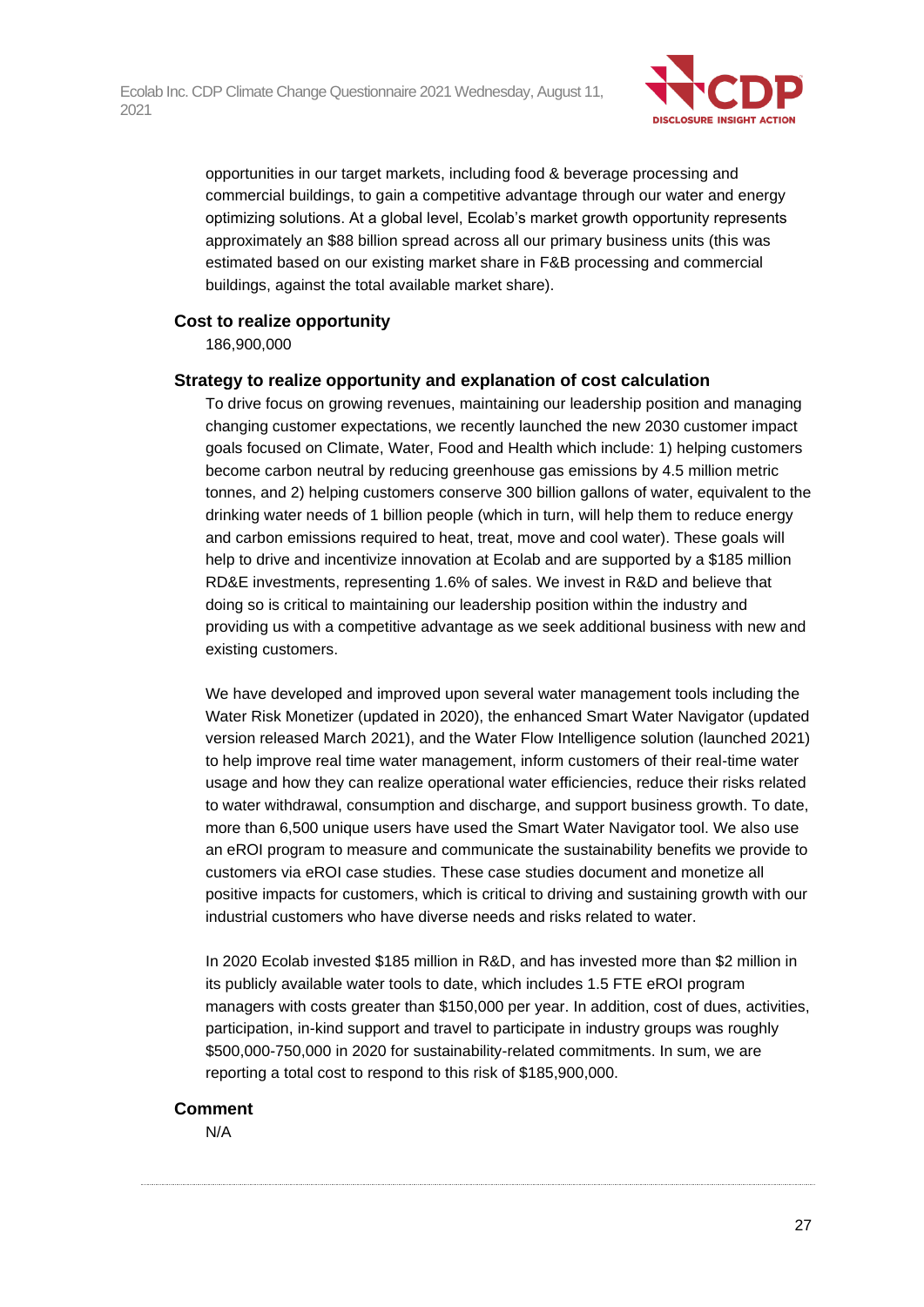

#### **Identifier**

Opp2

#### **Where in the value chain does the opportunity occur?**

Downstream

#### **Opportunity type**

Markets

#### **Primary climate-related opportunity driver**

Access to new markets

#### **Primary potential financial impact**

Increased revenues through access to new and emerging markets

#### **Company-specific description**

Climate change will cause increased risks to water availability and quality, which we anticipate will drive greater water use regulation globally. As Ecolab serves customers in many industries that rely on water to operate, there is an opportunity for us to develop new products and services and expand our existing portfolio of conservation, reuse, recycle, and zero liquid discharge technologies that improve water efficiency in a more tightly regulated market. We anticipate these opportunities will be global, but will be especially pronounced in densely populated, arid and temperate regions including BRIC and emerging markets.

In addition, policies and regulations designed to promote the transition to a low carbon economy, including carbon taxes, cap-and-trade, and fuel/energy taxes and regulations, are being implemented around the world. We anticipate greater regulation of GHGs emitted by our customers will drive opportunities to leverage many of our energy and water services, and improve access to new and emerging markets. For example, demand for our wastewater anaerobic digestion systems that efficiently capture methane from organic waste may be in higher demand in regions with regulated carbon pricing schemes. Capturing methane gas from waste generated onsite reduces methane emissions and can be a source of clean energy for heating or powering the processing facility.

Reducing water and energy consumption for customers operating in highly regulated environments presents opportunities for Ecolab to gain a competitive advantage and expand market share and revenue.

#### **Time horizon**

Short-term

**Likelihood** More likely than not

**Magnitude of impact** Medium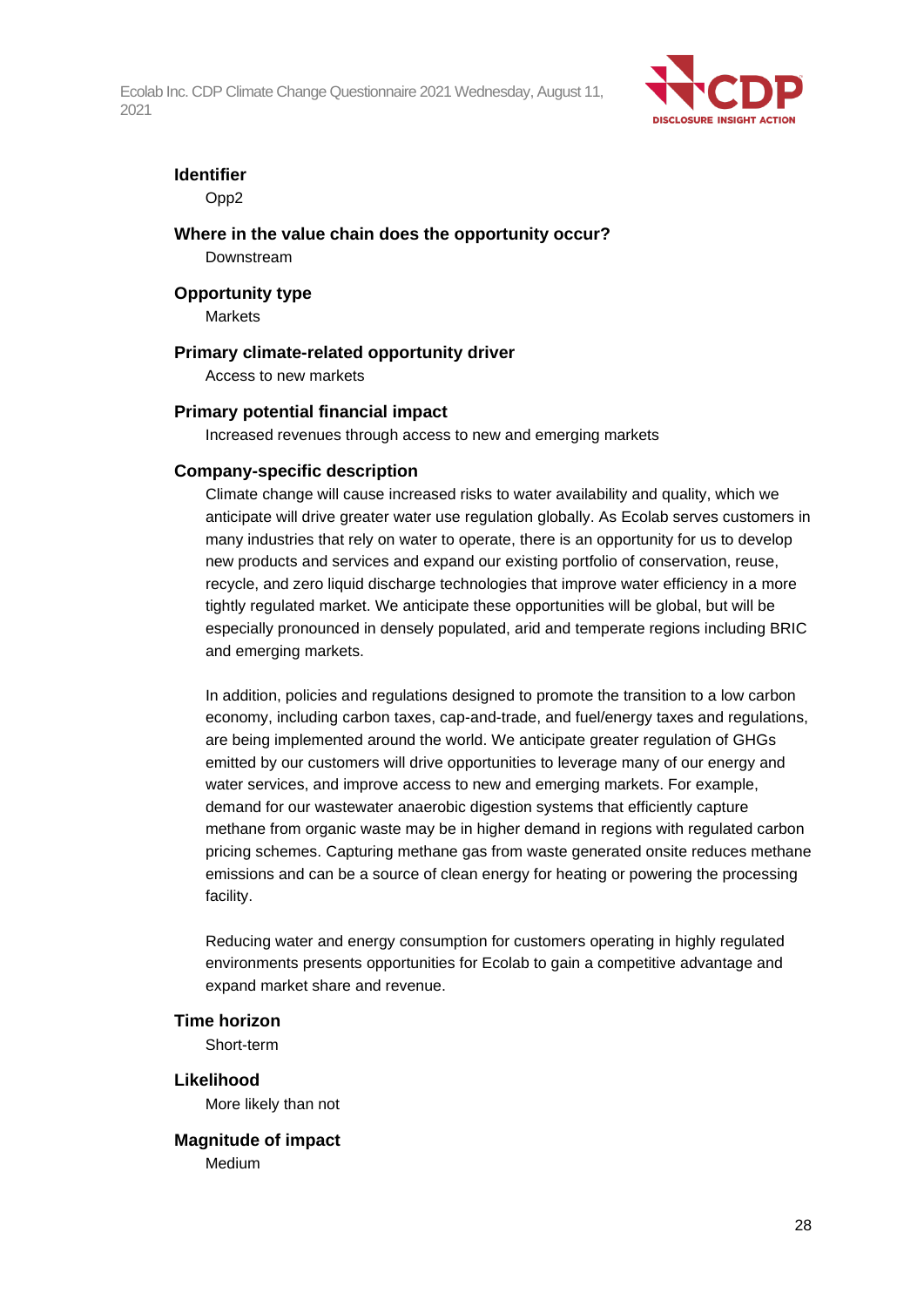

### **Are you able to provide a potential financial impact figure?** Yes, an estimated range

#### **Potential financial impact figure (currency)**

**Potential financial impact figure – minimum (currency)** 500,000,000

**Potential financial impact figure – maximum (currency)**

1,500,000,000

#### **Explanation of financial impact figure**

By innovating and maintaining market leadership, we have the opportunity to expand our share in a growing market.

Our Global Industrial segment, of which water treatment applications is a large part, had \$5.8B in sales in 2020. With growth estimates for the water treatment systems market size projected at 7%+ per year, and a potential market of \$44B in 2025, we have an opportunity to expand our market share by growing from 8% to 10% per year. This would represent \$.5B to \$1.5B of potential additional sales comparing to simply maintaining market share by growing at 7%.

#### **Cost to realize opportunity**

185,900,000

#### **Strategy to realize opportunity and explanation of cost calculation**

We invest significantly in experts that can evaluate our customers processes and identify opportunities to reduce water and energy consumption and we employ our Outcome Based Approach to evaluate the full impact of each product or service and invest in R&D activities that help customers optimize water and energy while maintaining performance requirements and meeting regulatory and compliance related requirements. For example, in 2020 we partnered with Indonesia's largest integrated petrochemical company to introduce the 3D TRASAR™ water management solution which significantly reduced their water, waste, and energy footprint. Using this system, Chandra Asri Petrochemical realized savings of 93 million gallons of water, 6 million kWh of energy, 125 million gallons of wastewater, and over 2,000 metric tonnes of CO2. We use eROI case studies to document all positive environmental impacts for customers and drive growth with our industrial customers.

In 2020, Ecolab invested \$185 million in research and development, with sustainability as a strategic driver in many ongoing projects. In addition, our eROI program is managed by 1.5 FTE with costs greater than \$150,000 per year. Lastly, the cost of dues, activities, participation, in-kind support and travel to participate in industry groups is roughly \$500,000-750,000 per year for sustainability-related commitments around product transparency. In sum, we are reporting a total cost to realize this opportunity of \$185,900,000.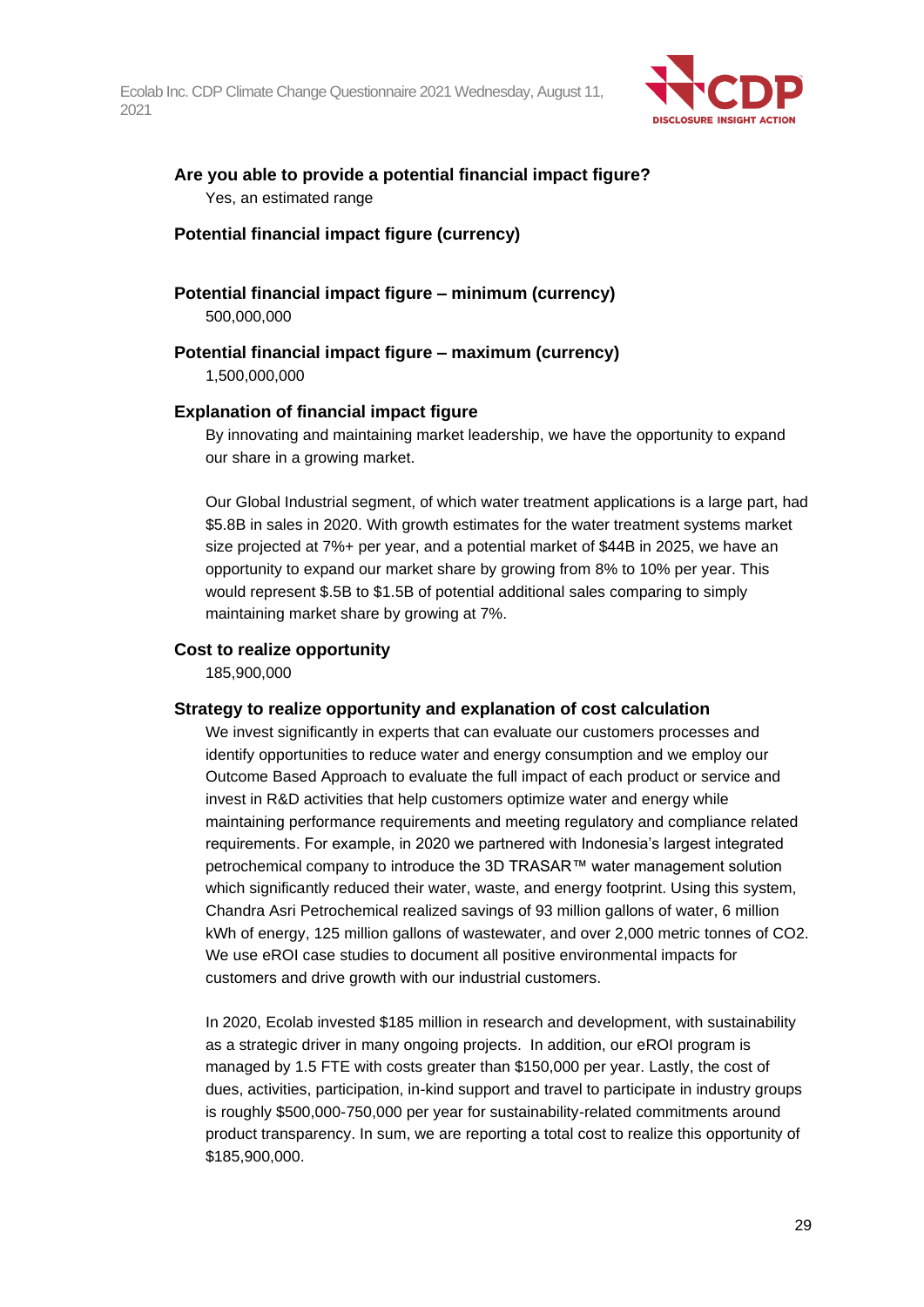

#### **Comment**

N/A

#### **Identifier**

Opp3

#### **Where in the value chain does the opportunity occur?**

Downstream

#### **Opportunity type**

Products and services

#### **Primary climate-related opportunity driver**

Shift in consumer preferences

#### **Primary potential financial impact**

Other, please specify

better competitive position to reflect shifting consumer preferences, resulting in increased revenues

#### **Company-specific description**

Ecolab's business success depends on meeting and exceeding the expectations and requirements of its key stakeholders, including customers, investors, and employees. We believe there is opportunity to enhance our corporate reputation through our environmental programs and climate-related goals, thereby gaining a competitive advantage, and boosting our attractiveness to investors. We conduct a bi-annual sustainability materiality assessment (MA) to prioritize our sustainability issues. The results of the MA inform our corporate sustainability strategy and reporting, including climate-related issues. Our most recent MA confirmed that improving water and energy management, increasing operational efficiency and preserving natural resources continue to be issues of high importance.

Our customers are increasingly looking to partner with suppliers that demonstrate corporate responsibility and transparently report on climate management, and this trend will continue as climate change awareness grows. At the end of 2019, we joined the UN Business Ambition for 1.5ºC. To meet this commitment, we will: 1) halve carbon emissions by 2030 and achieve net-zero carbon emissions by 2050 for our Scope 1 and 2 emissions by expanding energy efficiency projects and electrifying our fleet of service vehicles, 2) achieve 100% renewable electricity by 2030, and 3) work with suppliers representing 70% of Scope 3 emissions to set science-based targets by 2024. We have also set a goal to help our customers become carbon neutral by reducing greenhouse gas emissions by 4.5 million metric tonnes. In addition, we have set goals to achieve a positive water impact by: 1) working with our customers to conserve 300 billion gallons of water by 2030, 2) restoring greater than 50% of our operational water withdrawal and achieving Alliance for Water Stewardship Standard certification in high risk watersheds, and 3) reducing our net water withdrawal by 40% per unit of production across the entire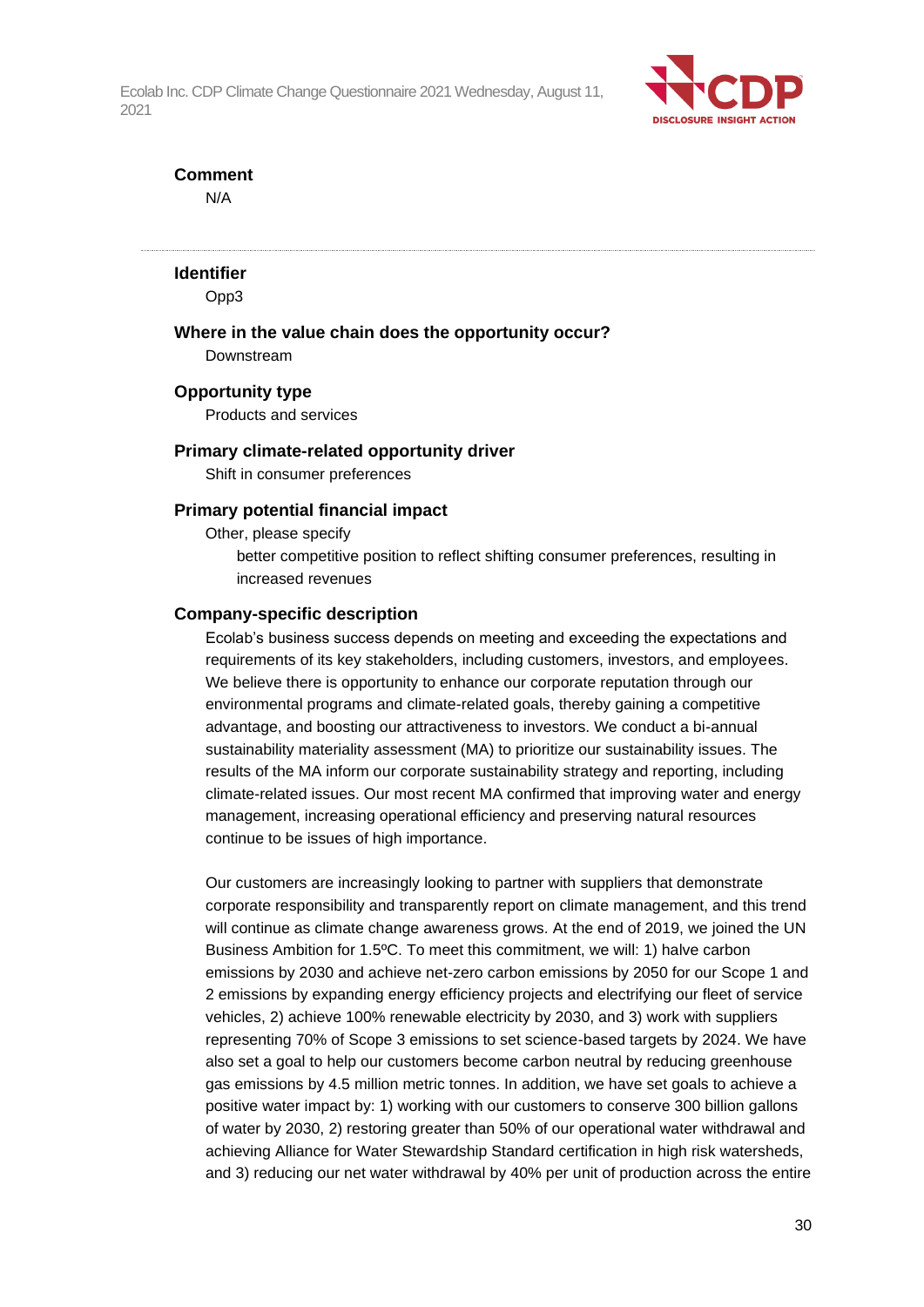

#### enterprise.

Looking ahead, as our customers face drivers to reduce their GHG emissions, including their upstream S3 emissions, we may also see increased demand for our products and services if we can positively differentiate our operations and the GHG emissions benefits of our products in the marketplace. Increasingly, we are seeing an interest from customers in getting accurate data to measure the success of their own sustainability programs, and rely upon Ecolab to provide this information.

#### **Time horizon**

Short-term

### **Likelihood**

Likely

**Magnitude of impact** Medium

#### **Are you able to provide a potential financial impact figure?**

Yes, an estimated range

#### **Potential financial impact figure (currency)**

**Potential financial impact figure – minimum (currency)** 500,000,000

# **Potential financial impact figure – maximum (currency)**

1,500,000,000

#### **Explanation of financial impact figure**

A shift in customer preferences could result in increased market share and revenues due to customers preferring suppliers with robust sustainability strategies as well as energy- and water-efficient goods and services.

Our Global Industrial segment, of which water treatment applications is a large part, had \$5.8B in sales in 2020. With growth estimates for the water treatment systems market size projected at 7%+ per year, and a potential market of \$44B in 2025, we have an opportunity to expand our market share by growing from 8% to 10% per year. This would represent \$.5B to \$1.5B of potential additional sales comparing to simply maintaining market share by growing at 7%.

#### **Cost to realize opportunity**

1,250,000

#### **Strategy to realize opportunity and explanation of cost calculation**

As our customers increase their efforts to measure and report environmental performance, we have an opportunity to standardize how we communicate value to customers. We do this through our trademarked eROI program via case studies and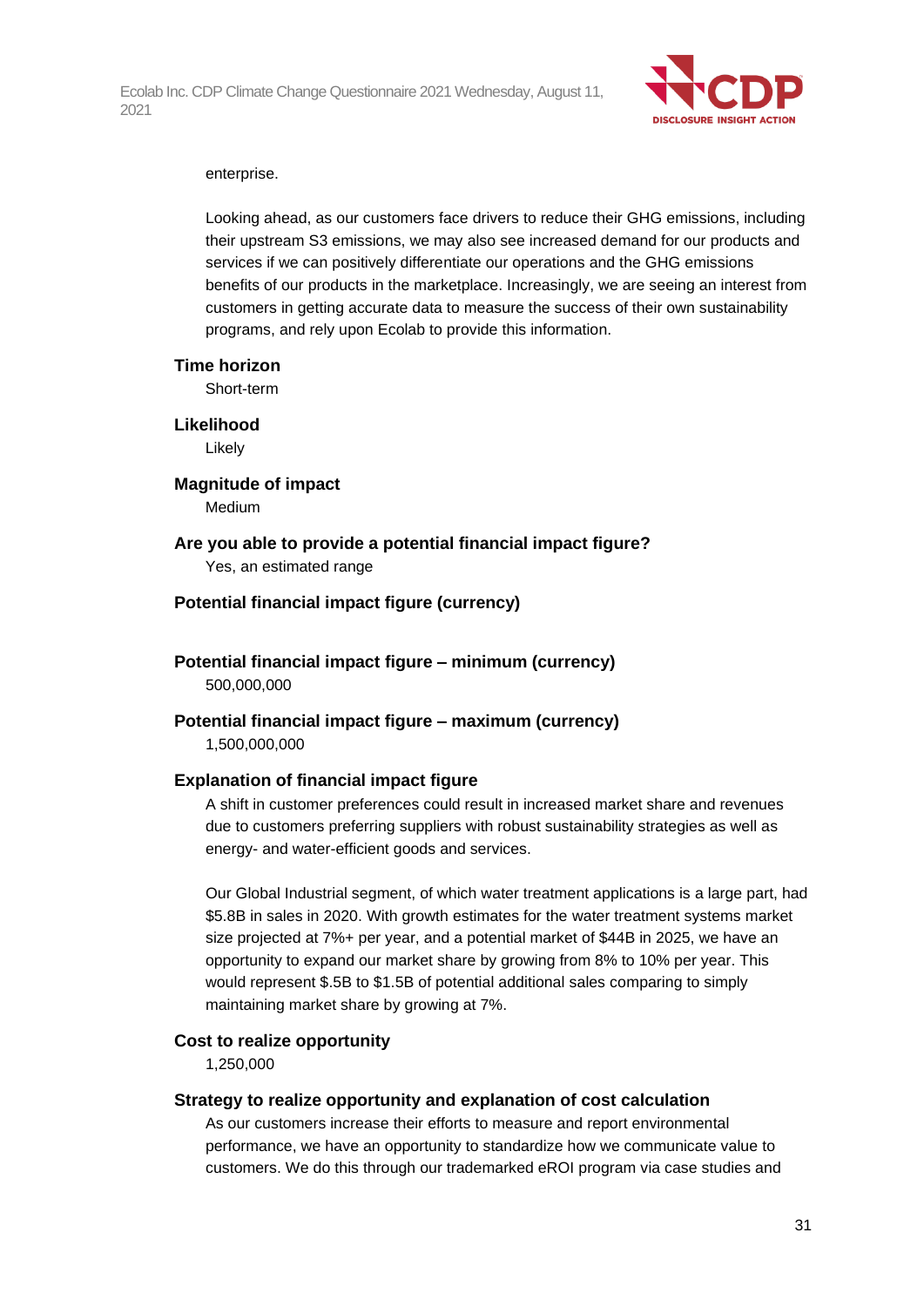

business reviews. eROI case studies serve as tools to communicate the value we provide to customers and accelerate sales. We have created more than 1,000 eROI case studies to demonstrate sustainability value for customers, including in the areas of energy, water, air emissions, waste, improved asset life and safety. The eROI value capture program represents a tremendous opportunity to differentiate Ecolab as a leader in helping customers achieve both performance and sustainability goals.

Ecolab produces an annual Corporate Responsibility GRI Report prepared in accordance with the Global Reporting Initiative (GRI) Standards: Core option, as well as a supporting Corporate Sustainability Report that features case studies demonstrating how Ecolab's solutions have helped customers minimize their environmental impact. In addition, Ecolab reports ESG performance data to the annual S&P Global SAM Corporate Sustainability Assessment (CSA) and CDP's Climate Change, Water Security and Supply Chain surveys. We are also signatory of the United Nations Global Compact and CEO Water Mandate and file an annual Communication of Progress as part of those commitments.

The cost of dues, activities, participation, in-kind support and travel to participate in industry groups is roughly \$500,000-750,000 per year for sustainability-related commitments around product transparency. Our eROI program is managed by 1.5 FTE with costs greater than \$150,000 per year. In addition, costs related to our sustainability reporting activities including staff time, memberships and consulting/auditor fees are estimated to be \$350,000 per year. In sum, we are reporting a total cost to realize this opportunity of \$1,250,000 per year.

#### **Comment**

N/A

# **C3. Business Strategy**

# **C3.1**

## **(C3.1) Have climate-related risks and opportunities influenced your organization's strategy and/or financial planning?**

Yes, and we have developed a low-carbon transition plan

# **C3.1a**

## **(C3.1a) Is your organization's low-carbon transition plan a scheduled resolution item at Annual General Meetings (AGMs)?**

|           | Is your low-carbon transition plan a scheduled resolution item at AGMs? | <b>Comment</b> |
|-----------|-------------------------------------------------------------------------|----------------|
| Row 1 Yes |                                                                         |                |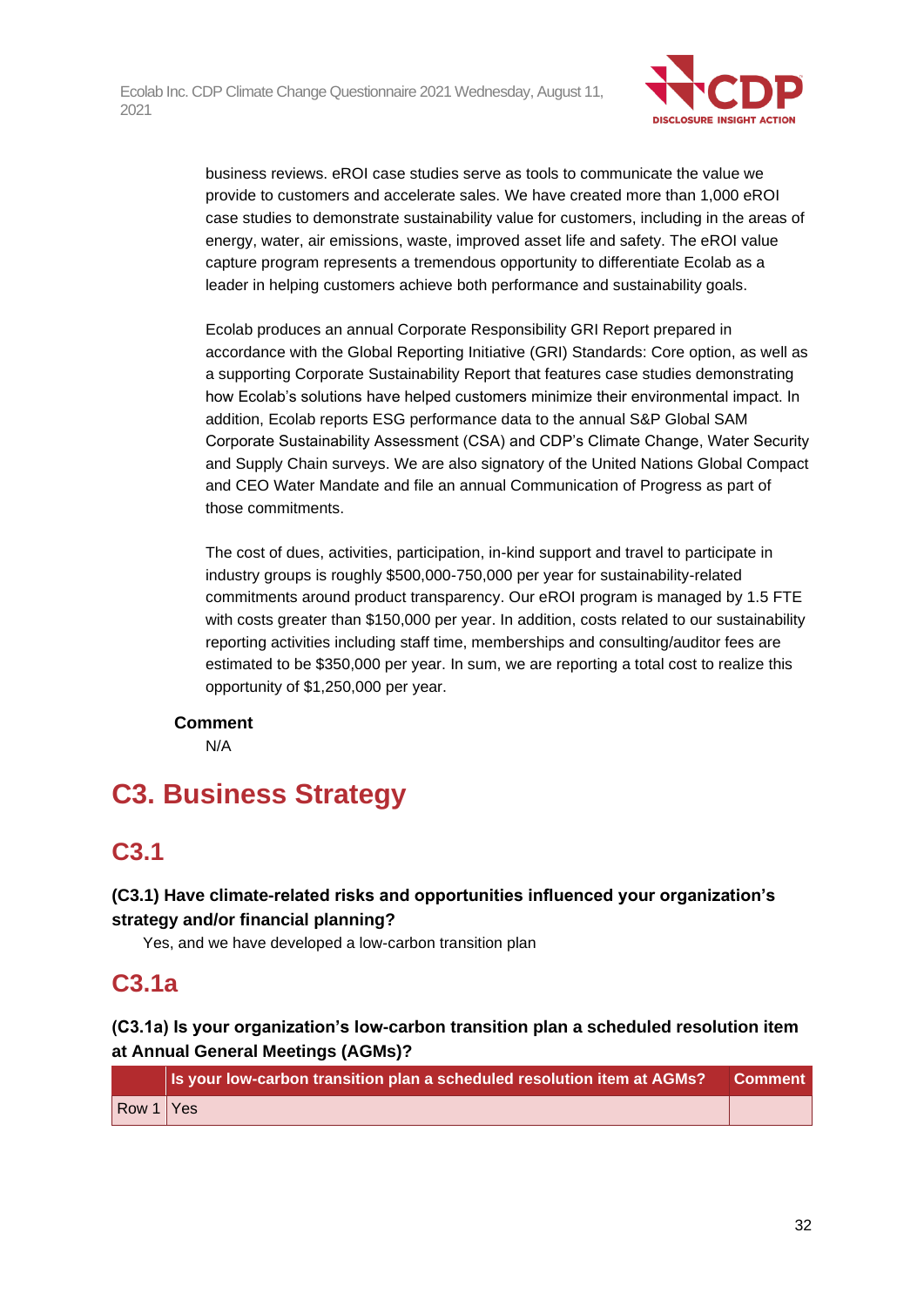

## **C3.2**

## **(C3.2) Does your organization use climate-related scenario analysis to inform its strategy?**

Yes, qualitative and quantitative

## **C3.2a**

## **(C3.2a) Provide details of your organization's use of climate-related scenario analysis.**

| <b>Climate-related</b>                                                                                                   | <b>Details</b>                                                                                                                                                                                                                                                                                                                                                                                                                                                                                                                                                                                                                                                                                                                                                                                                                                                                                                                                                                                                                                                                                       |  |  |
|--------------------------------------------------------------------------------------------------------------------------|------------------------------------------------------------------------------------------------------------------------------------------------------------------------------------------------------------------------------------------------------------------------------------------------------------------------------------------------------------------------------------------------------------------------------------------------------------------------------------------------------------------------------------------------------------------------------------------------------------------------------------------------------------------------------------------------------------------------------------------------------------------------------------------------------------------------------------------------------------------------------------------------------------------------------------------------------------------------------------------------------------------------------------------------------------------------------------------------------|--|--|
| scenarios and models                                                                                                     |                                                                                                                                                                                                                                                                                                                                                                                                                                                                                                                                                                                                                                                                                                                                                                                                                                                                                                                                                                                                                                                                                                      |  |  |
| applied                                                                                                                  |                                                                                                                                                                                                                                                                                                                                                                                                                                                                                                                                                                                                                                                                                                                                                                                                                                                                                                                                                                                                                                                                                                      |  |  |
| 2DS<br><b>RCP 2.6</b><br><b>RCP 8.5</b><br>Other, please specify<br><b>SDA</b> (Sectoral<br>Decarbonization<br>Approach) | . In 2019, Ecolab undertook an assessment to develop various scenarios<br>for setting a science-based target to reduce our direct and indirect<br>emissions. The SBT methodologies were identified and chosen based on<br>CDP criteria, which utilizes the RCP 2.6 scenario, as well as SBTi criteria<br>utilizing 2DS, RCP8.5 and the SDA to model a range of climate scenarios<br>enabling Ecolab to evaluate potential climate related impacts and<br>emissions reductions requirements that align with given global temperature<br>requirements.<br>• Company-specific business growth trajectories were applied to historical<br>GHG emissions trends to determine a business-as-usual scenario. Ecolab                                                                                                                                                                                                                                                                                                                                                                                         |  |  |
|                                                                                                                          | evaluated medium and long-term horizons and created multiple emission<br>reduction ambition scenarios. These were applied to various elements of<br>our S1, S2 and S3 organizational footprints, allowing us to assess what<br>combination of reductions could enable the achievement of a 1.5C SBT.<br>• Ecolab evaluated the time horizons as prescribed by CDP (5-15 years<br>and 15+ years, respectively). For the SBTi analysis we screened and<br>completed a full Scope 3 inventory.<br>• The results of this work have informed Ecolab's strategy by providing the<br>necessary data points to determine feasibility of the various potential<br>targets. The analysis confirmed the feasibility of a 1.5C SBT, demonstrated<br>that engaging suppliers (of purchased good and services, upstream and<br>downstream transportation and distribution, capital goods, and business<br>travel) to set SBTs represents the greatest opportunity for Ecolab to<br>develop a Scope 3 target to meet SBTi requirements.<br>• This analysis illustrated the level of ambition required for Ecolab to |  |  |
|                                                                                                                          | operate in congruence with the transition to a low-carbon economy, thereby<br>mitigating potential reputational, regulatory and market risk. Ecolab's<br>strategy has been impacted by this analysis through our continued efforts<br>to set a science-based target. In advance of setting the SBTs, in 2019 we<br>joined the UN Global Compact's Business Ambition for 1.5°C committing to<br>reduce our GHG emissions by 50 percent by 2030 and achieve net-zero by<br>2050. Having set an SBT in 2020, we continue to build a GHG reduction<br>strategy in areas such as renewable energy procurement, fleet                                                                                                                                                                                                                                                                                                                                                                                                                                                                                      |  |  |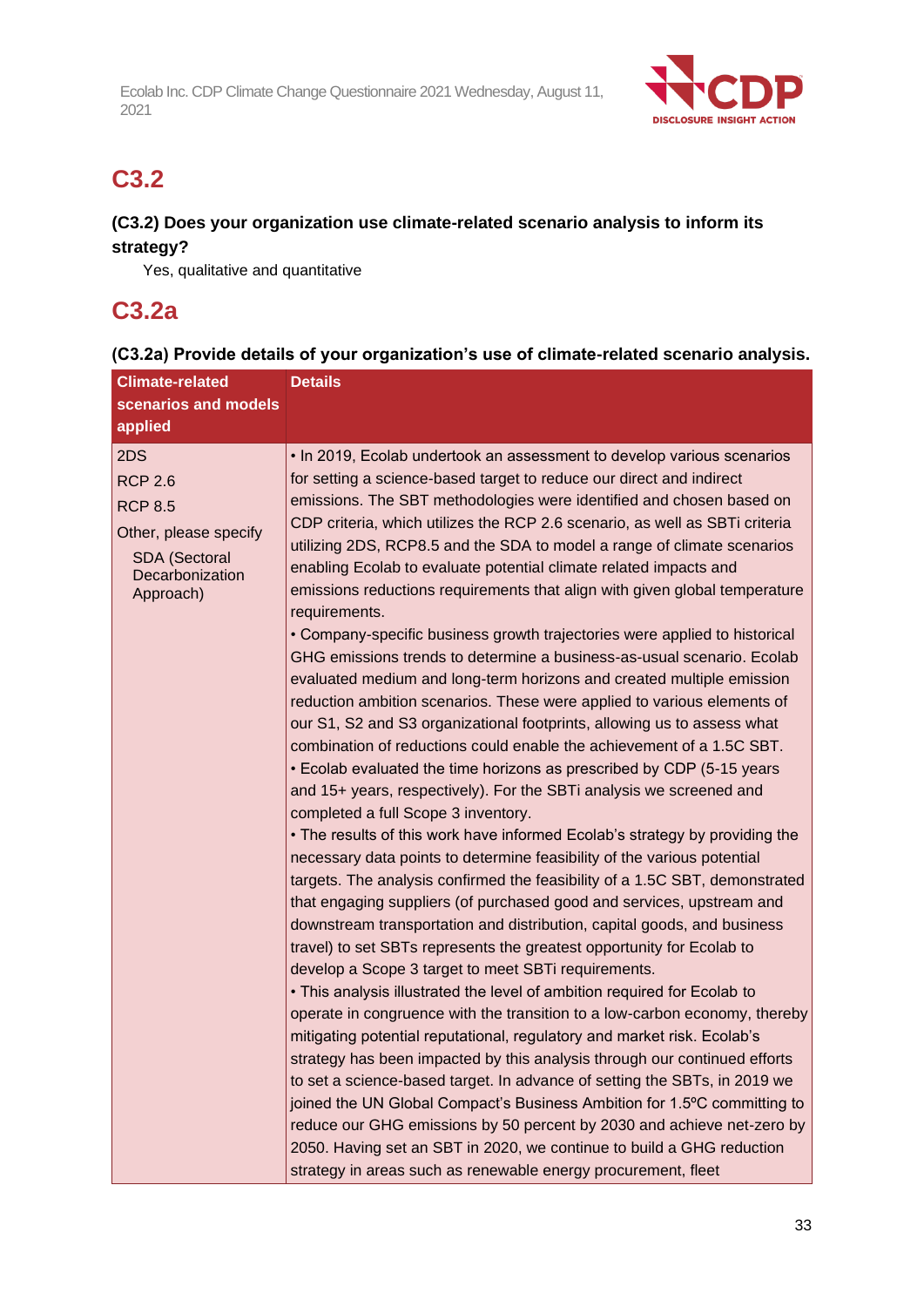

| electrification, and supplier engagement. These strategies are integrated      |
|--------------------------------------------------------------------------------|
| into Ecolab's business strategy.                                               |
| • To date we have realized steady efficiency gains and invested in             |
| renewable electricity purchases, which have reduced our greenhouse gas         |
| emissions on an intensity basis by 36.6% from our 2015 baseline. The key       |
| drivers of our 2020 emissions reductions came from a virtual power             |
| purchase agreement for wind power in Mesquite, Texas, the purchase of          |
| green tariffs in Europe, and increased overall water efficiency in our plants. |
|                                                                                |

# **C3.3**

## **(C3.3) Describe where and how climate-related risks and opportunities have influenced your strategy.**

|                          | <b>Have climate-related</b><br>risks and<br>opportunities<br>influenced your<br>strategy in this area? | <b>Description of influence</b>                                                                                                                                                                                                                                                                                                                                                                                                                                                                                                                                                                                                                                                                                                                                                                                                                                                                                                                                                                                                                                                                                                                                                                                                                                                                                                                                                                                                                                                      |
|--------------------------|--------------------------------------------------------------------------------------------------------|--------------------------------------------------------------------------------------------------------------------------------------------------------------------------------------------------------------------------------------------------------------------------------------------------------------------------------------------------------------------------------------------------------------------------------------------------------------------------------------------------------------------------------------------------------------------------------------------------------------------------------------------------------------------------------------------------------------------------------------------------------------------------------------------------------------------------------------------------------------------------------------------------------------------------------------------------------------------------------------------------------------------------------------------------------------------------------------------------------------------------------------------------------------------------------------------------------------------------------------------------------------------------------------------------------------------------------------------------------------------------------------------------------------------------------------------------------------------------------------|
| Products and<br>services | Yes                                                                                                    | A trusted partner at nearly three million customer locations,<br>Ecolab (ECL) is the global leader in water, hygiene and<br>energy technologies and services that protect people and<br>vital resources. The development of our products and<br>services is influenced by the need to address identified<br>climate-related risks and opportunities for and through our<br>customers; this is core to our purpose and core to existing<br>business activities.<br>This strategy is imbedded into our R&D process<br>fundamentally, as our value proposition is incumbent on<br>delivering water and energy savings to our customers. As<br>climate-related risks become increasingly clear and are<br>being experienced by our customers, we have responded<br>with investing more R&D dollars to bring more products and<br>services to market. Significant investment in products that<br>we have recently developed in response to customer needs<br>which directly address climate-related risks include our<br>APEX Warewashing System, our DryExx beverage line<br>lubrication system, and our 3D TRASAR system for cooling<br>tower and boiler feed water conditioning, all of which reduce<br>the use of water and energy compared to conventional<br>systems. For example, we partnered with Indonesia's<br>largest integrated petrochemical company to introduce the<br>3D TRASAR™ water management solution which<br>significantly reduced their water, waste, and energy |
|                          |                                                                                                        | footprint. Using this system, Chandra Asri Petrochemical                                                                                                                                                                                                                                                                                                                                                                                                                                                                                                                                                                                                                                                                                                                                                                                                                                                                                                                                                                                                                                                                                                                                                                                                                                                                                                                                                                                                                             |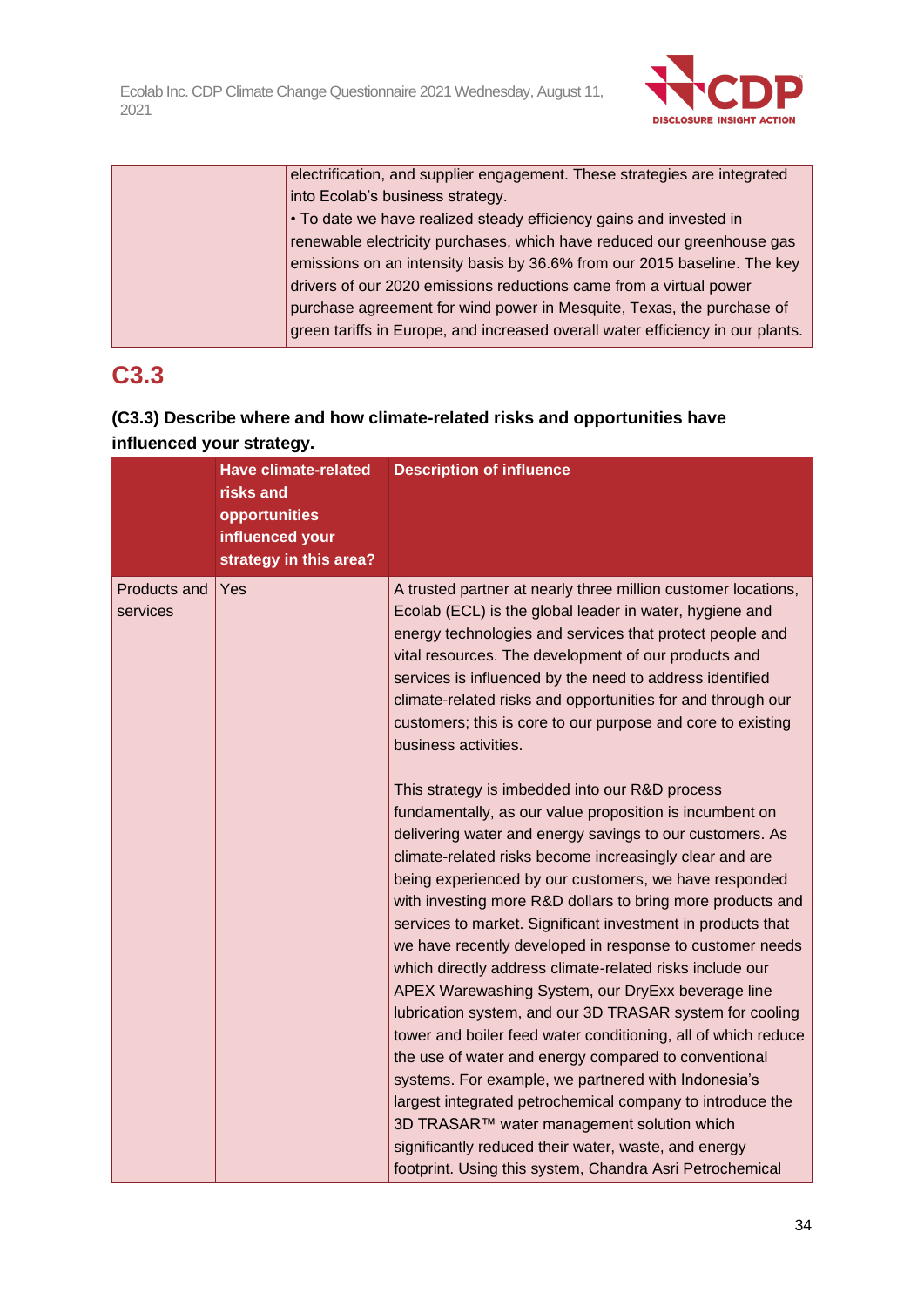

|                                       |     | realized savings of 93 million gallons of water, 6 million kWh<br>of energy, 125 million gallons of wastewater, and over 2,000<br>metric tonnes of CO2.<br>We have also developed two tools which mark a substantial<br>strategic investment in promoting water awareness and<br>stewardship, which further support our customer value<br>proposition. The Water Risk Monetizer and the Smart Water<br>Navigator help to inform how customers' can realize<br>operational water efficiencies and reduce their climate-<br>related risks related to water withdrawal, consumption and<br>discharge. To date, more than 6,500 unique users have<br>used the Smart Water Navigator tool. We also use an eROI<br>program to measure and communicate the sustainability<br>benefits we provide to customers via eROI case studies.<br>These case studies document and monetize all positive<br>impacts for customers, which is critical to driving and<br>sustaining growth with our industrial customers who have<br>diverse needs and risks related to water. |
|---------------------------------------|-----|------------------------------------------------------------------------------------------------------------------------------------------------------------------------------------------------------------------------------------------------------------------------------------------------------------------------------------------------------------------------------------------------------------------------------------------------------------------------------------------------------------------------------------------------------------------------------------------------------------------------------------------------------------------------------------------------------------------------------------------------------------------------------------------------------------------------------------------------------------------------------------------------------------------------------------------------------------------------------------------------------------------------------------------------------------|
| Supply chain<br>and/or value<br>chain | Yes | Our unique combination of expertise and innovative<br>solutions makes the world cleaner, safer and healthier while<br>protecting people and vital resources across the entire value<br>chain. From the raw materials that are the building blocks of<br>nearly every product, to production and manufacturing, to<br>retail and service environments where products meet<br>people, Ecolab is behind the scenes working with our<br>customers to improve performance, meet increasing<br>demand and reduce environmental impact. Currently, we<br>have global strategic sourcing agreements with large<br>multinational chemical and material companies. These<br>strategic partners are also customers that depend on<br>Ecolab's smart technology, expertise, and services to<br>manage and mitigate climate and operational risks<br>associated with water and energy.                                                                                                                                                                                  |
|                                       |     | For example, in 2019 we partnered with our supplier BASF<br>to develop Trimeta™ pHreedom, technology as a U.S. FDA<br>GRAS approved clean-in-place detergent specifically<br>formulated for cleaning fermentation tanks and related<br>equipment in a CO2 environment within the fuel ethanol and<br>food and beverage production industries. This solution<br>enables more efficient cleaning, improved processing<br>capabilities, water savings through reduced rinsing, and a<br>significant reduction in chemical use. Projects like these<br>improve resource consumption efficiency, support business                                                                                                                                                                                                                                                                                                                                                                                                                                               |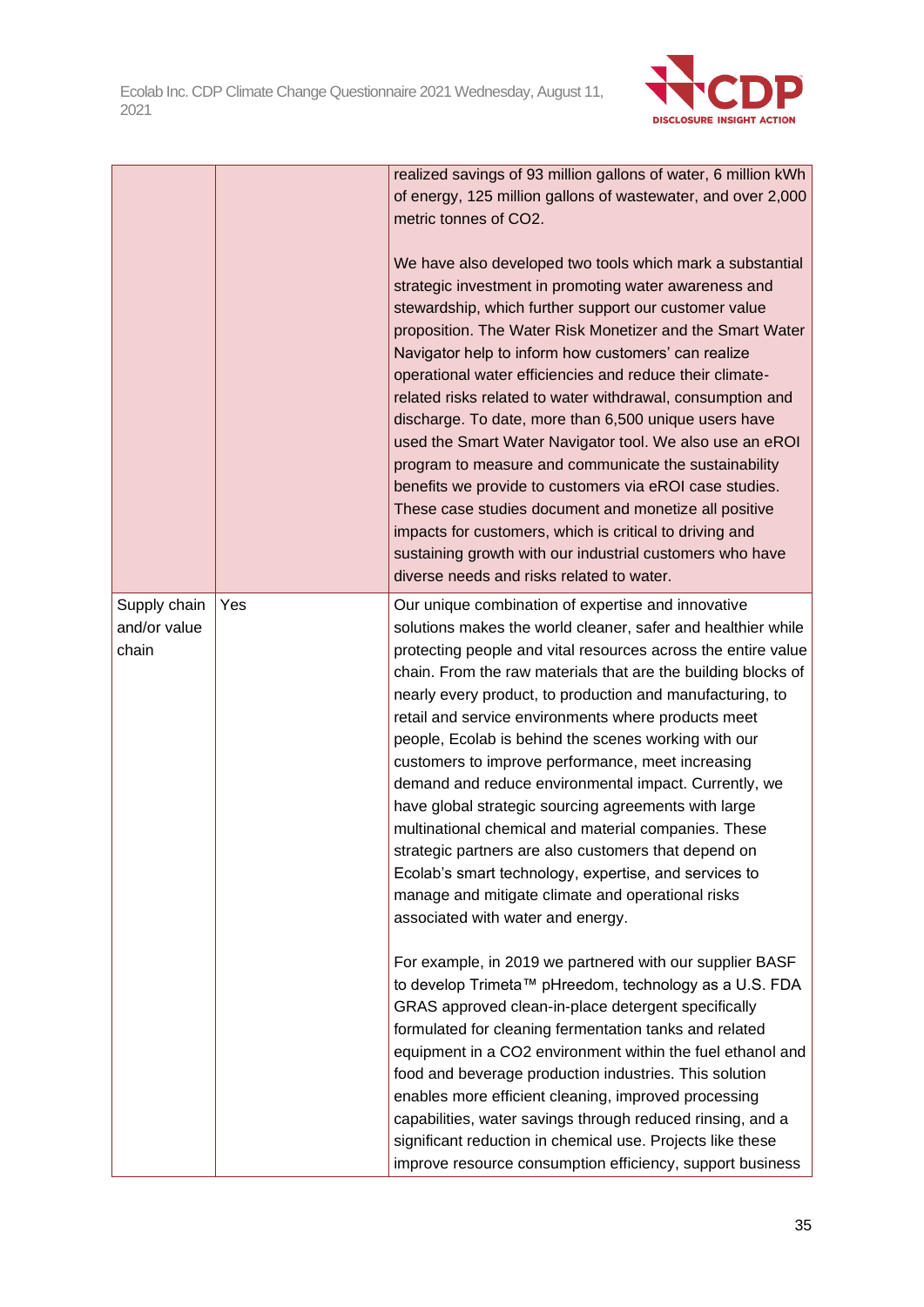

|                      |     | continuity, and mitigate suppliers' climate related<br>operational risks.                                                                                                                                                                                                                                                                                                                                                                                                                                                                                                                                                                                                                                                                                                                                                                                                                                                                                                                                                                                                                                                                                                                                                                                                                                 |
|----------------------|-----|-----------------------------------------------------------------------------------------------------------------------------------------------------------------------------------------------------------------------------------------------------------------------------------------------------------------------------------------------------------------------------------------------------------------------------------------------------------------------------------------------------------------------------------------------------------------------------------------------------------------------------------------------------------------------------------------------------------------------------------------------------------------------------------------------------------------------------------------------------------------------------------------------------------------------------------------------------------------------------------------------------------------------------------------------------------------------------------------------------------------------------------------------------------------------------------------------------------------------------------------------------------------------------------------------------------|
|                      |     | Thus, while our value chain may be impacted by climate-<br>related physical and transition risks or opportunities and we<br>consider the potential magnitude of the inherent impact to<br>be medium, through the delivery of our products and<br>services it presents a significant revenue opportunity.                                                                                                                                                                                                                                                                                                                                                                                                                                                                                                                                                                                                                                                                                                                                                                                                                                                                                                                                                                                                  |
| Investment in<br>R&D | Yes | We take a comprehensive approach to addressing the<br>environmental, economic, and social impacts of our product<br>and service offerings and consider how each solution<br>increases efficiency, minimizes the use of natural resources<br>and improves safety - from sourcing to manufacturing, to<br>use and disposal. We work very hard to deliver an<br>innovation pipeline which will generate a vitality index of<br>around 30%, which means we want 30% of our sales<br>coming from products and programs introduced within the<br>prior five years. This presents an opportunity for gaining<br>market share across all our business areas due to the<br>dynamic nature of climate-related risks, which our products<br>and services are designed to solve for when in-use at our<br>more than three million customer locations.                                                                                                                                                                                                                                                                                                                                                                                                                                                                 |
|                      |     | With more than 100 innovations introduced to our<br>customers, Ecolab's 2020 innovation pipeline is projected to<br>deliver close to \$1.15 billion in annual revenue in five years.<br>The magnitude of this impact is medium-high. We have<br>made substantive investments to date, increasing our R&D<br>investment funding to more than 1.5% of sales to enable us<br>to expand investments in experts that can evaluate our<br>customers processes and identify opportunities to reduce<br>water and energy consumption. We employ our Outcome<br>Based Approach to evaluate the full impact of each product<br>or service and invest in R&D activities that help customers<br>optimize water and energy while maintaining performance<br>requirements and meeting regulatory and compliance<br>related requirements. For example, we partnered with a<br>cosmetic and personal care company to reduce the time<br>and water it took to clean the vessels used to produce their<br>cosmetics. The Ecolab team partnered with them to identify<br>opportunities to target tough-to-clean product residues while<br>also reducing production stoppages, manual handling risks,<br>and the amount of water used to clean each vessel. Our<br>Risil Mat™ technology resulted in a 48% reduction in water |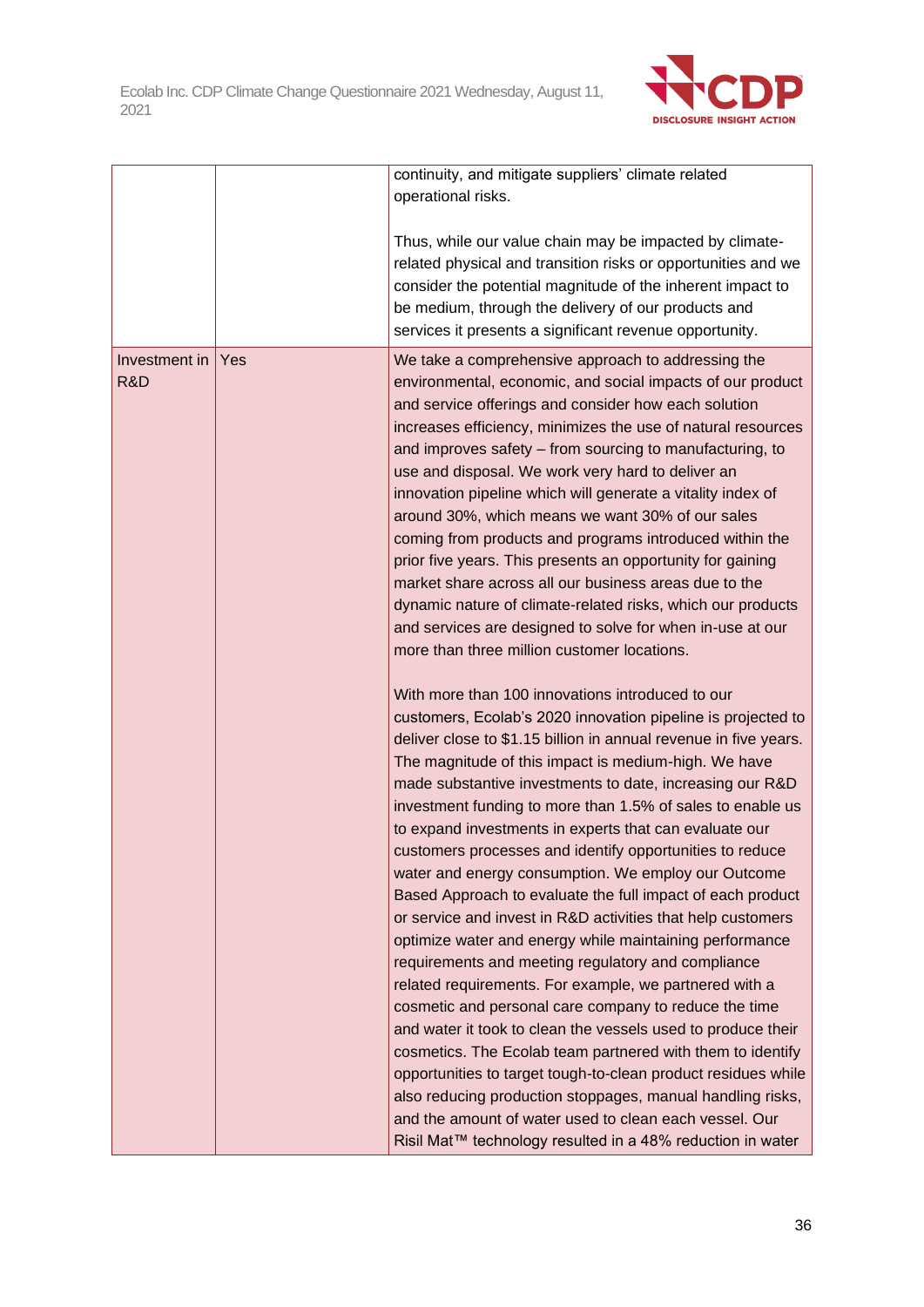

|            |     | waste, a 31% reduction in energy use, a 31% reduction in<br>CO2 emissions and increased employee safety.                                                                                                                                                                                                                                                                                                                                                                                                                                                                                                                                                                                                                                                                                                                |
|------------|-----|-------------------------------------------------------------------------------------------------------------------------------------------------------------------------------------------------------------------------------------------------------------------------------------------------------------------------------------------------------------------------------------------------------------------------------------------------------------------------------------------------------------------------------------------------------------------------------------------------------------------------------------------------------------------------------------------------------------------------------------------------------------------------------------------------------------------------|
| Operations | Yes | Our operations may be impacted by climate-related physical<br>and transition risks/ opportunities. Although the risk is<br>considered "about as likely as not", if extreme weather<br>events increase in frequency, this could disrupt our<br>manufacturing operations and those of our supply chain. We<br>consider the potential magnitude of this impact to be<br>substantive, however rated as low, and current in terms of<br>timeframe. In 2021, severe winter storms in Texas and the<br>Gulf Coast interrupted our operations, leading to supply<br>chain disruptions, impacting several large customer<br>locations, including refineries, as well as our own plants.<br>This severe and uncharacteristic weather event collapsed<br>local power grids and had a material financial impact on our<br>business. |
|            |     | Examples of substantive business decisions and related<br>investments that have been made related to climate-related<br>impacts include:<br>- Conducting annual water risk assessments using the WRI<br>Aqueduct Tool to evaluate our global facilities operating<br>within water stressed regions. Using Ecolab's Water Risk<br>Monetizer tool, we build upon this analysis to further<br>evaluate water risks and their relation to business growth by<br>considering production volume at sites and potential<br>revenue-at-risk.                                                                                                                                                                                                                                                                                    |
|            |     | - Our 2020 water risk assessment calculated water risk<br>using the WRI Aqueduct Water Risk Atlas, expected future<br>baseline water stress, ten-year potential revenue at risk<br>(based on the Smart Water Navigator tool), and production<br>intensity. Based on this criteria, two sites representing 5% of<br>total production volume and 2% of total water withdrawal<br>were identified as operating in river basins where production<br>may be affected by water risk. Both sites are working to<br>mitigate this risk and are in scope of our 2030 Impact Goal<br>to restore greater than 50% of water withdrawal and obtain<br>AWS certification within high-risk watersheds. One of the<br>sites, our City of Industry plant in California, obtained AWS<br>certification in 2017.                           |
|            |     | - Another site which was rated as water stressed was our<br>largest water-using site, in Clearing, IL. This site installed a<br>water reclaim system in 2018, which was further improved                                                                                                                                                                                                                                                                                                                                                                                                                                                                                                                                                                                                                                |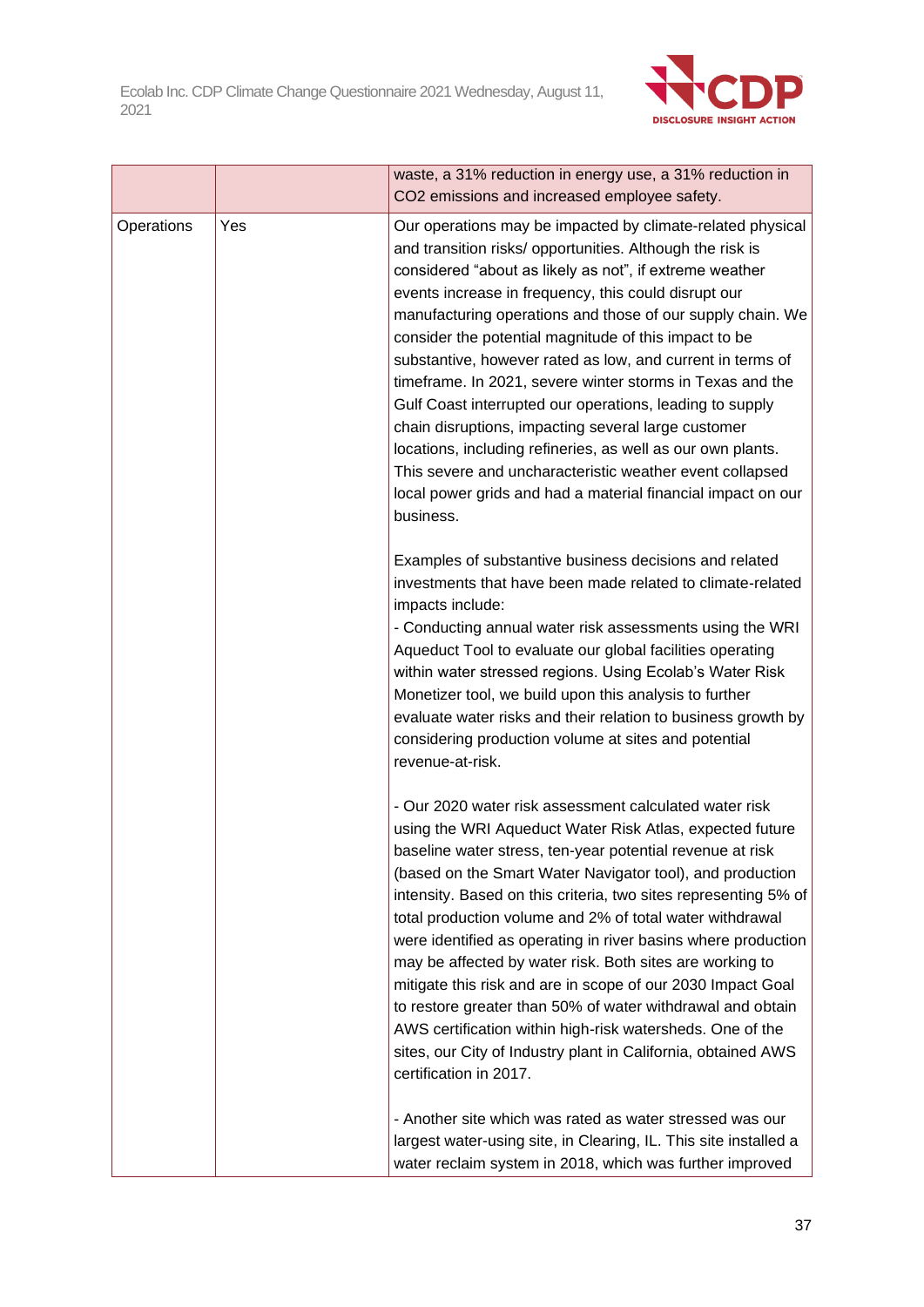

| in 2019, that will save 112 million gallons per year when |
|-----------------------------------------------------------|
| fully operational. By reducing our water use we lower our |
| inherent risk and improve business continuity.            |

## **C3.4**

## **(C3.4) Describe where and how climate-related risks and opportunities have influenced your financial planning.**

|          | <b>Financial planning</b><br>elements that have                                                                                            | <b>Description of influence</b>                                                                                                                                                                                                                                                                                                                                                                                                                                                                                                                                                                                                                                                                                                                                                                                                                                                                                                                                              |
|----------|--------------------------------------------------------------------------------------------------------------------------------------------|------------------------------------------------------------------------------------------------------------------------------------------------------------------------------------------------------------------------------------------------------------------------------------------------------------------------------------------------------------------------------------------------------------------------------------------------------------------------------------------------------------------------------------------------------------------------------------------------------------------------------------------------------------------------------------------------------------------------------------------------------------------------------------------------------------------------------------------------------------------------------------------------------------------------------------------------------------------------------|
|          | been influenced                                                                                                                            |                                                                                                                                                                                                                                                                                                                                                                                                                                                                                                                                                                                                                                                                                                                                                                                                                                                                                                                                                                              |
| Row<br>1 | Revenues<br>Indirect costs<br>Capital expenditures<br>Acquisitions and<br>divestments<br>Access to capital<br><b>Assets</b><br>Liabilities | Climate-related impacts on financial planning elements such as<br>revenues, operating costs, capital expenditures, access to capital,<br>assets, and liabilities are factored into our financial planning process via<br>the Annual Business Significance Risks Assessment. We are constantly<br>looking for ways to not only innovate solutions that help our customers<br>mitigate climate-related risks, but also inform our acquisition and<br>divestment strategy, and as such, climate-related impacts on<br>acquisitions and divestments are also factored into our financial planning<br>process via the Annual Business Significance Risks Assessment.                                                                                                                                                                                                                                                                                                              |
|          |                                                                                                                                            | Indirect costs, notably utility costs, are a financial planning element that<br>have been influenced by our assessment of climate-related risks and<br>opportunities. Ecolab operations are not water and energy intensive,<br>therefore utility costs are not substantial. However, we invest in<br>mitigation strategies in our "hot spot" operations to reduce water and<br>energy use, including a focus on water efficiency projects in high-risk<br>watersheds. Those projects do require operating expenses to<br>implement. Management of these risks presented to our business by<br>climate change are part of the operating cost of our business.                                                                                                                                                                                                                                                                                                                 |
|          |                                                                                                                                            | As part of our management of our energy costs, in late 2018 Ecolab<br>inked a virtual power purchasing agreement (VPPA) with renewable<br>energy producer Clearway, which was constructing a 418-megawatt<br>wind farm in Texas. The facility opened in early 2020, and Ecolab is<br>participating in 100 megawatts of that capacity – enough to power<br>27,000 single family homes for a year. The deal is expected to cover<br>100 percent of Ecolab's annual electricity use for our United States<br>operations. The completion of the project reduced Ecolab's 2020 S1 &<br>S2 MB greenhouse gas emissions by approximately 17.5% percent. In<br>addition to substantially reducing our greenhouse gas emissions, the<br>VPPA helps protect Ecolab against rising energy costs and a potential<br>future price on carbon. Furthermore, the wind project generated excess<br>RECs for Ecolab in 2020, and we have realized an opportunity to sell<br>these excess RECs. |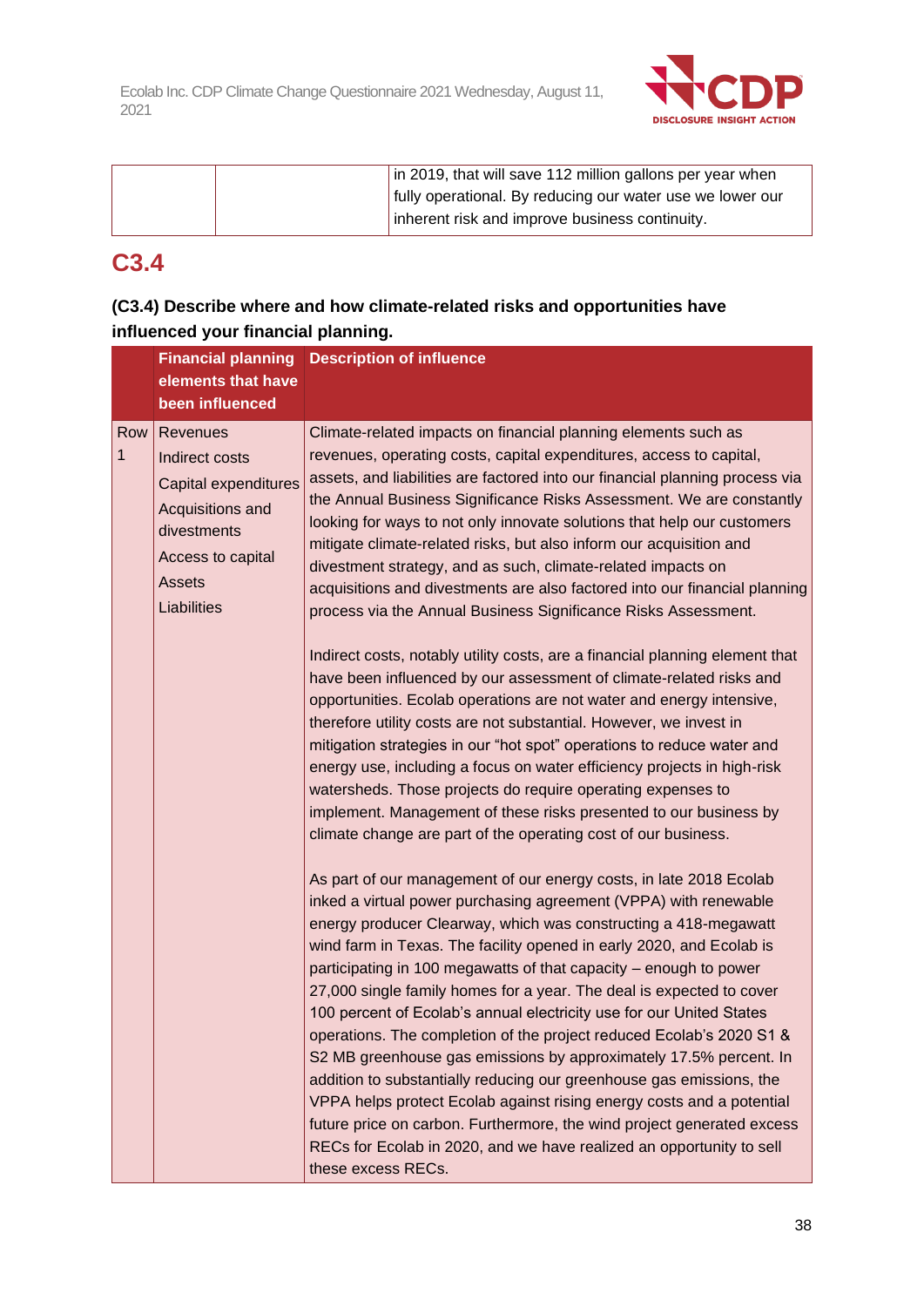

Time horizon: In conducting the financial assessment of the VPPA, we used a long term time horizon of > 5 years, including projections of energy prices and a potential future price on carbon. We are currently undertaking a similar assessment process for a VPPA to cover the energy use within our European operations

In general, our financial planning for indirect (operating) costs and other elements extends to the long term. For several elements, planning occurs on a consistent basis, i.e. annually, with some being included in quarterly business reviews.

# **C3.4a**

## **(C3.4a) Provide any additional information on how climate-related risks and opportunities have influenced your strategy and financial planning (optional).**

For over 95 years, Ecolab's core business has provided water, hygiene and energy technologies and services to help our global customers keep their environment clean and safe, operate efficiently and achieve sustainability goals. Therefore, our business objectives and strategy are explicitly linked to, and influenced by, the climate change risks and opportunities we monitor and manage on a regular basis. We operate at the nexus of the world's most critical business, environmental and social challenges. For economies to thrive, business needs to meet that demand while using fewer resources. Aspects of climate change that are influencing our strategy range from physical impacts (e.g. increased extreme weather events impacting Ecolab facilities and suppliers) to regulatory (increased regulation of energy, GHGs and water affecting our customers) and other (shifting customer preferences and the opportunity to grow our business by delivering positive sustainability benefits for customers).

Our Strategic Planning Process is used to identify global trends that present risks and opportunities for our business and develop our Strategic Plan. We look at short-term (up to 2 years) and long-term (5-20 years) megatrends influencing our operations and corporate strategy, including climate-related issues. Building off our Strategic Plan, our annual, enterprise level Assessment of Significant Business Risks is conducted using a survey tool designed to identify strategic, operational, financial and compliance related risks to the company both at the corporate and at the site level. Risks are documented along with the likelihood and impact of their occurrence and results are presented to the executive management team and Ecolab's Board of Directors to ensure appropriate strategy adjustments occur. For example, in this assessment process we have evaluated the current status and financial impact of current fuel prices and those subject to regulation and forecasted this against Ecolab's short- and mid-term (2-5 years) Strategic Plan to evaluate potential cost implications. This analysis was used to inform our growth strategy, capital, and operational expenditures planning to ensure our current fleet strategy is aligned with fuel economy standard trends. In addition, our bi-annual sustainability materiality assessment informs our corporate sustainability strategy and reporting activities, including climate-related issues. This process leverages the results of our enterprise Assessment of Significant Business Risks to align the materiality of sustainability topics with key business drivers. Outputs from this assessment are also integrated into the Assessment of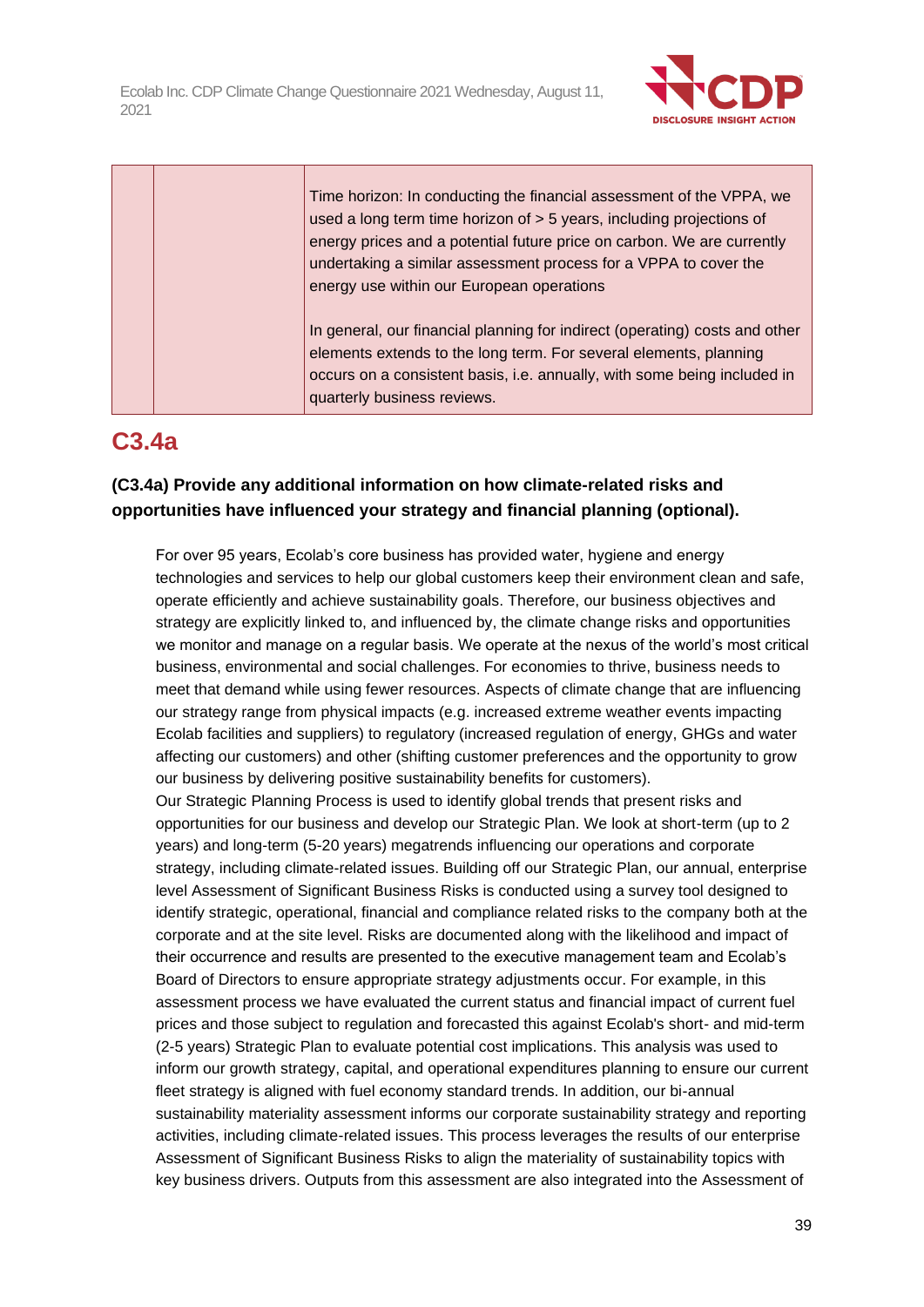

Significant Business Risks annual comprehensive review where critical sustainability risks and opportunities across the company are linked to core business risks and opportunities for further evaluation into the nature of potential impacts, the level of stakeholder concern, and our ability to affect and/or manage these issues. The process also ranks and prioritizes topics of relevance to our stakeholders for management action and disclosure. In 2019, we updated our sustainability materiality assessment and our findings confirmed that improving water and energy management, increasing operational efficiency and preserving natural resources continue to be issues of high importance to stakeholders, including our customers. Our business strategy is linked to an emissions reduction target. By 2030, we aim to reduce water withdrawal by by 40 percent and greenhouse gas emissions by 50 percent across all our manufacturing plants, compared to a 2018 baseline. In 2019, we took the first step to updating our climate ambition, this time moving to an absolute goal and linking it to climate science, by joining the UN Business Ambition for 1.5ºC and pledging to reduce our greenhouse gas emissions by 50 percent by 2030 and to net-zero by 2050. Further, we have set customer impact goals, aiming to help customers become carbon neutral by reducing greenhouse gas emissions by 4.5 million metric tonnes, to go along with the goal to help customers conserve 300 billion gallons of water annually by 2030. One example of a substantial business decision influenced by climate change relates to the strategic merger of Ecolab Inc. and Nalco Holding Company to create Nalco Champion in 2011. This merger has continued to provide significant new markets in water services, energy services, and paper services that leverage efficiency solutions, and Nalco technology has provided improved water & energy efficiency in Institutional, Food & Beverage, and Healthcare markets. Aspects of climate change that influenced this decision included our ability to increase resource efficiency, reduce the use of water and improve the management of wastewater in oil and gas services market. Another example relates to the use of our annual water risk assessment to prioritize water conservation and efficiency efforts across the business, which is

affected by water-related risks due to climate change. In 2017, two of our sites that exceeded criteria thresholds completed Alliance for Water Stewardship Certification and in 2018, another site installed a top of the line water reclaim system that when fully operational will save 100 million gallons per year, thus reducing our inherent risk. Ecolab aims to achieve a positive water impact. By 2030 we plan to restore greater than 50% of water withdrawal and achieve Alliance for Water Stewardship Standard (AWS) certification in high-risk watersheds.

# **C4. Targets and performance**

## **C4.1**

**(C4.1) Did you have an emissions target that was active in the reporting year?** Both absolute and intensity targets

## **C4.1a**

**(C4.1a) Provide details of your absolute emissions target(s) and progress made against those targets.**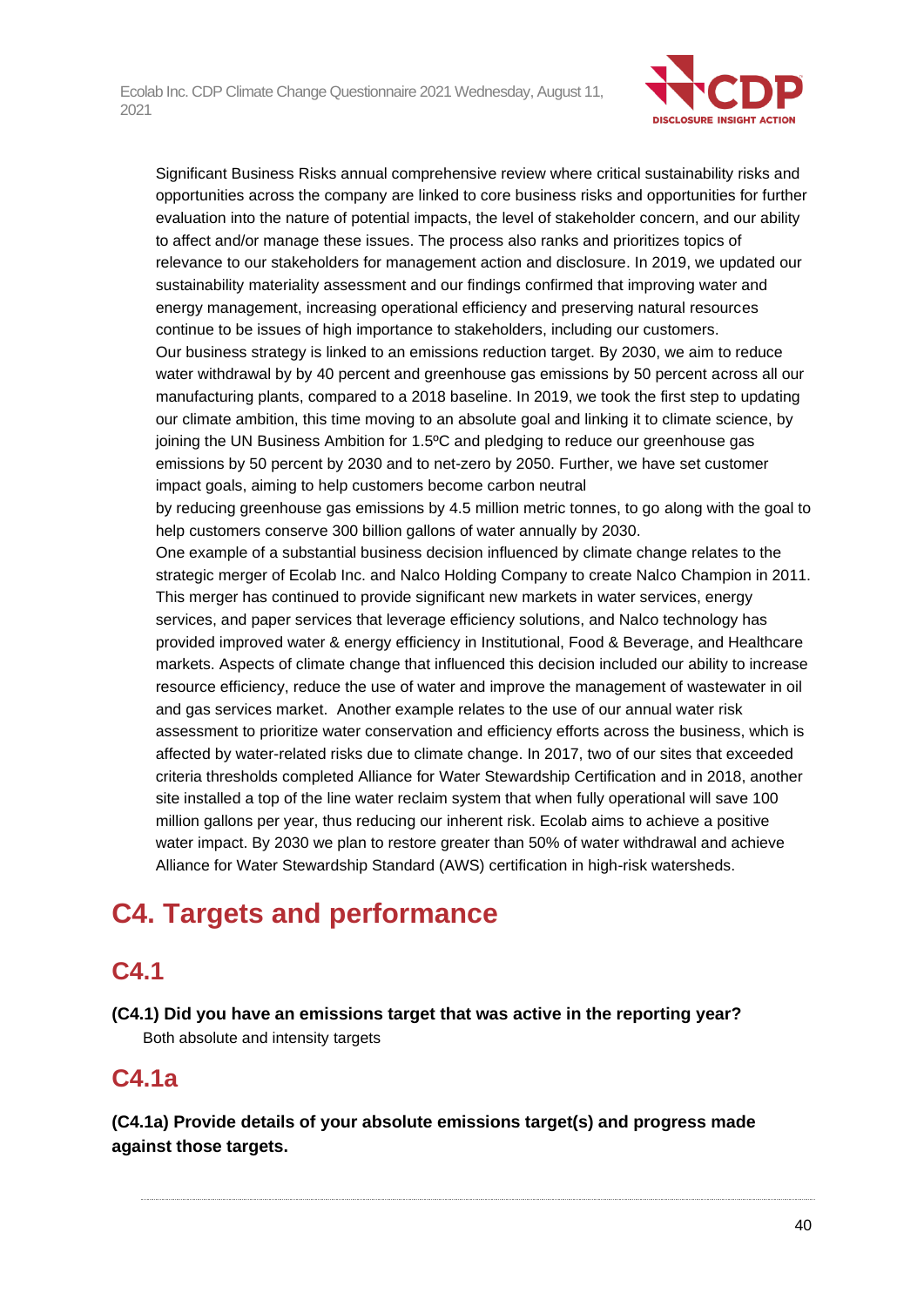

## **Target reference number** Abs 1

**Year target was set** 2019

## **Target coverage**

Company-wide

## **Scope(s) (or Scope 3 category)**

Scope 1+2 (market-based)

## **Base year**

2018

# **Covered emissions in base year (metric tons CO2e)**

489,389

**Covered emissions in base year as % of total base year emissions in selected Scope(s) (or Scope 3 category)**

100

#### **Target year** 2030

**Targeted reduction from base year (%)**

50

**Covered emissions in target year (metric tons CO2e) [auto-calculated]** 244,694.5

# **Covered emissions in reporting year (metric tons CO2e)**

340,004

#### **% of target achieved [auto-calculated]** 61.0495944944

**Target status in reporting year Underway** 

## **Is this a science-based target?**

Yes, and this target has been approved by the Science-Based Targets initiative

## **Target ambition**

1.5°C aligned

## **Please explain (including target coverage)**

In 2019, Ecolab announced that as part of our commitment to the U.N. Global Compact's Business Ambition for 1.5°C, we will work to reduce our carbon emissions by half by 2030. In 2020, our science-based target, with a 2018 baseline was approved by SBTi and announced publicly. We are ahead of progress on this target, having reduced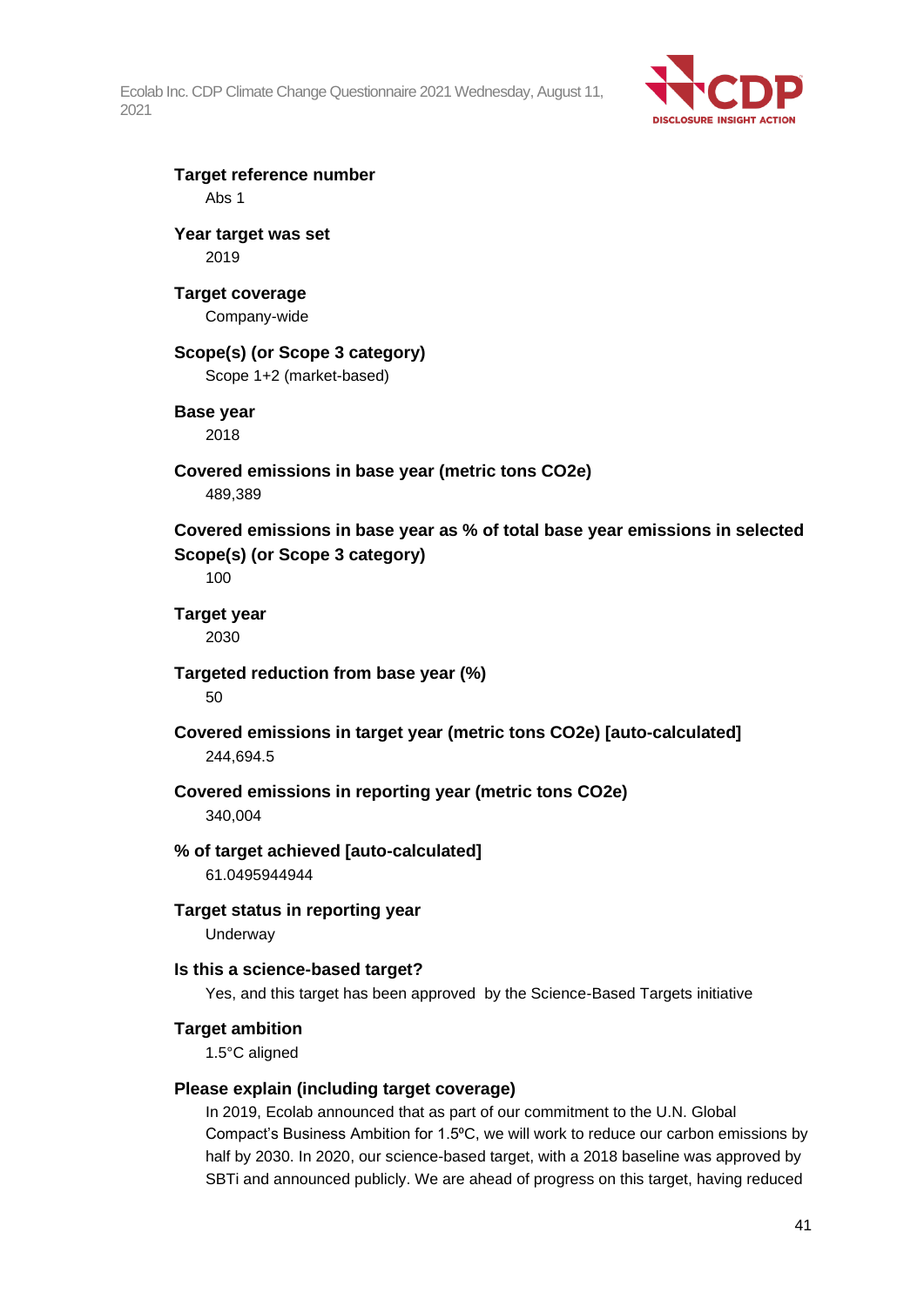

our emissions by 30.5% from our base year. Please note that our base year emissions have been revised to reflect the divestiture of our upstream energy business, completed in 2020. As part of our 1.5C SBT we have committed to work with suppliers representing 70% of Scope 3 emissions to set science-based targets by 2024.

## **C4.1b**

**(C4.1b) Provide details of your emissions intensity target(s) and progress made against those target(s).**

**Target reference number** Int 1 **Year target was set** 2015 **Target coverage** Company-wide **Scope(s) (or Scope 3 category)** Scope 1+2 (market-based) **Intensity metric** Metric tons CO2e per unit revenue **Base year** 2015 **Intensity figure in base year (metric tons CO2e per unit of activity)** 46.1 **% of total base year emissions in selected Scope(s) (or Scope 3 category) covered by this intensity figure** 100 **Target year** 2020 **Targeted reduction from base year (%)** 10 **Intensity figure in target year (metric tons CO2e per unit of activity) [autocalculated]** 41.49 **% change anticipated in absolute Scope 1+2 emissions** 5 **% change anticipated in absolute Scope 3 emissions**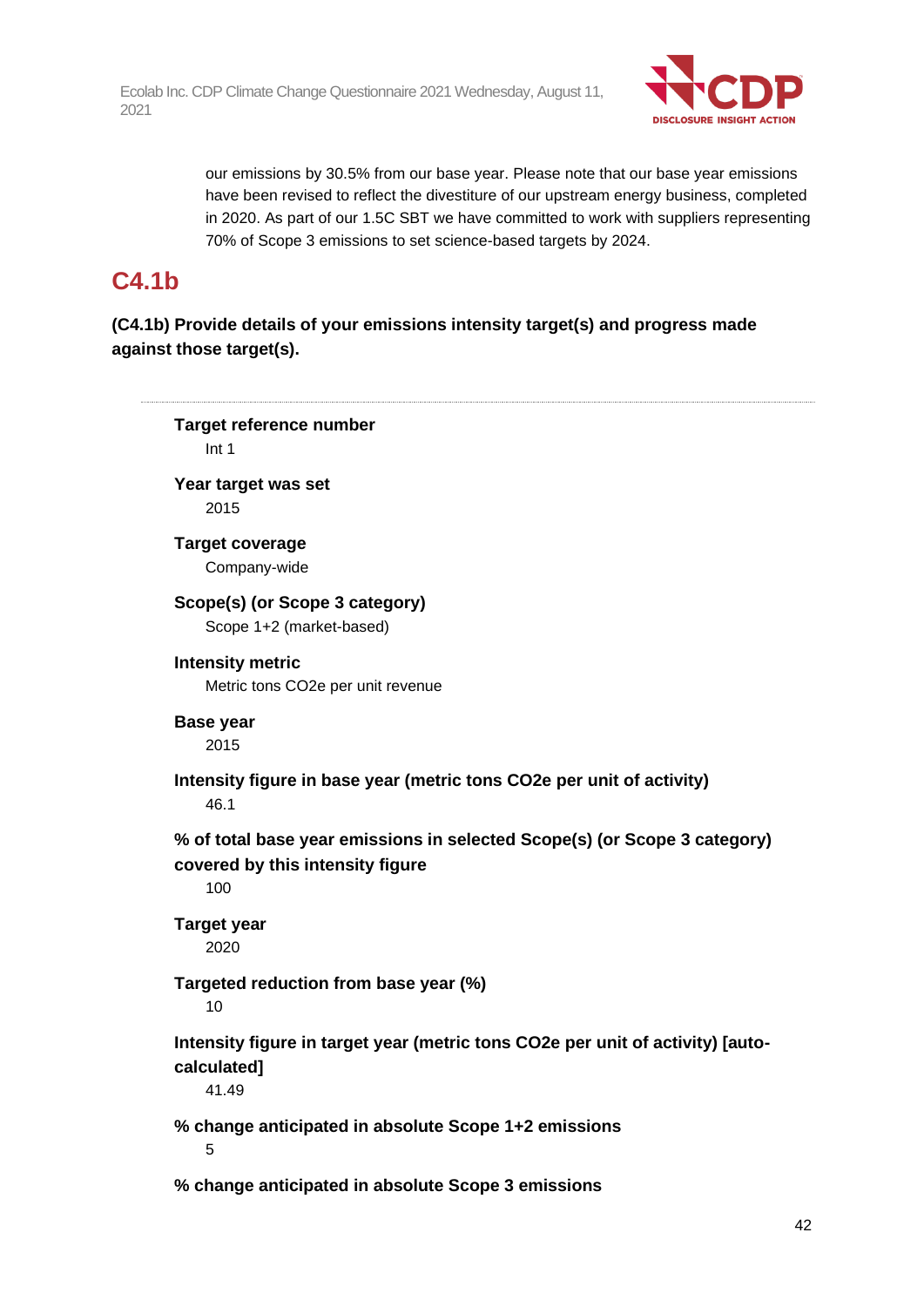

#### 0

**Intensity figure in reporting year (metric tons CO2e per unit of activity)** 29.2

**% of target achieved [auto-calculated]** 366.5943600868

## **Target status in reporting year**

Achieved

## **Is this a science-based target?**

No, but we are reporting another target that is science-based

## **Target ambition**

## **Please explain (including target coverage)**

Ecolab's 2020 intensity figure was 29.2 MT CO2e/million dollar sales, which represents a 36.6% decrease from baseline intensity. Net revenue is adjusted to constant 2015 dollars to factor out inflation when normalizing Ecolab's emissions performance against the baseline year, following best-practices guidance from the GHG Protocol and EPA Climate Leaders. Ecolab's net revenues are adjusted for inflation using Producer Price Indexes (PPI) from the Bureau of Labor Statistics. Ecolab has far surpassed its goal of a 10% reduction in emissions intensity by 2020.

## **C4.2**

## **(C4.2) Did you have any other climate-related targets that were active in the reporting year?**

Target(s) to increase low-carbon energy consumption or production Other climate-related target(s)

## **C4.2a**

## **(C4.2a) Provide details of your target(s) to increase low-carbon energy consumption or production.**

**Target reference number** Low 1 **Year target was set** 2019 **Target coverage** Company-wide

**Target type: absolute or intensity**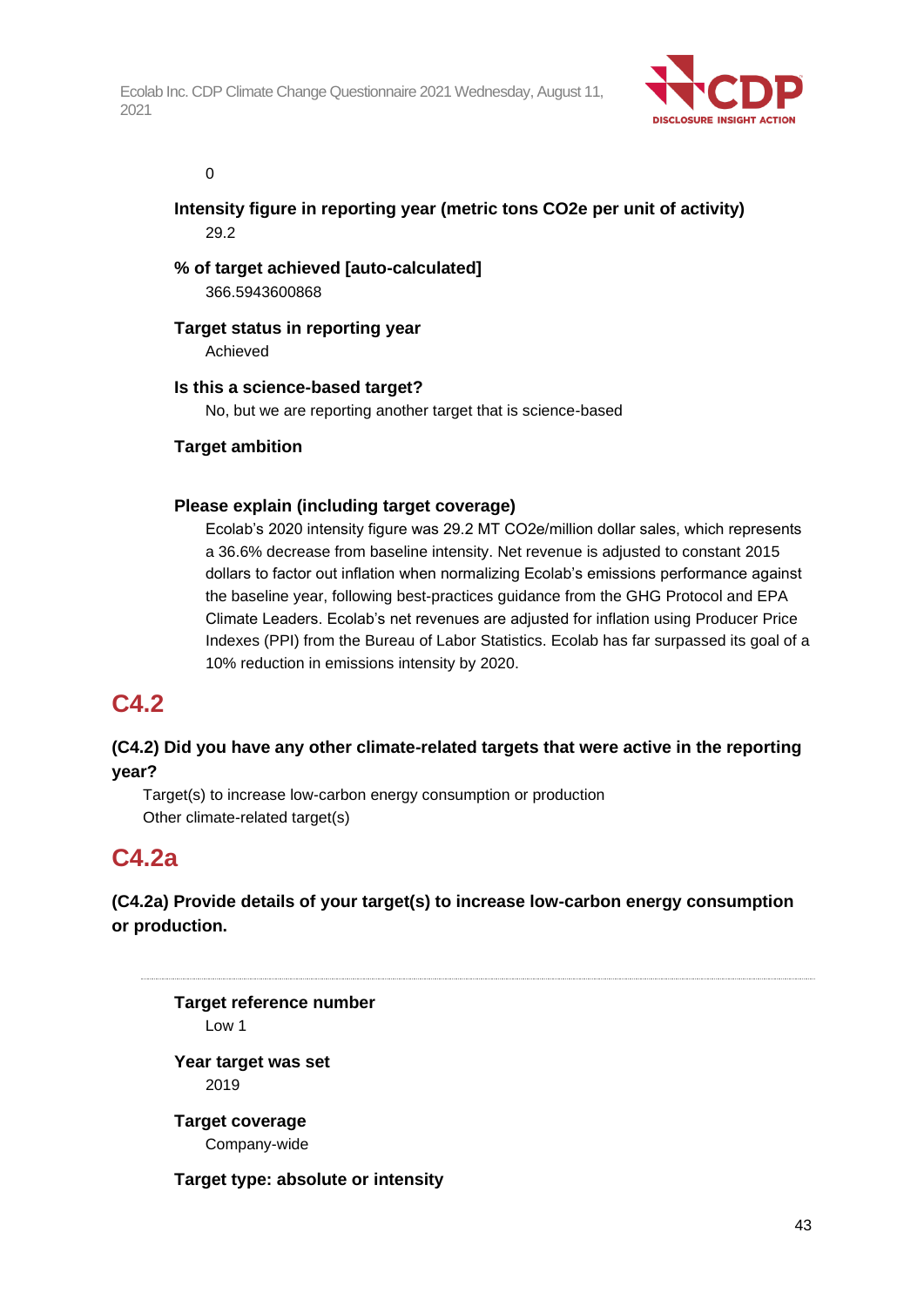

#### Absolute

### **Target type: energy carrier Electricity**

**Target type: activity** Consumption

#### **Target type: energy source** Renewable energy source(s) only

**Metric (target numerator if reporting an intensity target)** Percentage

**Target denominator (intensity targets only)**

**Base year**

2019

#### **Figure or percentage in base year**

9.4

#### **Target year** 2030

**Figure or percentage in target year** 100

#### **Figure or percentage in reporting year** 67.6

#### **% of target achieved [auto-calculated]** 64.238410596

**Target status in reporting year**

**Underway** 

## **Is this target part of an emissions target?**

Yes, this goal contributes to our commitment to reduce emissions by 50% by 2030 (Abs1)

## **Is this target part of an overarching initiative?**

RE100

## **Please explain (including target coverage)**

Ecolab joined the UN Global Compact's Business Ambition for 1.5ºC committing to reduce our GHG emissions by 50% by 2030 and achieve net-zero by 2050. We have pledged to operate using 100% renewable electricity by 2030 through the RE100 initiative and have also set a science-based target (SBT) addressing our Scope 1, 2 and 3 emissions which was approved by the Science Based Targets Initiative (SBTi). In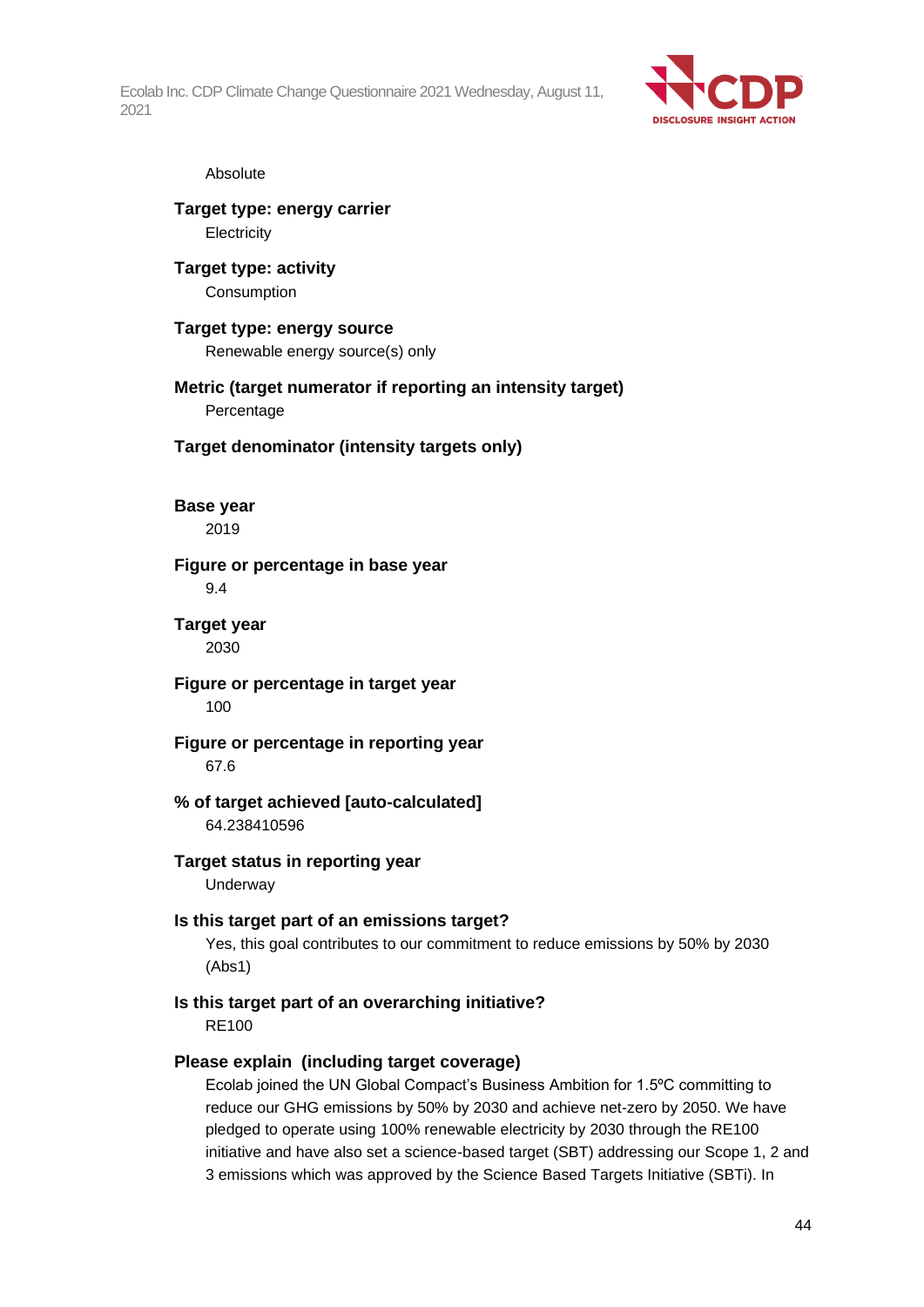

2020 we made significant progress towards our renewable energy goal by achieving 67.6% total renewable electricity use through renewable electricity purchases. The completion of a wind farm in Texas was the key driver of progress towards our RE100 target in 2020. In late 2018 Ecolab inked a virtual power purchasing agreement (VPPA) with renewable energy producer Clearway, which was constructing a 418 megawatt wind farm in Texas. The facility opened in early 2020, and Ecolab is participating in 100 megawatts of that capacity – enough to power 27,000 single family homes for a year. The deal is expected to cover 100 percent of Ecolab's annual electricity use for our United States operations. The completion of the project reduced Ecolab's 2020 S1 & S2 MB greenhouse gas emissions by approximately 17.5% percent.

## **C4.2b**

## **(C4.2b) Provide details of any other climate-related targets, including methane reduction targets.**

|                        | <b>Target reference number</b>                                             |
|------------------------|----------------------------------------------------------------------------|
| Oth 1                  |                                                                            |
|                        | Year target was set                                                        |
| 2020                   |                                                                            |
| <b>Target coverage</b> |                                                                            |
|                        | Company-wide                                                               |
|                        | Target type: absolute or intensity                                         |
| Absolute               |                                                                            |
|                        | Target type: category & Metric (target numerator if reporting an intensity |
| target)                |                                                                            |
|                        | Engagement with suppliers                                                  |
|                        | Percentage of suppliers with a science-based target                        |
|                        | Target denominator (intensity targets only)                                |
| <b>Base year</b>       |                                                                            |
| 2018                   |                                                                            |
|                        | Figure or percentage in base year                                          |
| 1                      |                                                                            |
| <b>Target year</b>     |                                                                            |
|                        |                                                                            |
| 2030                   |                                                                            |
|                        | Figure or percentage in target year                                        |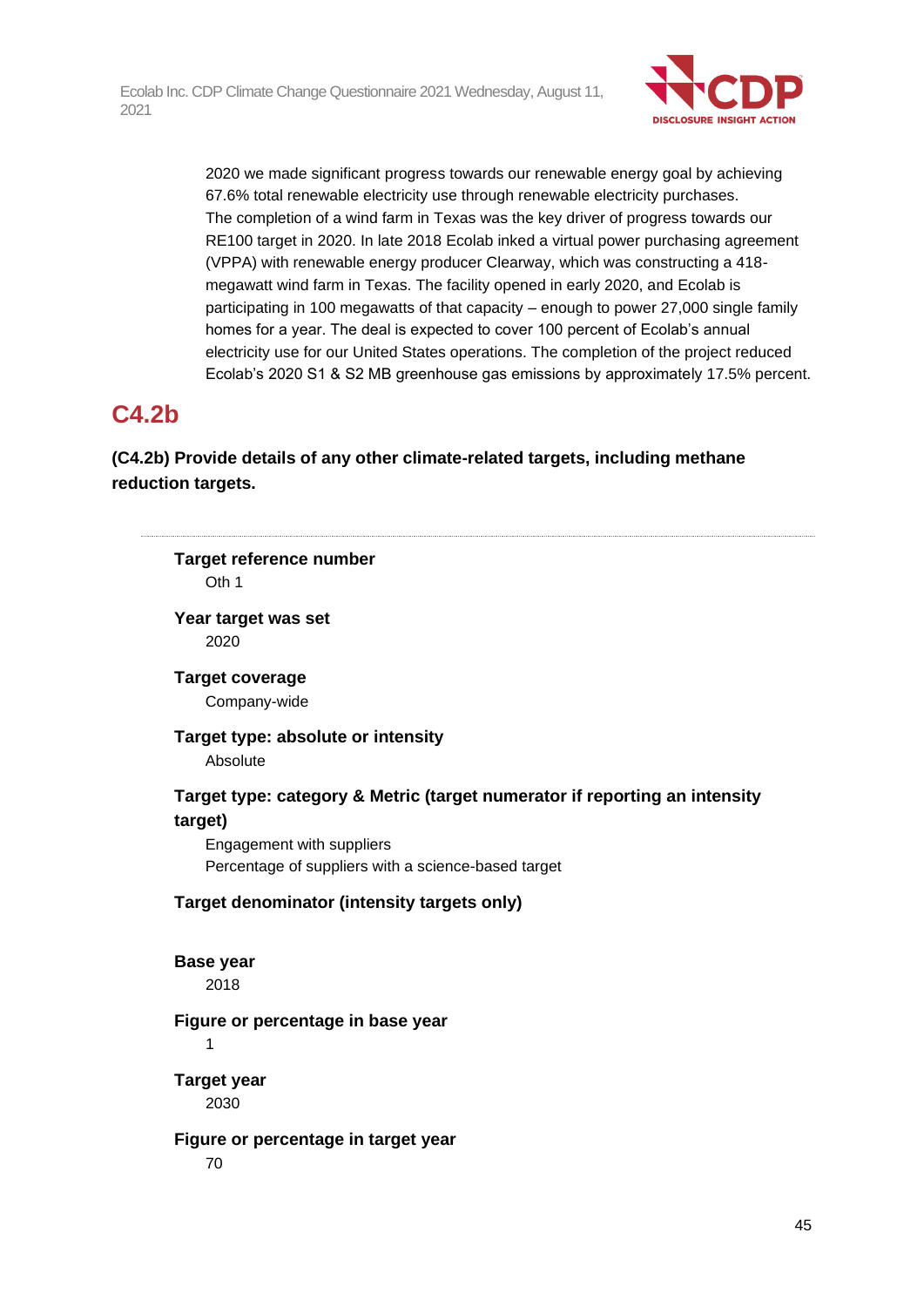

## **Figure or percentage in reporting year** 2.5

## **% of target achieved [auto-calculated]** 2.1739130435

**Target status in reporting year**

Underway

## **Is this target part of an emissions target?**

No

## **Is this target part of an overarching initiative?**

Science Based Targets initiative

## **Please explain (including target coverage)**

As part of our 1.5C science-based emissions reduction target approved by the Science Based Targets Initiative, Ecolab has committed that 70% of its suppliers by emissions covering purchased goods and service, capital goods, upstream transportation and distribution, business travel, and downstream transportation and distribution will set science-based targets by 2024. In support of this target, in 2020 Ecolab launched an engagement program with our top suppliers by emissions. This program educates suppliers on science-based targets, provides supporting resources, tools and systems to help guide suppliers through the GHG inventory development and goal-setting process, and provides mechanisms for suppliers to report their progress.

## **C4.3**

## **(C4.3) Did you have emissions reduction initiatives that were active within the reporting year? Note that this can include those in the planning and/or implementation phases.**

Yes

## **C4.3a**

## **(C4.3a) Identify the total number of initiatives at each stage of development, and for those in the implementation stages, the estimated CO2e savings.**

|                              | Number of<br><i>initiatives</i> | Total estimated annual CO2e savings in metric<br>tonnes CO2e (only for rows marked *) |
|------------------------------|---------------------------------|---------------------------------------------------------------------------------------|
| Under investigation          | 0                               | $\overline{0}$                                                                        |
| To be implemented*           | 0                               |                                                                                       |
| Implementation<br>commenced* |                                 |                                                                                       |
| Implemented*                 | 14                              | 390.7                                                                                 |
| Not to be implemented        | $\Omega$                        |                                                                                       |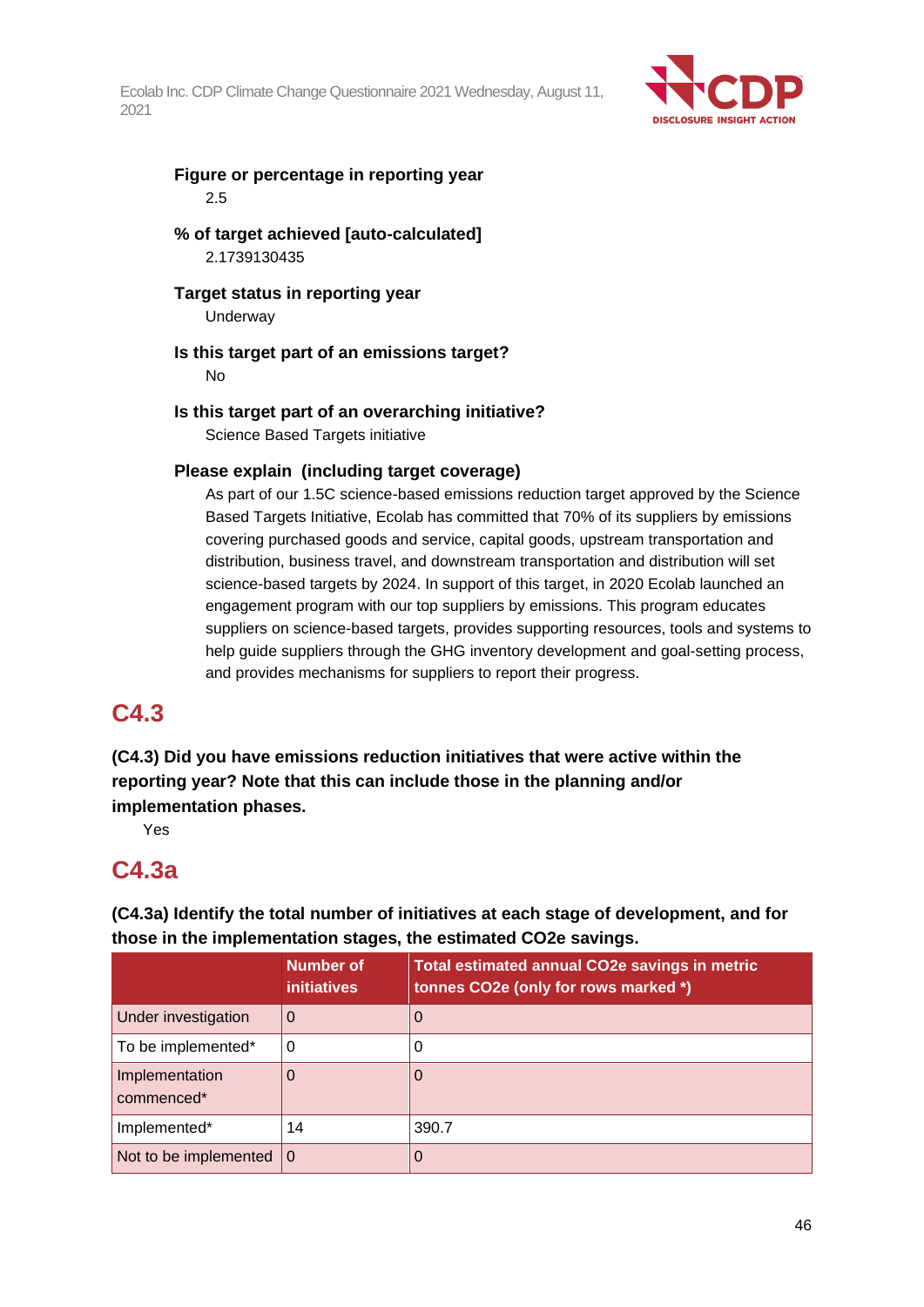

## **C4.3b**

**(C4.3b) Provide details on the initiatives implemented in the reporting year in the table below.**

|                                                                   | Initiative category & Initiative type                          |
|-------------------------------------------------------------------|----------------------------------------------------------------|
| Lighting                                                          | Energy efficiency in buildings                                 |
|                                                                   |                                                                |
| <b>Estimated annual CO2e savings (metric tonnes CO2e)</b><br>13.5 |                                                                |
|                                                                   |                                                                |
| Scope(s)                                                          | Scope 2 (market-based)                                         |
|                                                                   |                                                                |
| Voluntary                                                         | <b>Voluntary/Mandatory</b>                                     |
|                                                                   |                                                                |
| 4,500                                                             | Annual monetary savings (unit currency - as specified in C0.4) |
|                                                                   |                                                                |
| 37,000                                                            | Investment required (unit currency – as specified in C0.4)     |
| Payback period                                                    |                                                                |
|                                                                   | 4-10 years                                                     |
|                                                                   | <b>Estimated lifetime of the initiative</b>                    |
|                                                                   | 6-10 years                                                     |
| <b>Comment</b>                                                    |                                                                |
|                                                                   | <b>LED lighting retrofit</b>                                   |
|                                                                   |                                                                |
|                                                                   | Initiative category & Initiative type                          |
|                                                                   | Transportation                                                 |
|                                                                   | Teleworking                                                    |
|                                                                   | Estimated annual CO2e savings (metric tonnes CO2e)             |
| 35.3                                                              |                                                                |
| Scope(s)                                                          |                                                                |
| Scope 1                                                           |                                                                |
|                                                                   | <b>Voluntary/Mandatory</b>                                     |
| Voluntary                                                         |                                                                |

**Annual monetary savings (unit currency – as specified in C0.4)**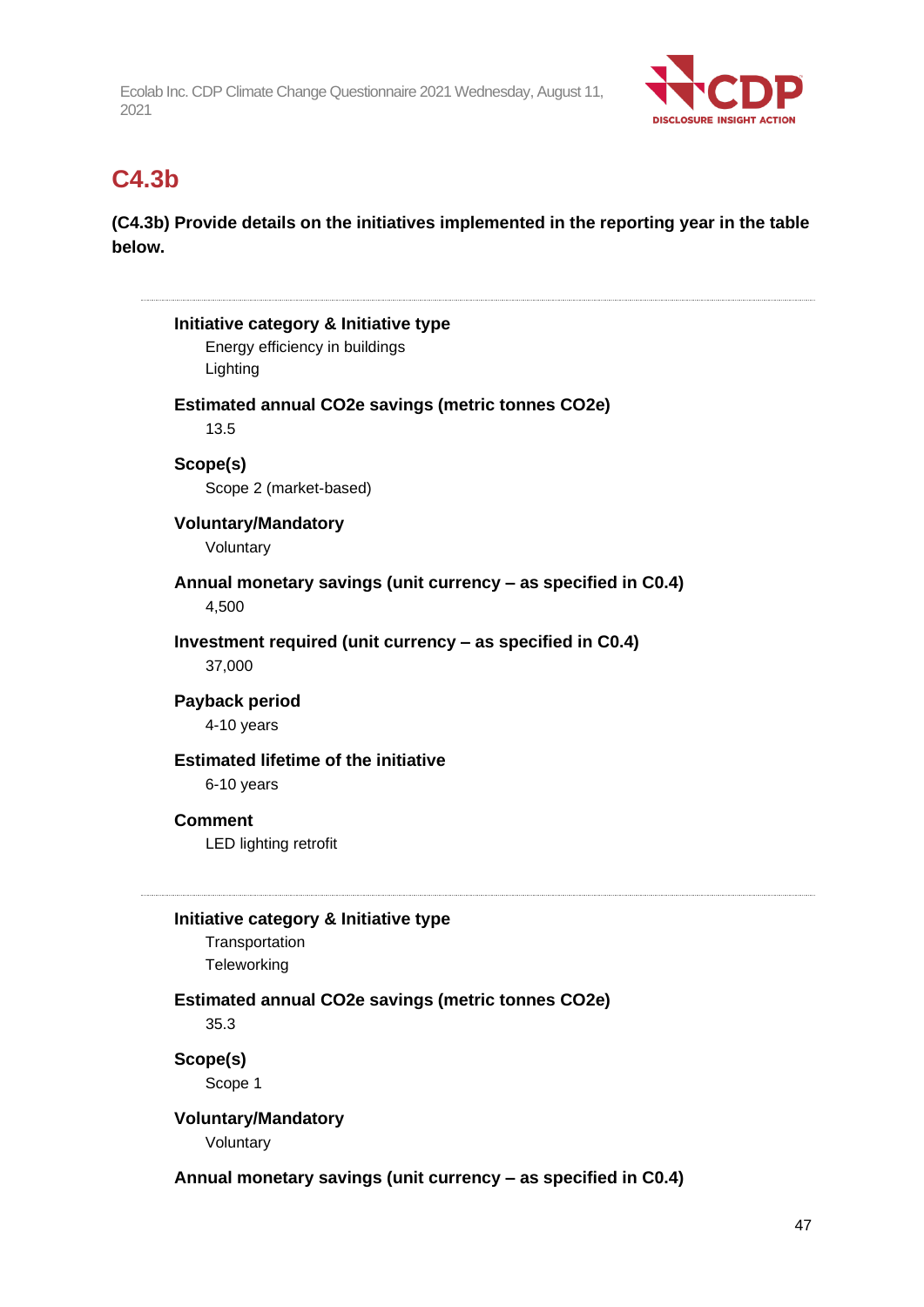

#### 17,500

## **Investment required (unit currency – as specified in C0.4)**  $\Omega$

# **Payback period**

<1 year

## **Estimated lifetime of the initiative**

>30 years

## **Comment**

## **Initiative category & Initiative type**

Energy efficiency in buildings Heating, Ventilation and Air Conditioning (HVAC)

## **Estimated annual CO2e savings (metric tonnes CO2e)**

12.4

## **Scope(s)**

Scope 2 (market-based)

## **Voluntary/Mandatory**

Voluntary

## **Annual monetary savings (unit currency – as specified in C0.4)**

8,500

## **Investment required (unit currency – as specified in C0.4)**

2,285

## **Payback period**

<1 year

## **Estimated lifetime of the initiative**

6-10 years

## **Comment**

Energy efficient air conditioner upgrades

## **Initiative category & Initiative type**

Energy efficiency in production processes Automation

## **Estimated annual CO2e savings (metric tonnes CO2e)**

31.3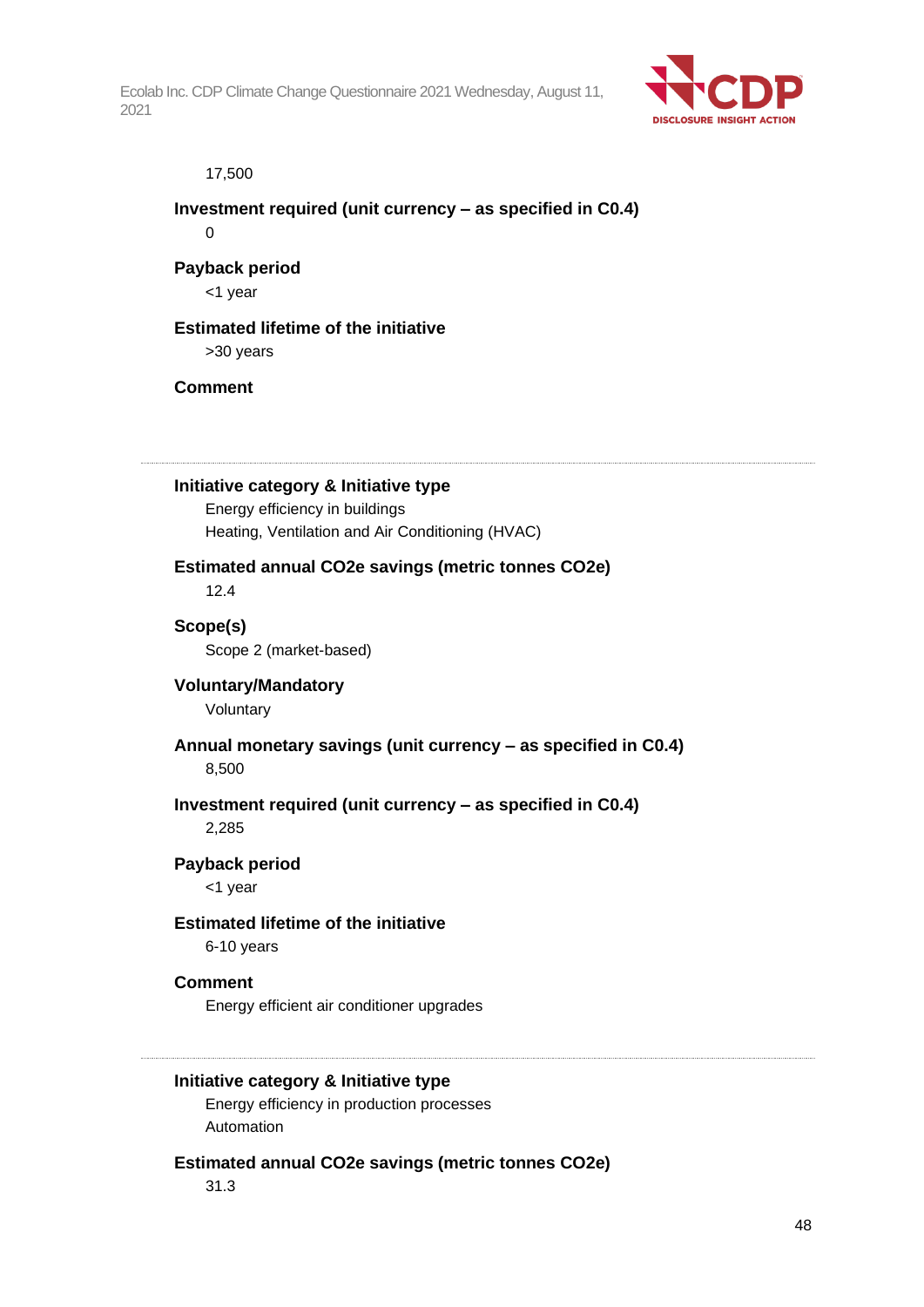

## **Scope(s)**

Scope 1

## **Voluntary/Mandatory**

Voluntary

# **Annual monetary savings (unit currency – as specified in C0.4)**

3,480

## **Investment required (unit currency – as specified in C0.4)**

 $\Omega$ 

## **Payback period**

<1 year

## **Estimated lifetime of the initiative**

6-10 years

## **Comment**

### **Initiative category & Initiative type**

**Transportation** Other, please specify Truck Service Freeze Protection

## **Estimated annual CO2e savings (metric tonnes CO2e)**

2.4

## **Scope(s)**

Scope 1

## **Voluntary/Mandatory**

Voluntary

## **Annual monetary savings (unit currency – as specified in C0.4)** 5,628

## **Investment required (unit currency – as specified in C0.4)** 102,777

# **Payback period**

16-20 years

## **Estimated lifetime of the initiative**

16-20 years

## **Comment**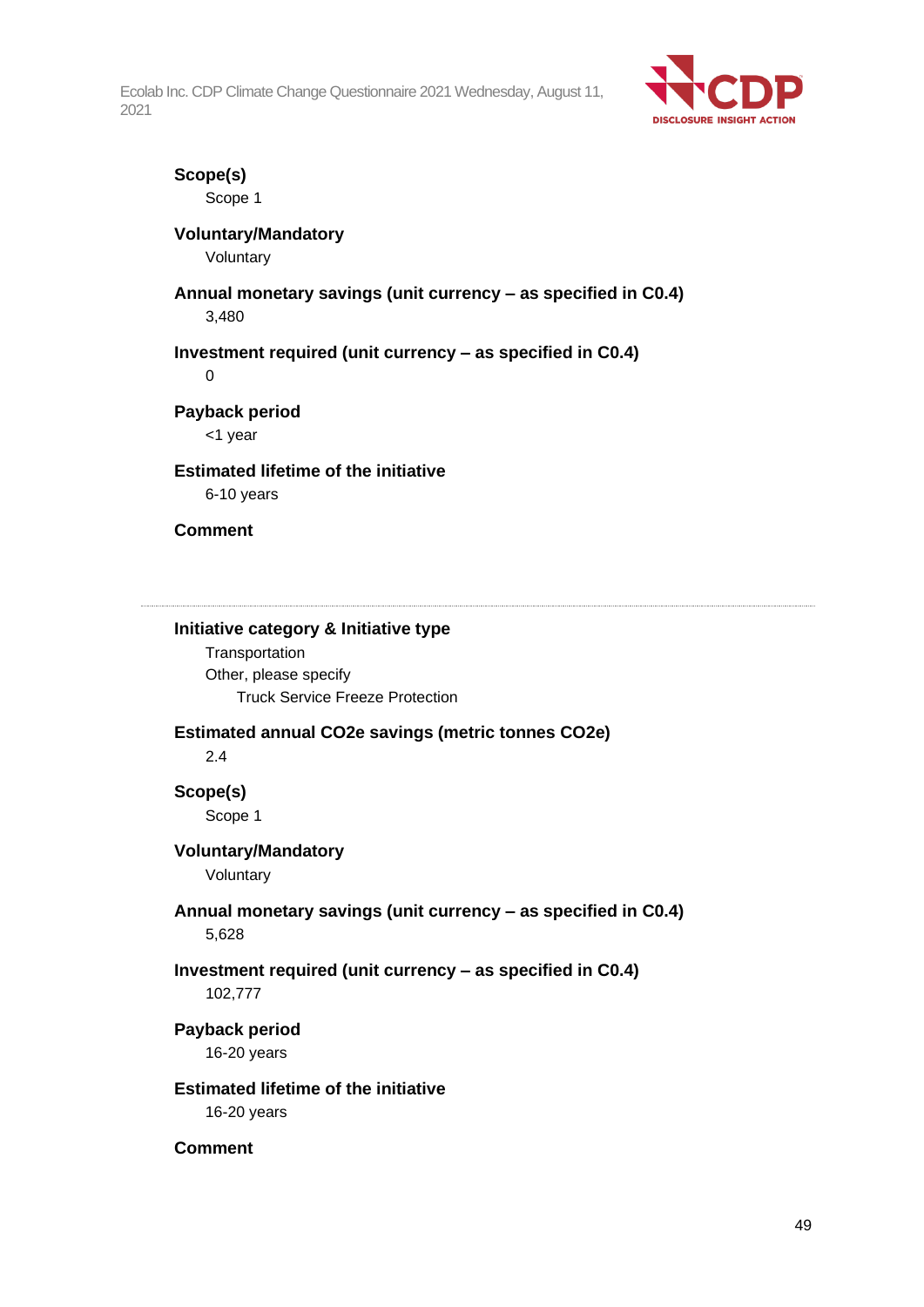

#### **Initiative category & Initiative type**

Energy efficiency in buildings Building Energy Management Systems (BEMS)

#### **Estimated annual CO2e savings (metric tonnes CO2e)**

55.7

#### **Scope(s)**

Scope 2 (market-based)

#### **Voluntary/Mandatory**

Voluntary

#### **Annual monetary savings (unit currency – as specified in C0.4)** 14,500

**Investment required (unit currency – as specified in C0.4)** 30,115

#### **Payback period** 1-3 years

**Estimated lifetime of the initiative** 6-10 years

#### **Comment**

#### **Initiative category & Initiative type**

Energy efficiency in production processes Process optimization

## **Estimated annual CO2e savings (metric tonnes CO2e)**

16.2

#### **Scope(s)**

Scope 1

#### **Voluntary/Mandatory**

Voluntary

## **Annual monetary savings (unit currency – as specified in C0.4)**

840

#### **Investment required (unit currency – as specified in C0.4)**

0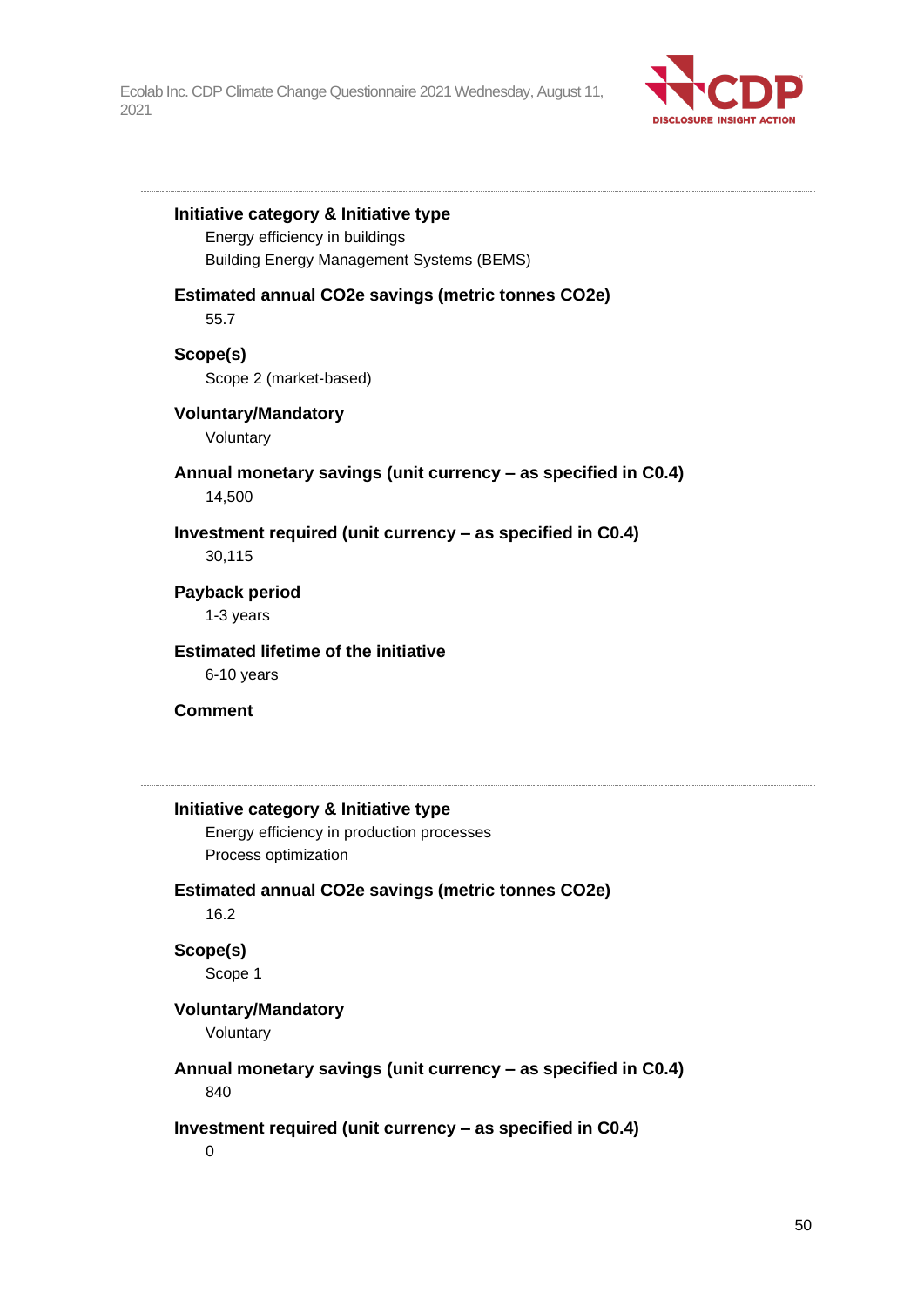

#### **Payback period**

<1 year

#### **Estimated lifetime of the initiative**

6-10 years

#### **Comment**

Blending washing water operation temperature control

#### **Initiative category & Initiative type**

Energy efficiency in production processes Process optimization

## **Estimated annual CO2e savings (metric tonnes CO2e)**

105

## **Scope(s)**

Scope 1

#### **Voluntary/Mandatory**

Voluntary

#### **Annual monetary savings (unit currency – as specified in C0.4)** 12,500

#### **Investment required (unit currency – as specified in C0.4)**

71,000

## **Payback period**

4-10 years

#### **Estimated lifetime of the initiative**

11-15 years

#### **Comment**

Washout water optimization

#### **Initiative category & Initiative type**

Energy efficiency in production processes Cooling technology

#### **Estimated annual CO2e savings (metric tonnes CO2e)**

110.9

#### **Scope(s)**

Scope 1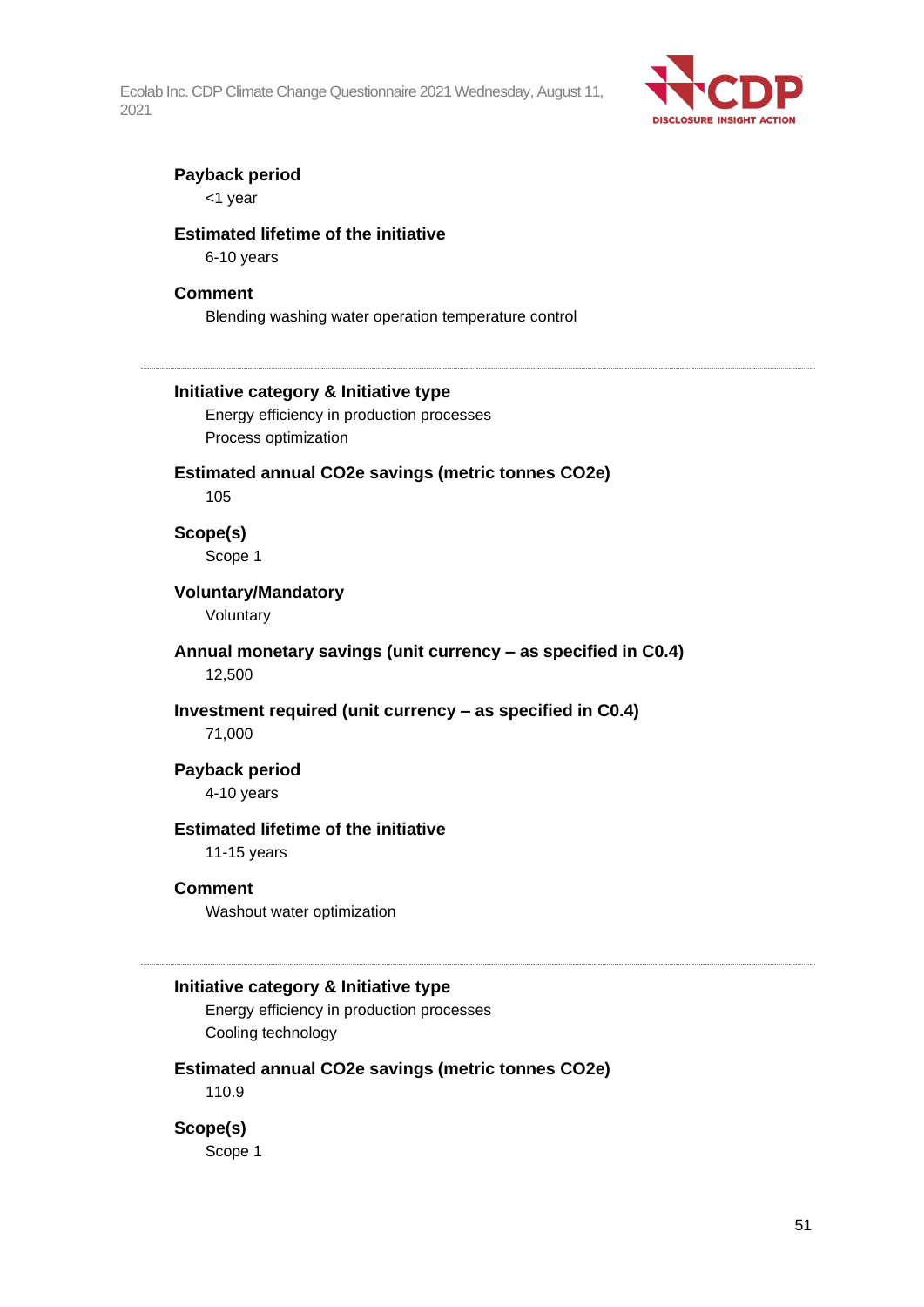

## **Voluntary/Mandatory**

Voluntary

### **Annual monetary savings (unit currency – as specified in C0.4)** 15,120

## **Investment required (unit currency – as specified in C0.4)**

8,000

## **Payback period**

<1 year

## **Estimated lifetime of the initiative**

3-5 years

## **Comment**

Optimize CW Tower Operation

#### **Initiative category & Initiative type**

Energy efficiency in production processes Reuse of steam

## **Estimated annual CO2e savings (metric tonnes CO2e)**

2.4

### **Scope(s)** Scope 1

## **Voluntary/Mandatory**

Voluntary

#### **Annual monetary savings (unit currency – as specified in C0.4)** 31,000

## **Investment required (unit currency – as specified in C0.4)**

58,994

#### **Payback period**

1-3 years

#### **Estimated lifetime of the initiative**

6-10 years

#### **Comment**

Condensate return

**Initiative category & Initiative type**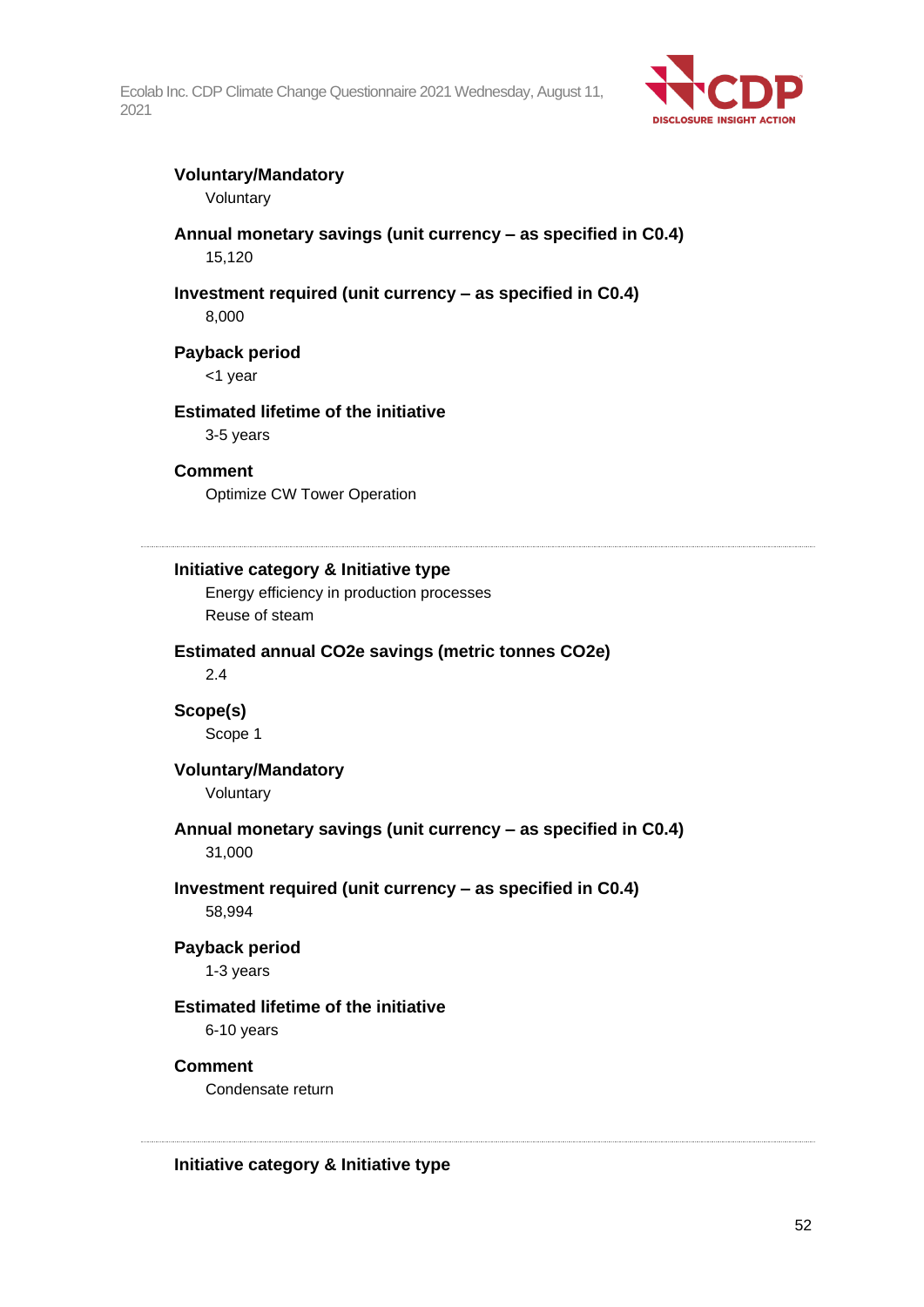

Low-carbon energy generation Solar PV

#### **Estimated annual CO2e savings (metric tonnes CO2e)** 0.62

## **Scope(s)**

Scope 2 (market-based)

## **Voluntary/Mandatory**

Voluntary

## **Annual monetary savings (unit currency – as specified in C0.4)**

14,400

## **Investment required (unit currency – as specified in C0.4)**

122,000

## **Payback period**

4-10 years

## **Estimated lifetime of the initiative**

21-30 years

#### **Comment**

## **Initiative category & Initiative type**

Energy efficiency in production processes Reuse of water

## **Estimated annual CO2e savings (metric tonnes CO2e)**

5.7

## **Scope(s)**

Scope 1

## **Voluntary/Mandatory**

Voluntary

## **Annual monetary savings (unit currency – as specified in C0.4)** 6,559

## **Investment required (unit currency – as specified in C0.4)**

0

## **Payback period**

<1 year

## **Estimated lifetime of the initiative**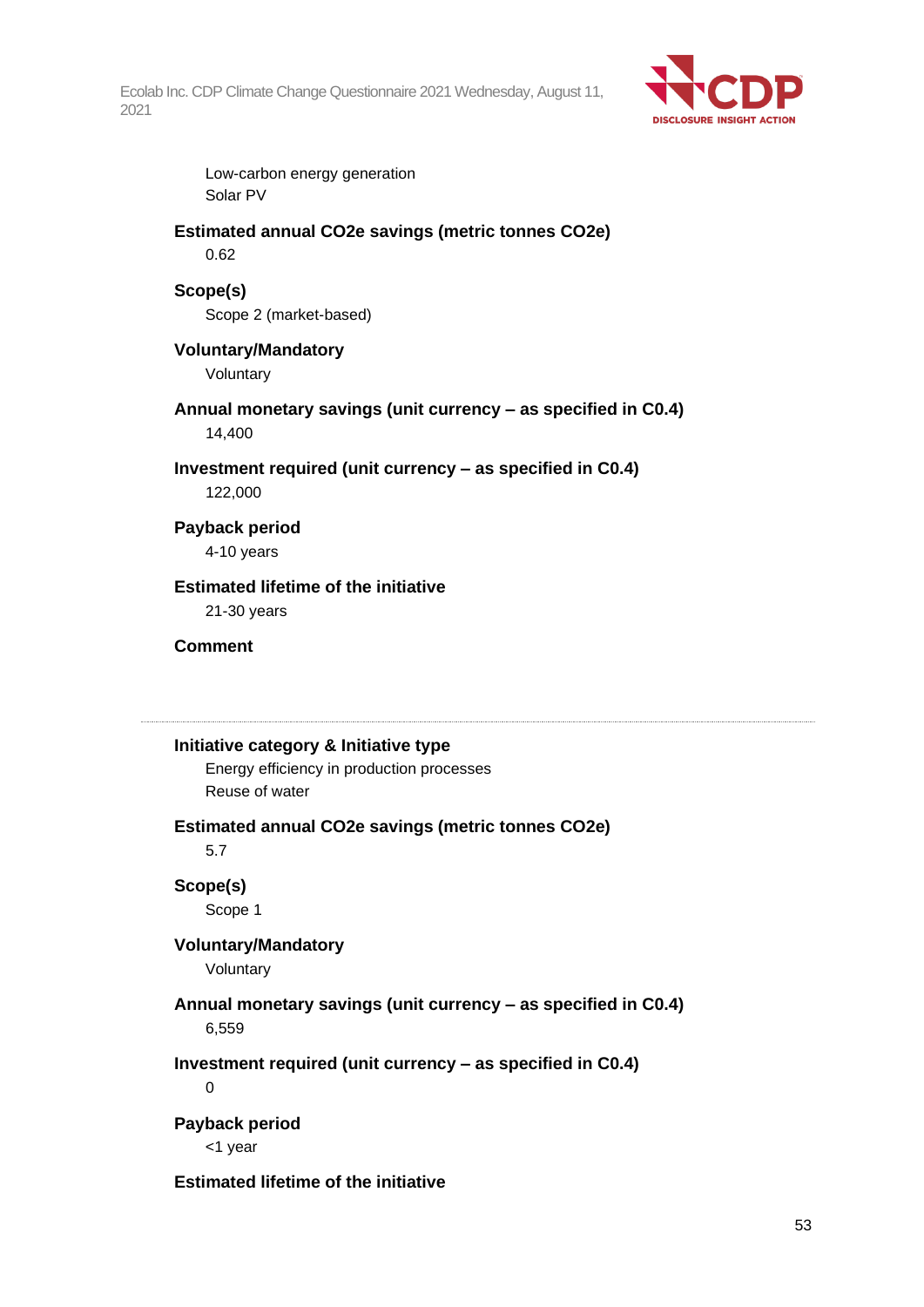

#### 3-5 years

## **Comment**

Washout water and water for injections optimization

## **C4.3c**

## **(C4.3c) What methods do you use to drive investment in emissions reduction activities?**

| <b>Method</b>                                | <b>Comment</b>                                                                                                                                                                                                                                                                                                                                                                                                                                                                                                                                   |
|----------------------------------------------|--------------------------------------------------------------------------------------------------------------------------------------------------------------------------------------------------------------------------------------------------------------------------------------------------------------------------------------------------------------------------------------------------------------------------------------------------------------------------------------------------------------------------------------------------|
| Dedicated<br>budget for<br>energy efficiency | Ecolab helps customers conserve resources and achieve sustainability goals<br>through our Create and Maintain Value (CMV) program, which provides on-site<br>support and service to help customers save water, energy, and wastewater, and<br>prolong equipment life. Ecolab has applied CMV at customer sites around the<br>world, and we continue to leverage this expertise and experience to deploy the<br>program across our global facilities, since 2012 with sites where we could achieve<br>the most significant resource savings.      |
| Financial<br>optimization<br>calculations    | Ecolab helps customers conserve resources and achieve sustainability goals<br>through our Create and Maintain Value (CMV) program, which provides on-site<br>support and service to help customers save water, energy, and wastewater, and<br>prolong equipment life. Ecolab has applied CMV at customer sites around the<br>world, and we are now leveraging that expertise and experience to deploy the<br>program across our global facilities, beginning in 2012 with sites where we could<br>achieve the most significant resource savings. |

# **C4.5**

**(C4.5) Do you classify any of your existing goods and/or services as low-carbon products or do they enable a third party to avoid GHG emissions?**

Yes

## **C4.5a**

**(C4.5a) Provide details of your products and/or services that you classify as lowcarbon products or that enable a third party to avoid GHG emissions.**

## **Level of aggregation**

Company-wide

## **Description of product/Group of products**

Many of Ecolab's innovative products and services help customers reduce energy use. The benchmark for comparison for each application listed in this section is the historic performance of the technology that was replaced in the year the product was launched. Methodologies are described separately for each application.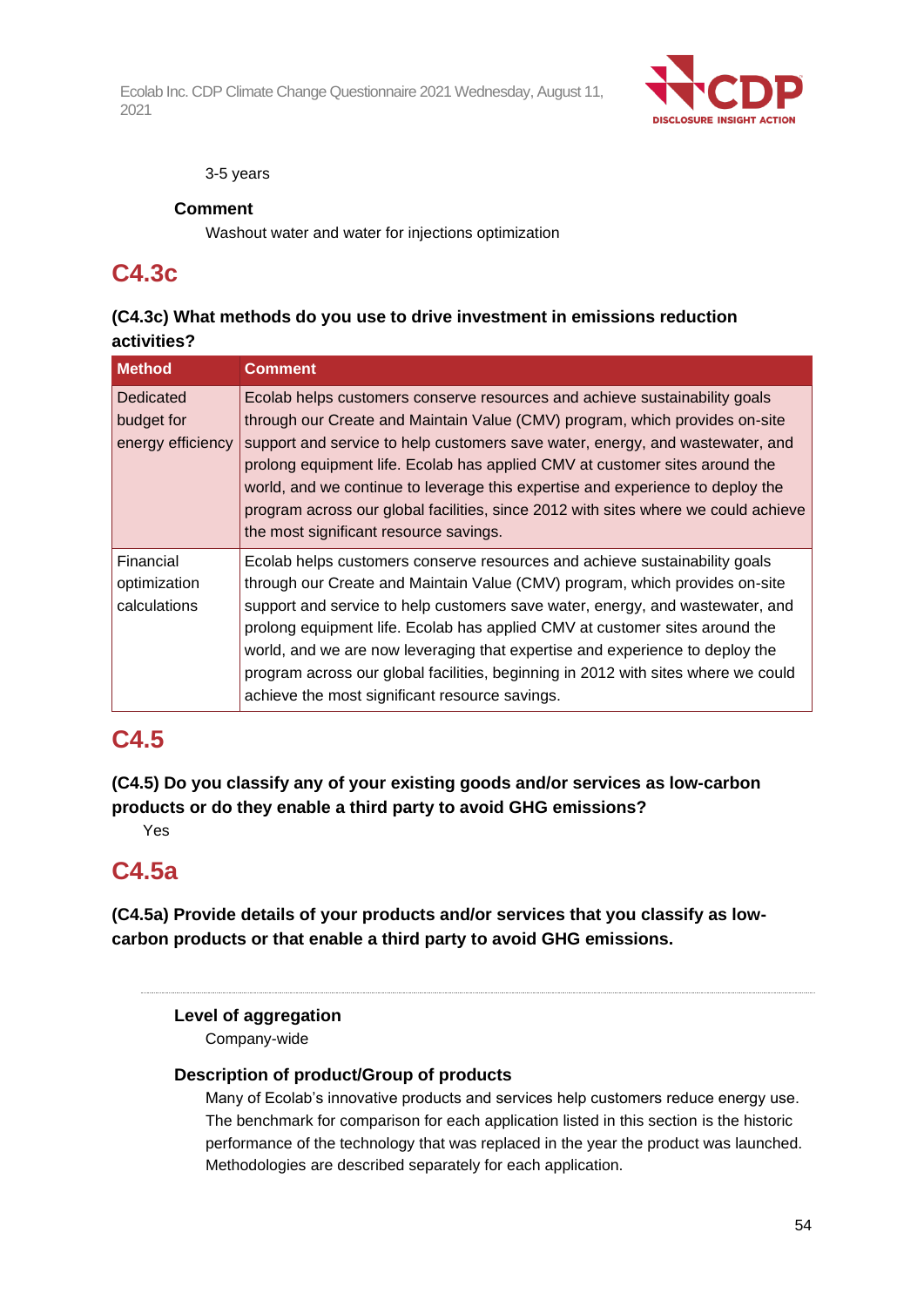

For example, in 2020, we helped Chandra Asri Petrochemical save an estimated 6 million kWh using our 3D TRASAR™ and PRISM™ technologies. These solutions provide insights into plant operations, identify opportunities to improve operational efficiency, and protect assets from fouling or the accumulation of unwanted material on solid surfaces. By delivering water and energy savings with 3D TRASAR™, the plant made progress toward its sustainability goals while reducing operational costs. And by using PRISM™, Chandra Asri reduced plant emissions and decreased the need for manual cleanings, helping to protect its employees.

The methodology used to estimate these reduced energy requirements is based on the quarterly calculated energy savings delivered by the technology based on historical and forecasted marketing and sales data.

## **Are these low-carbon product(s) or do they enable avoided emissions?**

Avoided emissions

## **Taxonomy, project or methodology used to classify product(s) as low-carbon or to calculate avoided emissions**

Other, please specify

New product performance compared with that of products replaced. Energy savings in MWh converted to CO2 using US EPA eGRID2018 U.S. Avg. Total Output emissions factor (U.S. EPA Emissions Factors for GHG Inventories,)

**% revenue from low carbon product(s) in the reporting year** 100

## **Comment**

Our solutions help customers achieve ambitious business and environmental goals. With an unparalleled combination of science and service, we deliver exponential outcomes that benefit customers and communities. Fundamental to our approach is an understanding that real and lasting change is accelerated when economic and environmental benefits align. We call this our eROI outcome: The exponential value of improved performance, operational efficiency and sustainable impact. Measurement is a critical component of our process to deliver exponential outcomes. Using our proprietary eROI value approach, we measure our impact and quantify customers' return on investment.

# **C5. Emissions methodology**

# **C5.1**

**(C5.1) Provide your base year and base year emissions (Scopes 1 and 2).**

**Scope 1**

**Base year start**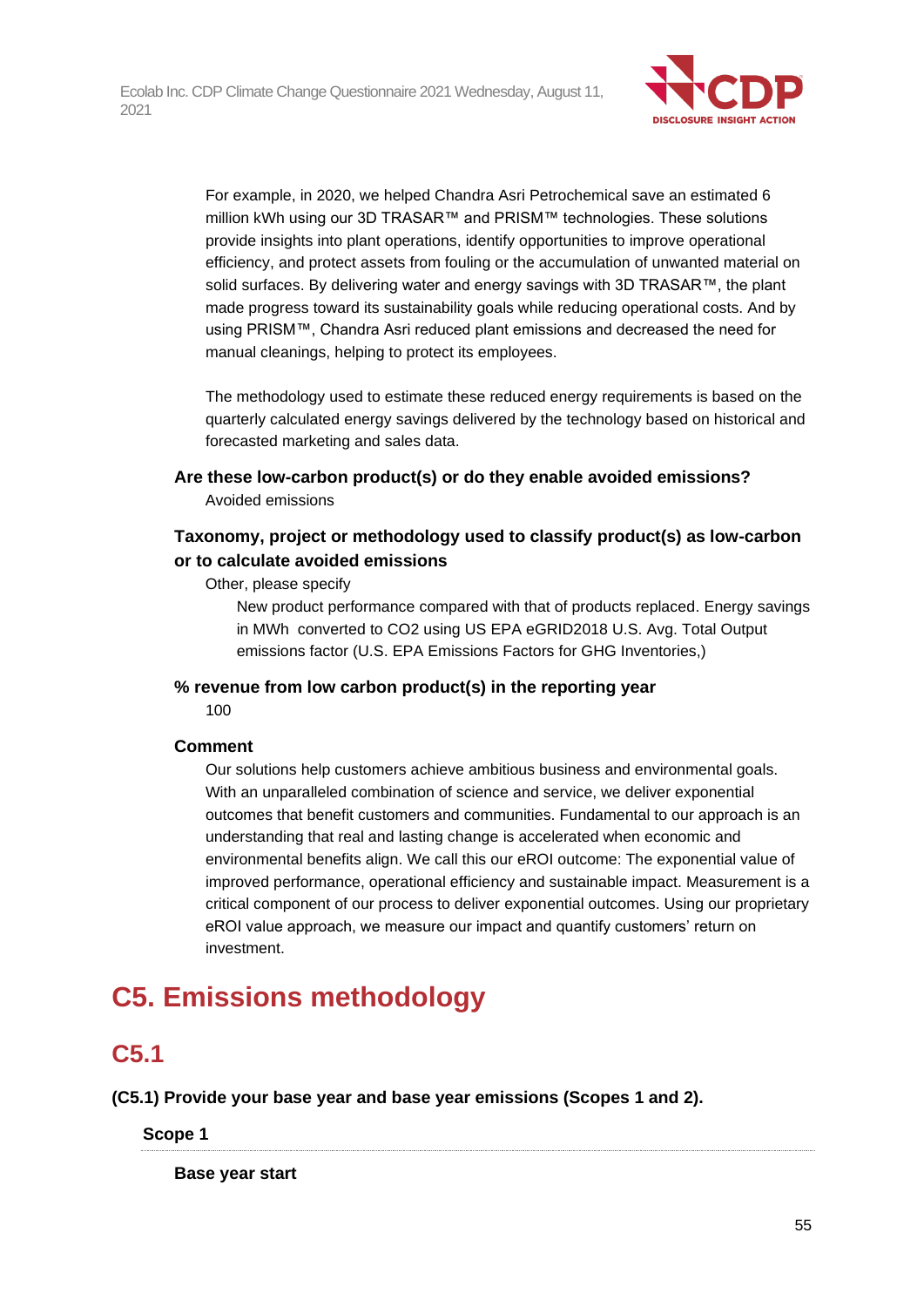

January 1, 2015

#### **Base year end**

December 31, 2015

#### **Base year emissions (metric tons CO2e)**

314,078

#### **Comment**

We have updated our 2015 base year emissions to reflect our 2020 divestiture from Champion X. Our previously reported 2015 Scope 1 emissions, calculated prior to the divestiture, were 396,916 metric tons CO2e. We are reporting the revised 2015 Scope 1 emissions above as our new baseline.

#### **Scope 2 (location-based)**

#### **Base year start**

January 1, 2015

#### **Base year end**

December 31, 2015

#### **Base year emissions (metric tons CO2e)**

178,268

#### **Comment**

We have updated our 2015 base year emissions to reflect our 2020 divestiture from Champion X. Our previous 2015 Scope 2 (location-based) emissions, calculated prior to the divestiture, were 270,195 metric tons CO2e. We are reporting the revised 2015 Scope 2 (location-based) emissions above as our new baseline.

#### **Scope 2 (market-based)**

#### **Base year start**

January 1, 2015

#### **Base year end**

December 31, 2015

#### **Base year emissions (metric tons CO2e)**

181,594

#### **Comment**

We have updated our 2015 base year emissions to reflect our 2020 divestiture from Champion X. Our previous 2015 Scope 2 (market-based) emissions, calculated prior to the divestiture, were 289,712 metric tons CO2e. We are reporting the revised 2015 Scope 2 (market-based) emissions above as our new baseline.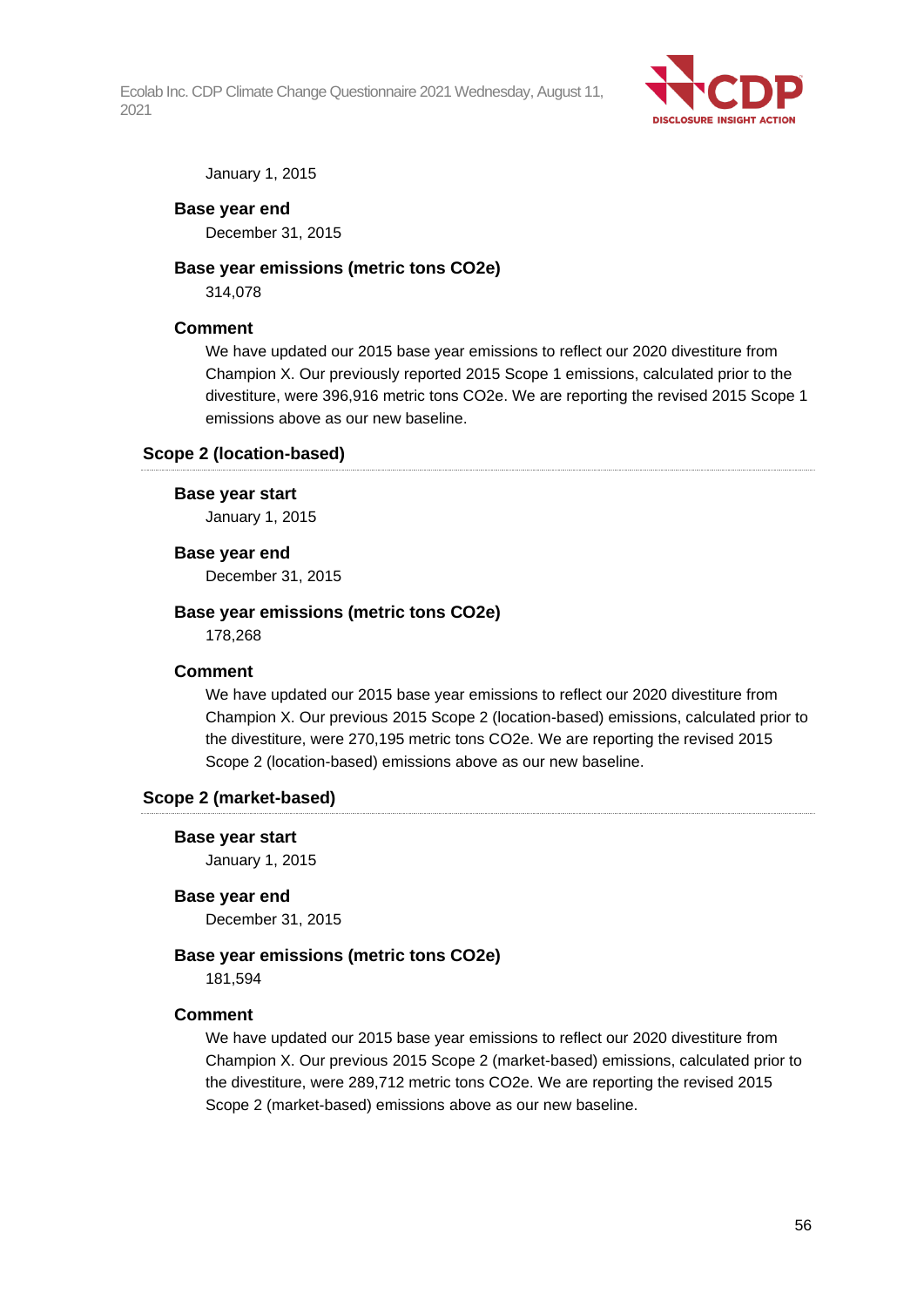

## **C5.2**

## **(C5.2) Select the name of the standard, protocol, or methodology you have used to collect activity data and calculate emissions.**

The Greenhouse Gas Protocol: A Corporate Accounting and Reporting Standard (Revised Edition)

# **C6. Emissions data**

## **C6.1**

**(C6.1) What were your organization's gross global Scope 1 emissions in metric tons CO2e?**

## **Reporting year**

**Gross global Scope 1 emissions (metric tons CO2e)** 282,843

#### **Start date**

January 1, 2020

#### **End date**

December 31, 2020

#### **Comment**

#### **Past year 1**

**Gross global Scope 1 emissions (metric tons CO2e)** 320,443

#### **Start date**

January 1, 2018

#### **End date**

December 31, 2018

#### **Comment**

We have updated our 2018 base year emissions to reflect our 2020 divestiture from Champion X. Our 2018 Scope 1 emissions prior to the divestiture were 410,533 metric tons CO2e. We are reporting the revised 2018 Scope 1 emissions above as 2018 is the baseline year for Ecolab's 1.5° C Science Based Targets.

## **C6.2**

**(C6.2) Describe your organization's approach to reporting Scope 2 emissions.**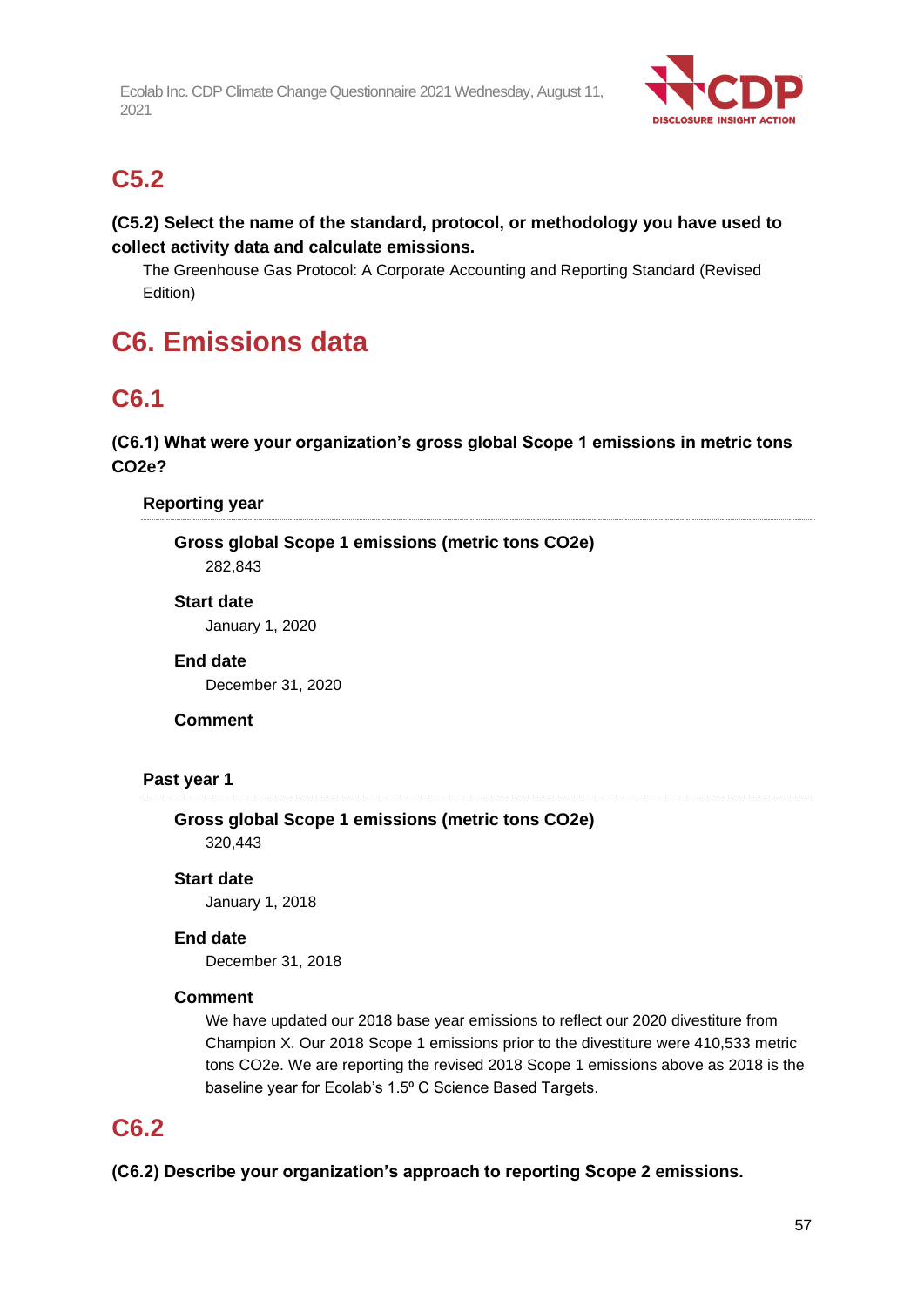

#### **Row 1**

#### **Scope 2, location-based**

We are reporting a Scope 2, location-based figure

#### **Scope 2, market-based**

We are reporting a Scope 2, market-based figure

**Comment**

## **C6.3**

## **(C6.3) What were your organization's gross global Scope 2 emissions in metric tons CO2e?**

#### **Reporting year**

## **Scope 2, location-based**

144,624

## **Scope 2, market-based (if applicable)**

57,161

#### **Start date**

January 1, 2020

#### **End date**

December 31, 2020

#### **Comment**

#### **Past year 1**

**Scope 2, location-based**

168,952

## **Scope 2, market-based (if applicable)**

168,946

## **Start date**

January 1, 2018

#### **End date**

December 31, 2018

## **Comment**

We have updated our 2018 base year emissions to reflect our 2020 divestiture from Champion X. Our previous 2018 Scope 2 emissions were 242,020 metric tons CO2e (location based) and 242,922 metric tons CO2e (market based). We are reporting the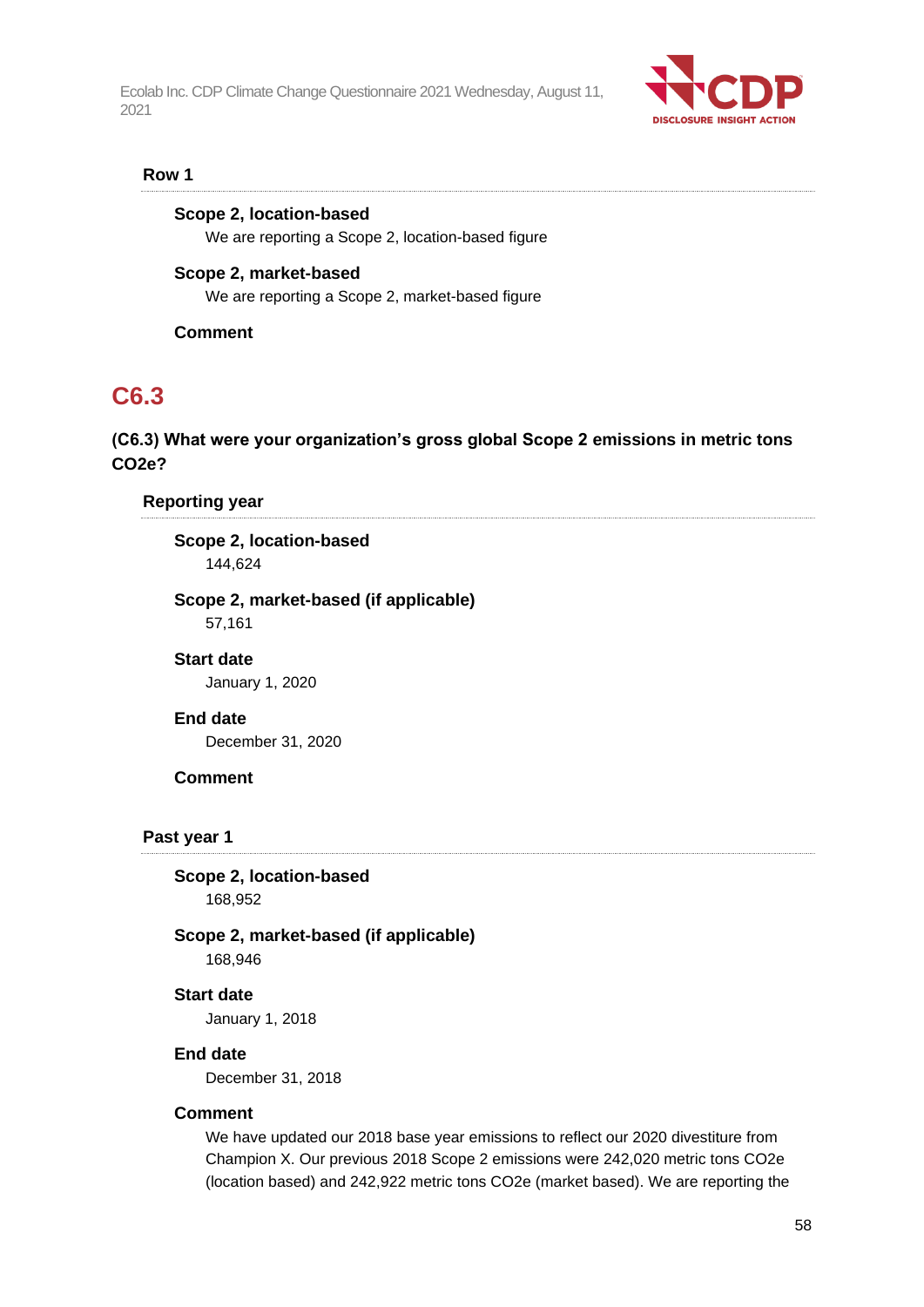

revised 2018 Scope 2 emissions above as 2018 is the baseline year for our Ecolab's 1.5° C Science Based Targets.

## **C6.4**

**(C6.4) Are there any sources (e.g. facilities, specific GHGs, activities, geographies, etc.) of Scope 1 and Scope 2 emissions that are within your selected reporting boundary which are not included in your disclosure?**

No

## **C6.5**

**(C6.5) Account for your organization's gross global Scope 3 emissions, disclosing and explaining any exclusions.**

## **Purchased goods and services**

**Evaluation status** Relevant, calculated

**Metric tonnes CO2e**

4,303,582

## **Emissions calculation methodology**

Ecolab has used Environmentally Extended Economic Input Output (EEIO) analysis for our annual supplier and procurement spend data. This is a categorization model to convert \$USD spend based on relevant NAICS sector categories into carbon emissions associated with the extraction, production and transport of purchased goods and services, capital goods, upstream transportation, downstream transportation, and business travel (beyond direct travel itself) acquired or purchased by Ecolab in the reported year.

**Percentage of emissions calculated using data obtained from suppliers or value chain partners**

 $\Omega$ 

## **Please explain**

## **Capital goods**

**Evaluation status** Relevant, calculated

**Metric tonnes CO2e**

39,733

## **Emissions calculation methodology**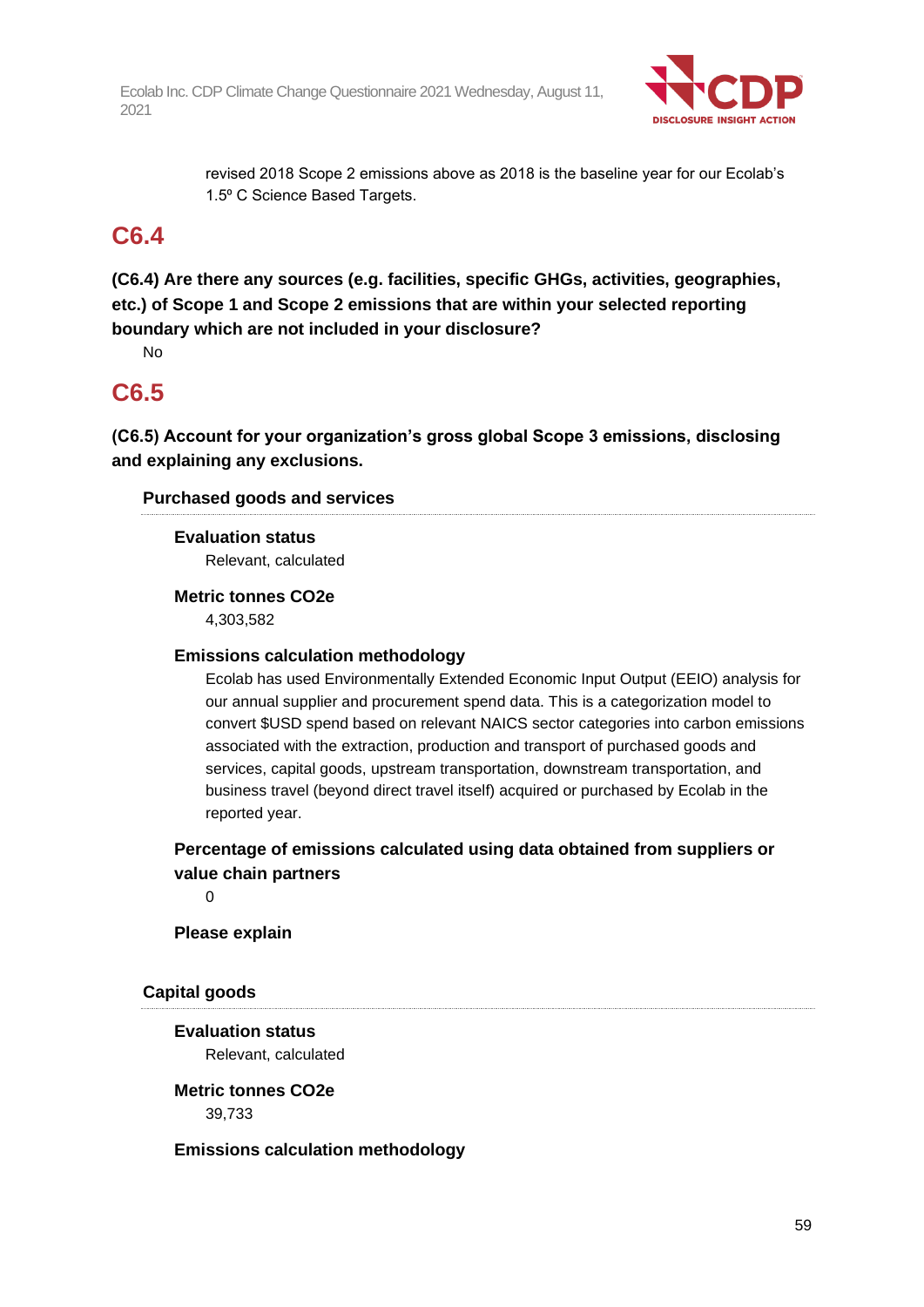

Ecolab has used Environmentally Extended Economic Input Output (EEIO) analysis for our annual supplier and procurement spend data. This is a categorization model to convert \$USD spend based on relevant NAICS sector categories into carbon emissions associated with the extraction, production and transport of purchased goods and services, capital goods, upstream transportation, downstream transportation, and business travel (beyond direct travel itself) acquired or purchased by Ecolab in the reported year.

## **Percentage of emissions calculated using data obtained from suppliers or value chain partners**

 $\Omega$ 

**Please explain**

#### **Fuel-and-energy-related activities (not included in Scope 1 or 2)**

#### **Evaluation status**

Relevant, calculated

#### **Metric tonnes CO2e**

83,819

#### **Emissions calculation methodology**

Upstream emissions from purchased fuels, electricity, steam and hot and chilled water, include generation and T&D emissions, and any other losses in this category. Data quality is consistent with inputs from our global database on sustainability metrics. Upstream emissions of purchased electricity are calculated for the US and other countries by multiplying electricity activity data by country or region-specific emission factors from UK Defra 2017 Guidelines for GHG Reporting. Upstream emissions from purchased fuels, steam, hot and chilled water are calculated using emissions factors from UK Defra 2017 Guidelines for GHG Reporting. Emissions associated with losses were calculated for the US and other countries by multiplying the energy use by type by emission factors from UK Defra 2017 Guidelines for GHG Reporting. All GWPs are from the IPCC Fourth Assessment Report (GWP for CH4 = 25, GWP for N2O = 298), consistent with reporting under the United Nations Framework Convention on Climate Change (UNFCCC).

## **Percentage of emissions calculated using data obtained from suppliers or value chain partners**

100

#### **Please explain**

#### **Upstream transportation and distribution**

**Evaluation status** Relevant, calculated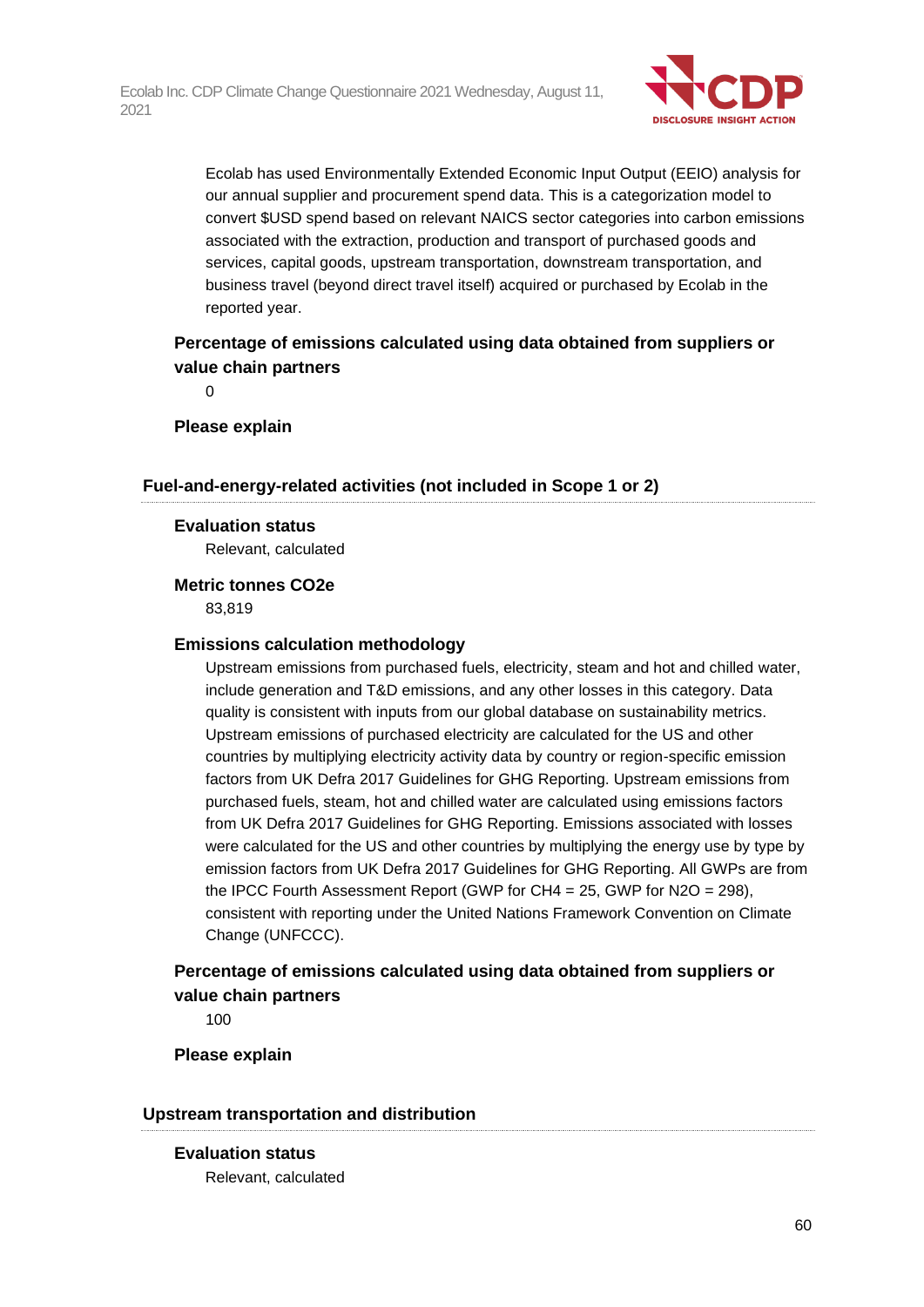

### **Metric tonnes CO2e**

95,247

#### **Emissions calculation methodology**

Ecolab has used Environmentally Extended Economic Input Output (EEIO) analysis for our annual supplier and procurement spend data. This is a categorization model to convert \$USD spend based on relevant NAICS sector categories into carbon emissions associated with the extraction, production and transport of purchased goods and services, capital goods, upstream transportation, downstream transportation, and business travel (beyond direct travel itself) acquired or purchased by Ecolab in the reported year.

## **Percentage of emissions calculated using data obtained from suppliers or value chain partners**

 $\Omega$ 

### **Please explain**

### **Waste generated in operations**

#### **Evaluation status**

Relevant, calculated

#### **Metric tonnes CO2e**

28,830

#### **Emissions calculation methodology**

Waste generated in operations represents global waste emissions from waste disposed via landfill, incineration, recycling, anaerobic digestion and composting based on actual destination sources for Ecolab's 2020 hazardous and non-hazardous waste streams. Data quality is consistent with inputs from our global database on sustainability metrics. Data on waste quantity are obtained and reported from global sites. Emissions from waste are calculated using methodologies and emission factors from the EPA's Waste Reduction Model (WARM), version 14, March 2016. Landfill emissions factors are used directly from WARM. This model bases its emissions calculations on a life-cycle analysis, including emissions from the long-term decomposition of waste in a landfill and upstream sources/sinks. GWPs are from the IPCC (2007) Fourth Assessment Report. For all categories except landfill, the WARM method has been adjusted to align with the GHG Protocol's Corporate Value Chain (Scope 3) Standard, based on emissions for transport to destination and processing of materials prior to reaching the end destination (be it recycling, incineration or other).

## **Percentage of emissions calculated using data obtained from suppliers or value chain partners**

 $\Omega$ 

**Please explain**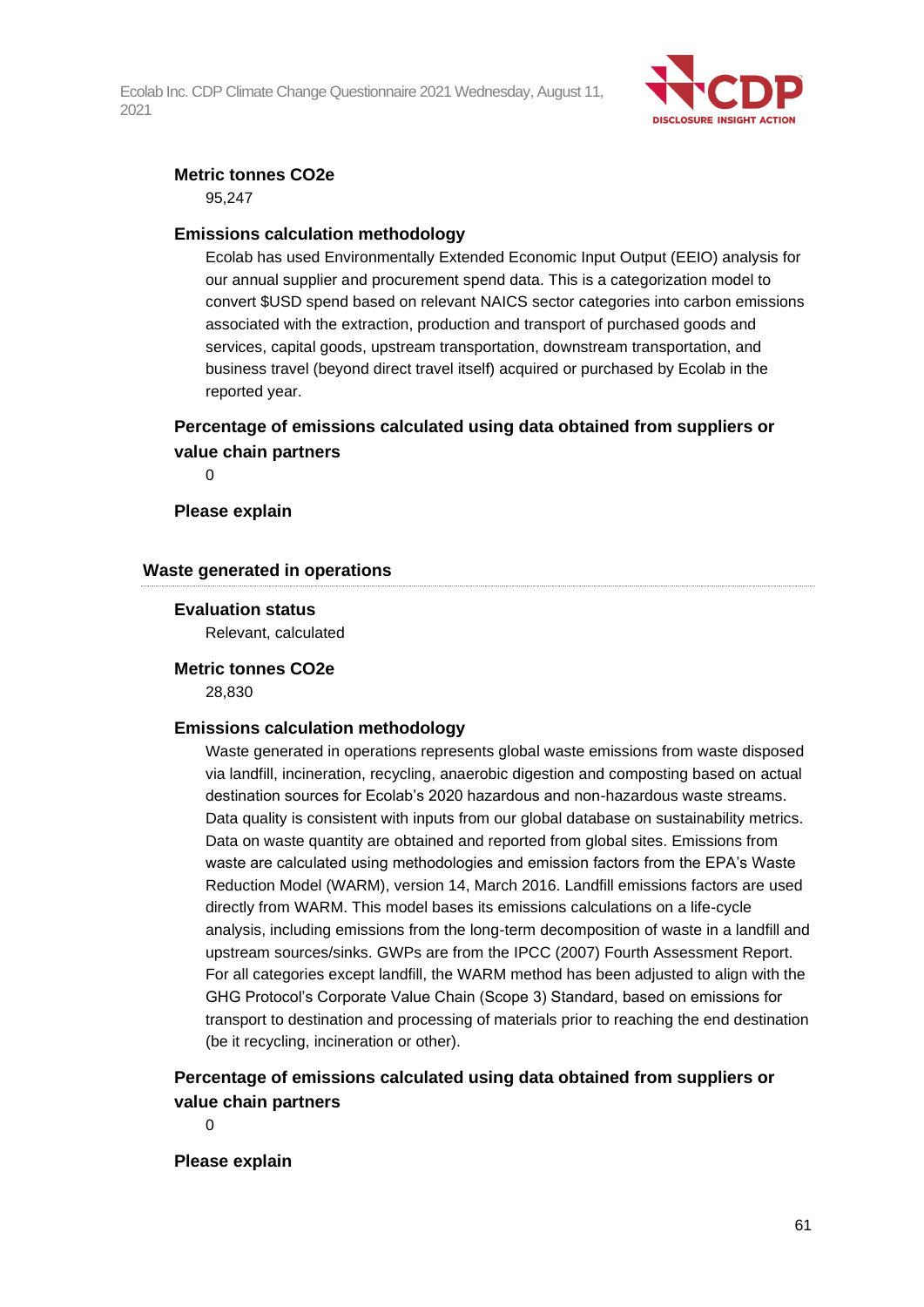

#### **Business travel**

#### **Evaluation status**

Relevant, calculated

#### **Metric tonnes CO2e**

15,625

#### **Emissions calculation methodology**

The scope of business travel emissions is travel by North America–based and European-based employees only. Data availability for European business travel varies by country. It is estimated that 70 percent of all business travel emissions are represented. Defra 2018 emissions factors were used to calculate Scope 3 businesstravel GHG emissions. Ecolab has also used Environmentally Extended Economic Input Output (EEIO) analysis for a portion of its annual supplier and procurement spend data. This is a categorization model to convert \$USD spend based on relevant NAICS sector categories into carbon emissions associated with the extraction, production and transport of purchased goods and services, capital goods, upstream transportation, downstream transportation and business travel (beyond direct travel itself) acquired or purchased by Ecolab in the reported year.

## **Percentage of emissions calculated using data obtained from suppliers or value chain partners**

70

#### **Please explain**

#### **Employee commuting**

#### **Evaluation status**

Relevant, calculated

#### **Metric tonnes CO2e**

76,573

#### **Emissions calculation methodology**

We estimate that emissions associated with employee commuting constitute <5% of our total S3 footprint and are therefore not relevant. As of 2020, there were 44,000 Ecolab employees globally, with 24,000 sales-and-service associates. For a portion of the latter group, Ecolab provides company-owned vehicle for employees to get to and from work as a part of their customer service job functions. We have estimated that two-thirds of these employees use company owned (e.g., Scope 1 emissions) vehicles for their commuting activity. The 2018 EPA emissions factor for Global - Passenger Vehicles is .000346 tCO2e/mile. We assume each employee commutes 30.37 vehicle miles per day (U.S. average according to the 2009 U.S. National Household Travel Survey). Assuming 261 business days in a year, Ecolab's employee commute emissions total is less than 5% of our total S3 footprint. Given that some employees worked from home for a portion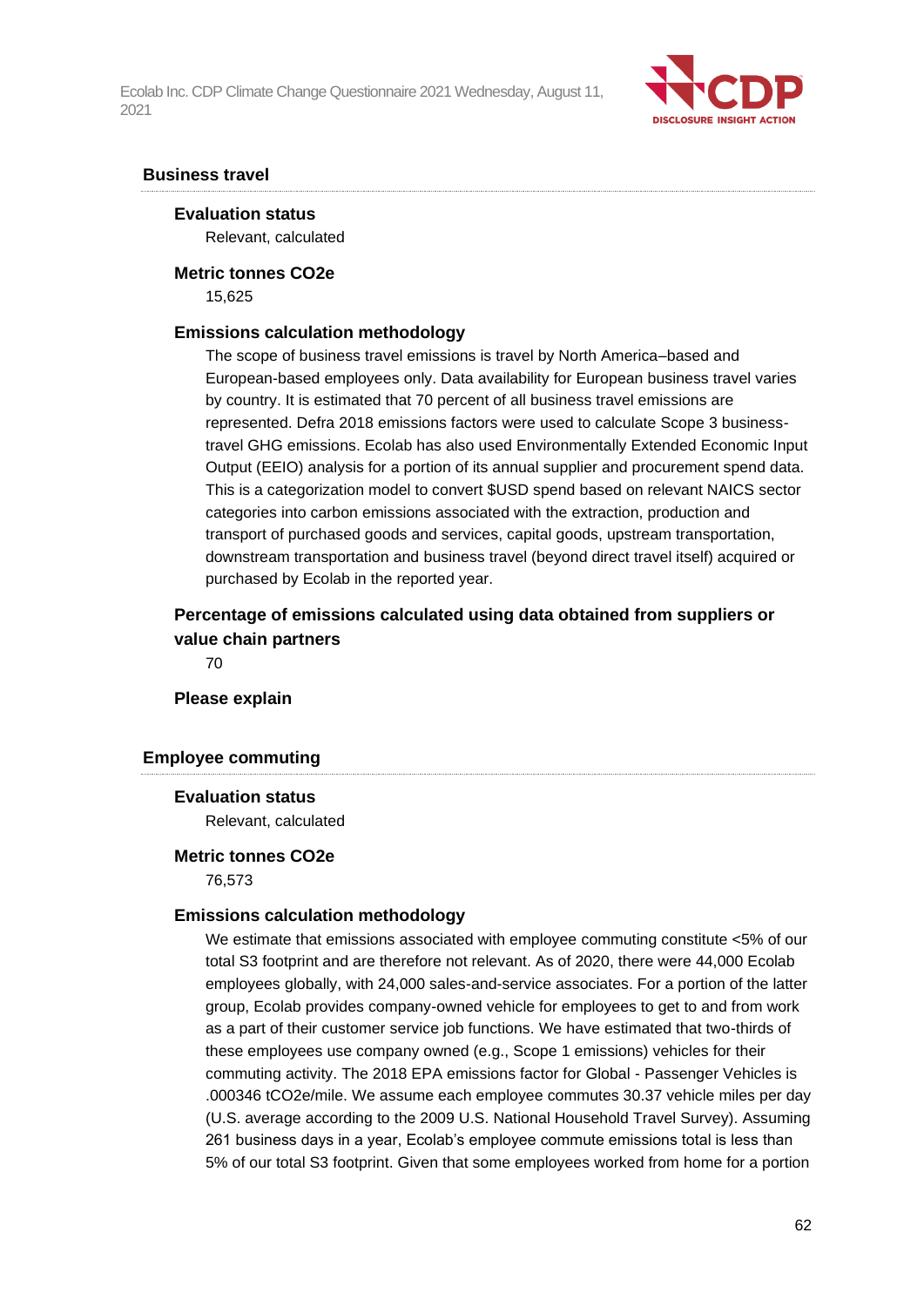

of 2020 due to the COVID-19 pandemic, we consider this figure to be a conservative estimate.

## **Percentage of emissions calculated using data obtained from suppliers or value chain partners**

 $\Omega$ 

**Please explain**

#### **Upstream leased assets**

#### **Evaluation status**

Not relevant, explanation provided

#### **Please explain**

Ecolab's upstream leased assets are already included in the CY19 Scope 1 and 2 GHG inventory.

#### **Downstream transportation and distribution**

#### **Evaluation status**

Relevant, calculated

#### **Metric tonnes CO2e**

398,112

#### **Emissions calculation methodology**

Ecolab has used Environmentally Extended Economic Input Output (EEIO) analysis for 100% of our annual supplier and procurement spend data. This is a categorization model to convert \$USD spend based on relevant NAICS sector categories into carbon emissions associated with the extraction, production and transport of purchased goods and services, capital goods, upstream transportation, downstream transportation, and business travel (beyond direct travel itself) acquired or purchased by Ecolab in the reported year.

## **Percentage of emissions calculated using data obtained from suppliers or value chain partners**

 $\Omega$ 

**Please explain**

#### **Processing of sold products**

#### **Evaluation status**

Not relevant, explanation provided

#### **Please explain**

Ecolab's sold products do not require processing.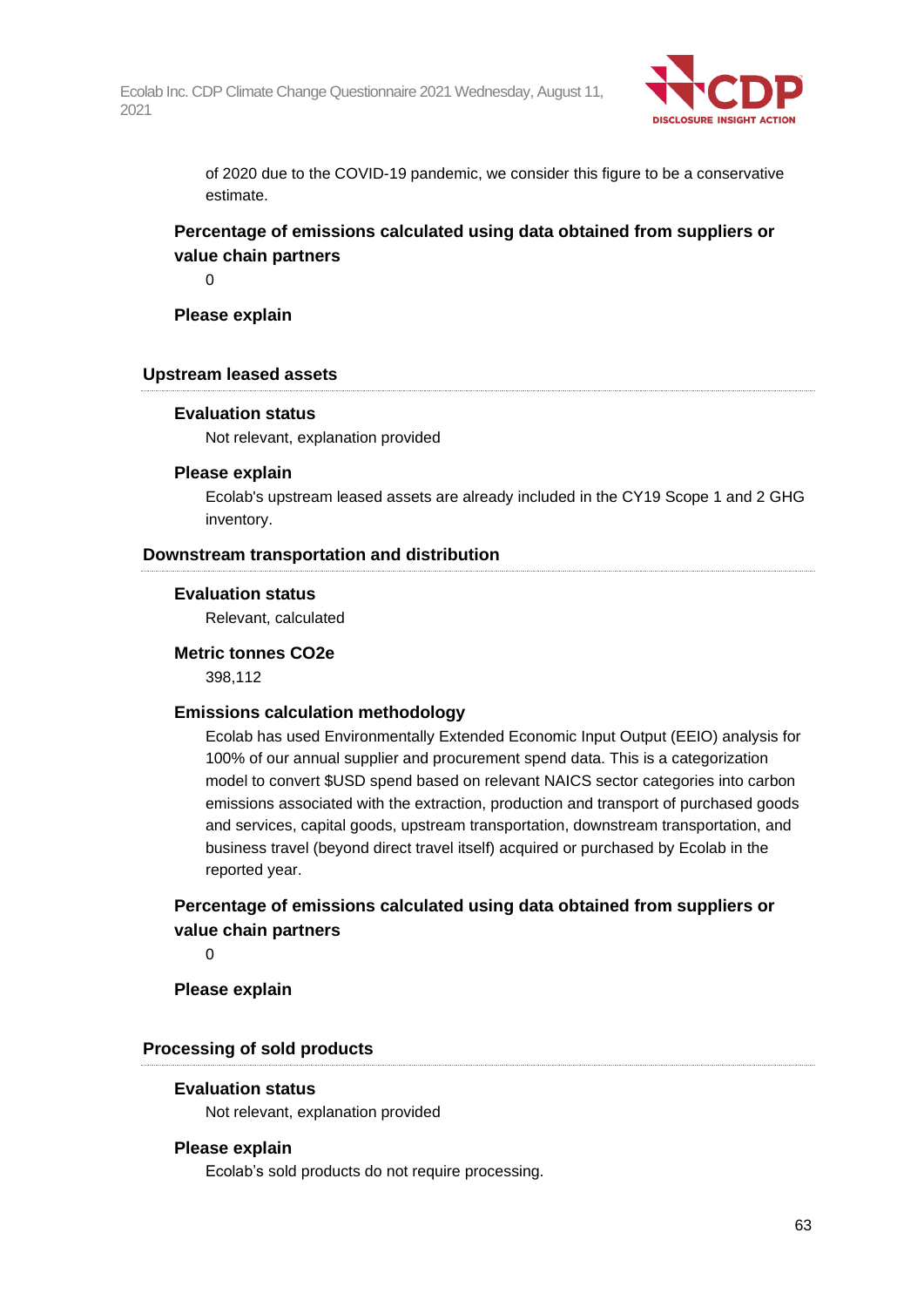

## **Use of sold products**

#### **Evaluation status**

Relevant, calculated

#### **Metric tonnes CO2e**

1,864,295

#### **Emissions calculation methodology**

The scope for use of sold products is limited to Ecolab's Food and Beverage and Dishmachine product categories and Nalco Water's 3D TRASAR product portfolio. When calculating the lifetime CO2e we used the following formula: Total emissions  $=$ new unit sales in the year \* estimated annual electricity consumption \* emissions factor \* lifespan of product.

## **Percentage of emissions calculated using data obtained from suppliers or value chain partners**

 $\Omega$ 

#### **Please explain**

The scope covers the primary categories of Ecolab products which consume electricity in their use.

#### **End of life treatment of sold products**

#### **Evaluation status**

Relevant, calculated

#### **Metric tonnes CO2e**

540

#### **Emissions calculation methodology**

Using the new sales data from the Use of Sold Products methodology and related calculations, Ecolab assigned product type categories with available secondary LCA studies to estimate the end-of-life emissions, and related recycling, landfill and/or energy recovery rates per product category. For some products where product weight is readily available, Ecolab multiplied the weights by the appropriate US EPA WARM emissions factors that is weighted by waste destination (based on US EPA research into waste destinations) to calculate tonnes of CO2e per tonne of material disposed, by destination and material. GWPs are from the IPCC (2007) Fourth Assessment Report.

## **Percentage of emissions calculated using data obtained from suppliers or value chain partners**

 $\Omega$ 

**Please explain**

#### **Downstream leased assets**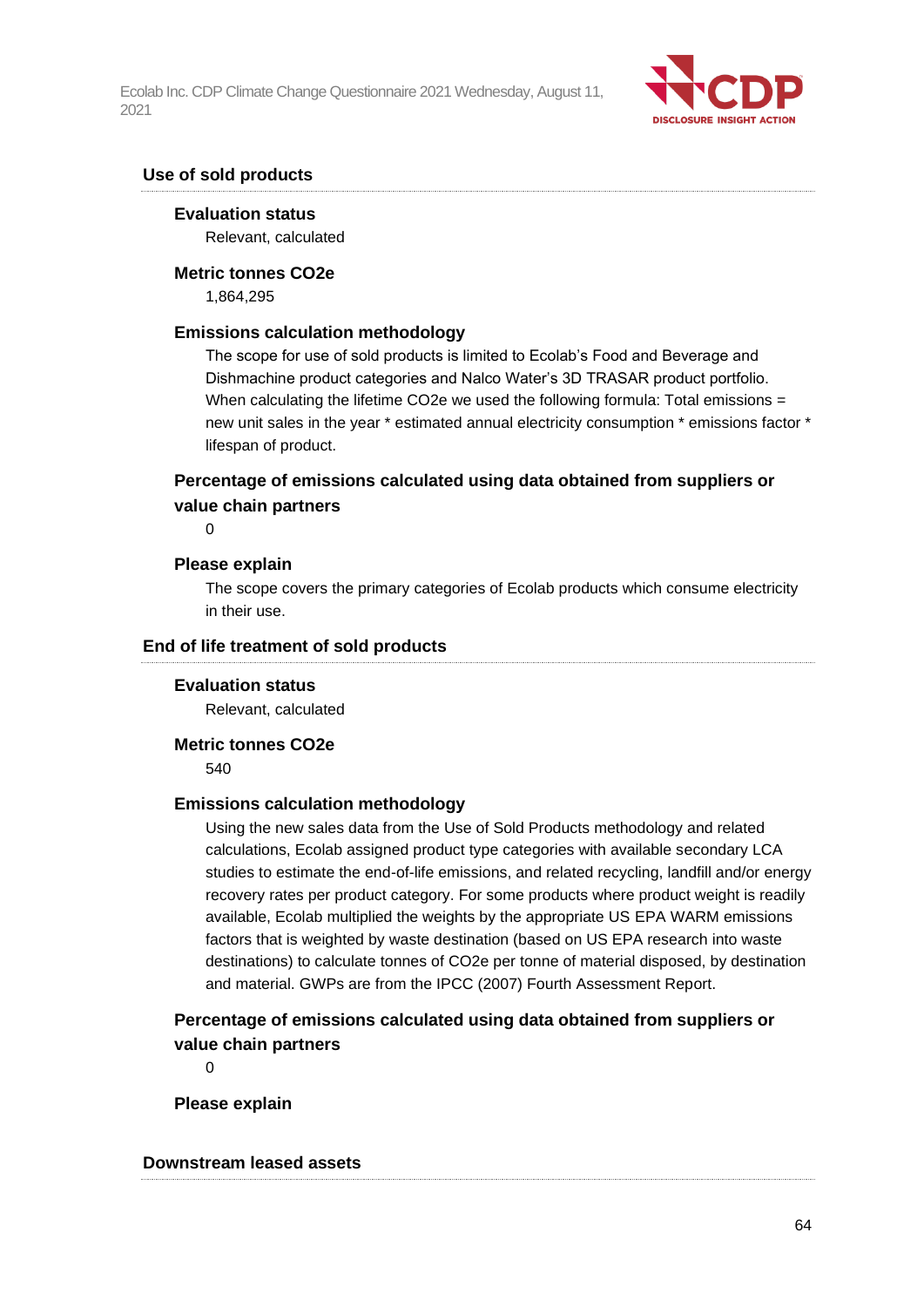

## **Evaluation status**

Not relevant, explanation provided

#### **Please explain**

Ecolab does not have any downstream leased assets.

#### **Franchises**

#### **Evaluation status**

Not relevant, explanation provided

#### **Please explain**

Ecolab does not have any franchises.

#### **Investments**

#### **Evaluation status**

Not relevant, explanation provided

#### **Please explain**

Ecolab is not aware of any investments that could be estimated with a carbon emissions impact.

#### **Other (upstream)**

#### **Evaluation status**

Not relevant, explanation provided

#### **Please explain**

No other categories or types of Scope 3 emissions that Ecolab is aware of are relevant.

#### **Other (downstream)**

#### **Evaluation status**

Not relevant, explanation provided

#### **Please explain**

No other categories or types of Scope 3 emissions that Ecolab is aware of are relevant.

## **C6.7**

## **(C6.7) Are carbon dioxide emissions from biogenic carbon relevant to your organization?**

Yes

## **C6.7a**

**(C6.7a) Provide the emissions from biogenic carbon relevant to your organization in metric tons CO2.**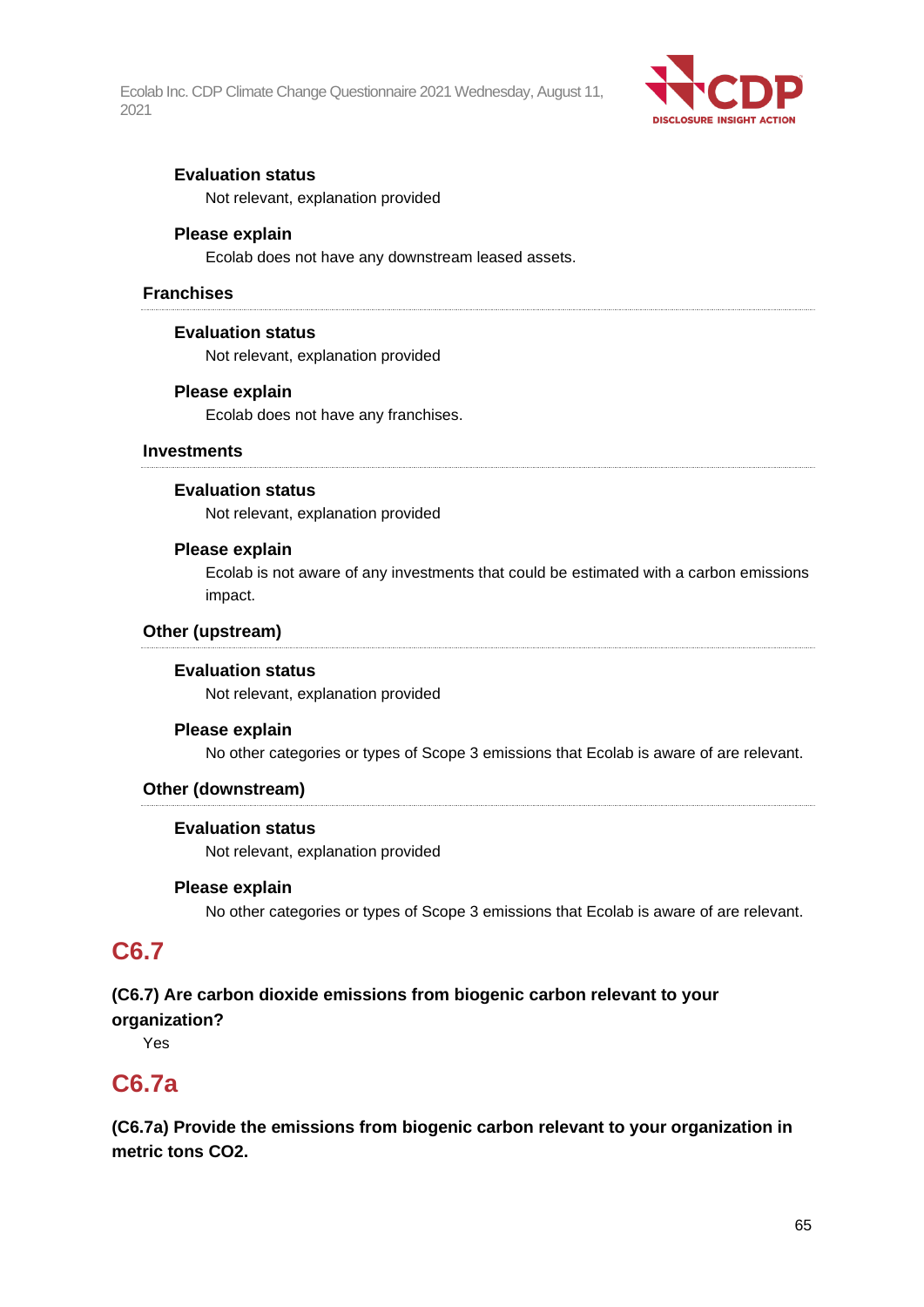

|       | CO2 emissions from biogenic carbon (metric tons CO2) | <b>Comment</b> |
|-------|------------------------------------------------------|----------------|
| Row 1 | 1129.5                                               | N/A            |

## **C6.10**

**(C6.10) Describe your gross global combined Scope 1 and 2 emissions for the reporting year in metric tons CO2e per unit currency total revenue and provide any additional intensity metrics that are appropriate to your business operations.**

| <b>Intensity figure</b><br>0.000029                                                                                                                                                                                                                                                                                                                                                                                                                                                                                                                                                                                                                                                                                                                                                                                                                                                                                                                                                                                                                                                                                                                                                                                                                          |
|--------------------------------------------------------------------------------------------------------------------------------------------------------------------------------------------------------------------------------------------------------------------------------------------------------------------------------------------------------------------------------------------------------------------------------------------------------------------------------------------------------------------------------------------------------------------------------------------------------------------------------------------------------------------------------------------------------------------------------------------------------------------------------------------------------------------------------------------------------------------------------------------------------------------------------------------------------------------------------------------------------------------------------------------------------------------------------------------------------------------------------------------------------------------------------------------------------------------------------------------------------------|
| Metric numerator (Gross global combined Scope 1 and 2 emissions, metric<br>tons CO2e)<br>340,004                                                                                                                                                                                                                                                                                                                                                                                                                                                                                                                                                                                                                                                                                                                                                                                                                                                                                                                                                                                                                                                                                                                                                             |
| <b>Metric denominator</b><br>unit total revenue                                                                                                                                                                                                                                                                                                                                                                                                                                                                                                                                                                                                                                                                                                                                                                                                                                                                                                                                                                                                                                                                                                                                                                                                              |
| <b>Metric denominator: Unit total</b><br>11,790,200,000                                                                                                                                                                                                                                                                                                                                                                                                                                                                                                                                                                                                                                                                                                                                                                                                                                                                                                                                                                                                                                                                                                                                                                                                      |
| Scope 2 figure used<br>Market-based                                                                                                                                                                                                                                                                                                                                                                                                                                                                                                                                                                                                                                                                                                                                                                                                                                                                                                                                                                                                                                                                                                                                                                                                                          |
| % change from previous year<br>25                                                                                                                                                                                                                                                                                                                                                                                                                                                                                                                                                                                                                                                                                                                                                                                                                                                                                                                                                                                                                                                                                                                                                                                                                            |
| <b>Direction of change</b><br>Decreased                                                                                                                                                                                                                                                                                                                                                                                                                                                                                                                                                                                                                                                                                                                                                                                                                                                                                                                                                                                                                                                                                                                                                                                                                      |
| <b>Reason for change</b><br>Our calculation of the % change in S1 and S2 MB emissions intensity from 2019 to 2020<br>uses our post-ChampionX divestiture 2019 emissions and revenue figures. Our absolute<br>emissions decreased by 29.6% while our sales decreased by 6.1%, resulting in a net<br>25% decrease in S1 and S2 MB emissions intensity. The main driver of this decrease in<br>emissions intensity was a virtual power purchase agreement for wind power in<br>Mesquite, Texas. In late 2018 Ecolab inked a virtual power purchasing agreement<br>(VPPA) with renewable energy producer Clearway, which was constructing a 418-<br>megawatt wind farm in Texas. The facility opened in early 2020, and Ecolab is<br>participating in 100 megawatts of that capacity. This additional renewable energy<br>purchase reduced our S2 MB emissions by approximately 84,301 MT CO2e,<br>significantly reducing our company-wide S2 MB emissions. Sales decreased primarily<br>due to COVID-19 related impacts. We believe this decrease in output also reduced our<br>operational emissions, to a lesser extent. We also realized operational efficiencies in our<br>facilities, only a subset of which we can identify as specific projects in 4.3a. |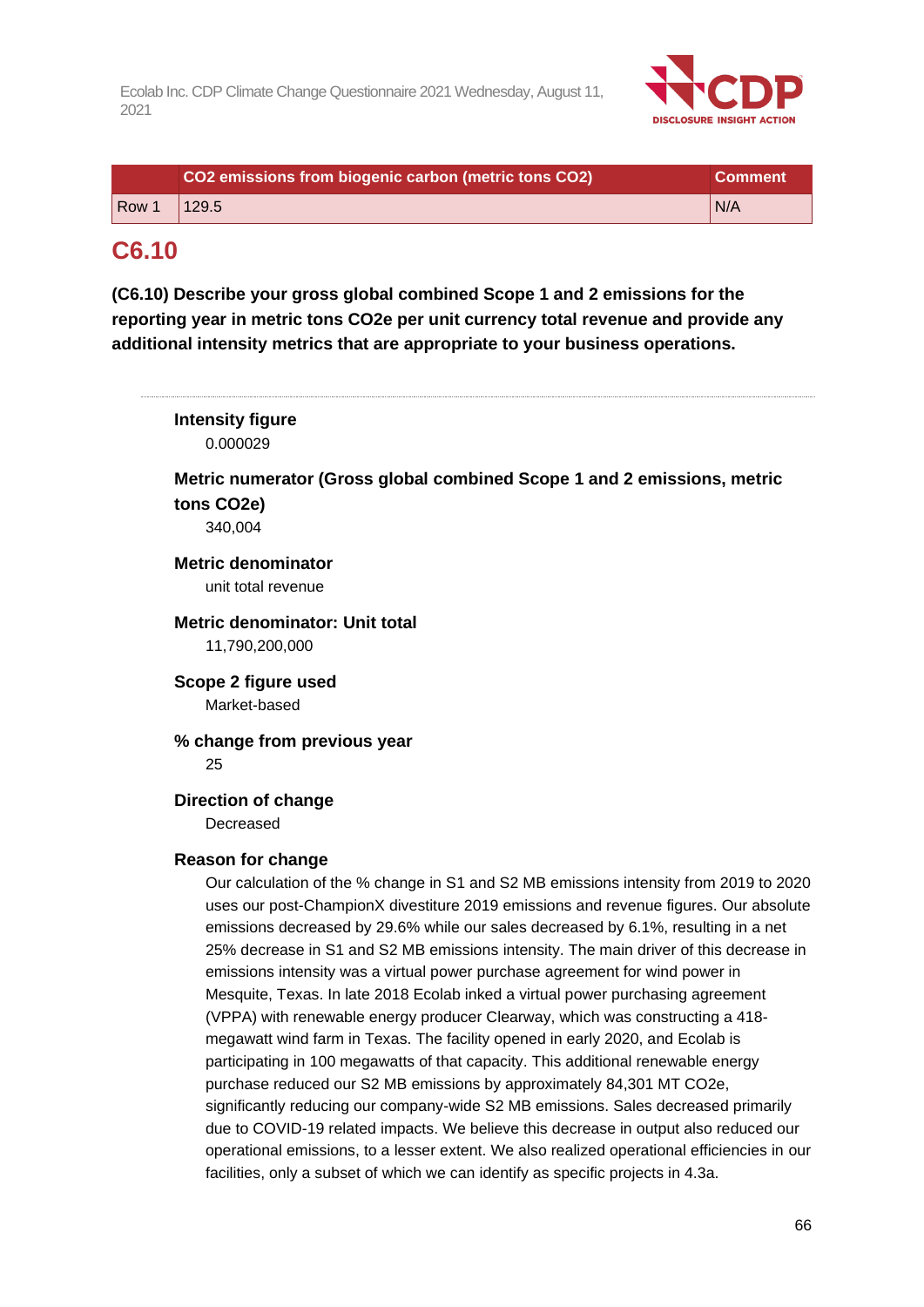

# **C7. Emissions breakdowns**

# **C7.1**

**(C7.1) Does your organization break down its Scope 1 emissions by greenhouse gas type?**

Yes

## **C7.1a**

**(C7.1a) Break down your total gross global Scope 1 emissions by greenhouse gas type and provide the source of each used greenhouse warming potential (GWP).**

| <b>Greenhouse</b><br>gas | Scope 1 emissions (metric tons of<br>CO <sub>2</sub> e) | <b>GWP Reference</b>                               |
|--------------------------|---------------------------------------------------------|----------------------------------------------------|
| CO <sub>2</sub>          | 270,556                                                 | IPCC Fifth Assessment Report (AR5 -<br>$100$ year) |
| CH <sub>4</sub>          | 213                                                     | IPCC Fifth Assessment Report (AR5 -<br>$100$ year) |
| <b>N2O</b>               | 712                                                     | IPCC Fifth Assessment Report (AR5 -<br>100 year)   |
| <b>HFCs</b>              | 11,480                                                  | IPCC Fifth Assessment Report (AR5 -<br>$100$ year) |

# **C7.2**

## **(C7.2) Break down your total gross global Scope 1 emissions by country/region.**

| <b>Country/Region</b>  | Scope 1 emissions (metric tons CO2e) |
|------------------------|--------------------------------------|
| Africa and Middle East | 25,699                               |
| Asia Pacific (or JAPA) | 16,801                               |
| Latin America (LATAM)  | 5,093                                |
| Europe                 | 20,513                               |
| <b>North America</b>   | 201,525                              |
| Other, please specify  | 1,850                                |
| <b>Greater China</b>   |                                      |
| Other, please specify  | 11,362                               |
| Other                  |                                      |

## **C7.3**

**(C7.3) Indicate which gross global Scope 1 emissions breakdowns you are able to provide.**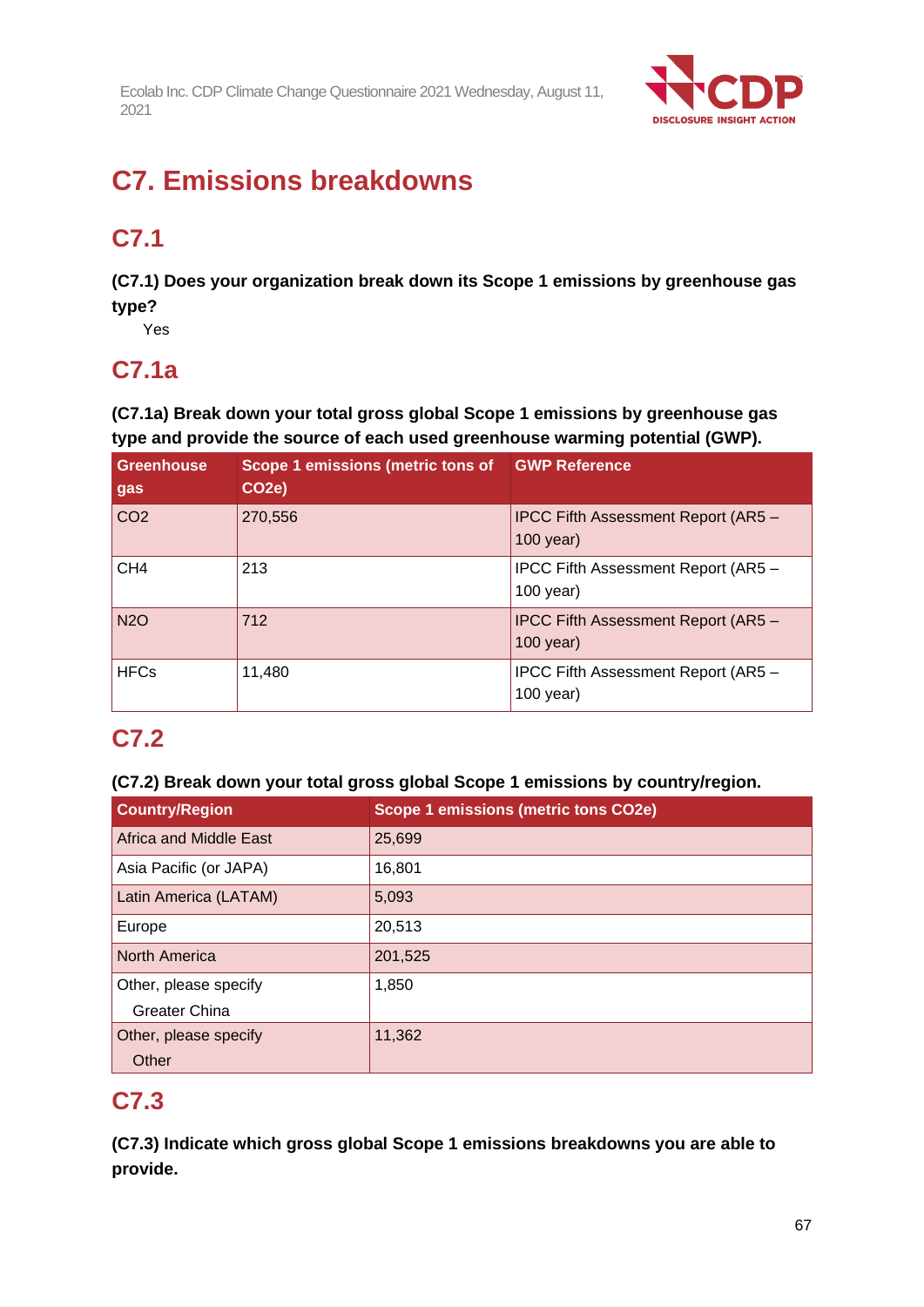

By activity

## **C7.3c**

## **(C7.3c) Break down your total gross global Scope 1 emissions by business activity.**

| <b>Activity</b>                | Scope 1 emissions (metric tons CO2e) |
|--------------------------------|--------------------------------------|
| <b>Mobile Combustion</b>       | 133,176                              |
| Refrigerant & Fugitive         | 5,981                                |
| Refrigerant & Fugitive - Fleet | 5.499                                |
| <b>Stationary Combustion</b>   | 138,187                              |

## **C7.5**

## **(C7.5) Break down your total gross global Scope 2 emissions by country/region.**

| <b>Country/Region</b>                            | Scope 2,<br>location-<br>based (metric based<br>tons CO2e) | Scope 2,<br>market-<br>(metric tons<br>CO <sub>2</sub> e) | <b>Purchased and</b><br>consumed<br>electricity, heat,<br>steam or cooling<br>(MWh) | <b>Purchased and consumed</b><br>low-carbon electricity,<br>heat, steam or cooling<br>accounted for in Scope 2<br>market-based approach<br>(MWh) |
|--------------------------------------------------|------------------------------------------------------------|-----------------------------------------------------------|-------------------------------------------------------------------------------------|--------------------------------------------------------------------------------------------------------------------------------------------------|
| Asia Pacific (or<br>JAPA)                        | 15,330                                                     | 15,330                                                    | 29,647                                                                              |                                                                                                                                                  |
| Europe                                           | 11,849                                                     | 7,906                                                     | 45,364                                                                              | 28,070                                                                                                                                           |
| Latin America<br>(LATAM)                         | 4,862                                                      | 4,862                                                     | 17,323                                                                              |                                                                                                                                                  |
| Africa and Middle<br>East                        | 7,013                                                      | 7,012                                                     | 8,103                                                                               |                                                                                                                                                  |
| North America                                    | 95,353                                                     | 11,834                                                    | 159,289                                                                             | 190,083                                                                                                                                          |
| Other, please<br>specify<br><b>Greater China</b> | 10,218                                                     | 10,218                                                    | 25,370                                                                              |                                                                                                                                                  |

## **C7.6**

## **(C7.6) Indicate which gross global Scope 2 emissions breakdowns you are able to provide.**

By activity

## **C7.6c**

**(C7.6c) Break down your total gross global Scope 2 emissions by business activity.**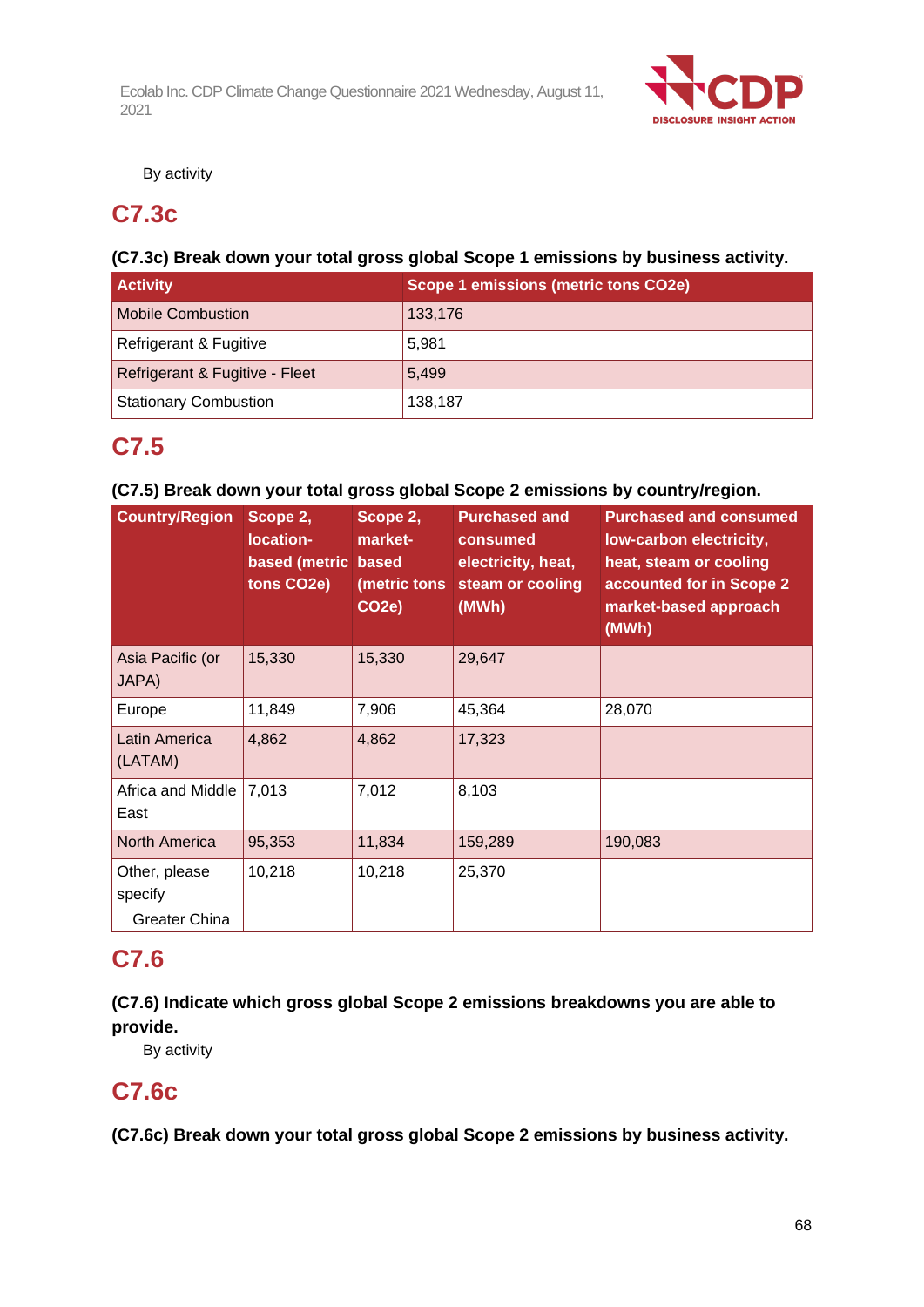

| <b>Activity</b>                  | Scope 2, location-based (metric<br>tons CO2e) | Scope 2, market-based (metric<br>tons CO <sub>2</sub> e) |
|----------------------------------|-----------------------------------------------|----------------------------------------------------------|
| Electricity                      | 141,159                                       | 53,695.74                                                |
| Purchased Heating and<br>Cooling | 3.466                                         | 3.466                                                    |

## **C7.9**

**(C7.9) How do your gross global emissions (Scope 1 and 2 combined) for the reporting year compare to those of the previous reporting year?**

Decreased

## **C7.9a**

**(C7.9a) Identify the reasons for any change in your gross global emissions (Scope 1 and 2 combined), and for each of them specify how your emissions compare to the previous year.**

|                                                 | <b>Change in</b><br>emissions<br>(metric tons<br>CO <sub>2e</sub> ) | <b>Direction</b><br>of change | <b>Emissions</b><br>value<br>(percentage) | <b>Please explain calculation</b>                                                                                                                                                                                                                                                                                                                                                                                                                                                                                                                                                                                                                                                                                                                                                                                                                                         |
|-------------------------------------------------|---------------------------------------------------------------------|-------------------------------|-------------------------------------------|---------------------------------------------------------------------------------------------------------------------------------------------------------------------------------------------------------------------------------------------------------------------------------------------------------------------------------------------------------------------------------------------------------------------------------------------------------------------------------------------------------------------------------------------------------------------------------------------------------------------------------------------------------------------------------------------------------------------------------------------------------------------------------------------------------------------------------------------------------------------------|
| Change in<br>renewable<br>energy<br>consumption | 89,193                                                              | Decreased                     | 14                                        | Through our additional wind REC<br>purchases in North America and green<br>tarriff purchases in Europe accounted<br>for in a S2 MB approach, we decreased<br>our MB S2 emissions by 89,193 MT<br>CO2e. Our 2019 pre-divestiture S1 and<br>S2 MB emissions totaled to 635,225 MT<br>CO2e, therefore we arrived at a 14%<br>decrease through -89,193 / 635,225 = -<br>14% (i.e. a 14% decrease in<br>emissions). The vast majority of this<br>emissions reduction realized in 2020<br>came from a virtual power purchase<br>agreement for wind power in Mesquite,<br>Texas. In late 2018 Ecolab inked a<br>virtual power purchasing agreement<br>(VPPA) with renewable energy<br>producer Clearway, which was<br>constructing a 418-megawatt wind farm<br>in Texas. The facility opened in early<br>2020, and Ecolab is participating in 100<br>megawatts of that capacity. |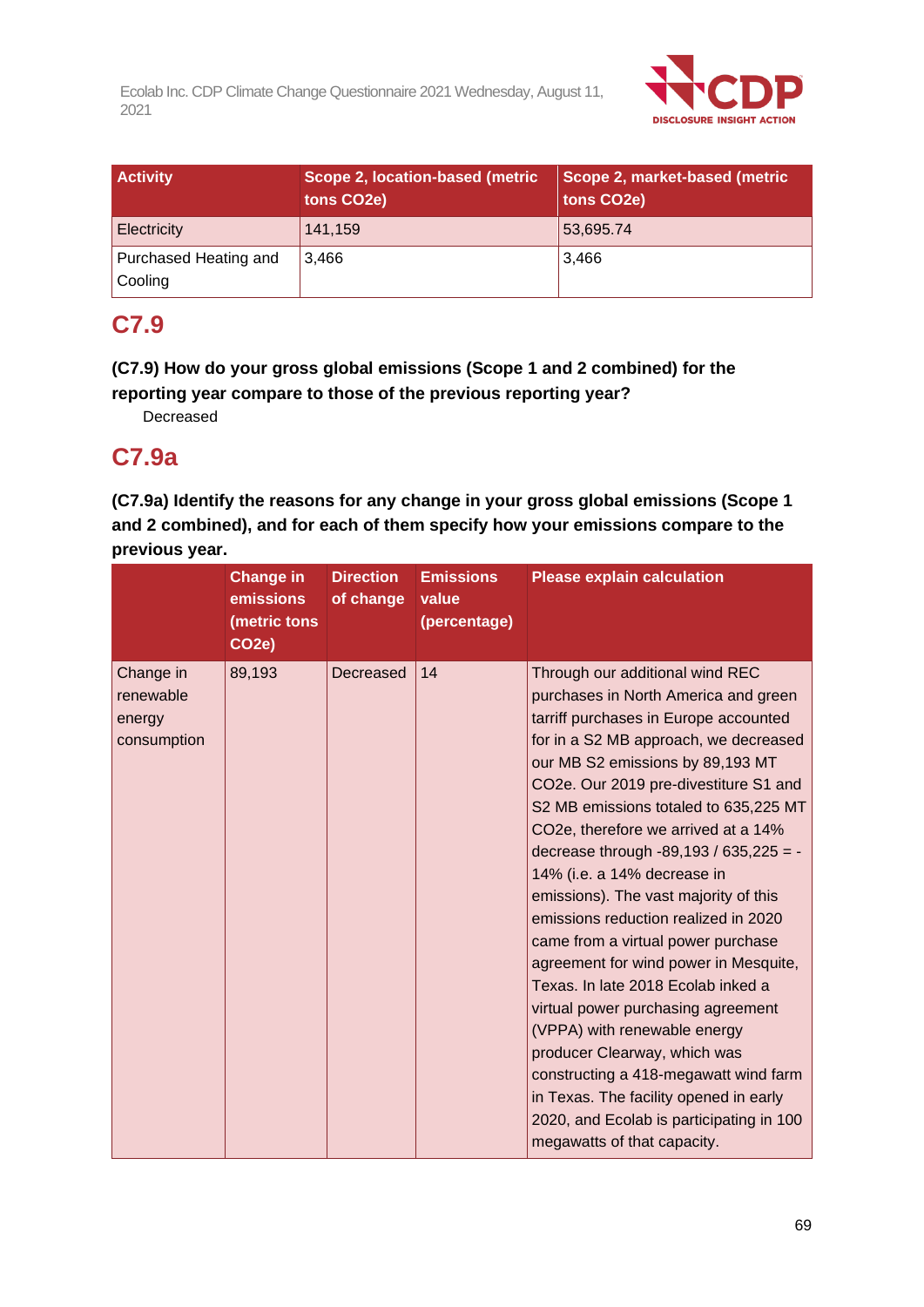

| Other<br>emissions<br>reduction<br>activities | 390.7   | Decreased | 0.1 | Through investments in LED lighting,<br>HVAC upgrades, cooling water tower<br>optimization, and other emissions<br>reduction activities reported in 4.3a, we<br>achieved a 390.7 MT CO2e reduction in<br>our S1 and S2 MB emissions. Our 2019<br>pre-divestiture S1 and S2 MB emissions<br>totaled to 635,225 MT CO2e, therefore<br>we arrived at a .1% decrease through -<br>$390.7 / 635,225 = -0.1\%$ (i.e. a .1%)<br>decrease in emissions).                |
|-----------------------------------------------|---------|-----------|-----|-----------------------------------------------------------------------------------------------------------------------------------------------------------------------------------------------------------------------------------------------------------------------------------------------------------------------------------------------------------------------------------------------------------------------------------------------------------------|
| <b>Divestment</b>                             | 152,442 | Decreased | 24  | In 2020 Ecolab completed the<br>divestiture of the Upstream portion of<br>our Global Energy business. This major<br>divestiture reduced our operational<br>footprint and reduced our S1 and S2<br>MB emissions by 152,442 MT CO2e.<br>Our 2019 pre-divestiture S1 and S2 MB<br>emissions totaled to 635,225 MT CO2e,<br>therefore we arrived at a 24% decrease<br>through -152,442 / 635,225 = -24% (i.e.<br>a 24% decrease in emissions).                      |
| Acquisitions                                  |         |           |     |                                                                                                                                                                                                                                                                                                                                                                                                                                                                 |
| <b>Mergers</b>                                |         |           |     |                                                                                                                                                                                                                                                                                                                                                                                                                                                                 |
| Change in<br>output                           | 29,450  | Decreased | 4.6 | Output (sales) decreased by 6.1% in<br>2020, primarily due to business impacts<br>driven by COVID-19. We estimate this<br>decreased S1 & S2 MB emissions by<br>29,450 MT CO2e, or 6.1% of our post-<br>divestiture 2019 S1 and S2 MB<br>emissions. Our 2019 pre-divestiture S1<br>and S2 MB emissions totaled to<br>635,225 MT CO2e, therefore we arrived<br>at a 6.1% decrease through -29,450 /<br>635,225 = $-6.1\%$ (i.e. a 6.1% decrease<br>in emissions). |
| Change in<br>methodology                      |         |           |     |                                                                                                                                                                                                                                                                                                                                                                                                                                                                 |
| Change in<br>boundary                         |         |           |     |                                                                                                                                                                                                                                                                                                                                                                                                                                                                 |
| Change in<br>physical                         |         |           |     |                                                                                                                                                                                                                                                                                                                                                                                                                                                                 |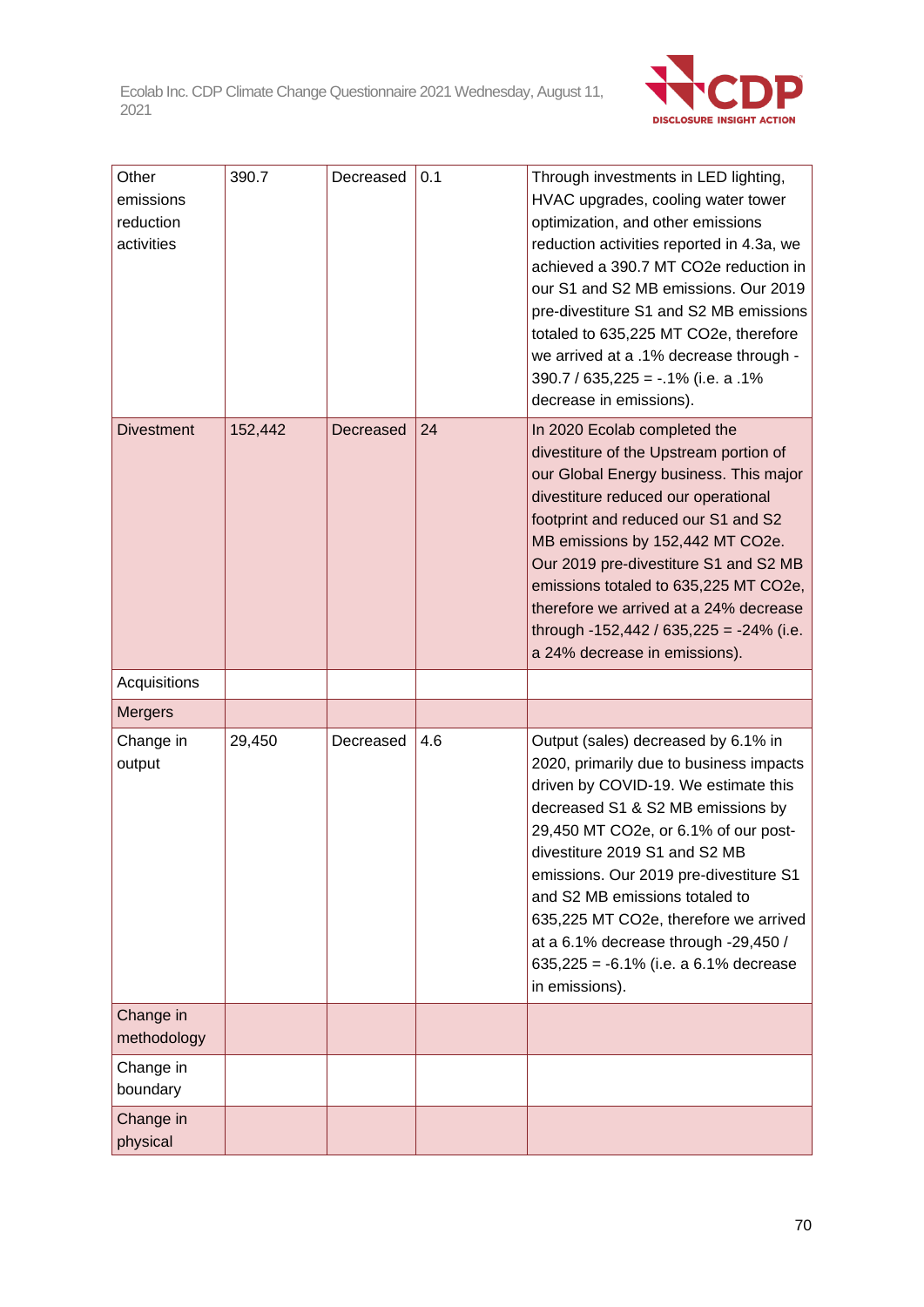

| operating<br>conditions |        |           |     |                                                                                                                                                                                                                                                                                                                                                                                                                                                                                                                                                                                                                                                                                                                                                                                                                                                                      |
|-------------------------|--------|-----------|-----|----------------------------------------------------------------------------------------------------------------------------------------------------------------------------------------------------------------------------------------------------------------------------------------------------------------------------------------------------------------------------------------------------------------------------------------------------------------------------------------------------------------------------------------------------------------------------------------------------------------------------------------------------------------------------------------------------------------------------------------------------------------------------------------------------------------------------------------------------------------------|
| Unidentified            | 23,746 | Decreased | 3.7 | Our pre-divestiture 2019 S1 and S2 MB<br>emissions totaled to 635,225 MT CO2e.<br>Subtracting the impact of the divestiture<br>of our Upstream Energy business and<br>the emissions reductions associated<br>with additional renewable energy<br>consumption, other emissions reduction<br>activities and a decrease in output, the<br>resulting difference with our 2020 S1<br>and S2 MB emissions is an additional<br>23,746 MT CO2e decrease. We believe<br>this decrease may be partially attributed<br>to site-level emissions reduction<br>initiatives not captured in 4.3a and the<br>impact of employees working from<br>home due to COVID-19. Our 2019 pre-<br>divestiture S1 and S2 MB emissions<br>totaled to 635,225 MT CO2e, therefore<br>we arrived at a 3.7% decrease through -<br>$23,746 / 635,225 = -3.7%$ (i.e. a 3.7%<br>decrease in emissions). |
| Other                   |        |           |     |                                                                                                                                                                                                                                                                                                                                                                                                                                                                                                                                                                                                                                                                                                                                                                                                                                                                      |

# **C7.9b**

**(C7.9b) Are your emissions performance calculations in C7.9 and C7.9a based on a location-based Scope 2 emissions figure or a market-based Scope 2 emissions figure?**

Market-based

# **C8. Energy**

## **C8.1**

## **(C8.1) What percentage of your total operational spend in the reporting year was on energy?**

More than 5% but less than or equal to 10%

## **C8.2**

**(C8.2) Select which energy-related activities your organization has undertaken.**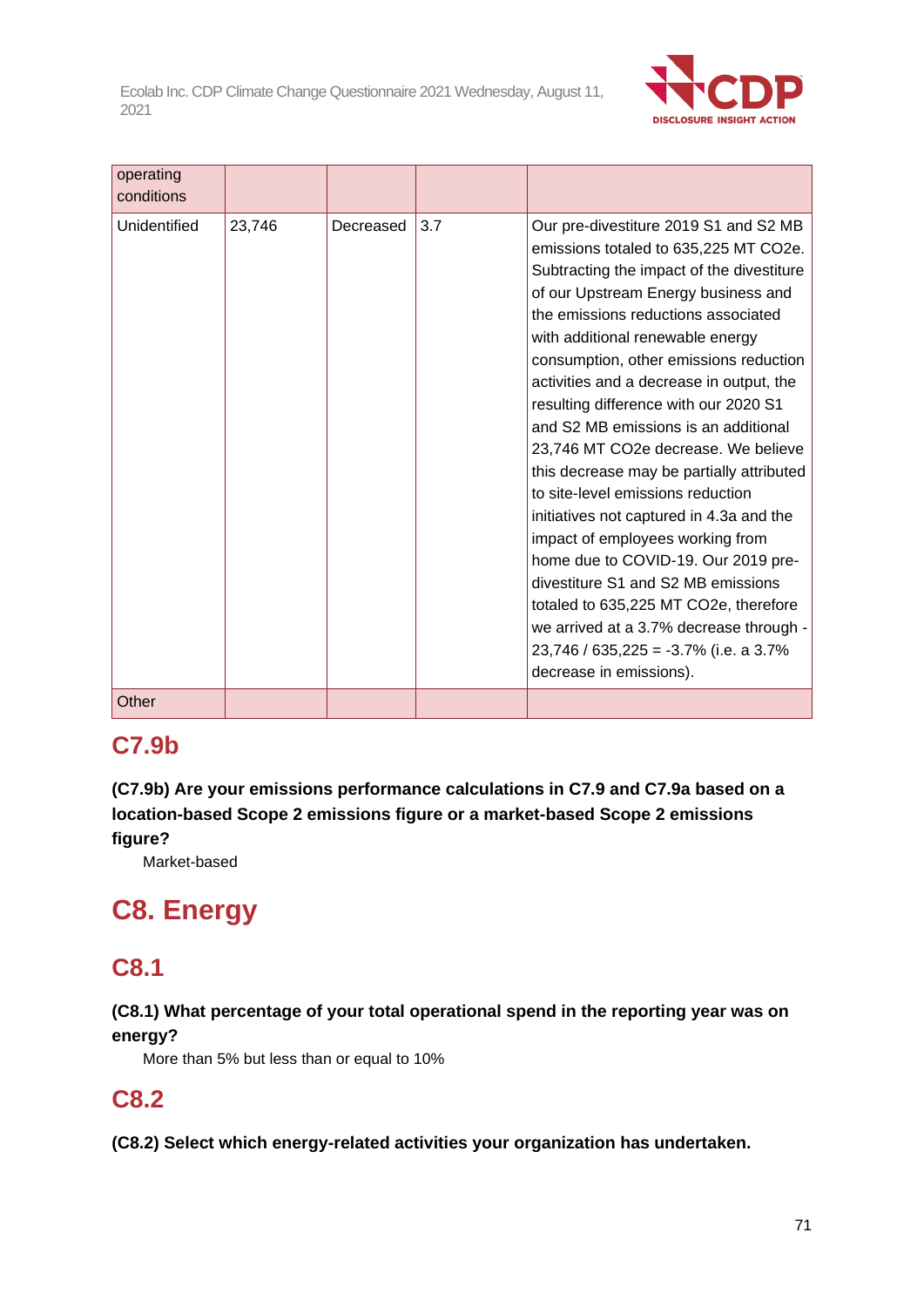

|                                                       | Indicate whether your organization undertook this energy-<br>related activity in the reporting year |
|-------------------------------------------------------|-----------------------------------------------------------------------------------------------------|
| Consumption of fuel (excluding<br>feedstocks)         | Yes                                                                                                 |
| Consumption of purchased or<br>acquired electricity   | Yes                                                                                                 |
| Consumption of purchased or<br>acquired heat          | Yes                                                                                                 |
| Consumption of purchased or<br>acquired steam         | Yes                                                                                                 |
| Consumption of purchased or<br>acquired cooling       | Yes                                                                                                 |
| Generation of electricity, heat,<br>steam, or cooling | Yes                                                                                                 |

## **C8.2a**

| (C8.2a) Report your organization's energy consumption totals (excluding feedstocks) |  |
|-------------------------------------------------------------------------------------|--|
| in MWh.                                                                             |  |

|                                                                | <b>Heating</b><br>value          | <b>MWh from</b><br>renewable<br><b>sources</b> | <b>MWh from non-</b><br>renewable<br><b>sources</b> | <b>Total (renewable</b><br>and non-<br>renewable) MWh |
|----------------------------------------------------------------|----------------------------------|------------------------------------------------|-----------------------------------------------------|-------------------------------------------------------|
| Consumption of fuel<br>(excluding feedstock)                   | HHV (higher<br>heating<br>value) | $\overline{0}$                                 | 1,308,804                                           | 1,308,804                                             |
| Consumption of<br>purchased or acquired<br>electricity         |                                  | 218,153                                        | 104,793                                             | 322,945                                               |
| Consumption of<br>purchased or acquired<br>heat                |                                  | $\overline{0}$                                 | 6,052                                               | 6,052                                                 |
| Consumption of<br>purchased or acquired<br>steam               |                                  | $\mathbf 0$                                    | 12,133                                              | 12,133                                                |
| Consumption of<br>purchased or acquired<br>cooling             |                                  | $\overline{0}$                                 | $\overline{0}$                                      | $\overline{0}$                                        |
| Consumption of self-<br>generated non-fuel<br>renewable energy |                                  | 472                                            |                                                     | 472                                                   |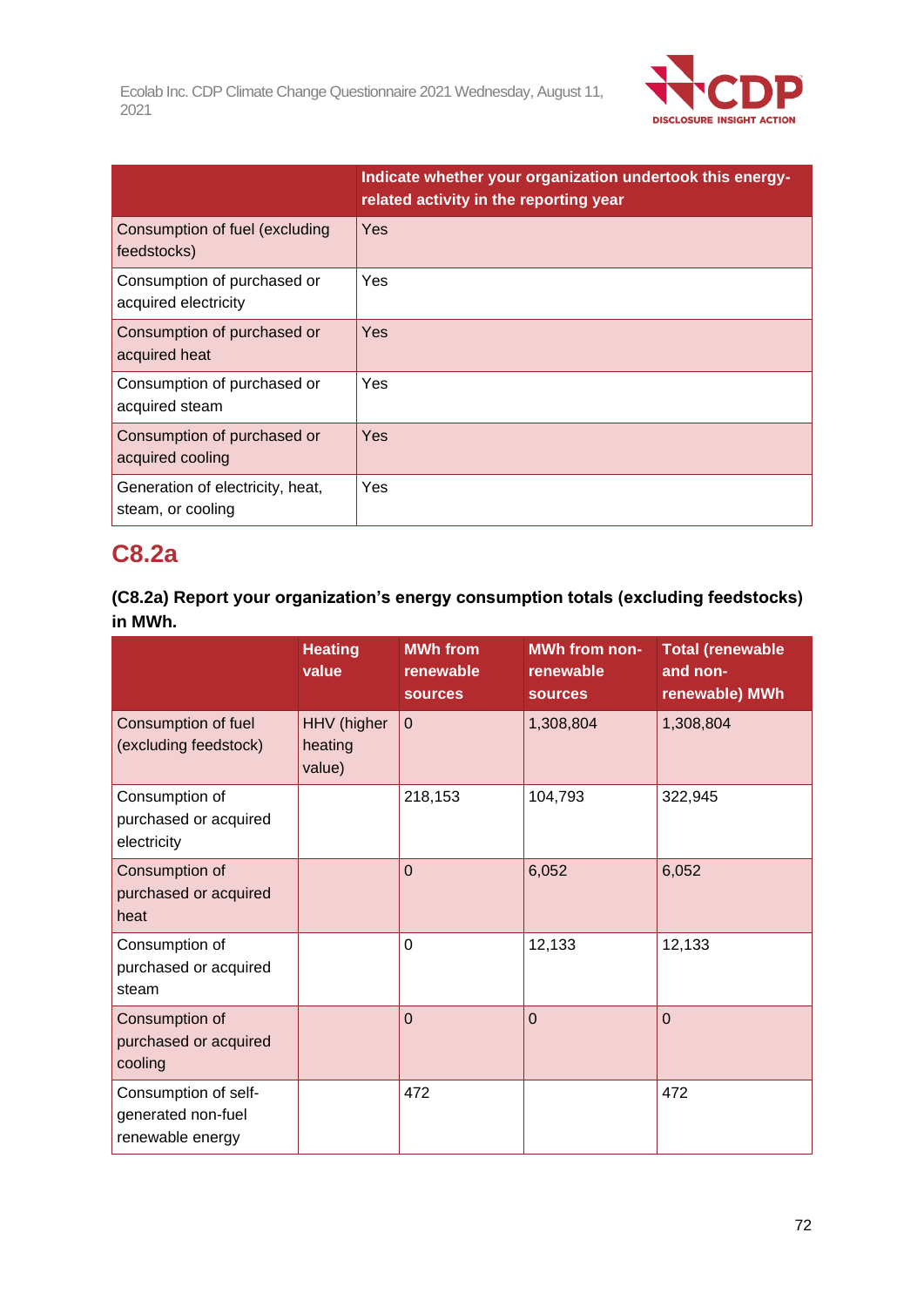

| Total energy<br>consumption | 218,625 | 1,431,782 | 1,650,406 |
|-----------------------------|---------|-----------|-----------|
|                             |         |           |           |

## **C8.2b**

## **(C8.2b) Select the applications of your organization's consumption of fuel.**

|                                                            | Indicate whether your organization undertakes this<br>fuel application |
|------------------------------------------------------------|------------------------------------------------------------------------|
| Consumption of fuel for the generation of<br>electricity   | <b>No</b>                                                              |
| Consumption of fuel for the generation of<br>heat          | Yes                                                                    |
| Consumption of fuel for the generation of<br>steam         | <b>No</b>                                                              |
| Consumption of fuel for the generation of<br>cooling       | No                                                                     |
| Consumption of fuel for co-generation or<br>tri-generation | Yes                                                                    |

## **C8.2c**

**(C8.2c) State how much fuel in MWh your organization has consumed (excluding feedstocks) by fuel type.**

|                                | <b>Fuels (excluding feedstocks)</b>                           |
|--------------------------------|---------------------------------------------------------------|
| Diesel                         |                                                               |
| <b>Heating value</b>           |                                                               |
|                                | HHV (higher heating value)                                    |
|                                | Total fuel MWh consumed by the organization                   |
| 142,384                        |                                                               |
|                                | MWh fuel consumed for self-generation of heat                 |
| 142,384                        |                                                               |
|                                | MWh fuel consumed for self-cogeneration or self-trigeneration |
| $\Omega$                       |                                                               |
| <b>Emission factor</b>         |                                                               |
| 2.59                           |                                                               |
| <b>Unit</b>                    |                                                               |
| kg CO <sub>2</sub> e per liter |                                                               |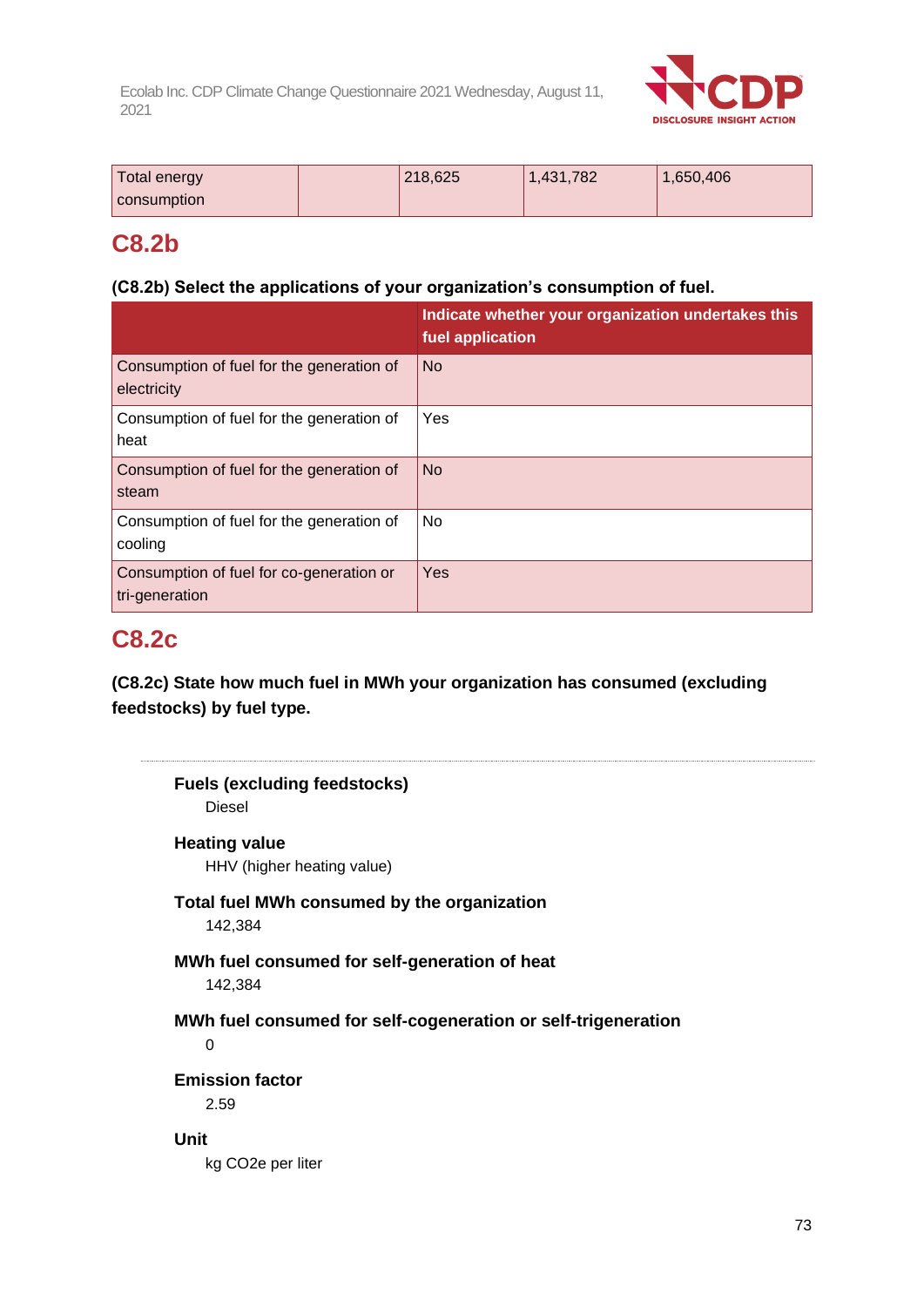

## **Emissions factor source**

USEPA factor set

## **Comment**

Mobile Combustion

## **Fuels (excluding feedstocks)**

Distillate Oil

#### **Heating value**

HHV (higher heating value)

#### **Total fuel MWh consumed by the organization** 13,774

### **MWh fuel consumed for self-generation of heat** 13,774

**MWh fuel consumed for self-cogeneration or self-trigeneration** 0

**Emission factor**

0.257

### **Unit**

kg CO2e per KWh

## **Emissions factor source**

USEPA factor set

#### **Comment**

Stationary Combustion

#### **Fuels (excluding feedstocks)**

Other, please specify Ethanol

#### **Heating value**

HHV (higher heating value)

## **Total fuel MWh consumed by the organization**

653

#### **MWh fuel consumed for self-generation of heat** 653

#### **MWh fuel consumed for self-cogeneration or self-trigeneration**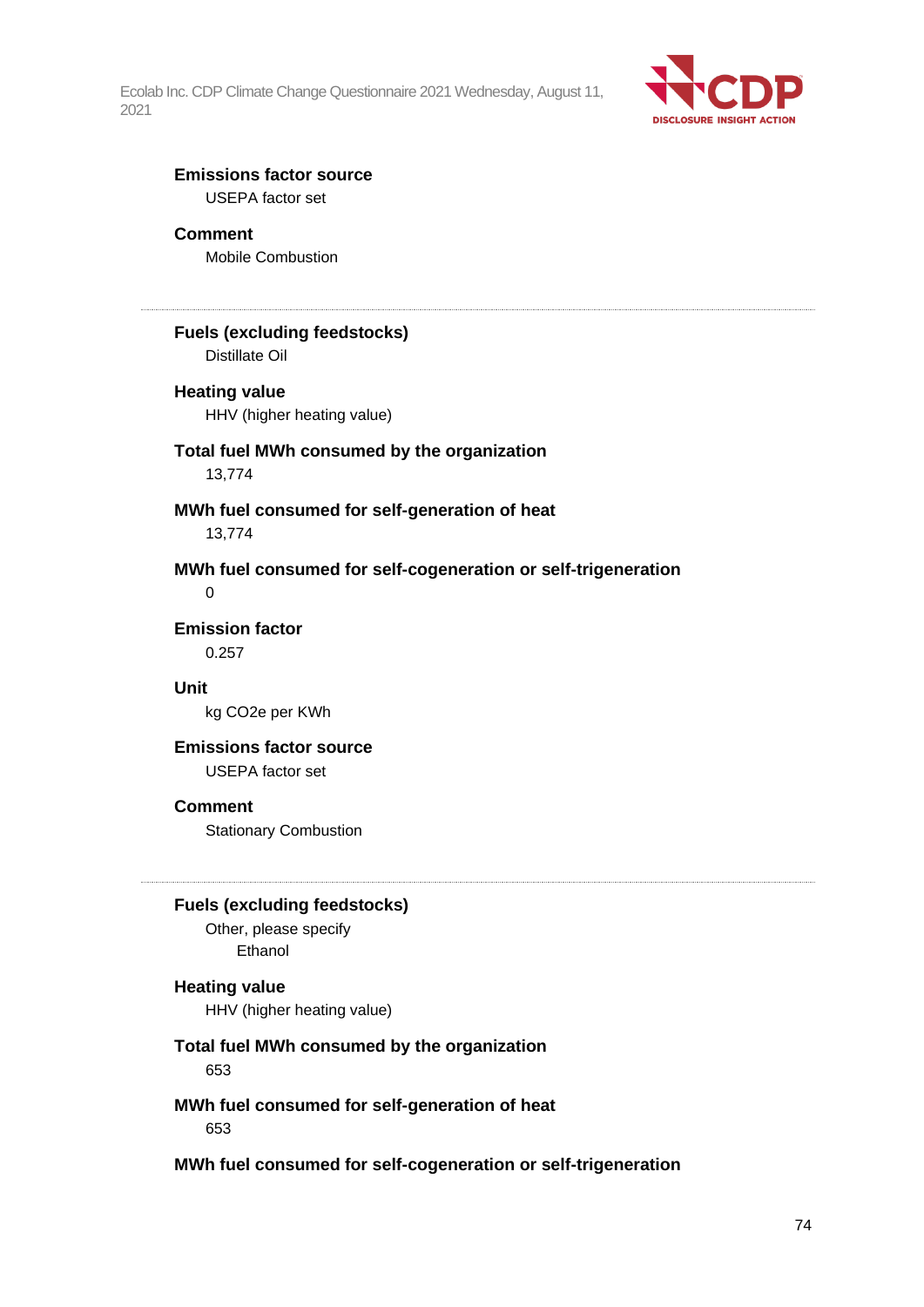

#### 0

**Emission factor** 0.348

**Unit** kg CO2e per liter

## **Emissions factor source**

USEPA factor set

## **Comment**

Mobile Combustion

**Fuels (excluding feedstocks)** Motor Gasoline

## **Heating value**

HHV (higher heating value)

## **Total fuel MWh consumed by the organization**

413,156

## **MWh fuel consumed for self-generation of heat** 413,156

**MWh fuel consumed for self-cogeneration or self-trigeneration**  $\Omega$ 

## **Emission factor** 2.324

## **Unit**

kg CO2e per liter

## **Emissions factor source**

USEPA factor set

## **Comment**

Mobile Combustion

## **Fuels (excluding feedstocks)**

Liquefied Petroleum Gas (LPG)

**Heating value** HHV (higher heating value)

## **Total fuel MWh consumed by the organization**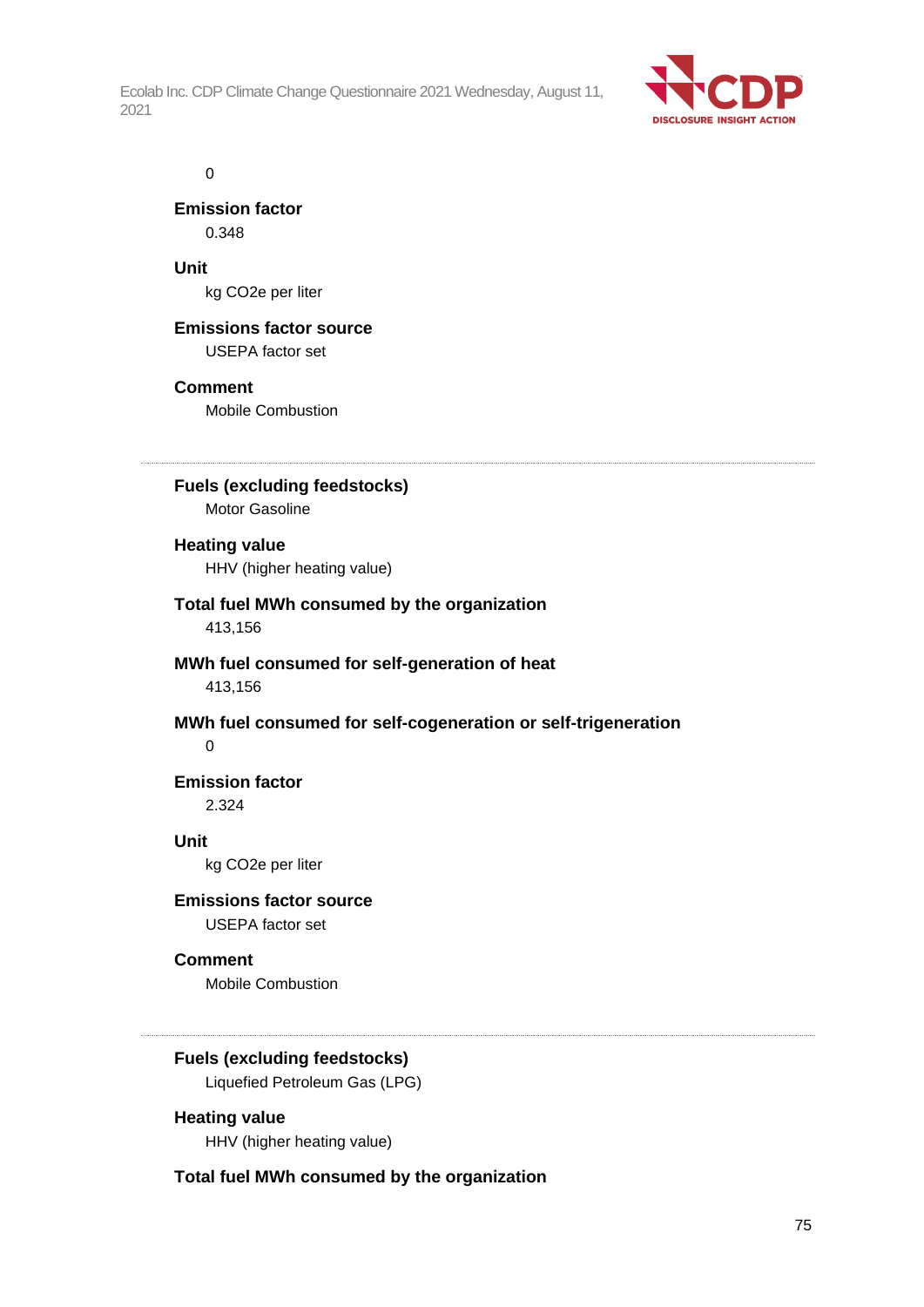

#### 5,905

### **MWh fuel consumed for self-generation of heat**

5,905

**MWh fuel consumed for self-cogeneration or self-trigeneration**

 $\Omega$ 

## **Emission factor**

1.511

#### **Unit**

kg CO2e per liter

#### **Emissions factor source**

USEPA factor set

#### **Comment**

Stationary Combustion

## **Fuels (excluding feedstocks)**

Residual Fuel Oil

## **Heating value**

HHV (higher heating value)

#### **Total fuel MWh consumed by the organization**

760

## **MWh fuel consumed for self-generation of heat**

760

## **MWh fuel consumed for self-cogeneration or self-trigeneration**

 $\Omega$ 

## **Emission factor**

0.268

## **Unit**

kg CO2e per KWh

## **Emissions factor source**

USEPA factor set

## **Comment**

Stationary Combustion

**Fuels (excluding feedstocks)**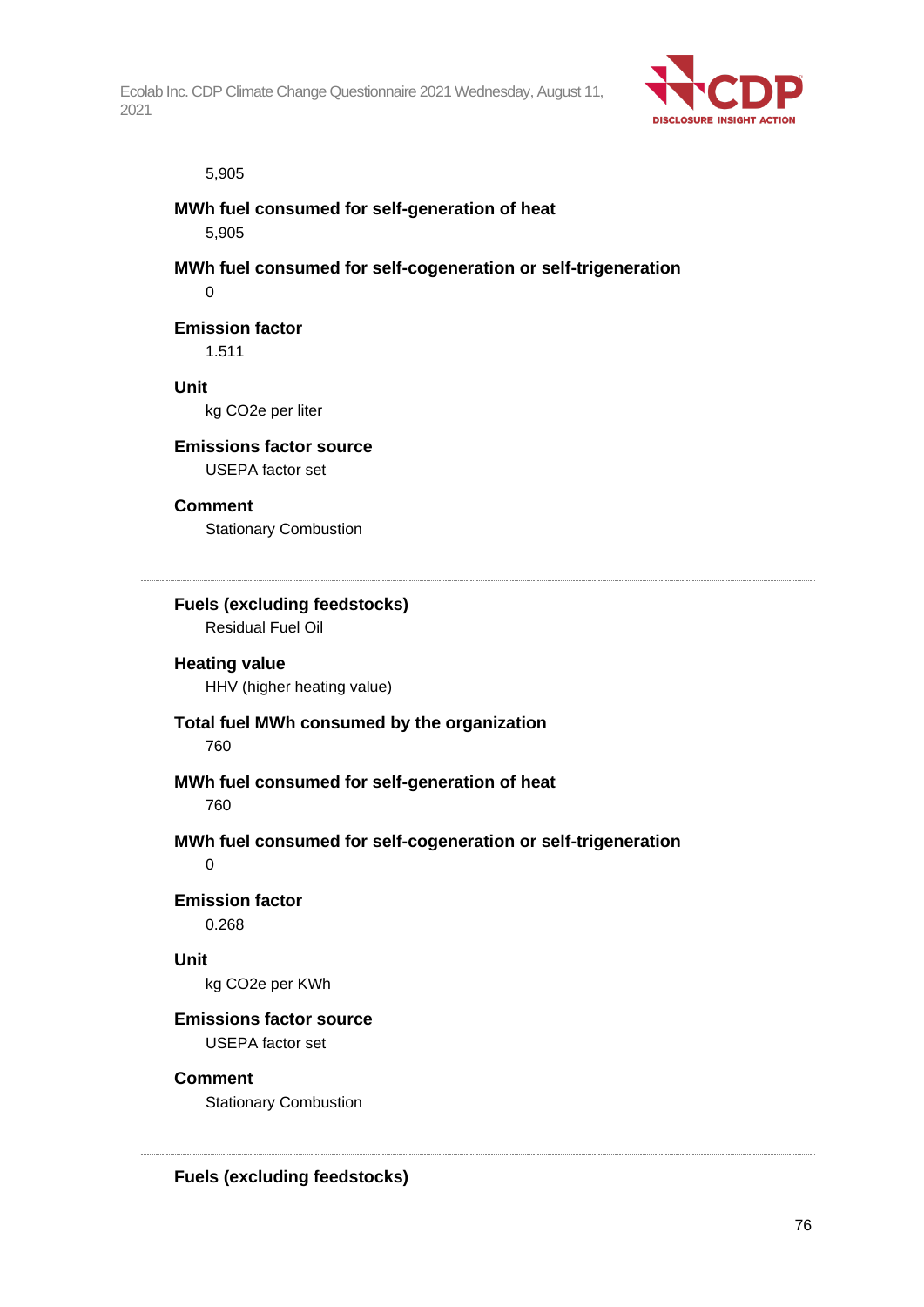

Natural Gasoline

## **Heating value** HHV (higher heating value)

**Total fuel MWh consumed by the organization** 732,172

## **MWh fuel consumed for self-generation of heat** 639,884

**MWh fuel consumed for self-cogeneration or self-trigeneration** 92,288

## **Emission factor**

0.182

## **Unit**

kg CO2e per KWh

## **Emissions factor source**

USEPA factor set

## **Comment**

Stationary Combustion

## **C8.2d**

**(C8.2d) Provide details on the electricity, heat, steam, and cooling your organization has generated and consumed in the reporting year.**

|              | <b>Total Gross</b><br>generation<br>(MWh) | <b>Generation that is</b><br>consumed by the<br>organization (MWh) | <b>Gross generation</b><br>from renewable<br>sources (MWh) | <b>Generation from</b><br>renewable sources that is<br>consumed by the<br>organization (MWh) |
|--------------|-------------------------------------------|--------------------------------------------------------------------|------------------------------------------------------------|----------------------------------------------------------------------------------------------|
| Electricity  | 16,189                                    | 14,900                                                             | 472                                                        | 472                                                                                          |
| Heat         |                                           |                                                                    |                                                            |                                                                                              |
| <b>Steam</b> | 32,567                                    | 32,567                                                             |                                                            |                                                                                              |
| Cooling      | 7,751                                     | 7,751                                                              |                                                            |                                                                                              |

## **C8.2e**

**(C8.2e) Provide details on the electricity, heat, steam, and/or cooling amounts that were accounted for at a zero emission factor in the market-based Scope 2 figure reported in C6.3.**

**Sourcing method**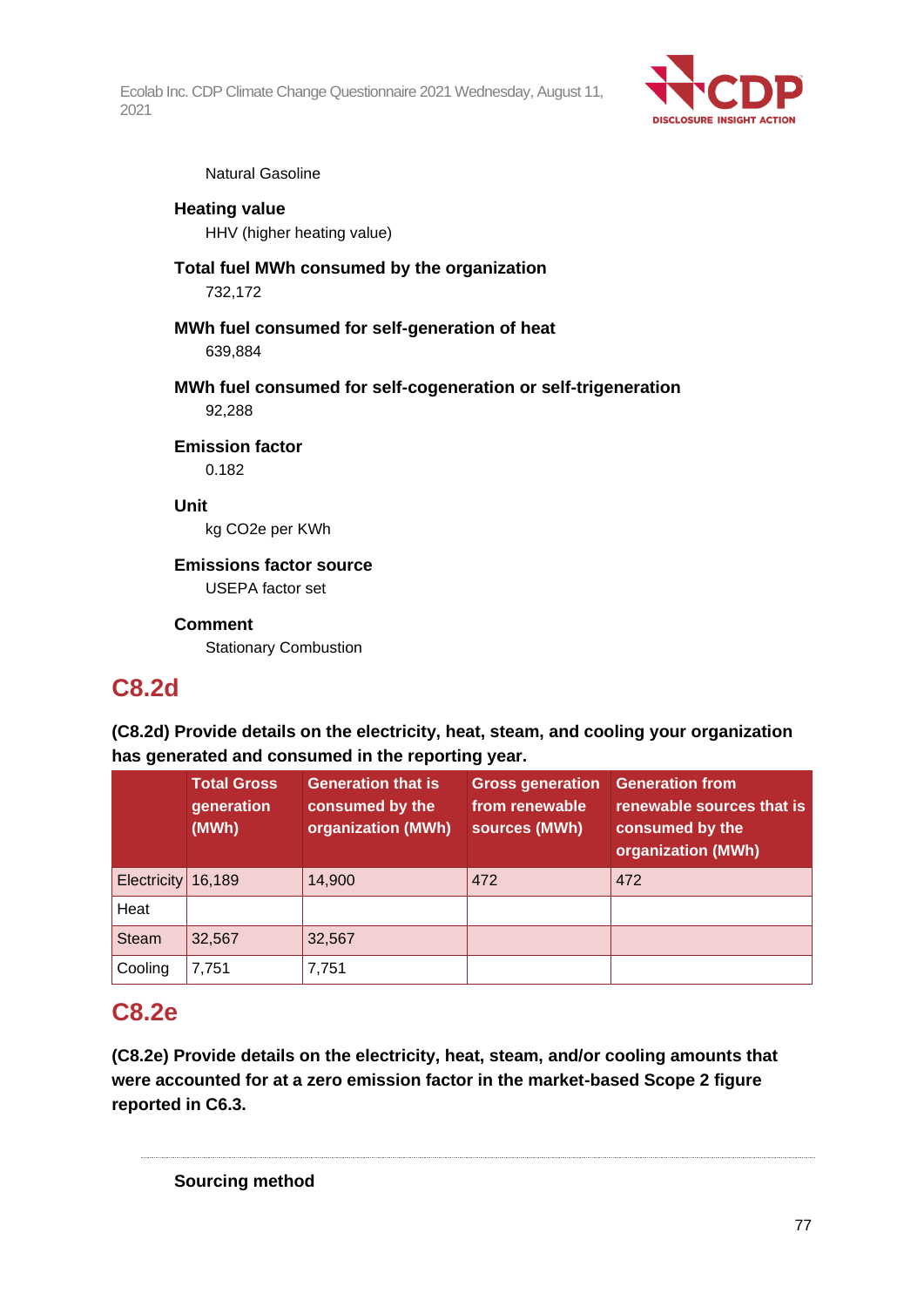

Green electricity products (e.g. green tariffs) from an energy supplier, supported by energy attribute certificates

#### **Low-carbon technology type**

Low-carbon energy mix

**Country/area of consumption of low-carbon electricity, heat, steam or cooling** France

#### **MWh consumed accounted for at a zero emission factor**

3,096

#### **Comment**

Green tariffs at multiple Ecolab facilities in Europe

#### **Sourcing method**

Unbundled energy attribute certificates, Guarantees of Origin

## **Low-carbon technology type**

**Wind** 

**Country/area of consumption of low-carbon electricity, heat, steam or cooling** United States of America

## **MWh consumed accounted for at a zero emission factor**

183,984

#### **Comment**

RECs purchased in North America

#### **Sourcing method**

Green electricity products (e.g. green tariffs) from an energy supplier, supported by energy attribute certificates

#### **Low-carbon technology type**

Low-carbon energy mix

**Country/area of consumption of low-carbon electricity, heat, steam or cooling** Ireland

## **MWh consumed accounted for at a zero emission factor**

285

#### **Comment**

Green tariffs at multiple Ecolab facilities in Europe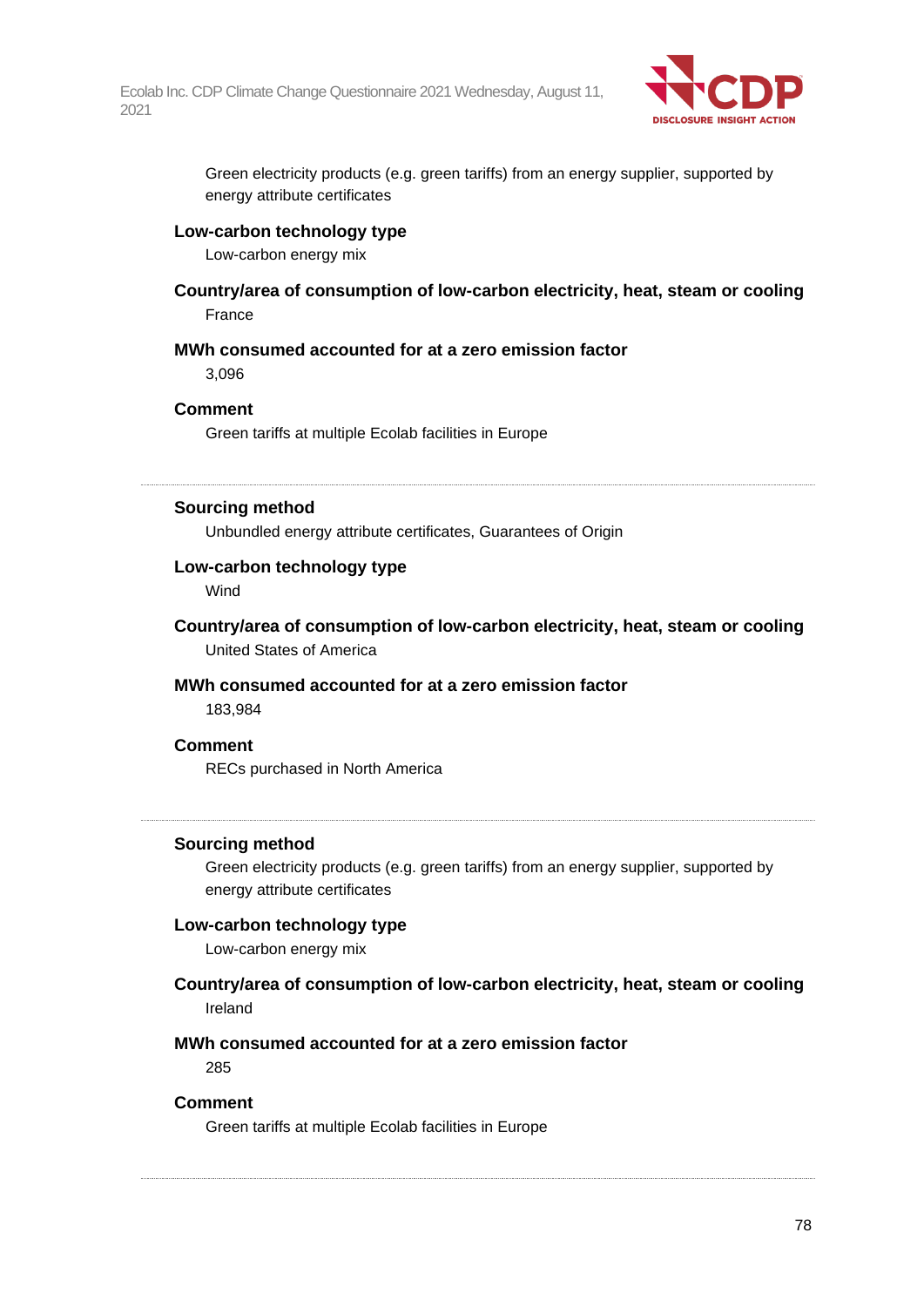

## **Sourcing method**

Green electricity products (e.g. green tariffs) from an energy supplier, supported by energy attribute certificates

#### **Low-carbon technology type**

Low-carbon energy mix

## **Country/area of consumption of low-carbon electricity, heat, steam or cooling** Belgium

#### **MWh consumed accounted for at a zero emission factor**

3,296

## **Comment**

Green tariffs at multiple Ecolab facilities in Europe

#### **Sourcing method**

Unbundled energy attribute certificates, Guarantees of Origin

#### **Low-carbon technology type**

Wind

### **Country/area of consumption of low-carbon electricity, heat, steam or cooling** Canada

#### **MWh consumed accounted for at a zero emission factor**

6,099

#### **Comment**

RECs purchased in North America

#### **Sourcing method**

Green electricity products (e.g. green tariffs) from an energy supplier, supported by energy attribute certificates

#### **Low-carbon technology type**

Low-carbon energy mix

#### **Country/area of consumption of low-carbon electricity, heat, steam or cooling** Germany

#### **MWh consumed accounted for at a zero emission factor**

2,525

#### **Comment**

Green tariffs at multiple Ecolab facilities in Europe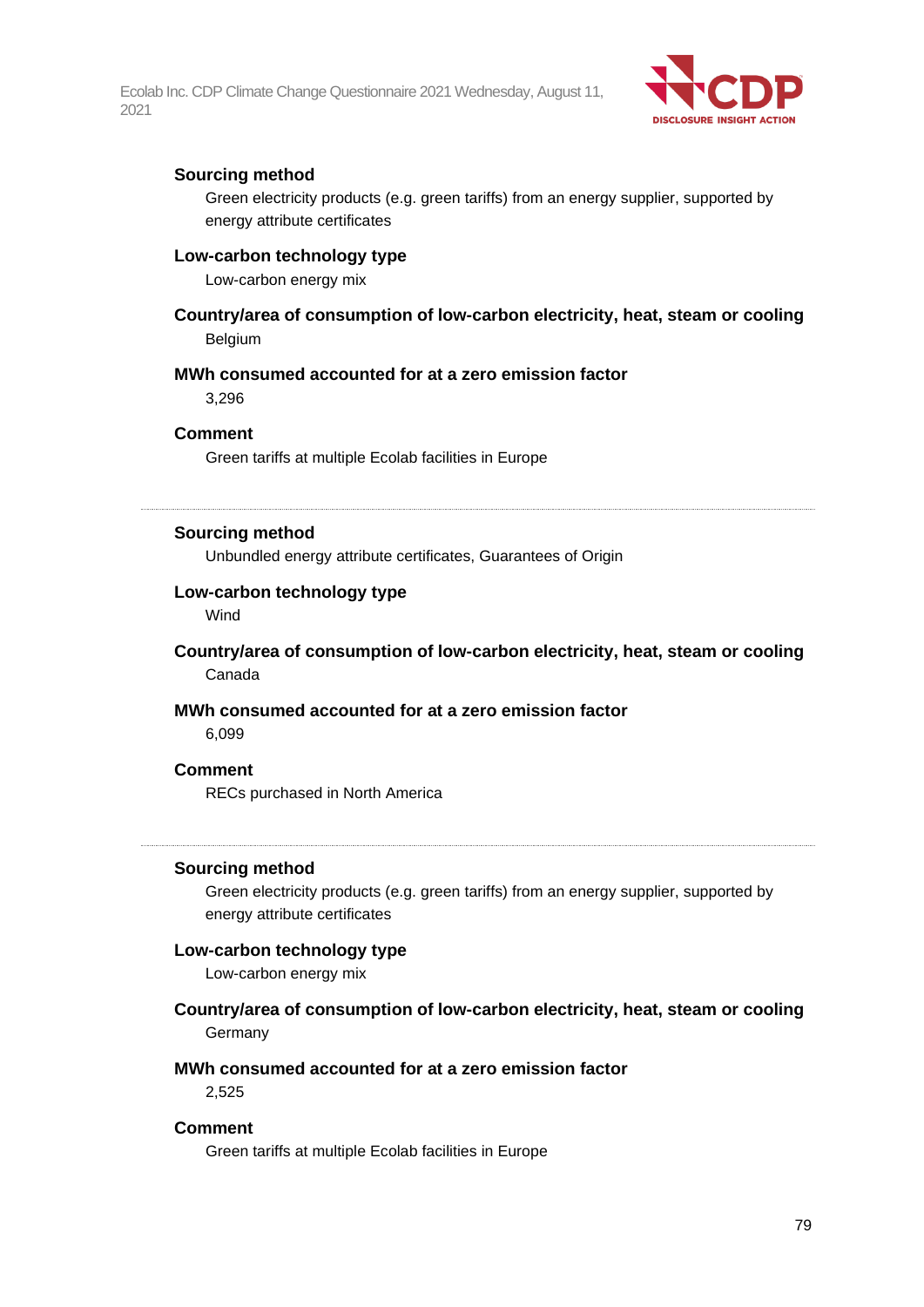

#### **Sourcing method**

Green electricity products (e.g. green tariffs) from an energy supplier, supported by energy attribute certificates

#### **Low-carbon technology type**

Low-carbon energy mix

### **Country/area of consumption of low-carbon electricity, heat, steam or cooling** Spain

#### **MWh consumed accounted for at a zero emission factor**

1,645

#### **Comment**

Green tariffs at multiple Ecolab facilities in Europe

#### **Sourcing method**

Green electricity products (e.g. green tariffs) from an energy supplier, supported by energy attribute certificates

## **Low-carbon technology type**

Low-carbon energy mix

#### **Country/area of consumption of low-carbon electricity, heat, steam or cooling** Italy

#### **MWh consumed accounted for at a zero emission factor**

4,180

#### **Comment**

Green tariffs at multiple Ecolab facilities in Europe

#### **Sourcing method**

Green electricity products (e.g. green tariffs) from an energy supplier, supported by energy attribute certificates

#### **Low-carbon technology type**

Low-carbon energy mix

**Country/area of consumption of low-carbon electricity, heat, steam or cooling** Finland

#### **MWh consumed accounted for at a zero emission factor**

770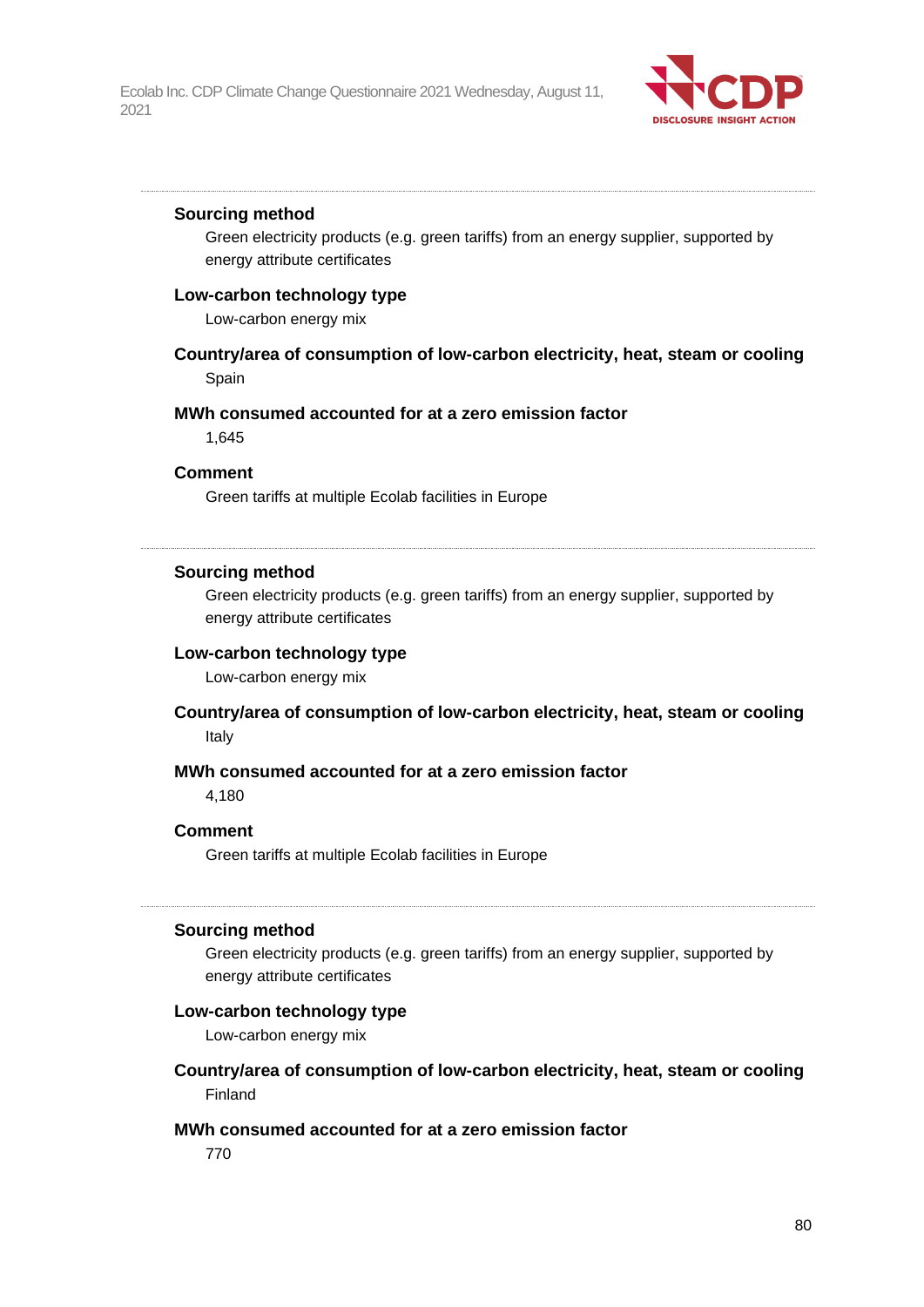

## **Comment**

Green tariffs at multiple Ecolab facilities in Europe

#### **Sourcing method**

Green electricity products (e.g. green tariffs) from an energy supplier, supported by energy attribute certificates

#### **Low-carbon technology type**

Low-carbon energy mix

**Country/area of consumption of low-carbon electricity, heat, steam or cooling** United Kingdom of Great Britain and Northern Ireland

## **MWh consumed accounted for at a zero emission factor**

2,562

#### **Comment**

Green tariffs at multiple Ecolab facilities in Europe

#### **Sourcing method**

Green electricity products (e.g. green tariffs) from an energy supplier, supported by energy attribute certificates

## **Low-carbon technology type**

Low-carbon energy mix

## **Country/area of consumption of low-carbon electricity, heat, steam or cooling** Slovenia

### **MWh consumed accounted for at a zero emission factor**

2,355

#### **Comment**

Green tariffs at multiple Ecolab facilities in Europe

# **C9. Additional metrics**

## **C9.1**

**(C9.1) Provide any additional climate-related metrics relevant to your business.**

**Description** Other, please specify **Water**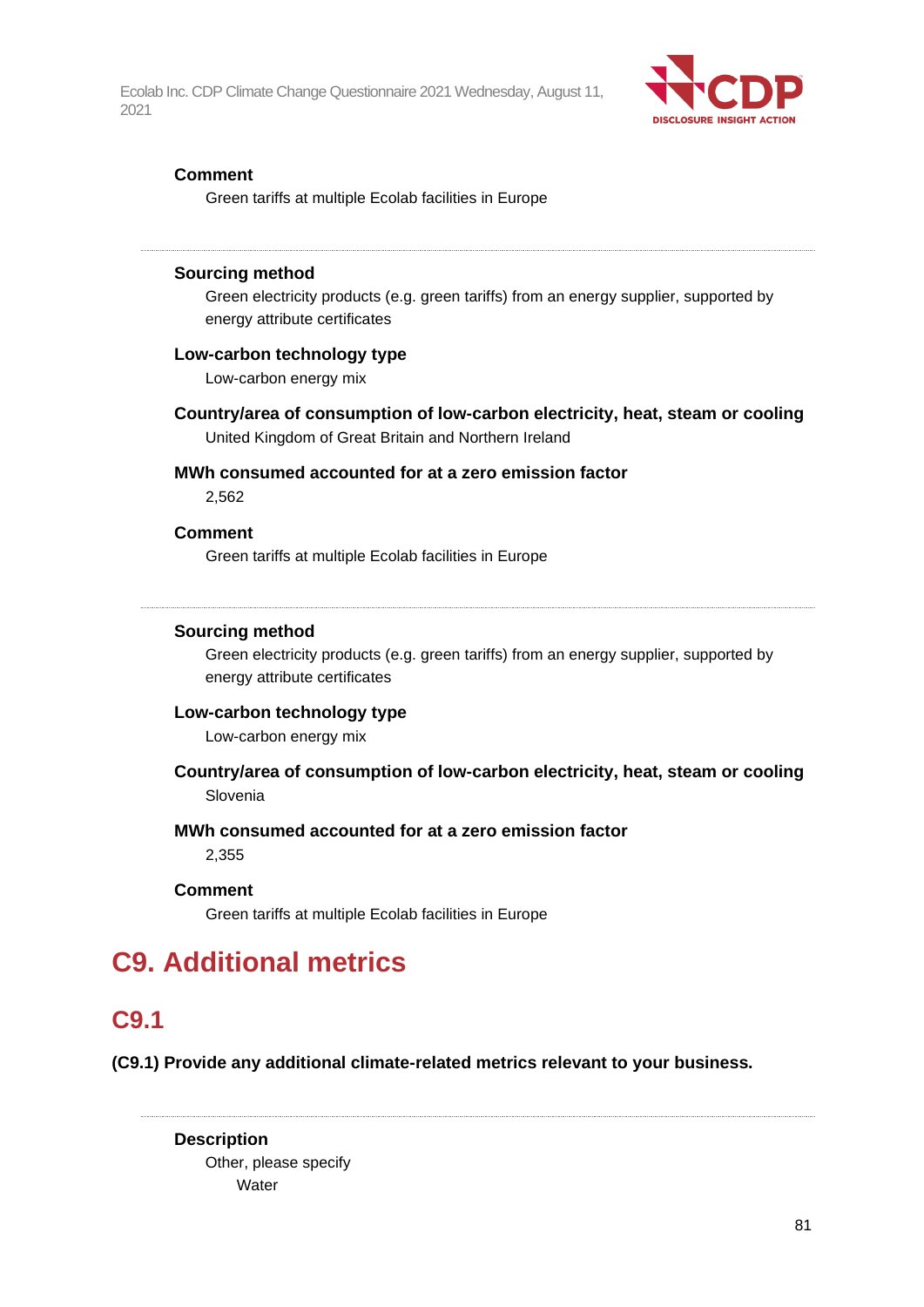

**Metric value**

**Metric numerator** 9.07 million cubic meters

**Metric denominator (intensity metric only)** 14,744 million USD sales

**% change from previous year**

**Direction of change**

**Please explain**

# **C10. Verification**

## **C10.1**

**(C10.1) Indicate the verification/assurance status that applies to your reported emissions.**

|                                          | <b>Verification/assurance status</b>                   |
|------------------------------------------|--------------------------------------------------------|
| Scope 1                                  | Third-party verification or assurance process in place |
| Scope 2 (location-based or market-based) | Third-party verification or assurance process in place |
| Scope 3                                  | Third-party verification or assurance process in place |

# **C10.1a**

**(C10.1a) Provide further details of the verification/assurance undertaken for your Scope 1 emissions, and attach the relevant statements.**

**Verification or assurance cycle in place** Annual process **Status in the current reporting year** Complete **Type of verification or assurance** Limited assurance **Attach the statement**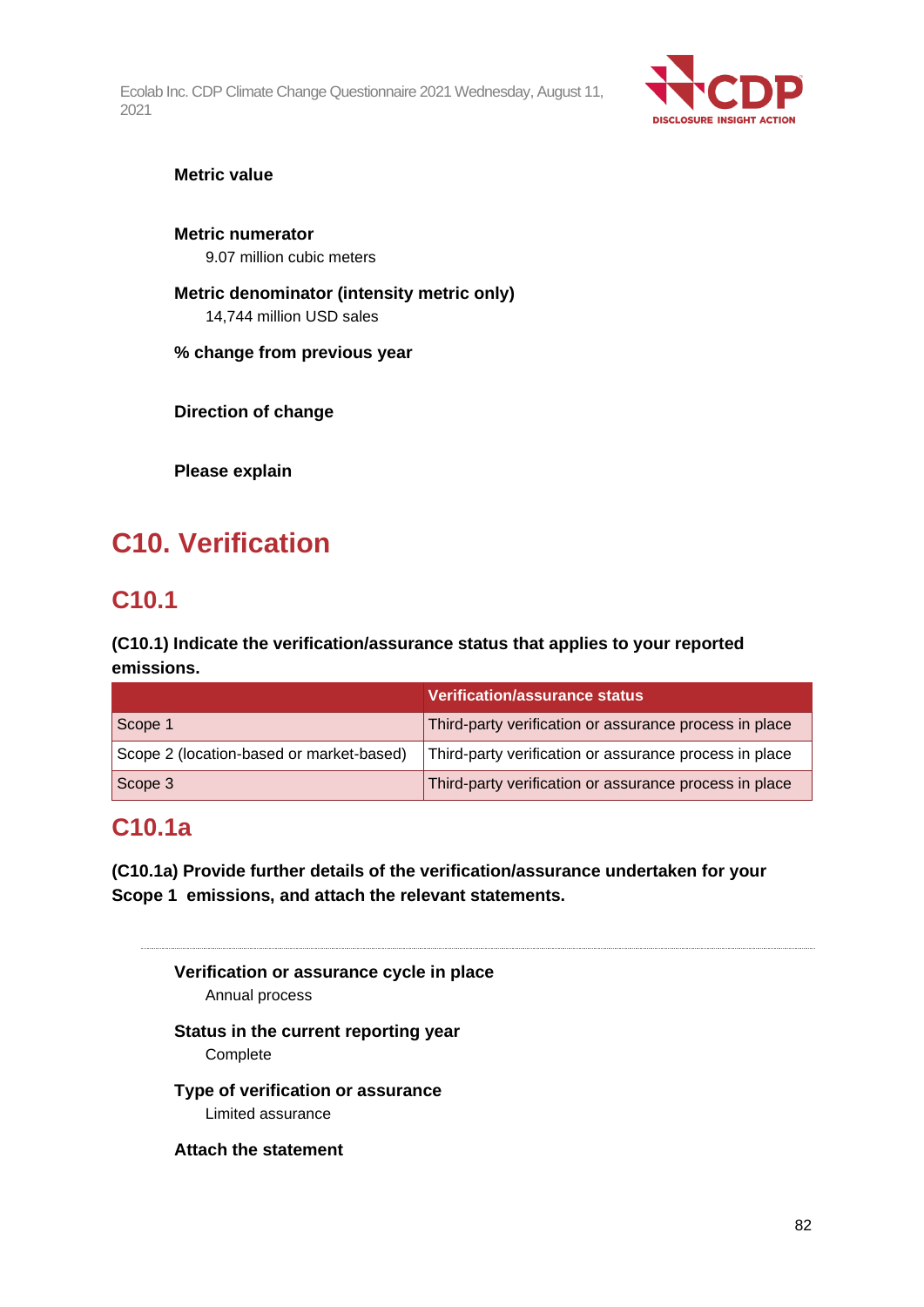

Ecolab 2020 CDP GHG Verification Statement (002).pdf

## **Page/ section reference**

1-3

## **Relevant standard** ISO14064-3

**Proportion of reported emissions verified (%)** 100

## **C10.1b**

**(C10.1b) Provide further details of the verification/assurance undertaken for your Scope 2 emissions and attach the relevant statements.**

# **Scope 2 approach**

Scope 2 location-based

## **Verification or assurance cycle in place**

Annual process

**Status in the current reporting year** Complete

**Type of verification or assurance** Limited assurance

## **Attach the statement**

U Ecolab 2020 CDP GHG Verification Statement (002).pdf

**Page/ section reference**

1-3

**Relevant standard** ISO14064-3

## **Proportion of reported emissions verified (%)**

100

## **Scope 2 approach**

Scope 2 market-based

## **Verification or assurance cycle in place**

Annual process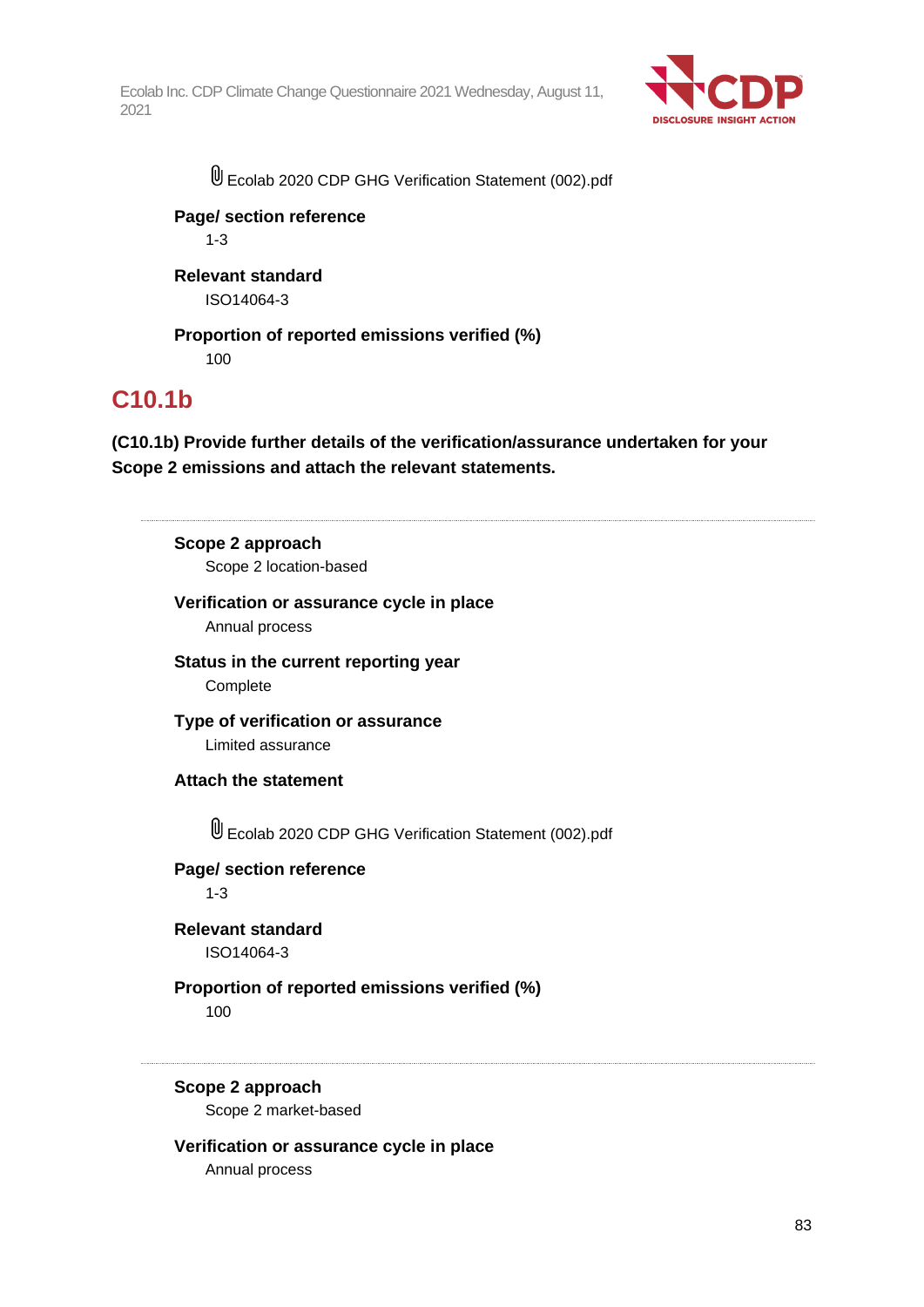

## **Status in the current reporting year Complete**

## **Type of verification or assurance** Limited assurance

## **Attach the statement**

Ecolab 2020 CDP GHG Verification Statement (002).pdf

## **Page/ section reference**

1-3

**Relevant standard** ISO14064-3

**Proportion of reported emissions verified (%)** 100

## **C10.1c**

**(C10.1c) Provide further details of the verification/assurance undertaken for your Scope 3 emissions and attach the relevant statements.**

## **Scope 3 category**

Scope 3: Business travel

## **Verification or assurance cycle in place**

Annual process

## **Status in the current reporting year**

**Complete** 

# **Type of verification or assurance**

Limited assurance

## **Attach the statement**

Ecolab 2020 CDP GHG Verification Statement (002).pdf

## **Page/section reference**

1-3

## **Relevant standard** ISO14064-3

**Proportion of reported emissions verified (%)** 89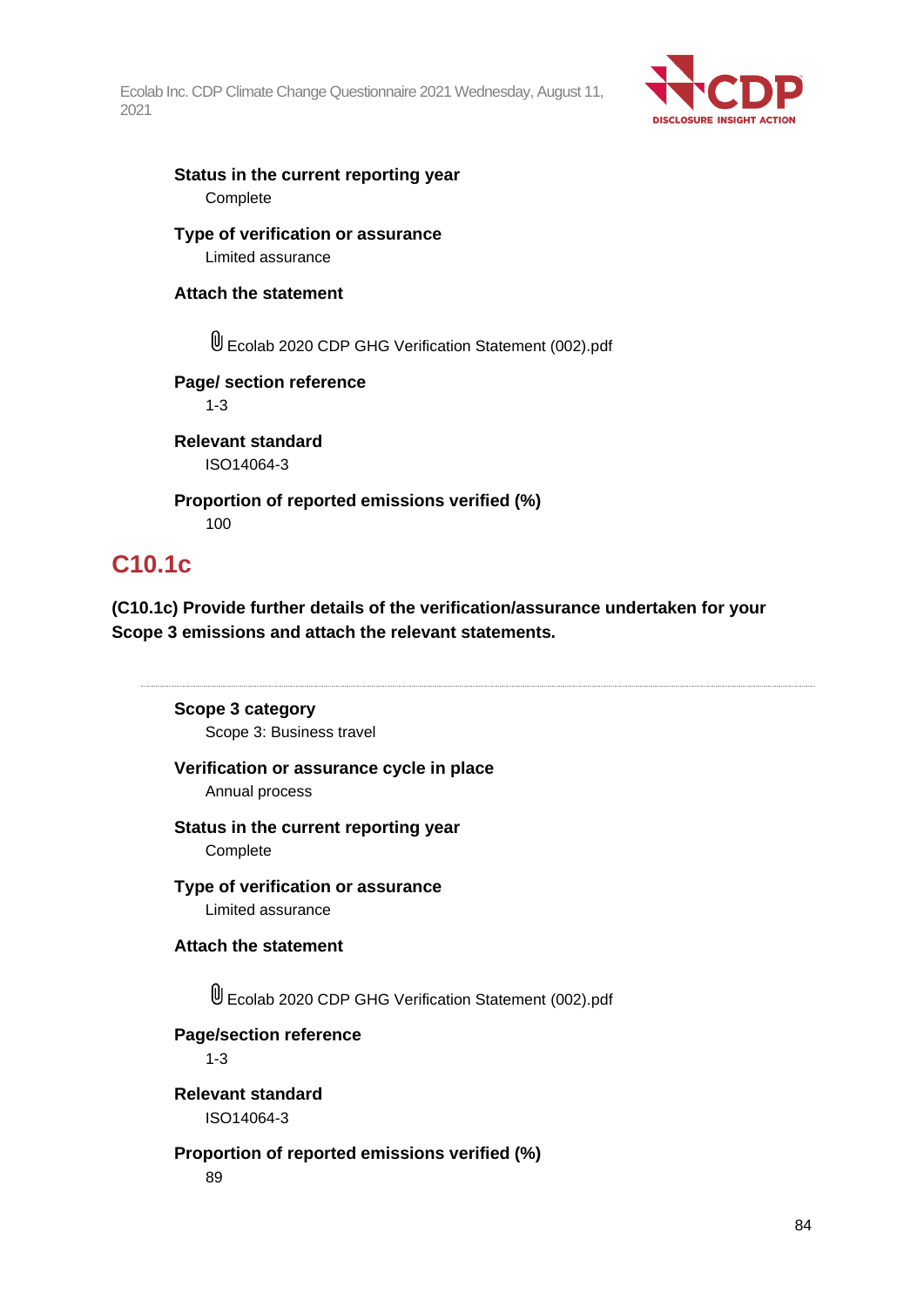

# **C10.2**

**(C10.2) Do you verify any climate-related information reported in your CDP disclosure other than the emissions figures reported in C6.1, C6.3, and C6.5?**

Yes

## **C10.2a**

**(C10.2a) Which data points within your CDP disclosure have been verified, and which verification standards were used?**

| <b>Disclosure</b><br>module<br>verification<br>relates to | <b>Data verified</b>                                      | <b>Verification</b><br><b>standard</b> | <b>Please explain</b>                                                                                                                                                                                                                            |
|-----------------------------------------------------------|-----------------------------------------------------------|----------------------------------------|--------------------------------------------------------------------------------------------------------------------------------------------------------------------------------------------------------------------------------------------------|
| C5. Emissions<br>performance                              | Year on year<br>change in<br>emissions<br>(Scope 1 and 2) | ISO14064-3                             | Ecolab engaged a third party to conduct an<br>independent verification of its GHG emissions<br>report for 2020. The year on year change total<br>from 2019 to 2020 was within the scope of work.<br>The reference standard used was ISO 14064-3. |

# **C11. Carbon pricing**

# **C11.1**

**(C11.1) Are any of your operations or activities regulated by a carbon pricing system (i.e. ETS, Cap & Trade or Carbon Tax)?**

No, and we do not anticipate being regulated in the next three years

# **C11.2**

## **(C11.2) Has your organization originated or purchased any project-based carbon**

**credits within the reporting period?**

No

## **C11.3**

**(C11.3) Does your organization use an internal price on carbon?**

No, and we do not currently anticipate doing so in the next two years

# **C12. Engagement**

# **C12.1**

**(C12.1) Do you engage with your value chain on climate-related issues?**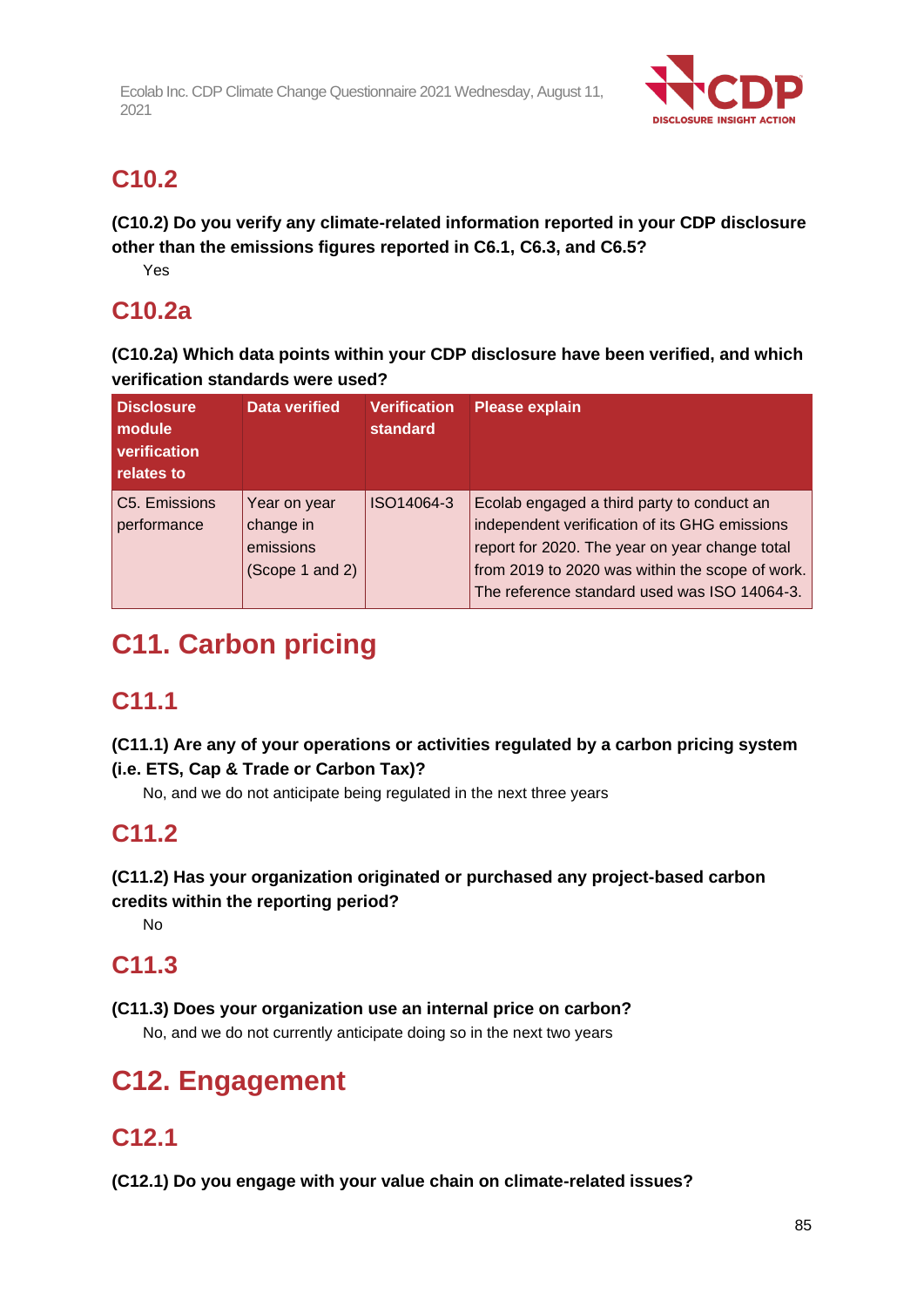

Yes, our suppliers Yes, our customers

## **C12.1a**

**(C12.1a) Provide details of your climate-related supplier engagement strategy.**

#### **Type of engagement**

Information collection (understanding supplier behavior)

#### **Details of engagement**

Collect climate change and carbon information at least annually from suppliers

#### **% of suppliers by number**

0.6

## **% total procurement spend (direct and indirect)**

29.1

#### **% of supplier-related Scope 3 emissions as reported in C6.5** 39

#### **Rationale for the coverage of your engagement**

As part of our 1.5C science-based target, Ecolab has committed that 70% of its suppliers by emissions covering purchased goods and service, capital goods, upstream transportation and distribution, business travel, and downstream transportation and distribution will set science-based targets by 2024. In support of this target, in 2020 Ecolab launched an engagement program with our top suppliers by emissions. This program educates suppliers on science-based targets, provides supporting resources, tools and systems to help guide suppliers through the GHG inventory development and goal-setting process, and provides mechanisms for suppliers to report their progress. Through this engagement we collect information on the status of our top suppliers' emissions management, any current emissions targets, and their intent to set an SBT. We focused engagement on our top 50 suppliers by S3 emissions in 2020, and specifically the top suppliers who have not already set or committed to set a sciencebased target, as these suppliers represent the greatest opportunity to make progress towards our SBT and reduce our own S3 emissions. In 2021 we are expanding engagement to our next 50 largest suppliers by emissions.

#### **Impact of engagement, including measures of success**

Measures of success include the percentage of our suppliers by emissions that have set or formally committed to setting a science-based target. Additional measures of success include the number of suppliers that take incremental steps in developing their climate maturity as a result of our engagement, progressing towards target setting (e.g. developing a first greenhouse gas inventory). At the time of reporting, 2.6% of our suppliers by emissions have set an SBT and an additional 4% of our suppliers by emissions have formally committed to set an SBT. Our engagement has garnered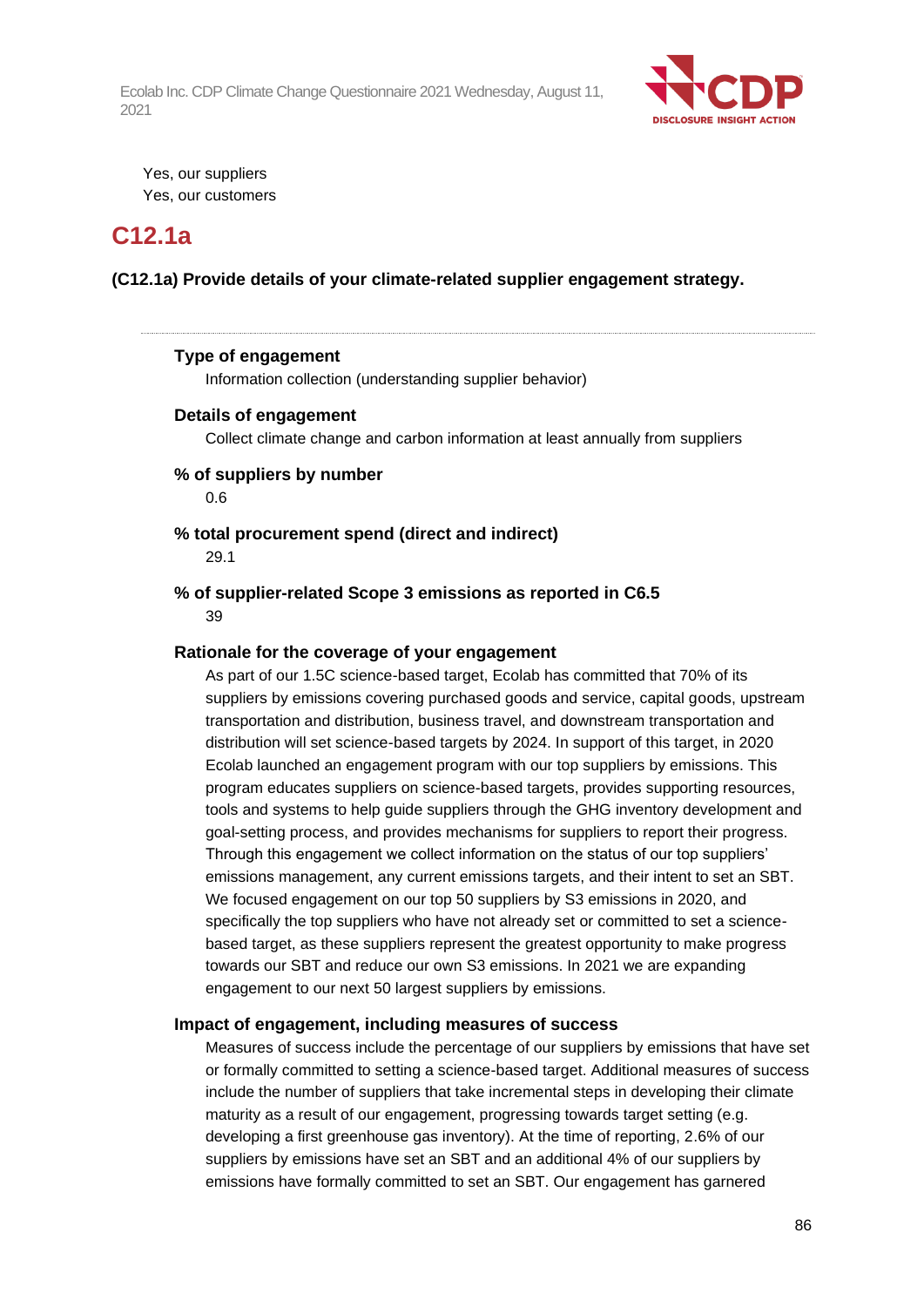

favorable responses from suppliers thus far, with some suppliers reporting that Ecolab influenced their decision to set a GHG target. One of our largest raw material suppliers by emissions formally committed to set an SBT in 2020.

#### **Comment**

#### **Type of engagement**

Innovation & collaboration (changing markets)

#### **Details of engagement**

Run a campaign to encourage innovation to reduce climate impacts on products and services

### **% of suppliers by number**

 $\Omega$ 

#### **% total procurement spend (direct and indirect)**

5.8

## **% of supplier-related Scope 3 emissions as reported in C6.5**

9.1

#### **Rationale for the coverage of your engagement**

Our top tier raw material suppliers representing 17% of our raw material spend are engaged to participate in our Strategic Supplier Initiative. These suppliers are specifically engaged on climate-related issues including reporting their risks, consumption and product development related information because they represent the core foundation for developing the products and services which we formulate and sell to customers and it is critical that they mitigate climate-related risks and maximize efficiency. The suppliers are incentivized to participate in reporting because we coinnovate with them on projects, products, and services which reduce their operating costs and lower their environmental footprint. These benefits are realized through our direct engagement with suppliers in the contracting and procurement process where we identify raw material purchasing needs and explore their manufacturing processes to identify opportunities to increase efficiency and reduce energy and water consumption.

#### **Impact of engagement, including measures of success**

Success is measured based on the following metrics: the number of projects we have in place per year, the cumulative savings of energy and water the new products will deliver from the base case (as reported through our eROI platform and calculator available on our website), and the cumulative savings of energy and water our suppliers conserve/reduce through efficiency projects that we co-deliver. Our engagement with Strategic Suppliers has resulted in the generation of new innovation and product launches which enable our sales growth significantly. For example, Ecolab engaged with key supplier

BASF to deploy Trimeta™ pHreedom, technology as a U.S. FDA GRAS approved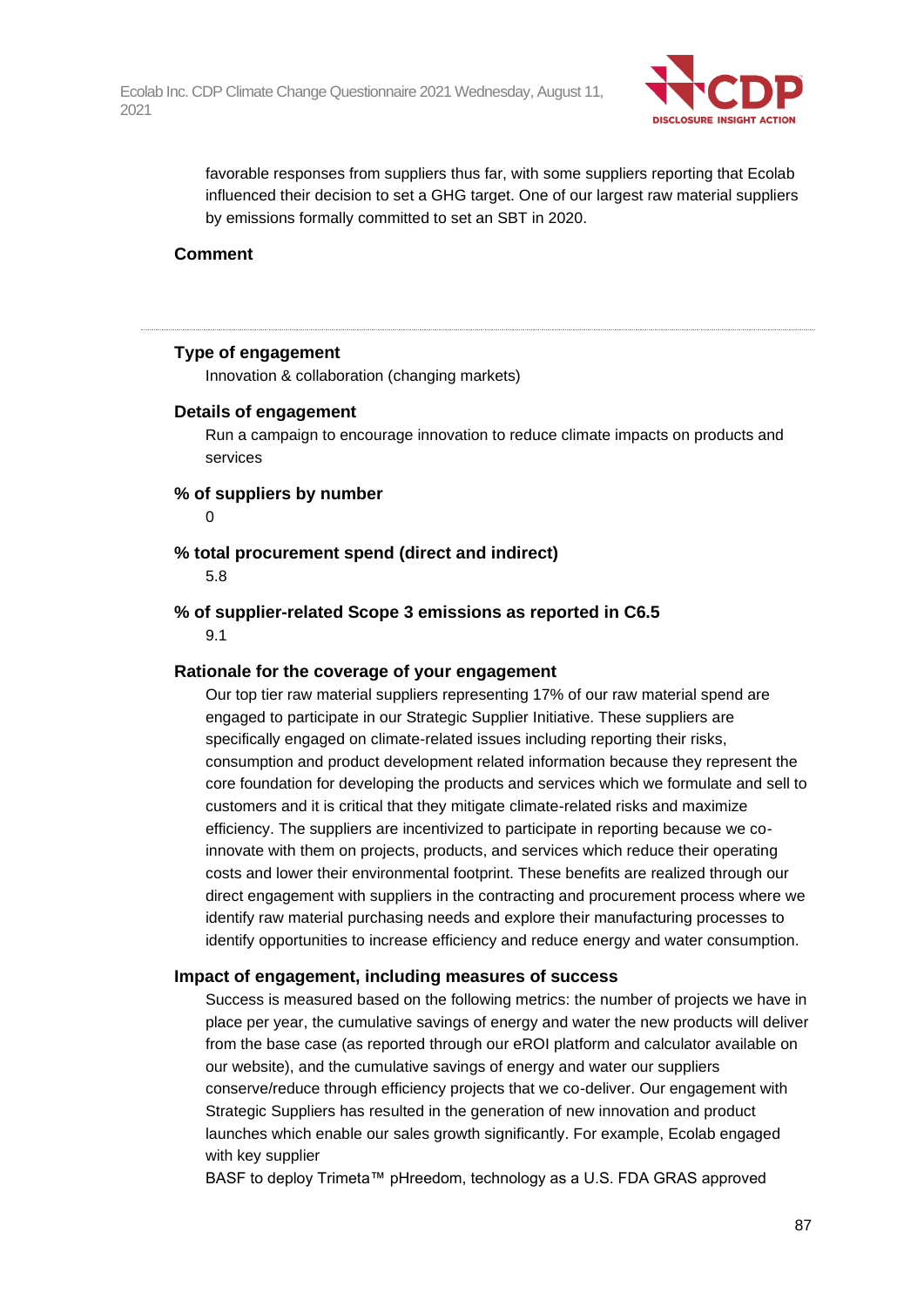

clean-in-place detergent specifically formulated for cleaning fermentation tanks and related equipment in a CO2 environment within the fuel ethanol and food and beverage production industries. This solution enables more efficient cleaning, improved processing capabilities, water savings through reduced rinsing, and a significant reduction in chemical use. More than 10% of our R&D pipeline comes from strategic supplier initiatives. We request and collect data on our these suppliers' product roadmap plans and their own operational needs to develop product innovation opportunities. These opportunities include initiatives to reduce energy and water impacts in suppliers' manufacturing operations, as well as use-phase energy and water impacts from their products (which we also use in our own operations). We collect product performance attributes covering energy, water, GHG emissions and other key environmental criteria, as well as supplier operational impacts proportioned to the volume of product we purchase. This information is then used with our product R&D teams to inform targeted efficiency projects with suppliers at the product development level and/or supplier manufacturing operational level.

## **Comment**

## **C12.1b**

## **(C12.1b) Give details of your climate-related engagement strategy with your customers.**

## **Type of engagement**

Education/information sharing

## **Details of engagement**

Run an engagement campaign to education customers about your climate change performance and strategy

## **% of customers by number**

95

## **% of customer - related Scope 3 emissions as reported in C6.5** 100

## **Please explain the rationale for selecting this group of customers and scope of engagement**

Using our proprietary eROI approach, we measure the environmental impact of our products and services, including energy, emissions, and water, and quantify customers' return on investment based on improved performance, operational efficiency and sustainable impact. 100% of our customer base is engaged on eROI reporting because our customers rely on Ecolab to deliver both cost savings and reductions in environmental impact. Most of Ecolab's technology solutions have a component that impacts climate-related issues and emissions. An estimated 95% of our customers are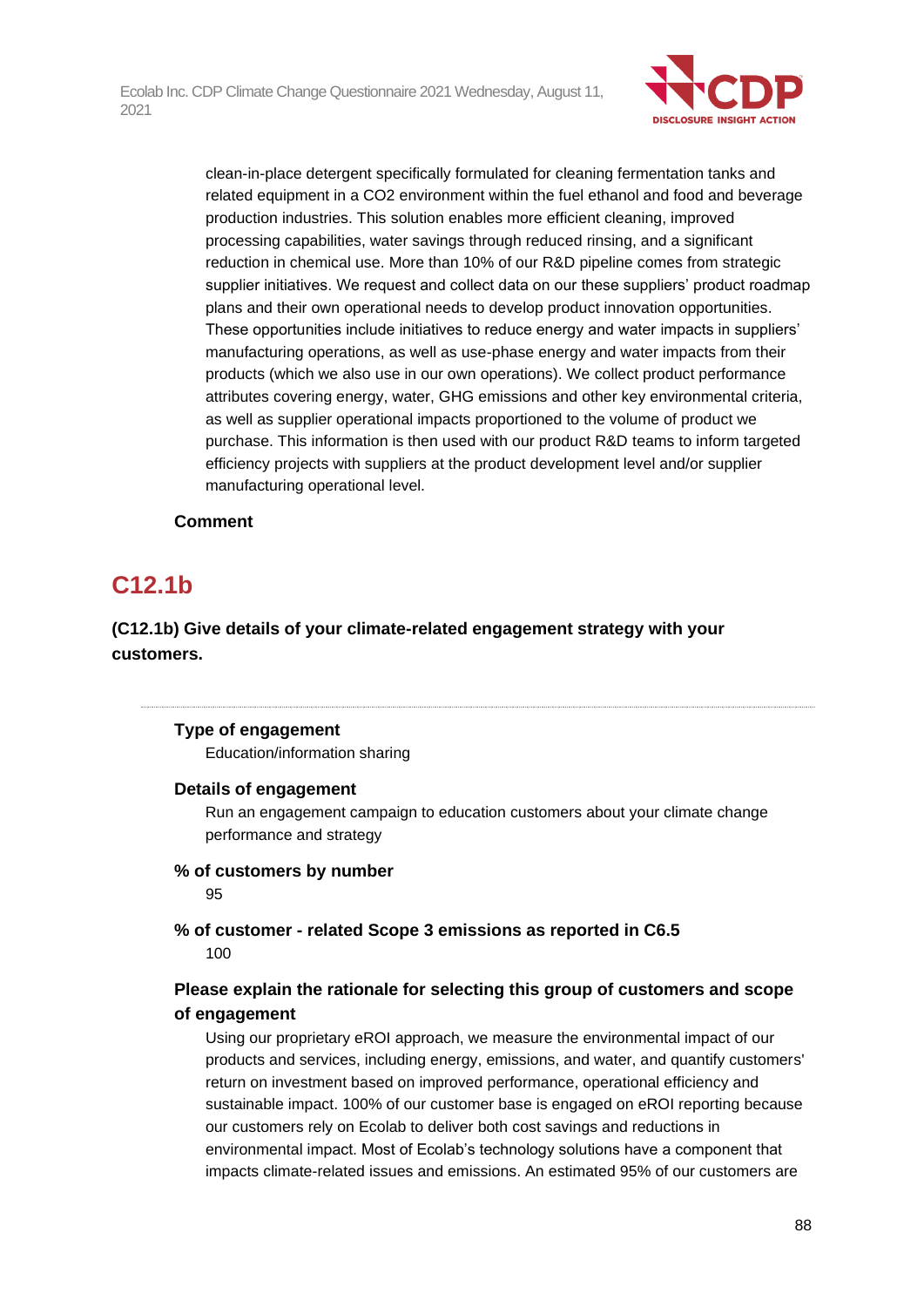

engaged on climate change impacts of using our solutions and services, as well as engagement on climate-related innovation delivered through our solutions and services (the remaining 5% of our customers use solutions that do not significantly impact the climate). Education about the potential impacts of climate change and how our products and services are used to reduce customer impacts is a key component of our value proposition. More information on how we quantify and report environmental savings using our eROI method can be found on our website: https://enuk.ecolab.com/expertise-and-innovation/exponential-value-eroi.

#### **Impact of engagement, including measures of success**

Measures of success: We annually report on customer success stories demonstrating sustainability value for customers, including in the areas of energy, water, waste and GHG emissions, as well as total environmental savings across our entire portfolio of solutions. To measure, document and communicate the quantified economic, operational and environmental impact of our products and services to customers, we developed our trademarked eROI program. eROI value is measured using 10 key performance indicators: 1) Safety; 2) Water (conserving freshwater or minimize/eliminate contamination); 3) Energy (reducing customers' energy use); 4) Air (including GHG emissions); 5) Waste; 6) Assets; 7) Costs; 8) Productivity; 9) Food Safety; and 10) Product Quality. The impact of this climate-related engagement strategy is reported live via our eROI calculator. We have set ambitious 2030 Impact Goals for ourselves to help customers achieve significant water and carbon savings while enabling them to provide safe, high-quality food and personal hygiene. Our goals include helping our customers save a combined total of 300 billion gallons of water and 6 million MT CO2e. In 2020, we helped our customers avoid a total of 3.5 million metric tonnes of greenhouse gas emissions and save 206 billion gallons of water. We have made 69% progress towards our water goal and 58% progress towards our carbon emissions reduction goal to date.

We use eROI case studies to document all positive environmental impacts for customers and drive growth with our industrial customers. For example, in 2020 we partnered with Indonesia's largest integrated petrochemical company to introduce the 3D TRASAR™ water management solution which significantly reduced their water, waste, and energy footprint. Using this system, Chandra Asri Petrochemical realized savings of 93 million gallons of water, 6 million kWh of energy, 125 million gallons of wastewater, and over 2,000 metric tons of CO2.

## **C12.3**

## **(C12.3) Do you engage in activities that could either directly or indirectly influence public policy on climate-related issues through any of the following?**

Direct engagement with policy makers Trade associations Funding research organizations **Other**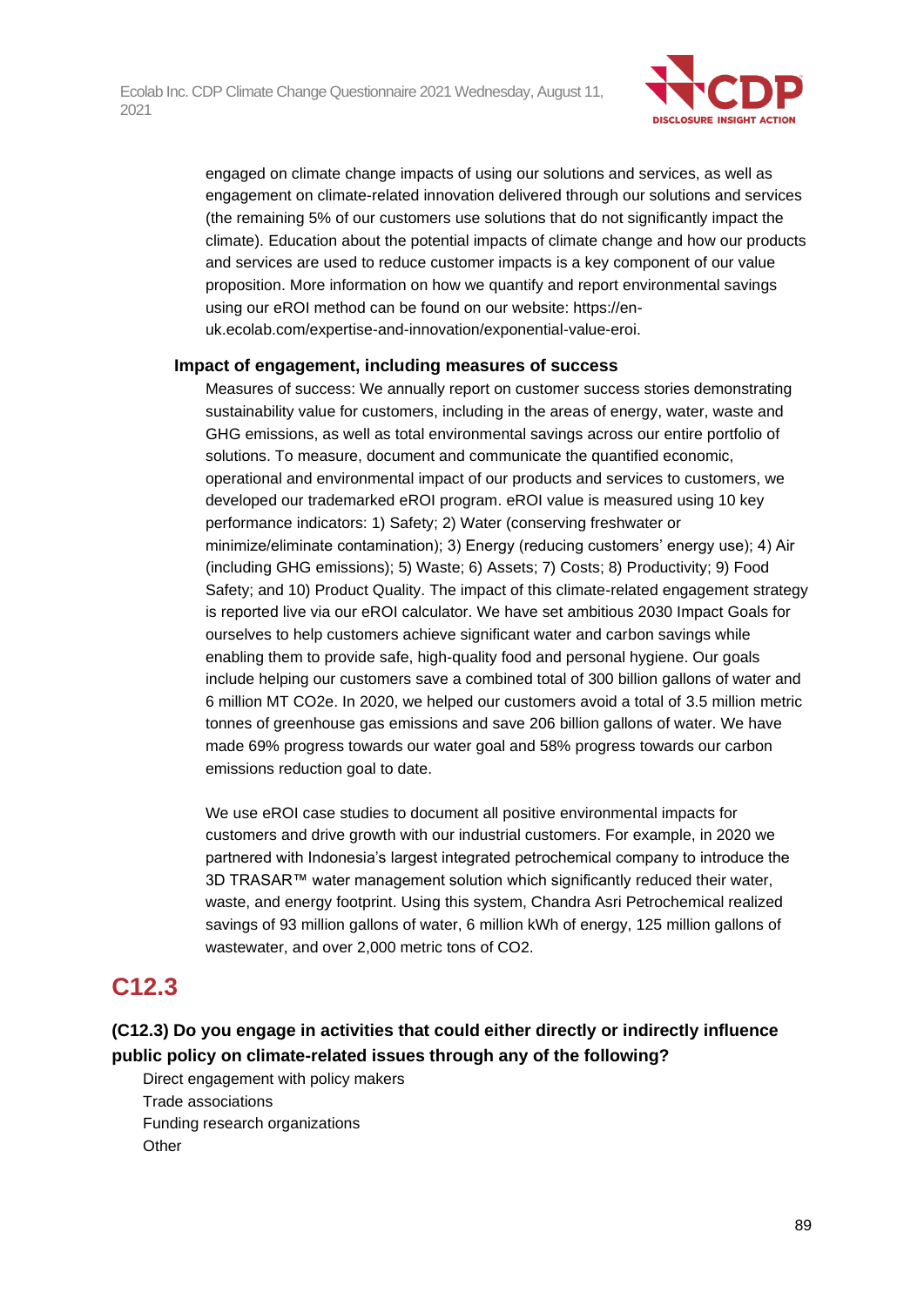

# **C12.3a**

## **(C12.3a) On what issues have you been engaging directly with policy makers?**

| <b>Focus of</b><br>legislation | <b>Corporate</b><br>position | <b>Details of engagement</b>                                                                                                                                                                                                                                                                                                                                                                                                                                                                                                                                                                                                                                                                                                                                                                                                                                                                                                                                | <b>Proposed legislative solution</b>                                                                                                                                                                                                                                                                                                                                                                                                                                          |
|--------------------------------|------------------------------|-------------------------------------------------------------------------------------------------------------------------------------------------------------------------------------------------------------------------------------------------------------------------------------------------------------------------------------------------------------------------------------------------------------------------------------------------------------------------------------------------------------------------------------------------------------------------------------------------------------------------------------------------------------------------------------------------------------------------------------------------------------------------------------------------------------------------------------------------------------------------------------------------------------------------------------------------------------|-------------------------------------------------------------------------------------------------------------------------------------------------------------------------------------------------------------------------------------------------------------------------------------------------------------------------------------------------------------------------------------------------------------------------------------------------------------------------------|
| Energy<br>efficiency           | Support                      | Ecolab supported the America's<br>Water Infrastructure Act of 2020<br>(S.3591) and the Drinking Water<br>Infrastructure Act of 2020 (S.3590).<br>Ecolab weighed in support of the<br>overall legislation and to support<br>specific provisions that would<br>advance water recycling and reuse<br>in the U.S. This included calling<br>attention to the benefits of a pilot<br>program for alternative water source<br>grants - a nationwide program that<br>would allow communities to invest in<br>water recycling. Ecolab also wrote in<br>support of the Water Infrastructure<br>Finance and Innovation Act (WIFIA)<br>and how it would allow recipients to<br>undertake important water and<br>wastewater infrastructure projects<br>that would advance efficiency.<br>Ecolab's outreach included writing a<br>letter to leadership of the Senate<br><b>Environment &amp; Public Works</b><br>Committee and meeting with key<br>Congressional offices. | These programs were included in<br>the Consolidated Appropriations Act,<br>2021, which was passed by<br>Congress and signed into law in<br>December 2020. This legislation<br>included several provisions to<br>advance water and energy<br>efficiency, particularly in programs<br>that incentivized water recycling and<br>reuse projects. Ecolab plans to<br>continue supporting proposals that<br>would advance water recycling and<br>reuse projects in 2021 and beyond. |

## **C12.3b**

**(C12.3b) Are you on the board of any trade associations or do you provide funding beyond membership?**

Yes

## **C12.3c**

**(C12.3c) Enter the details of those trade associations that are likely to take a position on climate change legislation.**

**Trade association** American Cleaning Institute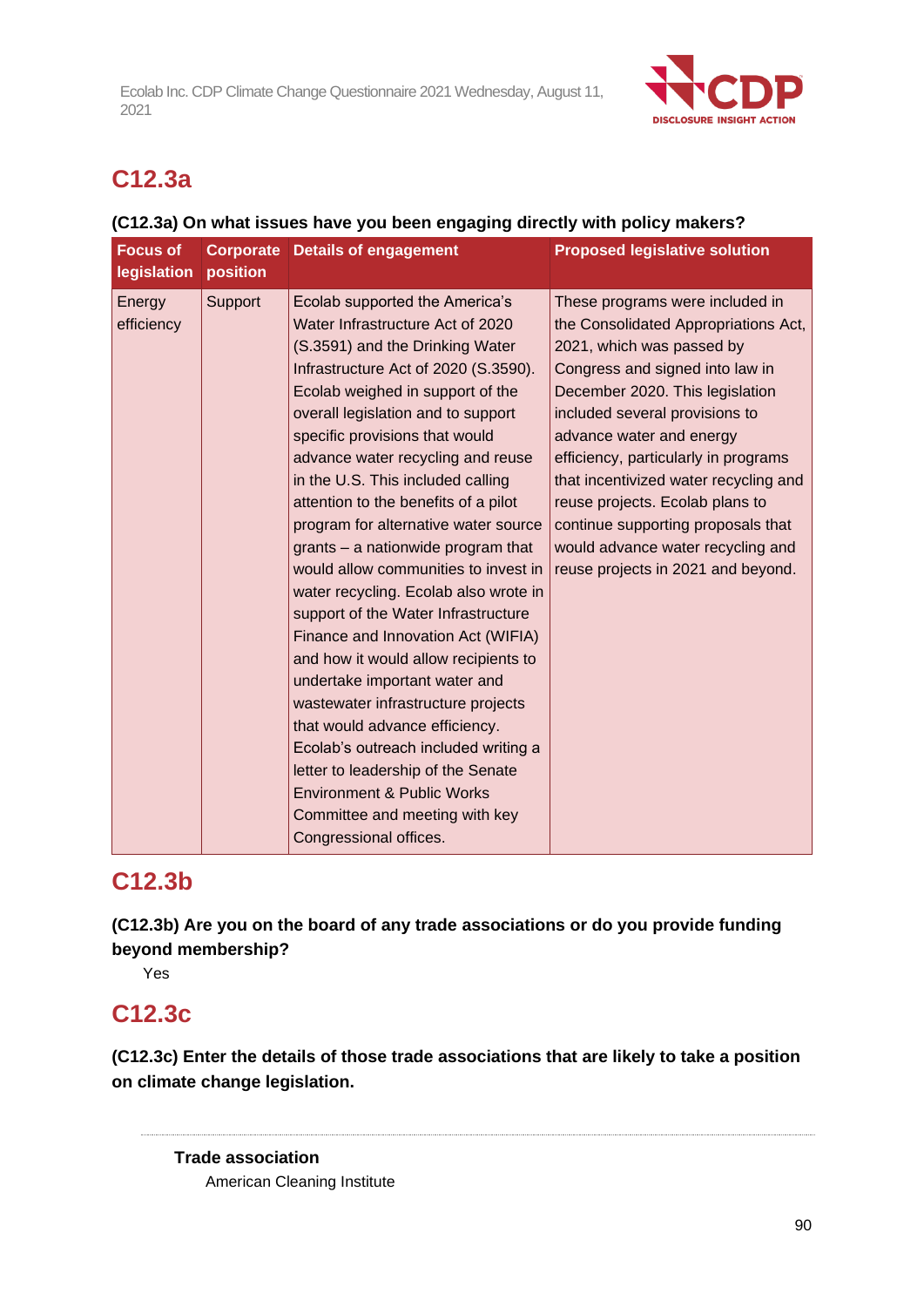

## **Is your position on climate change consistent with theirs? Consistent**

#### **Please explain the trade association's position**

Supportive of industry outlook on key energy and sustainability issues.

#### **How have you influenced, or are you attempting to influence their position?** We have not influenced and are not attempting to influence their position.

## **Trade association**

National Association of Manufacturers

**Is your position on climate change consistent with theirs?** Consistent

### **Please explain the trade association's position**

Supportive of industry outlook on key energy and sustainability issues.

### **How have you influenced, or are you attempting to influence their position?** We have not influenced and are not attempting to influence their position.

## **Trade association**

American Chemistry Council

## **Is your position on climate change consistent with theirs?** Consistent

#### **Please explain the trade association's position**

Supportive of industry outlook on key energy and sustainability issues.

**How have you influenced, or are you attempting to influence their position?** We have not influenced and are not attempting to influence their position.

## **C12.3d**

**(C12.3d) Do you publicly disclose a list of all research organizations that you fund?** No

## **C12.3e**

#### **(C12.3e) Provide details of the other engagement activities that you undertake.**

Engagement Process: Ecolab takes a holistic approach to sustainability, which includes economic, environmental, and social responsibility activities. Engaging with policymakers is one means of furthering our sustainability objectives. We communicate with policymakers in proactive policy discussions, bringing our market segment and scientific expertise to the table on energy, water, waste, food safety and customer health issues. Ecolab engages with federal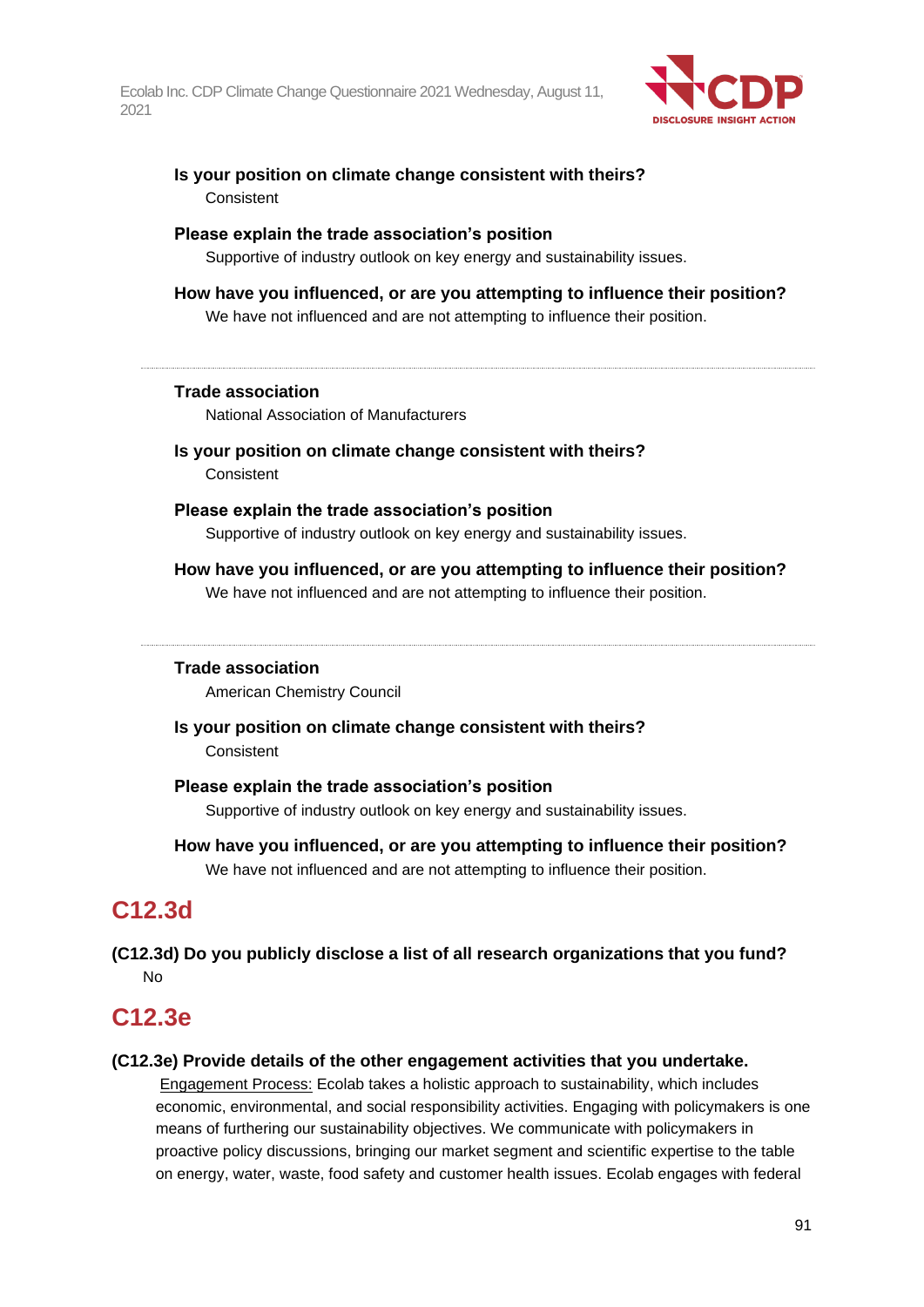

and state legislative and regulatory bodies, industry and customer trade associations around the globe and non-government organizations that provide a forum for environmental policy discussion relevant to our industry. These include a diverse set of stakeholders which focus on key climate mitigation and adaptation issues such as product design for energy efficiency and material safety, energy management in business and manufacturing operations and industry collaboration to influence climate policy.

Actions Advocated: In the U.S., Ecolab's participation in the American Chemistry Council's Executive Taskforce on Leadership and Sustainability Policy demonstrates our commitment to advancing sustainability goals and reducing environmental impact. In 2019, we helped shape forthcoming goals and commitments to drive improvements in energy and water efficiency among industry members. In Europe, we have worked with the International Association for Soaps, Detergents and Maintenance Products (AISE) to help develop industry-wide initiatives on sustainability and climate change. We have been an active driver in the development of the AISE Sustainability Charter, which will address product use - related impacts in addition to manufacturing impacts. Climate change, and specifically energy use, is a key focus for these industry-wide sustainability initiatives, in addition to product safety and chemical usage. Also in Europe, our Nalco Water business helped ensure that the energy-water nexus was recognized in the EU Directive on Energy Efficiency (EED). With our support, the EED now calls for exploring ways to drive energy savings through smart technologies and processes that reduce water use. We will continue to drive voluntary reporting, such as through the CDP, while also seeking out opportunities to engage with policy makers around climate change issues.

Ecolab continues its partnership with Trucost (now part of S&P Global) to enhance and maintain the Smart Water Navigator, a tool that is reshaping global understanding of the full value of water, particularly in water-scarce regions. In 2019, we made enhancements to the tool which was rolled out in a new version in early 2020. The latest version reflects the changing landscape in water risk analysis, ensuring the tool continues to leverage best-in-class information and scientific methodologies. The Smart Water Navigator is the first financial modelling tool available to the public that enables companies to determine a risk-adjusted price of water to their business.

# **C12.3f**

## **(C12.3f) What processes do you have in place to ensure that all of your direct and indirect activities that influence policy are consistent with your overall climate change strategy?**

Ecolab maintains a formalized process at a corporate level (used across our business divisions and geographic regions) for all direct and indirect activities that relate to engaging with policy makers and related organizations. This process covers the scope and impact on the business of specific policy issues and is integrated into the annual business continuity and risk management assessment process so that any activities that influence policy are evaluated for their alignment with Ecolab's strategic corporate business strategy, including, but not limited to aspects of climate change. Our own business strategy around product and services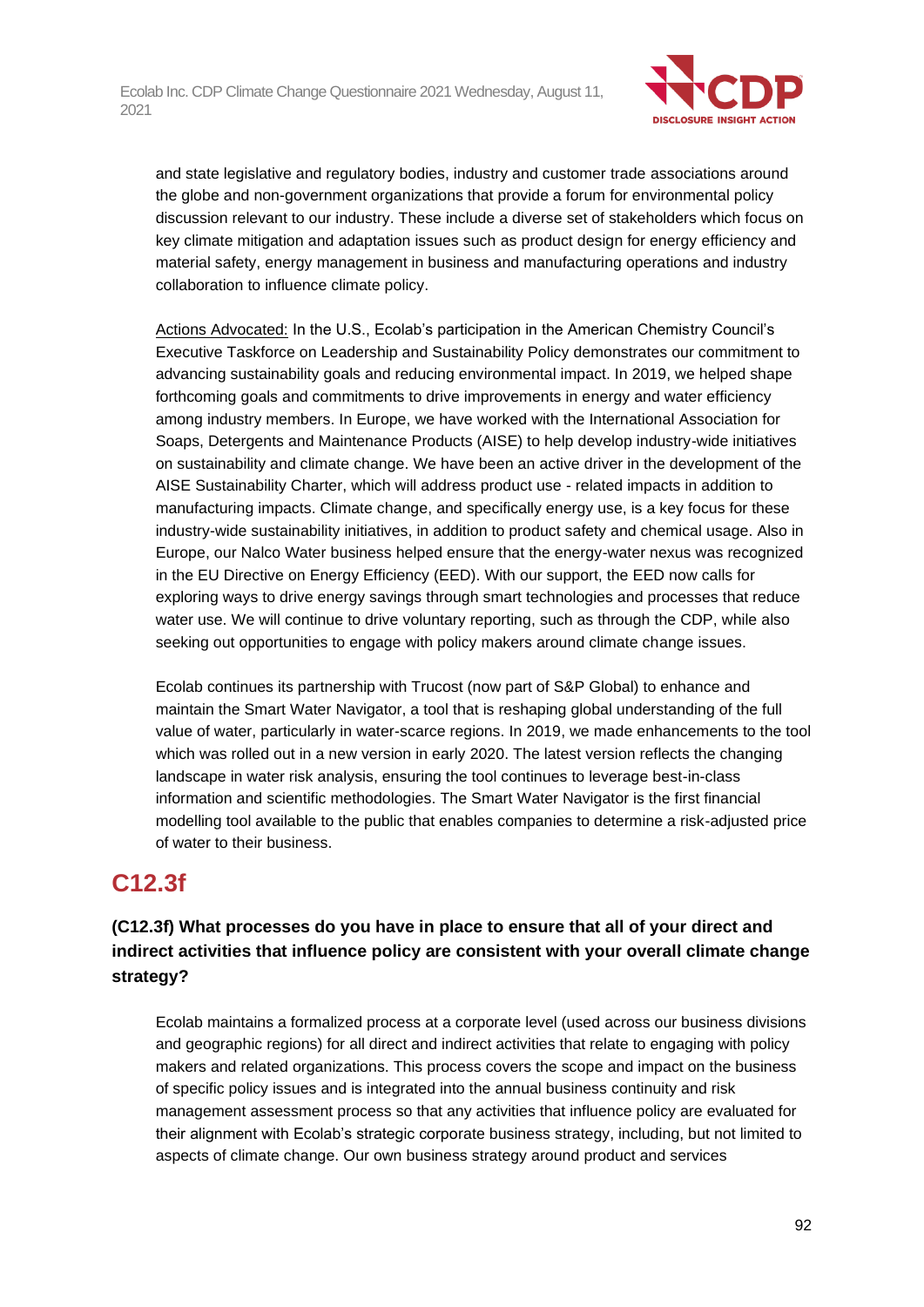

development and market expansion is informed by policy discussions with the organizations and policy issues mentioned above.

## **C12.4**

**(C12.4) Have you published information about your organization's response to climate change and GHG emissions performance for this reporting year in places other than in your CDP response? If so, please attach the publication(s).**

**Publication** In mainstream reports **Status Complete Attach the document** Ecolab-Annual-Report-2020-Web-Version.pdf **Page/Section reference** 11-14 **Content elements Strategy** Risks & opportunities Emission targets **Comment Publication** In voluntary sustainability report **Status Complete Attach the document** Ecolab 2020 Corporate Responsibility Report.pdf **Page/Section reference** 13-41 **Content elements Strategy**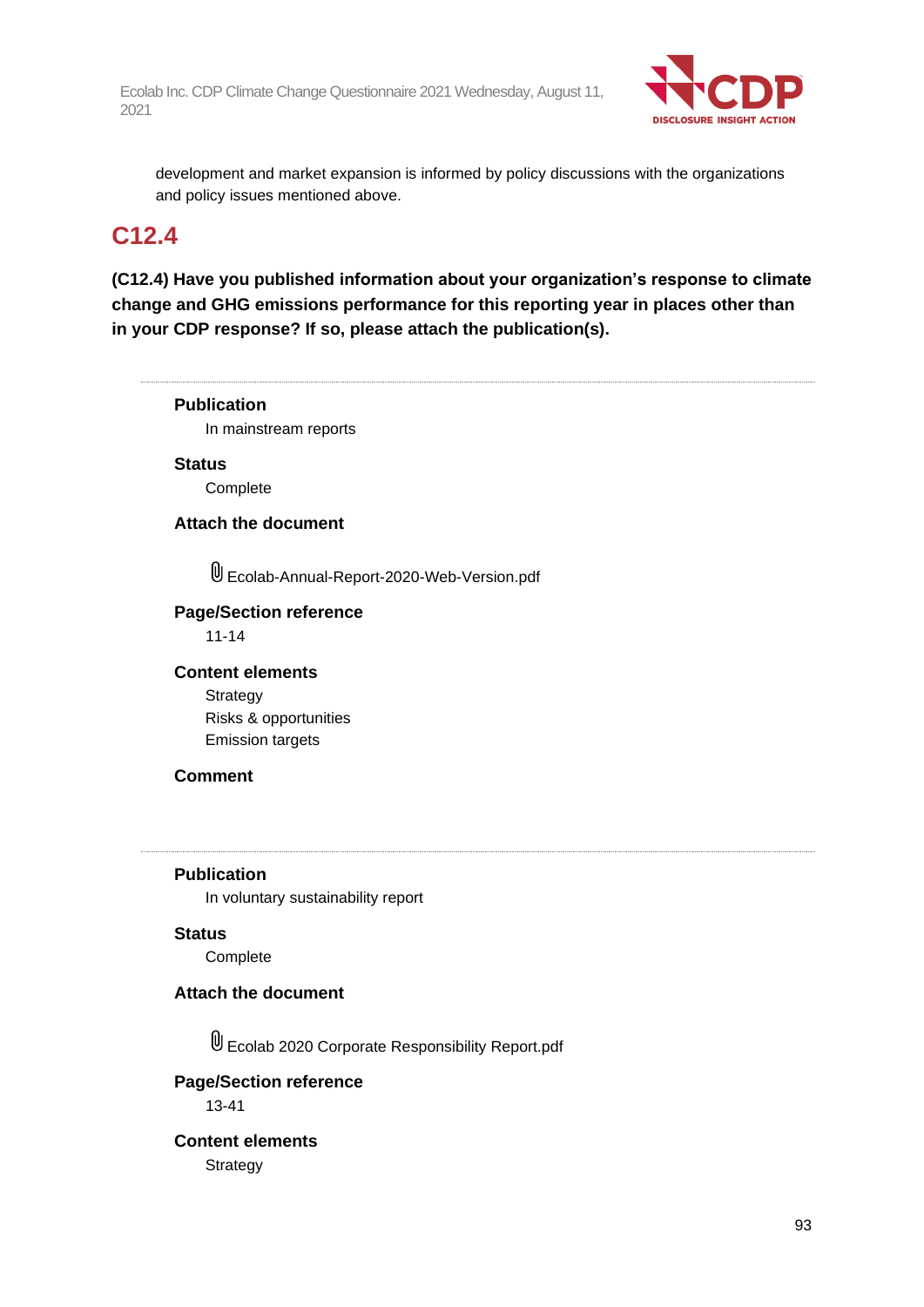

Emissions figures Emission targets Other metrics Other, please specify Example initiatives and case studies

## **Comment**

#### **Publication**

In voluntary sustainability report

#### **Status**

**Complete** 

## **Attach the document**

Ecolab 2020 Corporate Responsibility Report.pdf

#### **Page/Section reference**

1-4, 8-18, 21-30

#### **Content elements**

**Governance** Strategy Risks & opportunities Emissions figures Emission targets Other metrics Other, please specify Example initiatives and case studies

## **Comment**

# **C15. Signoff**

## **C-FI**

**(C-FI) Use this field to provide any additional information or context that you feel is relevant to your organization's response. Please note that this field is optional and is not scored.**

N/A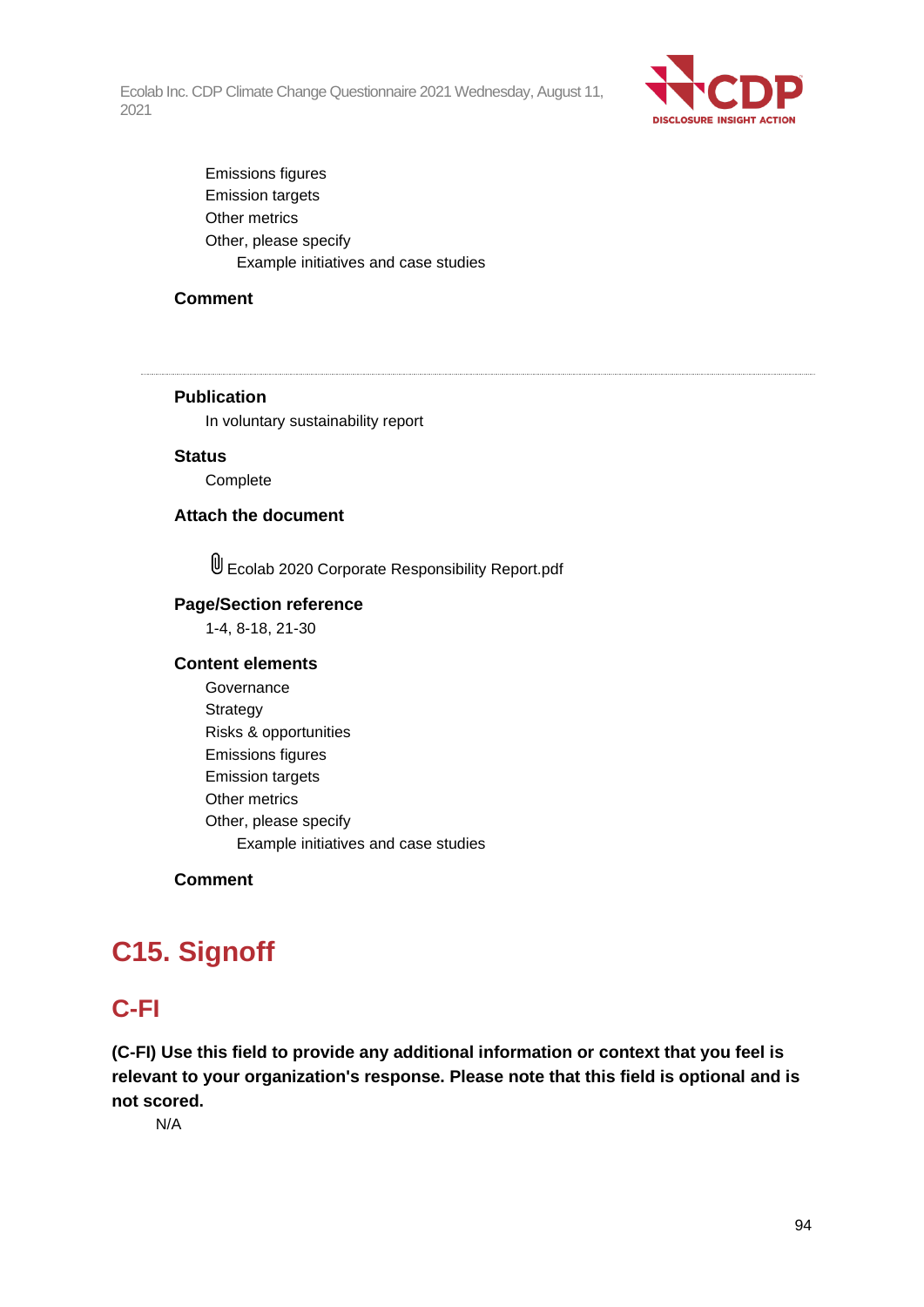

# **C15.1**

**(C15.1) Provide details for the person that has signed off (approved) your CDP climate change response.**

| <b>Job title</b>                                                                                    | <b>Corresponding job category</b> |
|-----------------------------------------------------------------------------------------------------|-----------------------------------|
| Row 1 Senior Vice President & Chief Sustainability Officer (CSO) Chief Sustainability Officer (CSO) |                                   |

# **SC. Supply chain module**

# **SC0.0**

**(SC0.0) If you would like to do so, please provide a separate introduction to this module.**

N/A

# **SC0.1**

**(SC0.1) What is your company's annual revenue for the stated reporting period?**

|       | <b>Annual Revenue</b> |
|-------|-----------------------|
| Row 1 | 11,790,200,000        |

# **SC0.2**

**(SC0.2) Do you have an ISIN for your company that you would be willing to share with CDP?**

No

# **SC1.1**

**(SC1.1) Allocate your emissions to your customers listed below according to the goods or services you have sold them in this reporting period.**

**Requesting member** Arcos Dorados **Scope of emissions** Scope 1 **Allocation level** Facility

**Allocation level detail**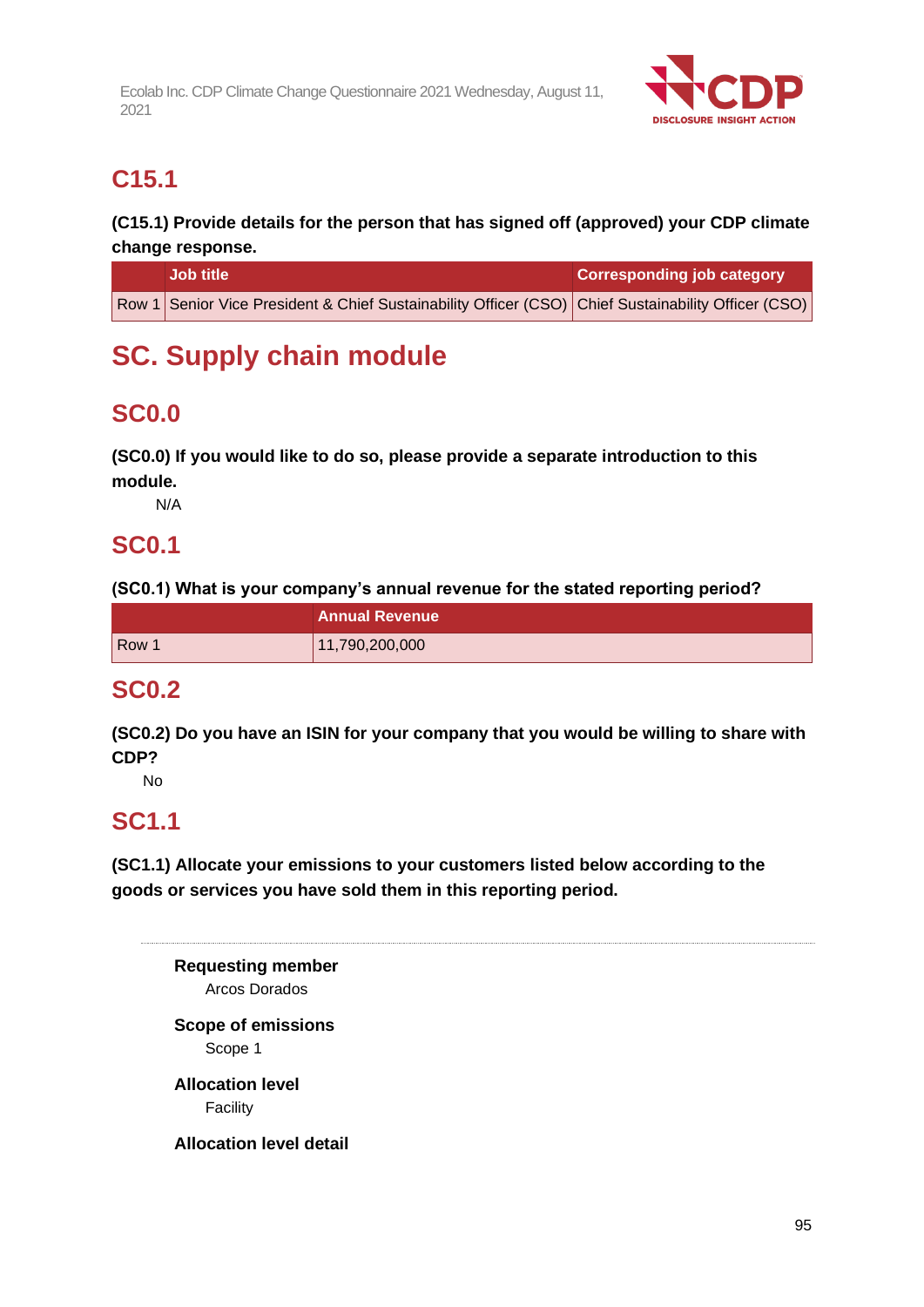

Emissions allocated based on purchased volume from our Barueri, Pilar, Greensboro, and Cuatitlan facilities.

## **Emissions in metric tonnes of CO2e**

48

**Uncertainty (±%)**

5

#### **Major sources of emissions**

Fleet and Facilities

#### **Verified**

No

#### **Allocation method**

Allocation based on mass of products purchased

## **Please explain how you have identified the GHG source, including major limitations to this process and**

#### **assumptions made**

The GHG sources for Scope 1 emissions include our global sales & service fleet, manufacturing and office facilities. Allocations were generated to quantify customer level emissions using two methods based on the GHG source and available customer level data: production mass by manufacturing plant and the market value of the products and services delivered to that customer. For our global manufacturing facilities, customer emissions were allocated based on the purchased mass of product manufactured at a specific facility vs. the total mass of product manufactured by that specific facility. For our global sales and service fleet and offices, customer emissions were allocated based on the sales dollar amount of product purchased from that customer by Ecolab division and region vs. the total sales of all products sold by Ecolab.

#### **Requesting member**

Arcos Dorados

#### **Scope of emissions**

Scope 2

#### **Allocation level**

Facility

#### **Allocation level detail**

Emissions allocated based on purchased volume from our Barueri, Pilar, Greensboro, and Cuatitlan facilities.

### **Emissions in metric tonnes of CO2e**

16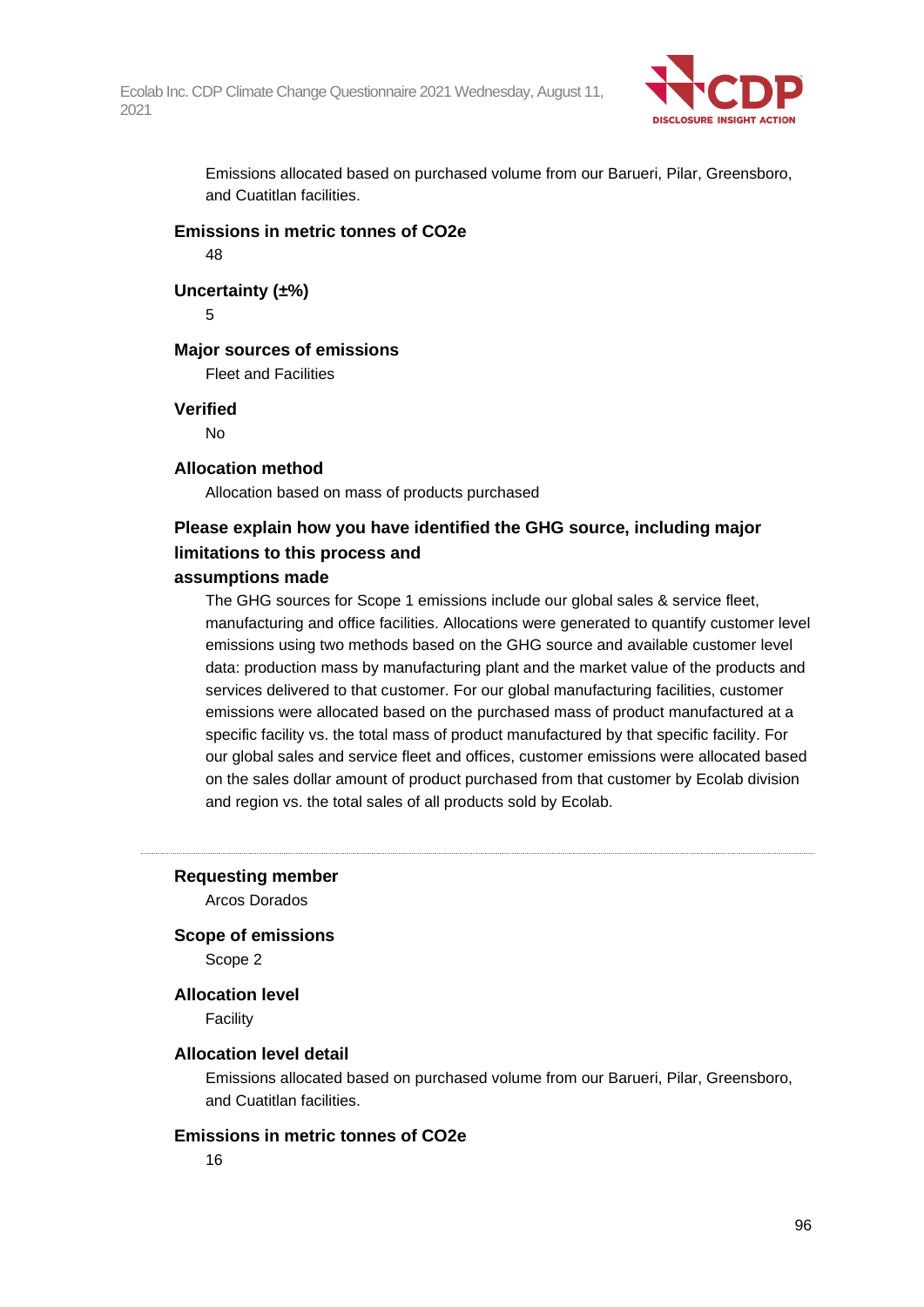

### **Uncertainty (±%)**

5

## **Major sources of emissions**

Offices and Facilities

#### **Verified**

No

#### **Allocation method**

Allocation based on the market value of products purchased

## **Please explain how you have identified the GHG source, including major limitations to this process and**

#### **assumptions made**

The GHG sources for Scope 2 emissions include our global manufacturing and office facilities. Allocations were generated to quantify customer level emissions using two methods based on the GHG source and available customer level data: production mass by manufacturing plant and the market value of the products and services delivered to that customer. For our global manufacturing facilities, customer emissions were allocated based on the purchased mass of product manufactured at a specific facility vs. the total mass of product manufactured by that specific facility. For our global offices, customer emissions were allocated based on the sales dollar amount of product purchased from that customer by Ecolab division and region vs. the total sales of all products sold by Ecolab.

#### **Requesting member**

Braskem S/A

#### **Scope of emissions**

Scope 1

## **Allocation level**

Facility

#### **Allocation level detail**

Emissions allocated based on purchased volume from our Lerma, Barueri, and Suzano facilities.

## **Emissions in metric tonnes of CO2e**

67

**Uncertainty (±%)**

5

## **Major sources of emissions**

Fleet and Facilities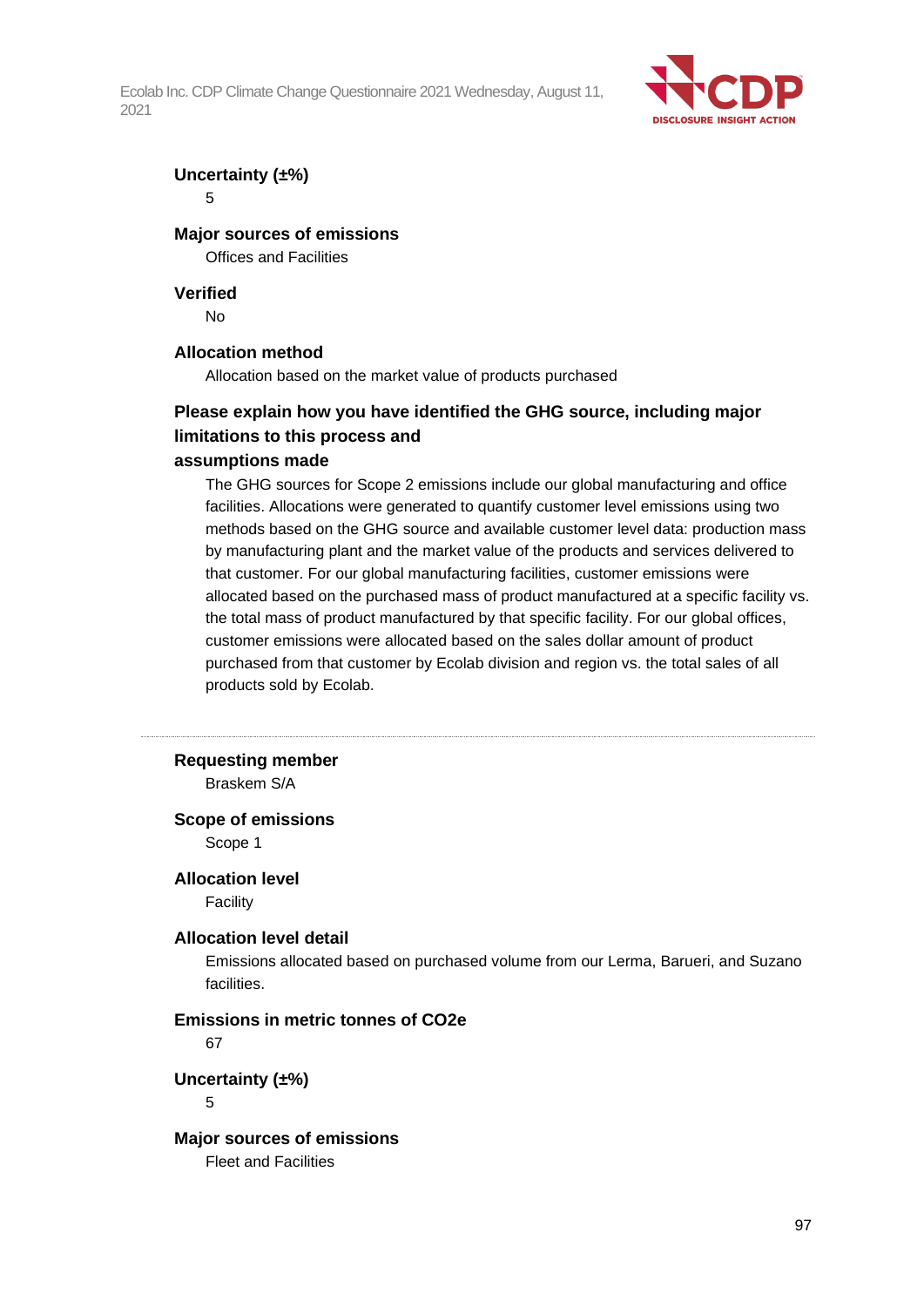

#### **Verified**

No

#### **Allocation method**

Allocation based on mass of products purchased

## **Please explain how you have identified the GHG source, including major limitations to this process and**

#### **assumptions made**

The GHG sources for Scope 1 emissions include our global sales & service fleet, manufacturing and office facilities. Allocations were generated to quantify customer level emissions using two methods based on the GHG source and available customer level data: production mass by manufacturing plant and the market value of the products and services delivered to that customer. For our global manufacturing facilities, customer emissions were allocated based on the purchased mass of product manufactured at a specific facility vs. the total mass of product manufactured by that specific facility. For our global sales and service fleet and offices, customer emissions were allocated based on the sales dollar amount of product purchased from that customer by Ecolab division and region vs. the total sales of all products sold by Ecolab.

## **Requesting member**

Braskem S/A

**Scope of emissions** Scope 2

## **Allocation level**

**Facility** 

#### **Allocation level detail**

Emissions allocated based on purchased volume from our Lerma, Barueri, and Suzano facilities.

#### **Emissions in metric tonnes of CO2e**

8

## **Uncertainty (±%)**

5

#### **Major sources of emissions**

Offices and Facilities

## **Verified**

No

#### **Allocation method**

Allocation based on the market value of products purchased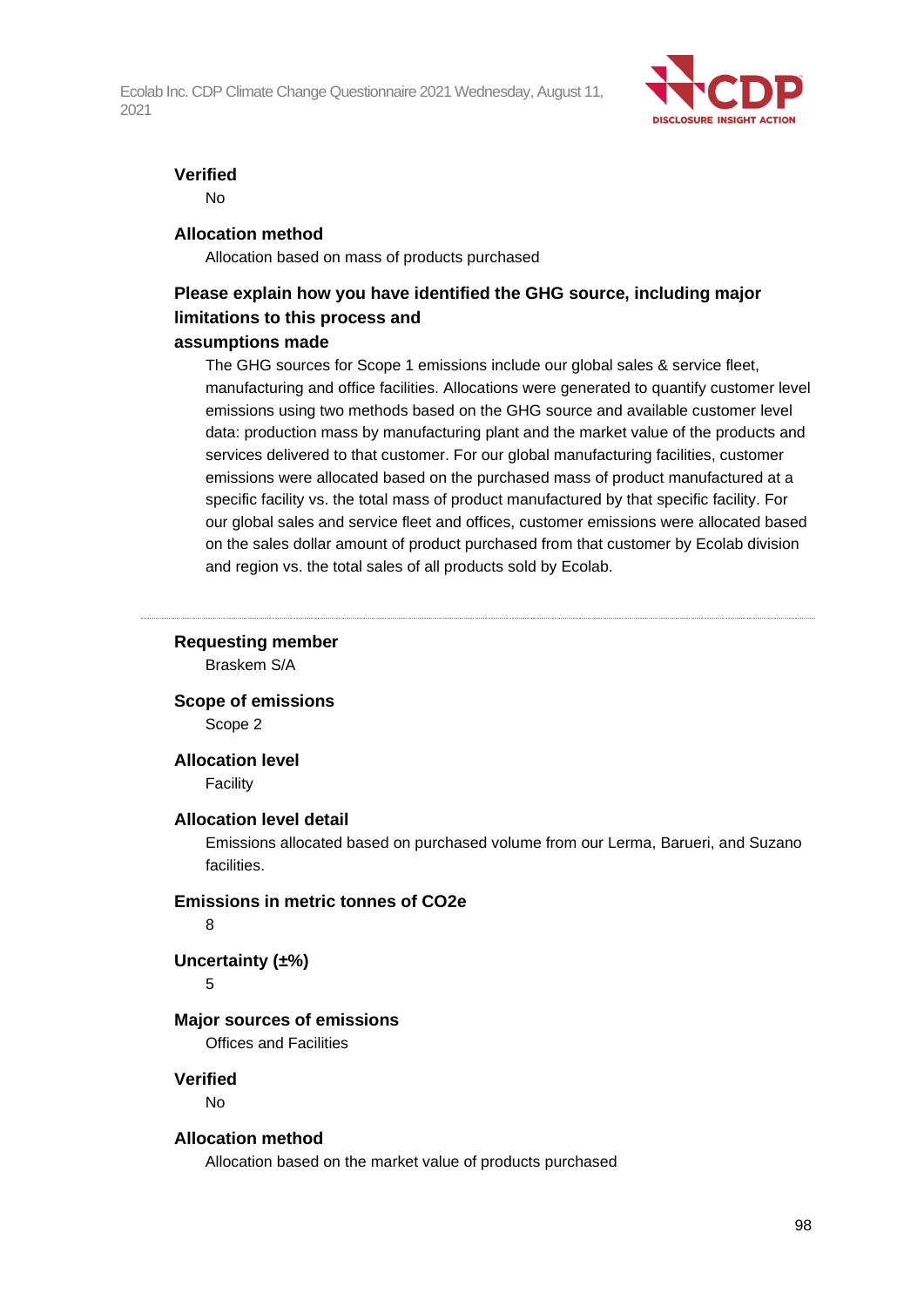

## **Please explain how you have identified the GHG source, including major limitations to this process and assumptions made**

## The GHG sources for Scope 2 emissions include our global manufacturing and office facilities. Allocations were generated to quantify customer level emissions using two methods based on the GHG source and available customer level data: production mass by manufacturing plant and the market value of the products and services delivered to that customer. For our global manufacturing facilities, customer emissions were allocated based on the purchased mass of product manufactured at a specific facility vs. the total mass of product manufactured by that specific facility. For our global offices, customer emissions were allocated based on the sales dollar amount of product purchased from that customer by Ecolab division and region vs. the total sales of all products sold by Ecolab.

#### **Requesting member**

Caesars Entertainment

#### **Scope of emissions**

Scope 1

#### **Allocation level**

Facility

#### **Allocation level detail**

Emissions allocated based on purchased volume from our Carson, Clearing, Ellwood City, Garyville, Port Allen, Joliet, Garland, Martinsburg, Huntington, COI, and McDonough facilities.

## **Emissions in metric tonnes of CO2e**

93

## **Uncertainty (±%)**

5

## **Major sources of emissions**

Fleet and Facilities

## **Verified**

No

## **Allocation method**

Allocation based on mass of products purchased

## **Please explain how you have identified the GHG source, including major limitations to this process and assumptions made**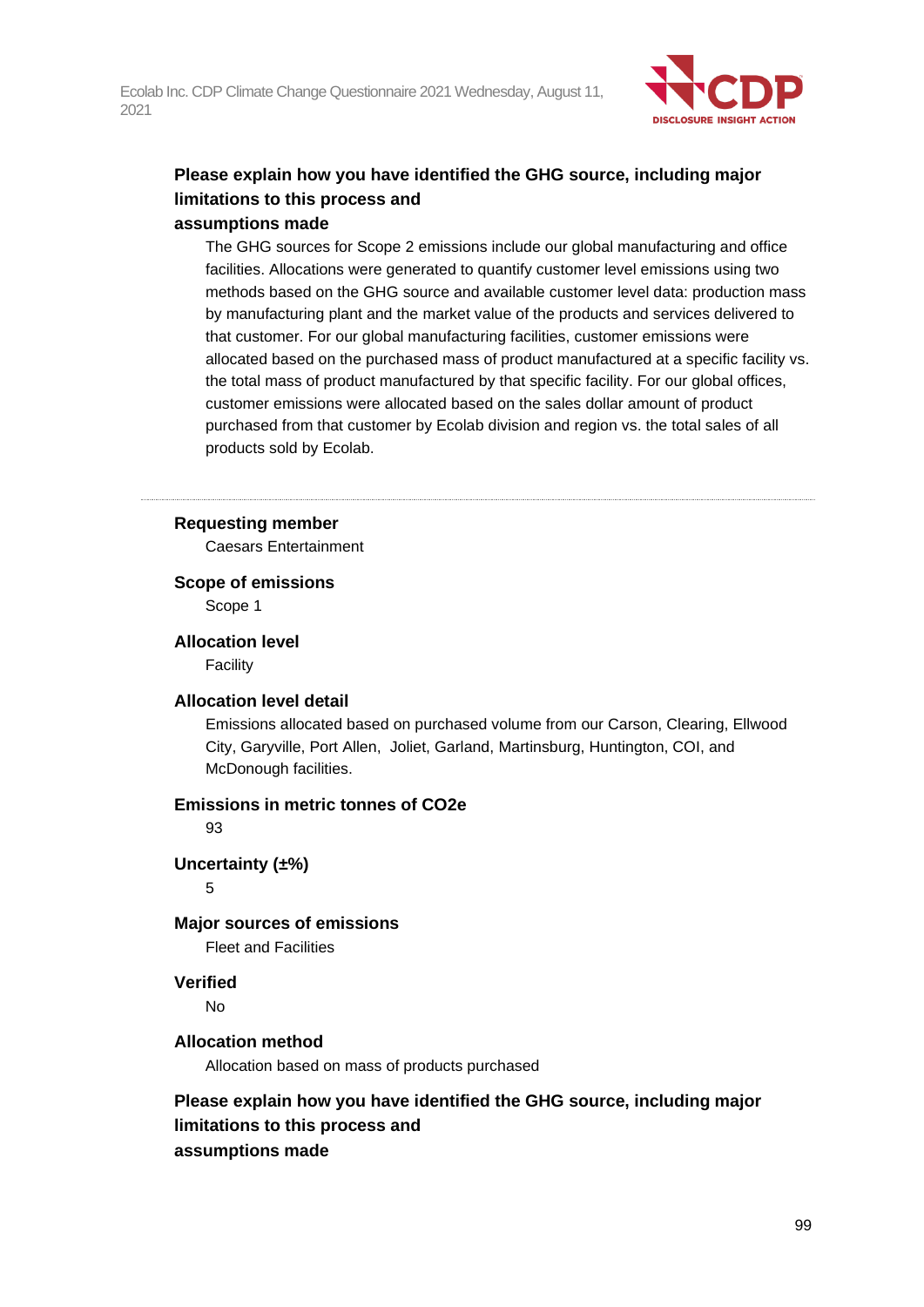

The GHG sources for Scope 1 emissions include our global sales & service fleet, manufacturing and office facilities. Allocations were generated to quantify customer level emissions using two methods based on the GHG source and available customer level data: production mass by manufacturing plant and the market value of the products and services delivered to that customer. For our global manufacturing facilities, customer emissions were allocated based on the purchased mass of product manufactured at a specific facility vs. the total mass of product manufactured by that specific facility. For our global sales and service fleet and offices, customer emissions were allocated based on the sales dollar amount of product purchased from that customer by Ecolab division and region vs. the total sales of all products sold by Ecolab.

#### **Requesting member**

Caesars Entertainment

**Scope of emissions**

Scope 2

**Allocation level**

Facility

#### **Allocation level detail**

Emissions allocated based on purchased volume from our Carson, Clearing, Ellwood City, Garyville, Port Allen, Joliet, Garland, Martinsburg, Huntington, COI, and McDonough facilities.

#### **Emissions in metric tonnes of CO2e**

34

**Uncertainty (±%)**

#### 5

#### **Major sources of emissions**

Offices and Facilities

#### **Verified**

No

#### **Allocation method**

Allocation based on the market value of products purchased

## **Please explain how you have identified the GHG source, including major limitations to this process and**

#### **assumptions made**

The GHG sources for Scope 2 emissions include our global manufacturing and office facilities. Allocations were generated to quantify customer level emissions using two methods based on the GHG source and available customer level data: production mass by manufacturing plant and the market value of the products and services delivered to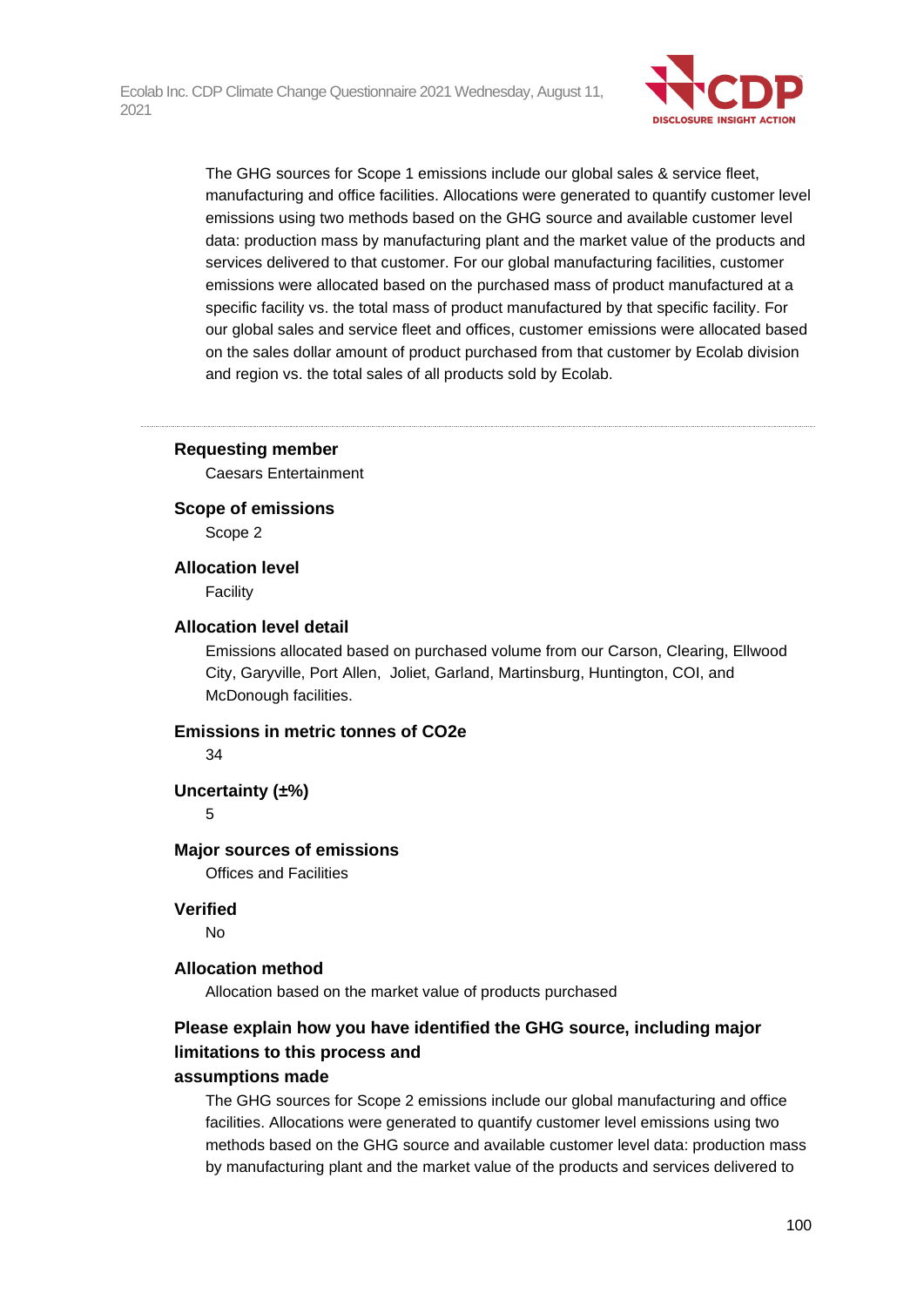

that customer. For our global manufacturing facilities, customer emissions were allocated based on the purchased mass of product manufactured at a specific facility vs. the total mass of product manufactured by that specific facility. For our global offices, customer emissions were allocated based on the sales dollar amount of product purchased from that customer by Ecolab division and region vs. the total sales of all products sold by Ecolab.

#### **Requesting member**

Givaudan SA

#### **Scope of emissions**

Scope 1

#### **Allocation level**

Facility

#### **Allocation level detail**

Emissions allocated based on purchased volume from our Tai Cang, Barueri, Cuatitlan, Pilar, Eagan, Joliet, Martinsburg, McDonough, Cikarang, Gul Lane, Greensboro, Chalon, and Tessendero facilities.

## **Emissions in metric tonnes of CO2e**

62

#### **Uncertainty (±%)**

5

#### **Major sources of emissions**

Fleet and Facilities

#### **Verified**

No

#### **Allocation method**

Allocation based on mass of products purchased

## **Please explain how you have identified the GHG source, including major limitations to this process and**

#### **assumptions made**

The GHG sources for Scope 1 emissions include our global sales & service fleet, manufacturing and office facilities. Allocations were generated to quantify customer level emissions using two methods based on the GHG source and available customer level data: production mass by manufacturing plant and the market value of the products and services delivered to that customer. For our global manufacturing facilities, customer emissions were allocated based on the purchased mass of product manufactured at a specific facility vs. the total mass of product manufactured by that specific facility. For our global sales and service fleet and offices, customer emissions were allocated based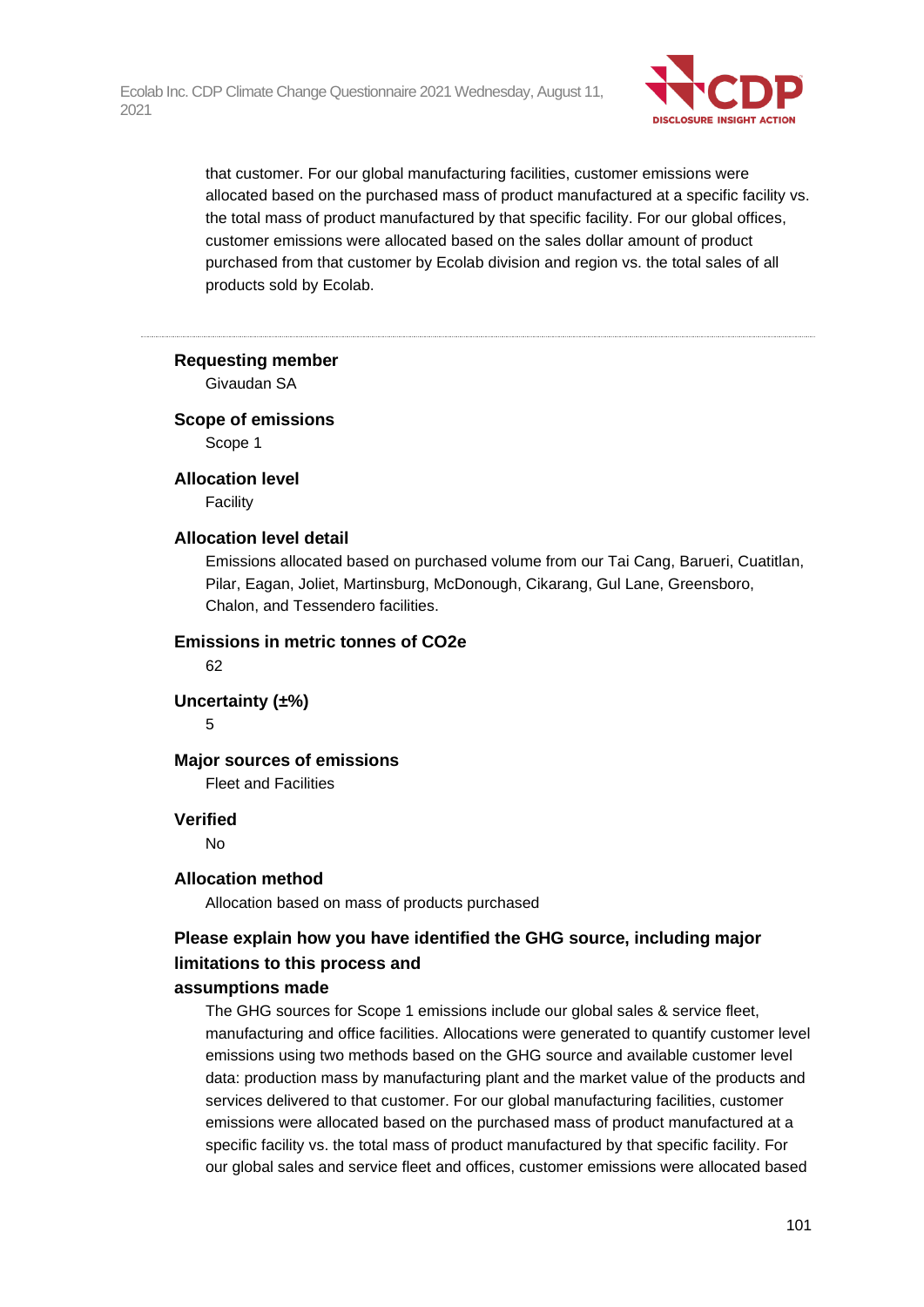

on the sales dollar amount of product purchased from that customer by Ecolab division and region vs. the total sales of all products sold by Ecolab.

**Requesting member**

Givaudan SA

**Scope of emissions**

Scope 2

**Allocation level**

Facility

#### **Allocation level detail**

Emissions allocated based on purchased volume from our Tai Cang, Barueri, Cuatitlan, Pilar, Eagan, Joliet, Martinsburg, McDonough, Cikarang, Gul Lane, Greensboro, Chalon, and Tessendero facilities.

#### **Emissions in metric tonnes of CO2e**

11

**Uncertainty (±%)**

5

**Major sources of emissions**

Offices and Facilities

#### **Verified**

No

#### **Allocation method**

Allocation based on the market value of products purchased

## **Please explain how you have identified the GHG source, including major limitations to this process and**

#### **assumptions made**

The GHG sources for Scope 2 emissions include our global manufacturing and office facilities. Allocations were generated to quantify customer level emissions using two methods based on the GHG source and available customer level data: production mass by manufacturing plant and the market value of the products and services delivered to that customer. For our global manufacturing facilities, customer emissions were allocated based on the purchased mass of product manufactured at a specific facility vs. the total mass of product manufactured by that specific facility. For our global offices, customer emissions were allocated based on the sales dollar amount of product purchased from that customer by Ecolab division and region vs. the total sales of all products sold by Ecolab.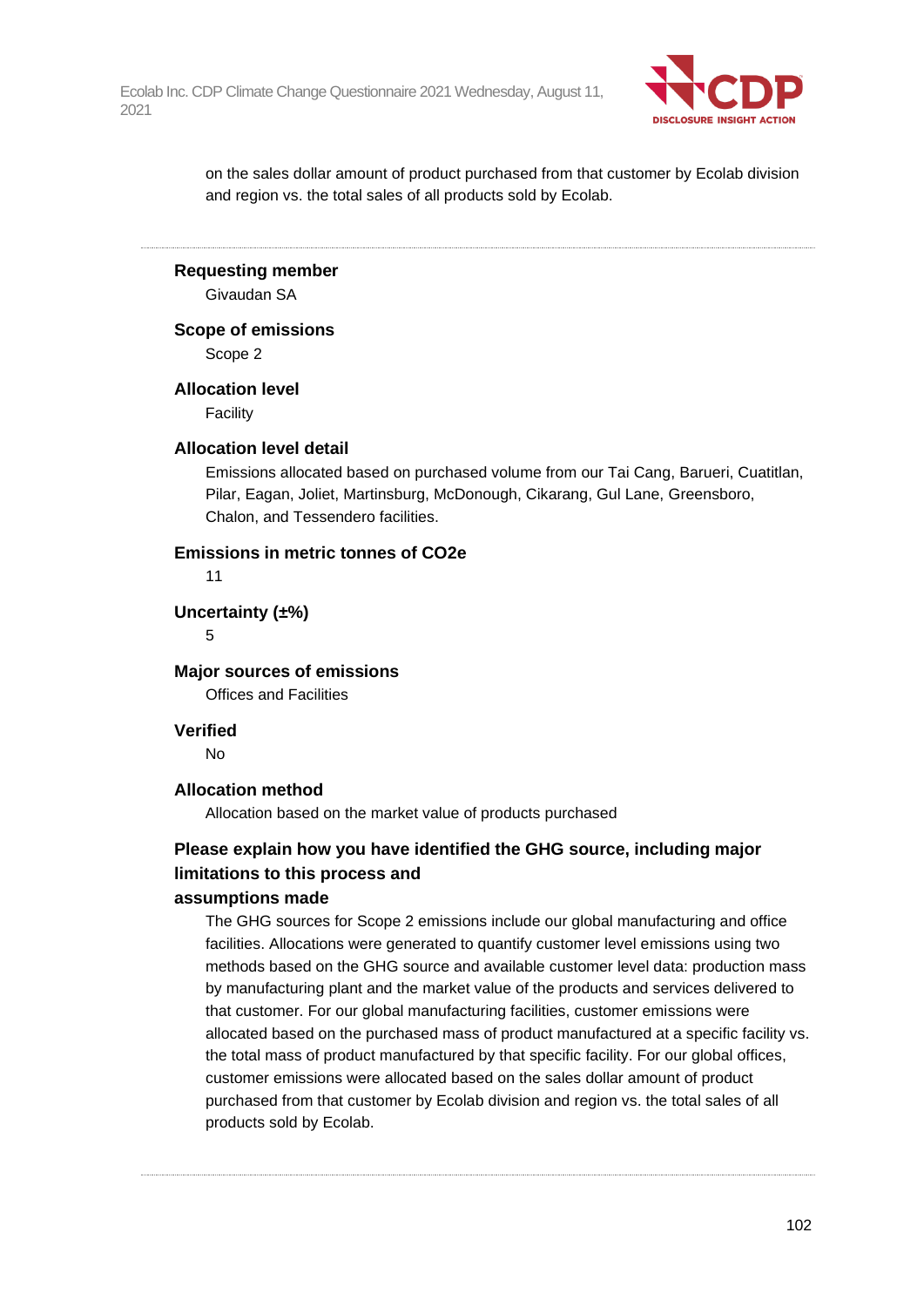

## **Requesting member**

L'Oréal

#### **Scope of emissions**

Scope 1

#### **Allocation level**

Facility

#### **Allocation level detail**

Emissions allocated based on purchased volume from our Garland, Huntington, Joliet, Martinsburg, Mississauga, McDonough, and Montgomery facilities.

#### **Emissions in metric tonnes of CO2e**

73

**Uncertainty (±%)**

5

### **Major sources of emissions**

Fleet and facilities

#### **Verified**

No

#### **Allocation method**

Allocation based on mass of products purchased

## **Please explain how you have identified the GHG source, including major limitations to this process and**

#### **assumptions made**

The GHG sources for Scope 1 emissions include our global sales & service fleet, manufacturing and office facilities. Allocations were generated to quantify customer level emissions using two methods based on the GHG source and available customer level data: production mass by manufacturing plant and the market value of the products and services delivered to that customer. For our global manufacturing facilities, customer emissions were allocated based on the purchased mass of product manufactured at a specific facility vs. the total mass of product manufactured by that specific facility. For our global sales and service fleet and offices, customer emissions were allocated based on the sales dollar amount of product purchased from that customer by Ecolab division and region vs. the total sales of all products sold by Ecolab.

**Requesting member** L'Oréal

**Scope of emissions** Scope 2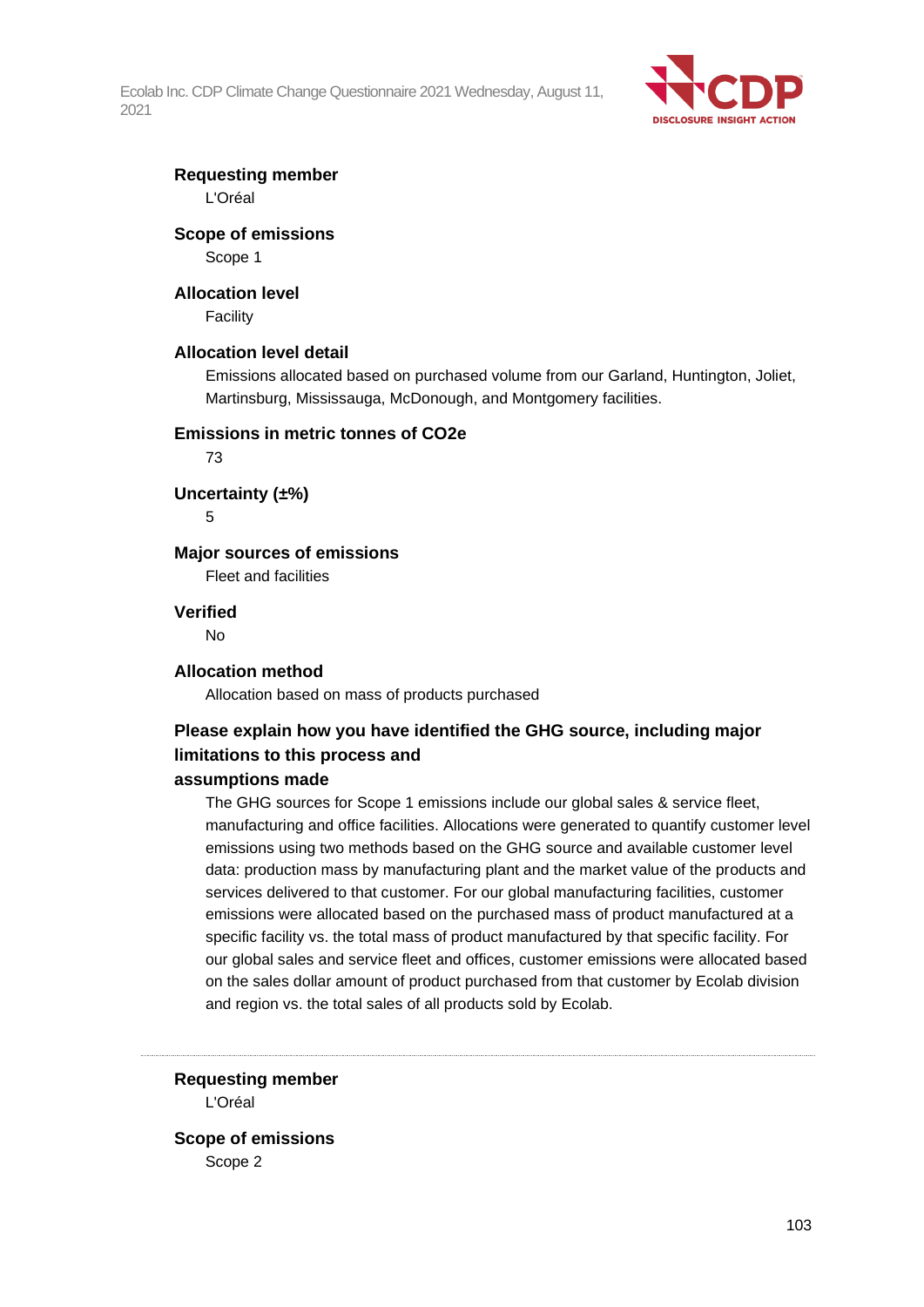

#### **Allocation level**

Facility

#### **Allocation level detail**

Emissions allocated based on purchased volume from our Garland, Huntington, Joliet, Martinsburg, Mississauga, McDonough, and Montgomery facilities.

### **Emissions in metric tonnes of CO2e**

 $\overline{z}$ 

## **Uncertainty (±%)**

5

## **Major sources of emissions**

Offices and facilities

#### **Verified**

No

#### **Allocation method**

Allocation based on the market value of products purchased

## **Please explain how you have identified the GHG source, including major limitations to this process and**

#### **assumptions made**

The GHG sources for Scope 2 emissions include our global manufacturing and office facilities. Allocations were generated to quantify customer level emissions using two methods based on the GHG source and available customer level data: production mass by manufacturing plant and the market value of the products and services delivered to that customer. For our global manufacturing facilities, customer emissions were allocated based on the purchased mass of product manufactured at a specific facility vs. the total mass of product manufactured by that specific facility. For our global offices, customer emissions were allocated based on the sales dollar amount of product purchased from that customer by Ecolab division and region vs. the total sales of all products sold by Ecolab.

#### **Requesting member**

McDonald's Corporation

#### **Scope of emissions**

Scope 1

## **Allocation level**

Facility

#### **Allocation level detail**

Emissions allocated based on purchased volume from our Greensboro and Carrollton facilities.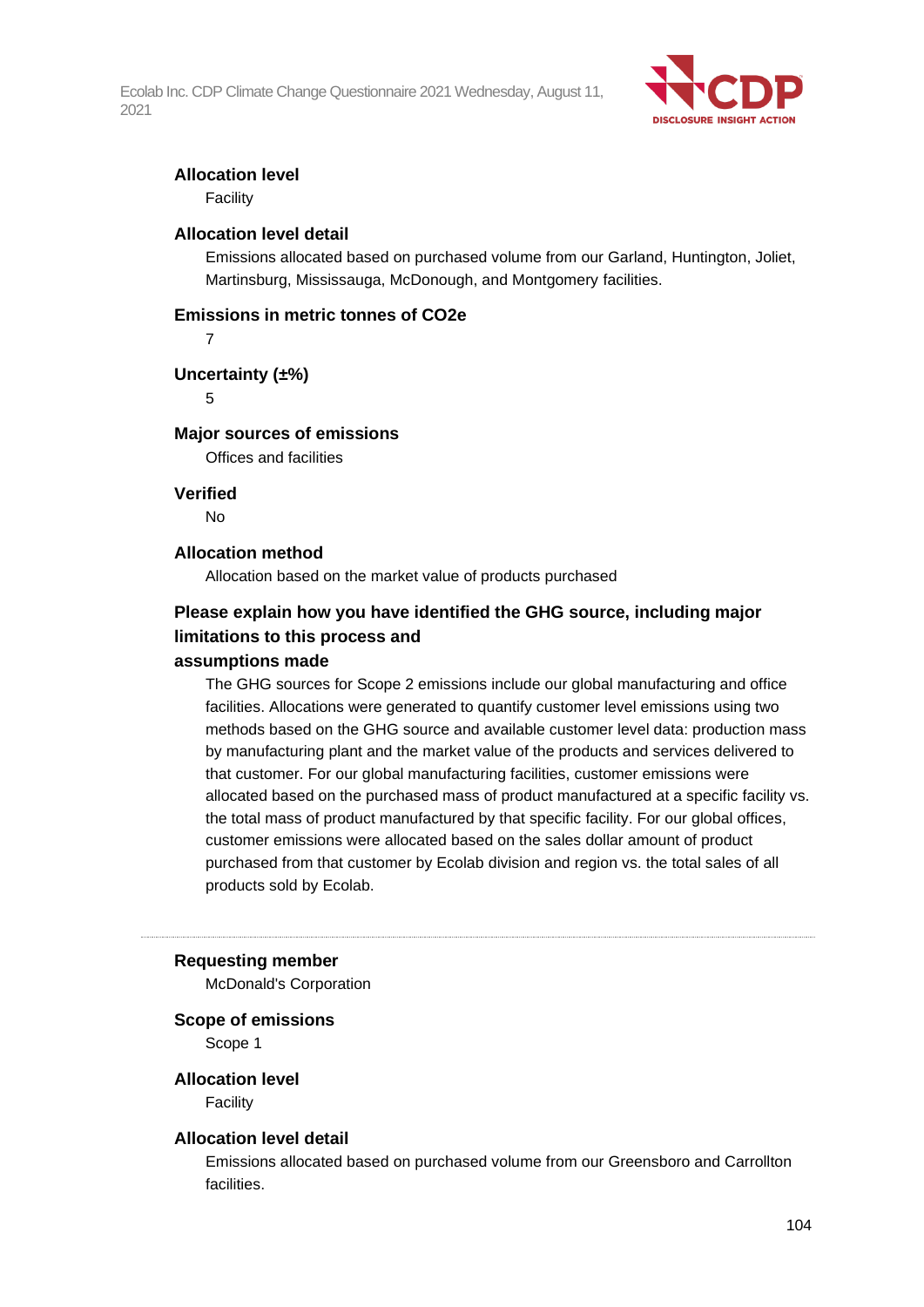

## **Emissions in metric tonnes of CO2e** 2,813

# **Uncertainty (±%)**

5

## **Major sources of emissions**

Fleet and facilities

## **Verified**

No

## **Allocation method**

Allocation based on mass of products purchased

## **Please explain how you have identified the GHG source, including major limitations to this process and**

## **assumptions made**

The GHG sources for Scope 1 emissions include our global sales & service fleet, manufacturing and office facilities. Allocations were generated to quantify customer level emissions using two methods based on the GHG source and available customer level data: production mass by manufacturing plant and the market value of the products and services delivered to that customer. For our global manufacturing facilities, customer emissions were allocated based on the purchased mass of product manufactured at a specific facility vs. the total mass of product manufactured by that specific facility. For our global sales and service fleet and offices, customer emissions were allocated based on the sales dollar amount of product purchased from that customer by Ecolab division and region vs. the total sales of all products sold by Ecolab.

#### **Requesting member**

McDonald's Corporation

## **Scope of emissions**

Scope 2

## **Allocation level**

Facility

## **Allocation level detail**

Emissions allocated based on purchased volume from our Greensboro and Carrollton facilities.

## **Emissions in metric tonnes of CO2e**

332

## **Uncertainty (±%)**

5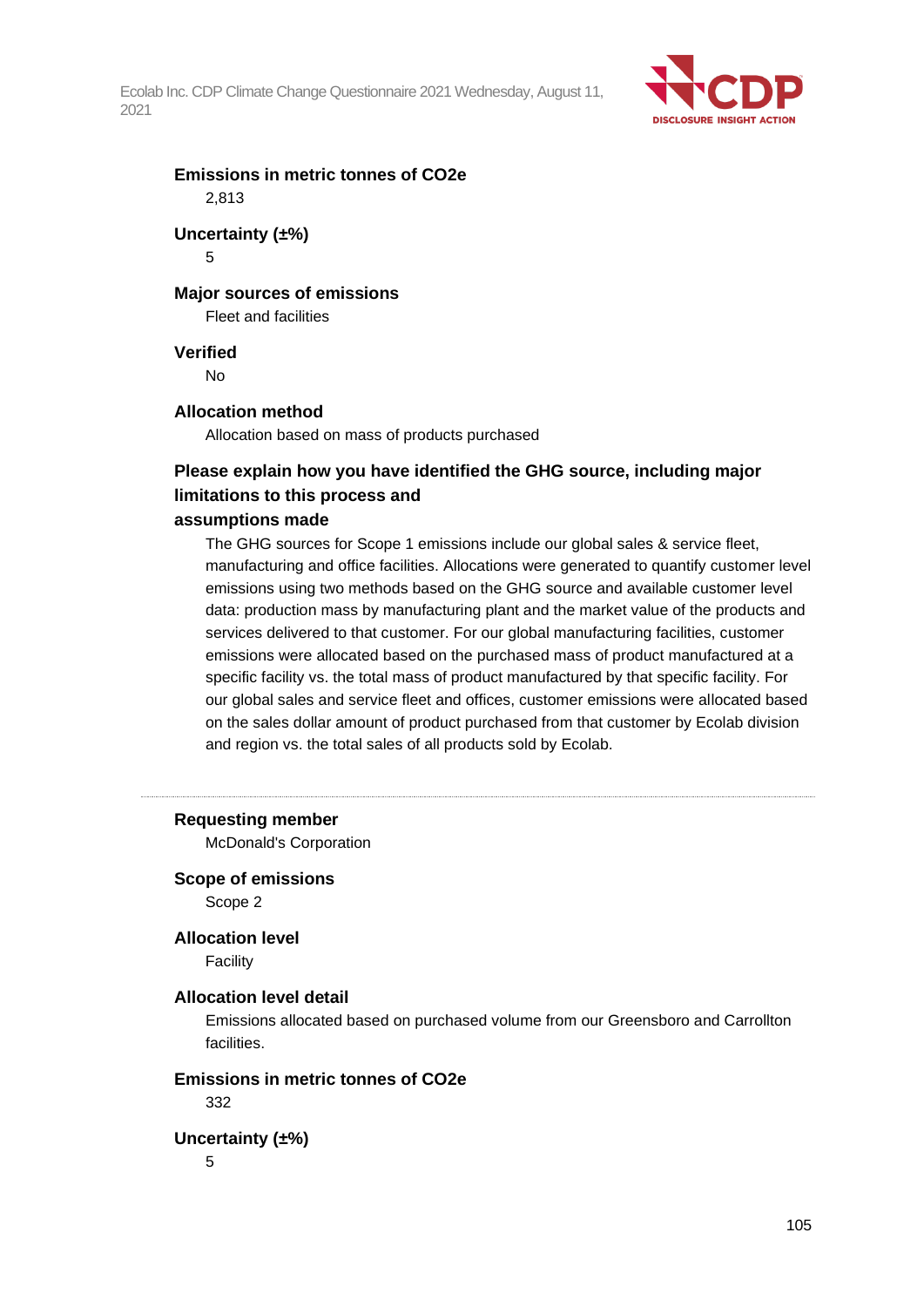

#### **Major sources of emissions**

Offices and facilities

#### **Verified**

No

#### **Allocation method**

Allocation based on the market value of products purchased

## **Please explain how you have identified the GHG source, including major limitations to this process and**

### **assumptions made**

The GHG sources for Scope 2 emissions include our global manufacturing and office facilities. Allocations were generated to quantify customer level emissions using two methods based on the GHG source and available customer level data: production mass by manufacturing plant and the market value of the products and services delivered to that customer. For our global manufacturing facilities, customer emissions were allocated based on the purchased mass of product manufactured at a specific facility vs. the total mass of product manufactured by that specific facility. For our global offices, customer emissions were allocated based on the sales dollar amount of product purchased from that customer by Ecolab division and region vs. the total sales of all products sold by Ecolab.

#### **Requesting member**

Walmart, Inc.

#### **Scope of emissions**

Scope 1

#### **Allocation level**

Facility

#### **Allocation level detail**

Emissions allocated based on purchased volume from our Greensboro, Carrollton, and COI facilities.

## **Emissions in metric tonnes of CO2e**

2,362.27

**Uncertainty (±%)**

## 5

## **Major sources of emissions**

Fleet and facilities

#### **Verified**

No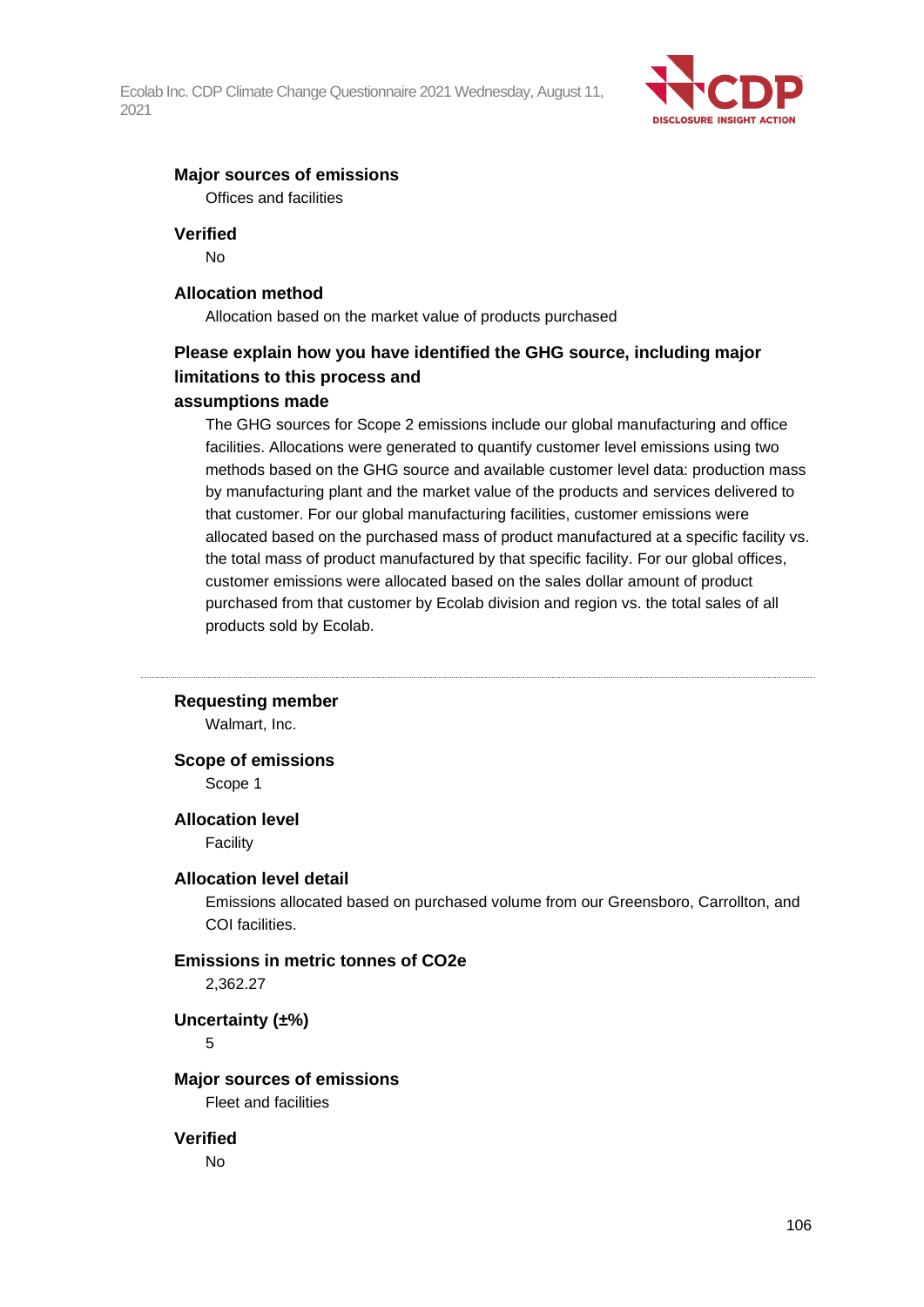

### **Allocation method**

Allocation based on the market value of products purchased

## **Please explain how you have identified the GHG source, including major limitations to this process and**

#### **assumptions made**

The GHG sources for Scope 1 emissions include our global sales & service fleet, manufacturing and office facilities. Allocations were generated to quantify customer level emissions using two methods based on the GHG source and available customer level data: production mass by manufacturing plant and the market value of the products and services delivered to that customer. For our global manufacturing facilities, customer emissions were allocated based on the purchased mass of product manufactured at a specific facility vs. the total mass of product manufactured by that specific facility. For our global sales and service fleet and offices, customer emissions were allocated based on the sales dollar amount of product purchased from that customer by Ecolab division and region vs. the total sales of all products sold by Ecolab.

#### **Requesting member**

Walmart, Inc.

## **Scope of emissions**

Scope 2

#### **Allocation level**

Facility

#### **Allocation level detail**

Emissions allocated based on purchased volume from our Greensboro, Carrolton, and COI facilities.

#### **Emissions in metric tonnes of CO2e**

669.61

#### **Uncertainty (±%)**

5

#### **Major sources of emissions**

Offices and facilities

#### **Verified**

No

#### **Allocation method**

Allocation based on the market value of products purchased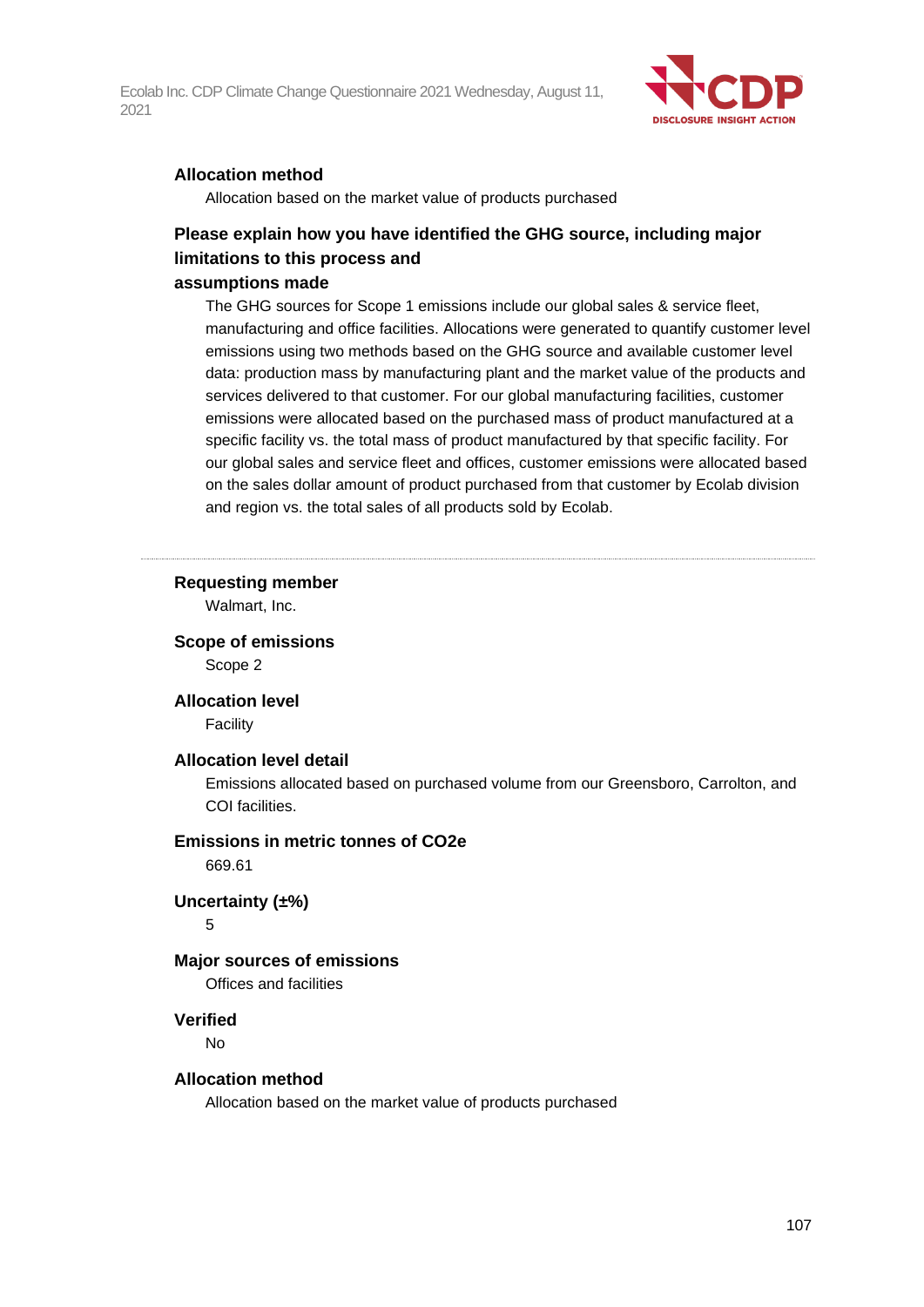

## **Please explain how you have identified the GHG source, including major limitations to this process and assumptions made**

## The GHG sources for Scope 2 emissions include our global manufacturing and office facilities. Allocations were generated to quantify customer level emissions using two methods based on the GHG source and available customer level data: production mass by manufacturing plant and the market value of the products and services delivered to that customer. For our global manufacturing facilities, customer emissions were allocated based on the purchased mass of product manufactured at a specific facility vs. the total mass of product manufactured by that specific facility. For our global offices, customer emissions were allocated based on the sales dollar amount of product purchased from that customer by Ecolab division and region vs. the total sales of all products sold by Ecolab.

#### **Requesting member**

Ambev S.A

#### **Scope of emissions**

Scope 1

**Allocation level**

Facility

#### **Allocation level detail**

Emissions allocated based on purchased volume from our Barueri, COI, Darra, Joliet, Lerma, Martinsburg, Nanjing, Pilar, Tai Cang, Tessenderio, and Toronto facilities

#### **Emissions in metric tonnes of CO2e**

1,188

## **Uncertainty (±%)**

5

#### **Major sources of emissions**

Fleet and facilities

#### **Verified**

No

#### **Allocation method**

Allocation based on mass of products purchased

## **Please explain how you have identified the GHG source, including major limitations to this process and**

#### **assumptions made**

The GHG sources for Scope 1 emissions include our global sales & service fleet, manufacturing and office facilities. Allocations were generated to quantify customer level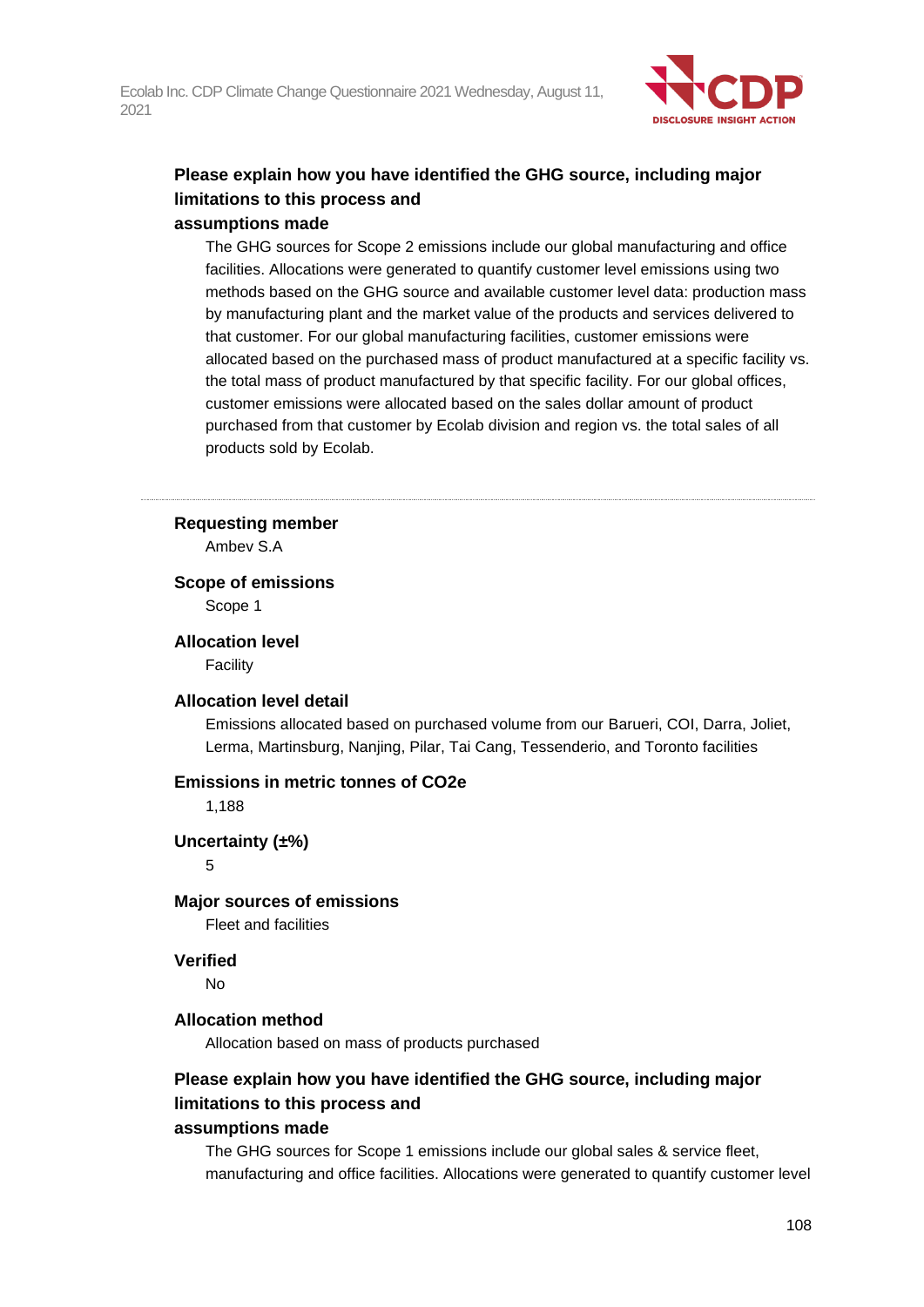

emissions using two methods based on the GHG source and available customer level data: production mass by manufacturing plant and the market value of the products and services delivered to that customer. For our global manufacturing facilities, customer emissions were allocated based on the purchased mass of product manufactured at a specific facility vs. the total mass of product manufactured by that specific facility. For our global sales and service fleet and offices, customer emissions were allocated based on the sales dollar amount of product purchased from that customer by Ecolab division and region vs. the total sales of all products sold by Ecolab.

#### **Requesting member**

Ambev S.A

#### **Scope of emissions**

Scope 2

#### **Allocation level**

Facility

#### **Allocation level detail**

Emissions allocated based on purchased volume from our Barueri, COI, Darra, Joliet, Lerma, Martinsburg, Nanjing, Pilar, Tai Cang, Tessenderio, and Toronto facilities

#### **Emissions in metric tonnes of CO2e**

259

#### **Uncertainty (±%)**

5

#### **Major sources of emissions**

Offices and facilities

#### **Verified**

No

#### **Allocation method**

Allocation based on the market value of products purchased

## **Please explain how you have identified the GHG source, including major limitations to this process and**

#### **assumptions made**

The GHG sources for Scope 2 emissions include our global manufacturing and office facilities. Allocations were generated to quantify customer level emissions using two methods based on the GHG source and available customer level data: production mass by manufacturing plant and the market value of the products and services delivered to that customer. For our global manufacturing facilities, customer emissions were allocated based on the purchased mass of product manufactured at a specific facility vs. the total mass of product manufactured by that specific facility. For our global offices,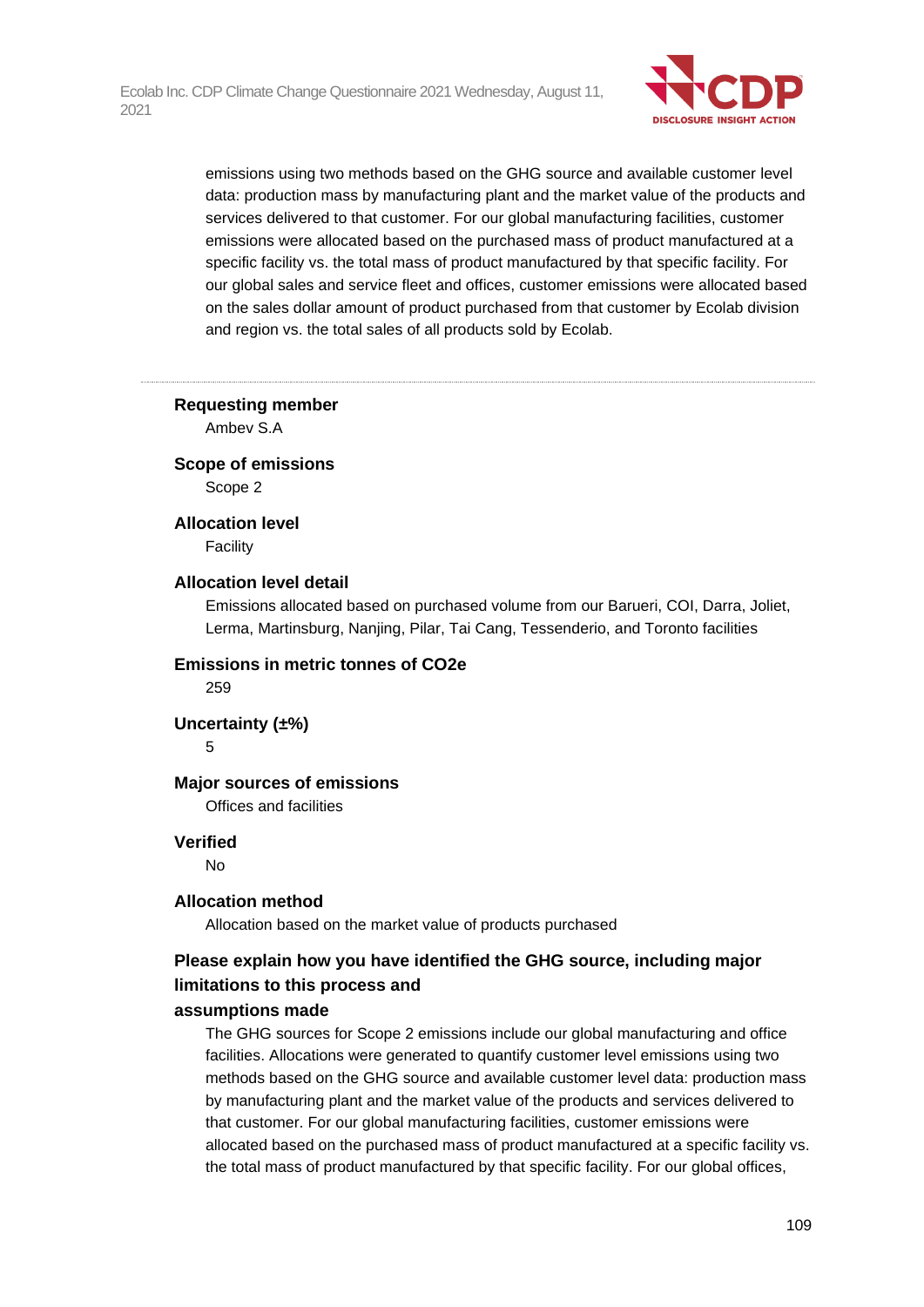

customer emissions were allocated based on the sales dollar amount of product purchased from that customer by Ecolab division and region vs. the total sales of all products sold by Ecolab.

#### **Requesting member**

Downer EDI

#### **Scope of emissions**

Scope 1

#### **Allocation level**

**Facility** 

#### **Allocation level detail**

Emissions allocated based on purchased volume from our Revesby facility

#### **Emissions in metric tonnes of CO2e**

5

**Uncertainty (±%)**

5

**Major sources of emissions** Fleet and Facilities

**Verified**

No

#### **Allocation method**

Allocation based on mass of products purchased

# **Please explain how you have identified the GHG source, including major limitations to this process and**

#### **assumptions made**

The GHG sources for Scope 1 emissions include our global sales & service fleet, manufacturing and office facilities. Allocations were generated to quantify customer level emissions using two methods based on the GHG source and available customer level data: production mass by manufacturing plant and the market value of the products and services delivered to that customer. For our global manufacturing facilities, customer emissions were allocated based on the purchased mass of product manufactured at a specific facility vs. the total mass of product manufactured by that specific facility. For our global sales and service fleet and offices, customer emissions were allocated based on the sales dollar amount of product purchased from that customer by Ecolab division and region vs. the total sales of all products sold by Ecolab.

**Requesting member**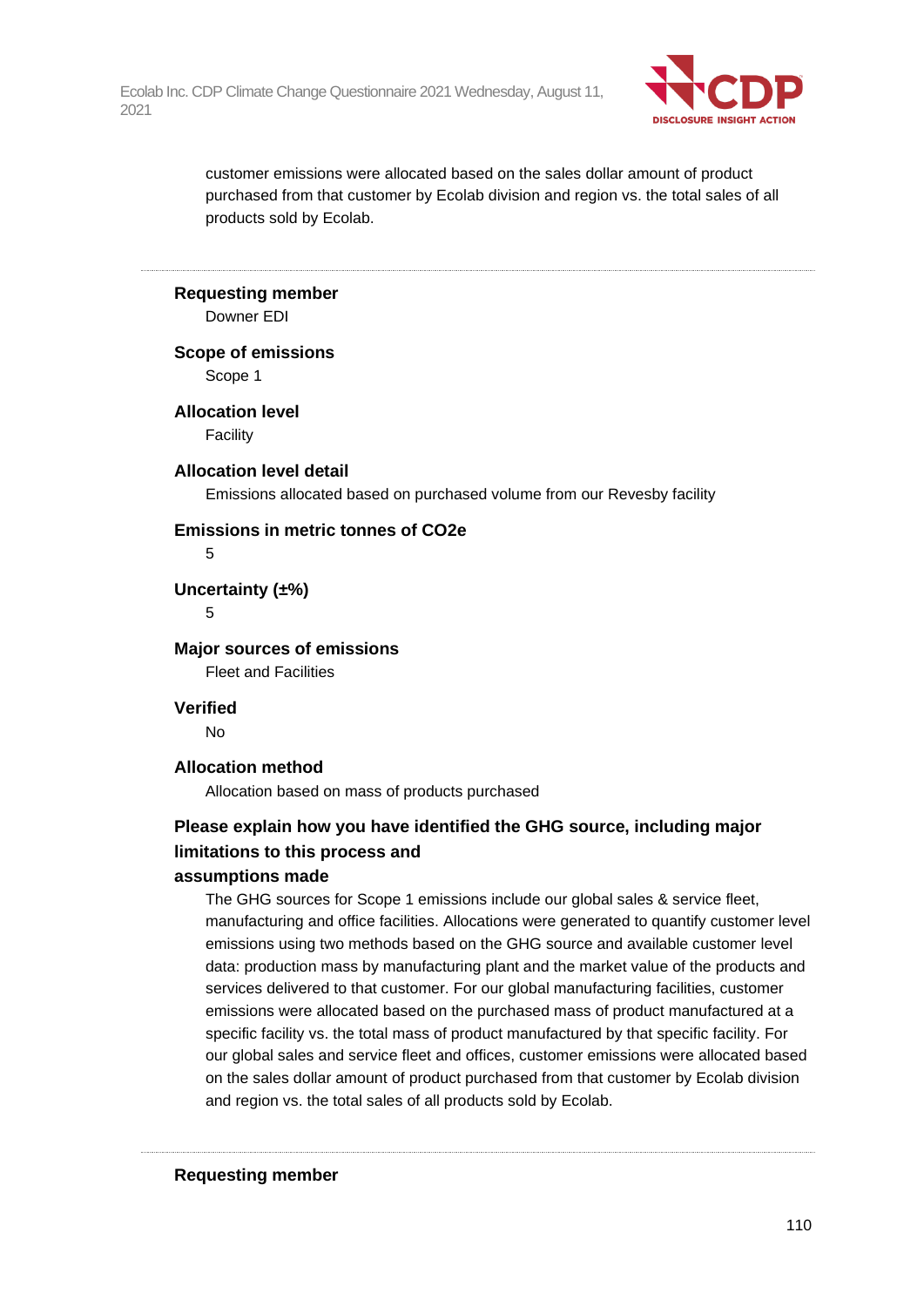

#### Downer EDI

# **Scope of emissions**

Scope 2

# **Allocation level**

**Facility** 

## **Allocation level detail**

Emissions allocated based on purchased volume from our Revesby facility

## **Emissions in metric tonnes of CO2e**

1

## **Uncertainty (±%)**

5

## **Major sources of emissions**

Offices and Facilities

## **Verified**

No

## **Allocation method**

Allocation based on the market value of products purchased

# **Please explain how you have identified the GHG source, including major limitations to this process and**

#### **assumptions made**

The GHG sources for Scope 2 emissions include our global manufacturing and office facilities. Allocations were generated to quantify customer level emissions using two methods based on the GHG source and available customer level data: production mass by manufacturing plant and the market value of the products and services delivered to that customer. For our global manufacturing facilities, customer emissions were allocated based on the purchased mass of product manufactured at a specific facility vs. the total mass of product manufactured by that specific facility. For our global offices, customer emissions were allocated based on the sales dollar amount of product purchased from that customer by Ecolab division and region vs. the total sales of all products sold by Ecolab.

**Requesting member** Keurig Dr Pepper

**Scope of emissions** Scope 1

**Allocation level** Facility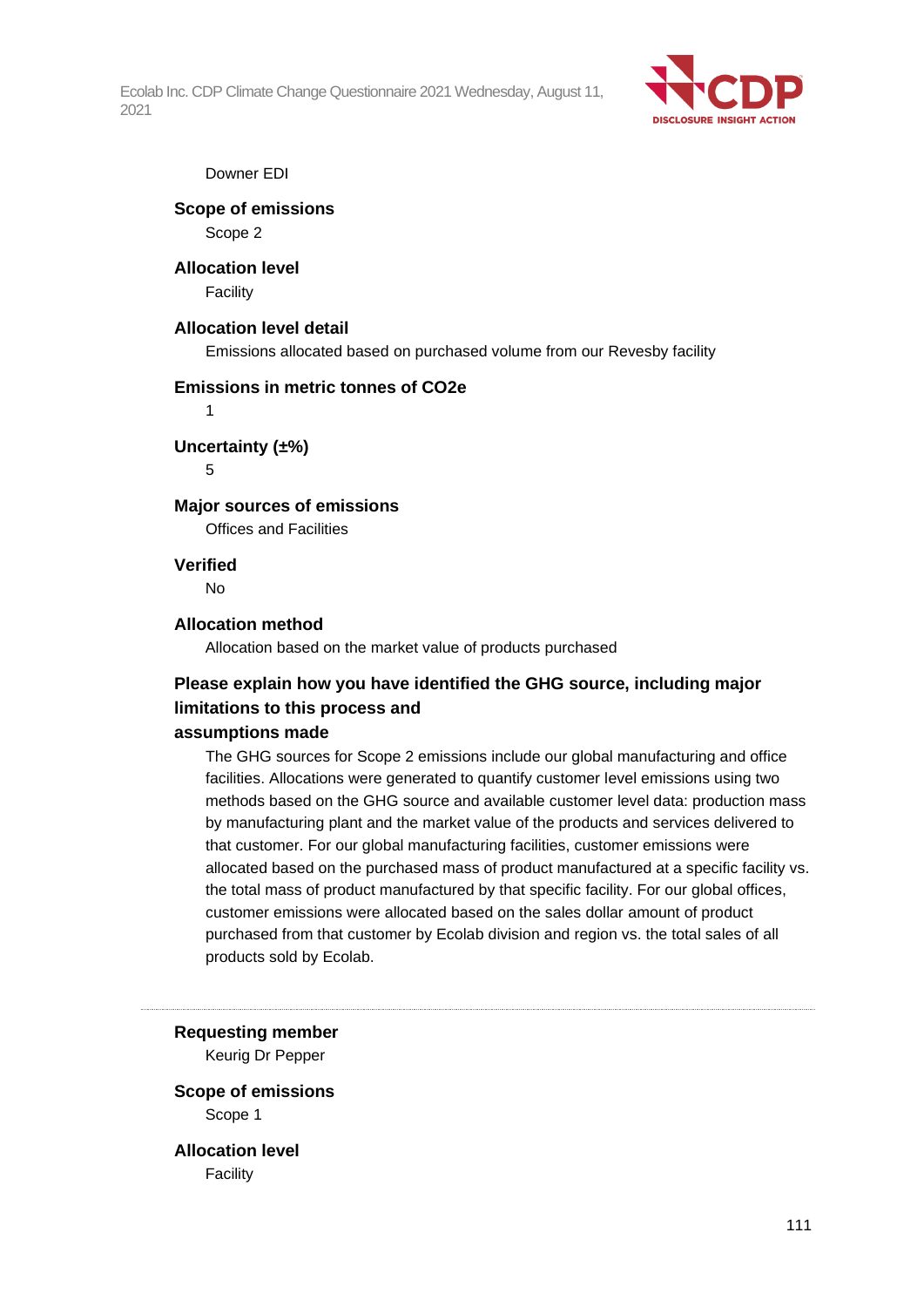

## **Allocation level detail**

Emissions allocated based on purchased volume from our COI, Garland, Joliet and Martinsburg facilities

## **Emissions in metric tonnes of CO2e**

159

**Uncertainty (±%)**

5

#### **Major sources of emissions**

Fleet and facilities

#### **Verified**

No

#### **Allocation method**

Allocation based on the volume of products purchased

## **Please explain how you have identified the GHG source, including major limitations to this process and**

#### **assumptions made**

The GHG sources for Scope 1 emissions include our global sales & service fleet, manufacturing and office facilities. Allocations were generated to quantify customer level emissions using two methods based on the GHG source and available customer level data: production mass by manufacturing plant and the market value of the products and services delivered to that customer. For our global manufacturing facilities, customer emissions were allocated based on the purchased mass of product manufactured at a specific facility vs. the total mass of product manufactured by that specific facility. For our global sales and service fleet and offices, customer emissions were allocated based on the sales dollar amount of product purchased from that customer by Ecolab division and region vs. the total sales of all products sold by Ecolab.

#### **Requesting member**

Keurig Dr Pepper

**Scope of emissions**

Scope 2

## **Allocation level**

Facility

#### **Allocation level detail**

Emissions allocated based on purchased volume from our COI, Garland, Joliet and Martinsburg facilities

#### **Emissions in metric tonnes of CO2e**

15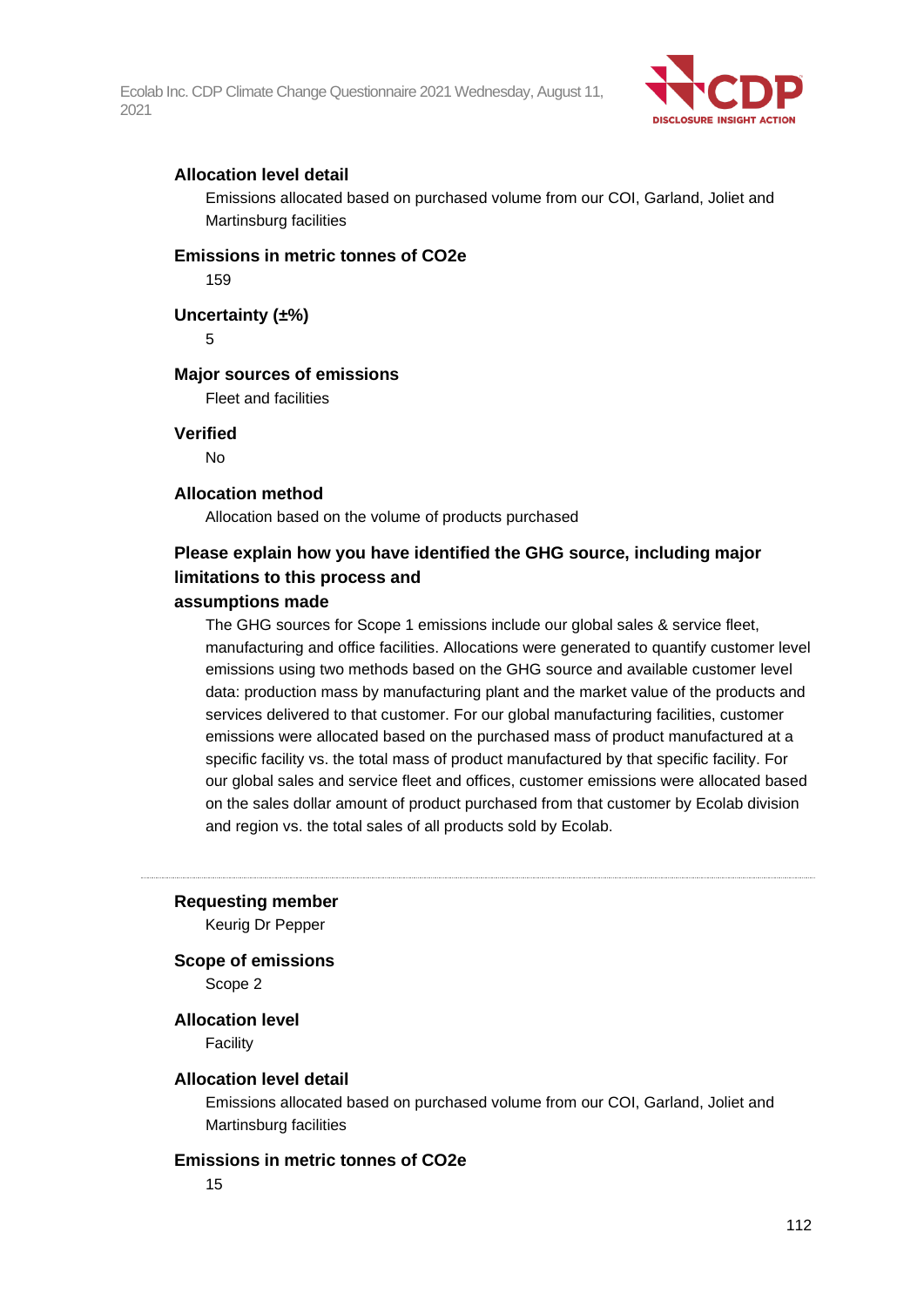

## **Uncertainty (±%)**

5

## **Major sources of emissions**

Offices and facilities

#### **Verified**

No

## **Allocation method**

Allocation based on the market value of products purchased

## **Please explain how you have identified the GHG source, including major limitations to this process and**

## **assumptions made**

The GHG sources for Scope 2 emissions include our global manufacturing and office facilities. Allocations were generated to quantify customer level emissions using two methods based on the GHG source and available customer level data: production mass by manufacturing plant and the market value of the products and services delivered to that customer. For our global manufacturing facilities, customer emissions were allocated based on the purchased mass of product manufactured at a specific facility vs. the total mass of product manufactured by that specific facility. For our global offices, customer emissions were allocated based on the sales dollar amount of product purchased from that customer by Ecolab division and region vs. the total sales of all products sold by Ecolab.

#### **Requesting member**

Marfrig Global Foods S/A

#### **Scope of emissions**

Scope 1

## **Allocation level**

Facility

#### **Allocation level detail**

Emissions allocated based on purchased volume from our Pilar and Suzano facilities

#### **Emissions in metric tonnes of CO2e**

1

## **Uncertainty (±%)**

5

**Major sources of emissions** Fleet and Facilities

### **Verified**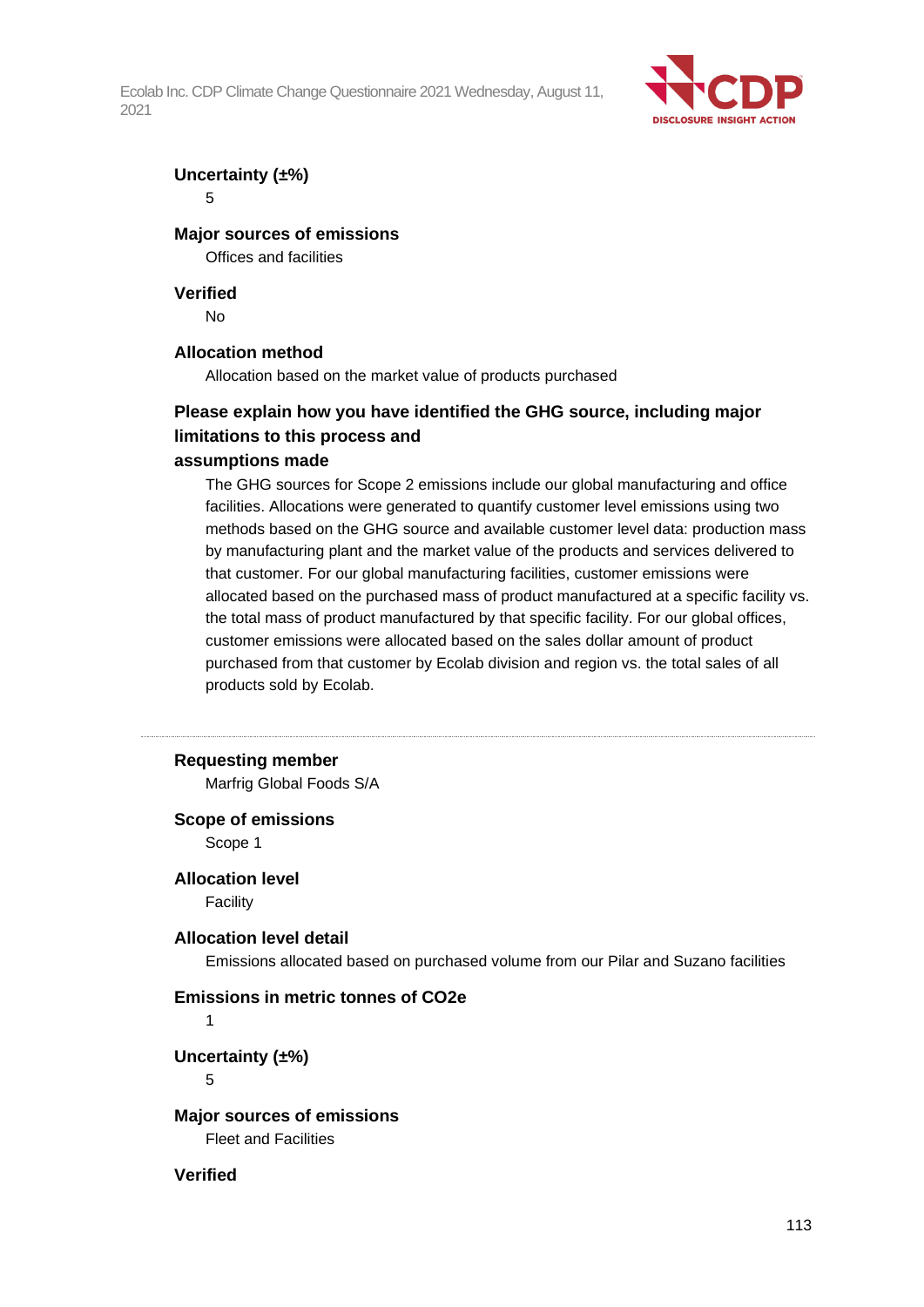

#### No

#### **Allocation method**

Allocation based on mass of products purchased

# **Please explain how you have identified the GHG source, including major limitations to this process and**

## **assumptions made**

The GHG sources for Scope 1 emissions include our global sales & service fleet, manufacturing and office facilities. Allocations were generated to quantify customer level emissions using two methods based on the GHG source and available customer level data: production mass by manufacturing plant and the market value of the products and services delivered to that customer. For our global manufacturing facilities, customer emissions were allocated based on the purchased mass of product manufactured at a specific facility vs. the total mass of product manufactured by that specific facility. For our global sales and service fleet and offices, customer emissions were allocated based on the sales dollar amount of product purchased from that customer by Ecolab division and region vs. the total sales of all products sold by Ecolab.

## **Requesting member**

Marfrig Global Foods S/A

**Scope of emissions** Scope 2

**Allocation level**

Facility

#### **Allocation level detail**

Emissions allocated based on purchased volume from our Pilar and Suzano facilities

#### **Emissions in metric tonnes of CO2e**

0.4

#### **Uncertainty (±%)**

5

#### **Major sources of emissions**

Offices and Facilities

#### **Verified**

No

#### **Allocation method**

Allocation based on the market value of products purchased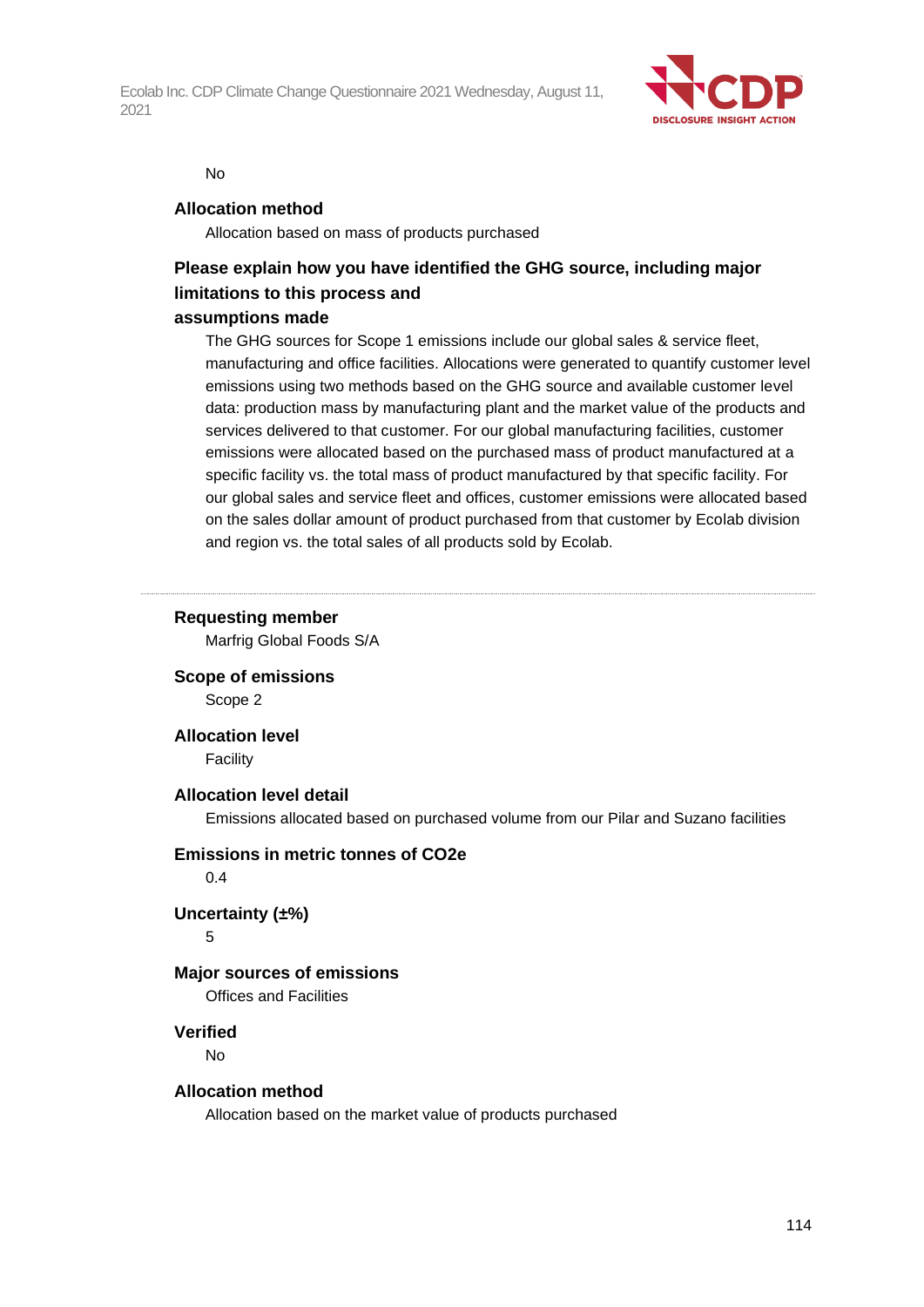

## **Please explain how you have identified the GHG source, including major limitations to this process and assumptions made**

## The GHG sources for Scope 2 emissions include our global manufacturing and office facilities. Allocations were generated to quantify customer level emissions using two methods based on the GHG source and available customer level data: production mass by manufacturing plant and the market value of the products and services delivered to that customer. For our global manufacturing facilities, customer emissions were allocated based on the purchased mass of product manufactured at a specific facility vs. the total mass of product manufactured by that specific facility. For our global offices, customer emissions were allocated based on the sales dollar amount of product purchased from that customer by Ecolab division and region vs. the total sales of all products sold by Ecolab.

#### **Requesting member**

NHS England and NHS Improvement

#### **Scope of emissions**

Scope 1

#### **Allocation level**

Facility

#### **Allocation level detail**

Emissions allocated based on purchased volume from our Weavergate, Leeds, and Tessenderlo facilities.

## **Emissions in metric tonnes of CO2e**

469

#### **Uncertainty (±%)**

5

#### **Major sources of emissions**

Fleet and facilities

## **Verified**

No

#### **Allocation method**

Allocation based on mass of products purchased

## **Please explain how you have identified the GHG source, including major limitations to this process and**

#### **assumptions made**

The GHG sources for Scope 1 emissions include our global sales & service fleet, manufacturing and office facilities. Allocations were generated to quantify customer level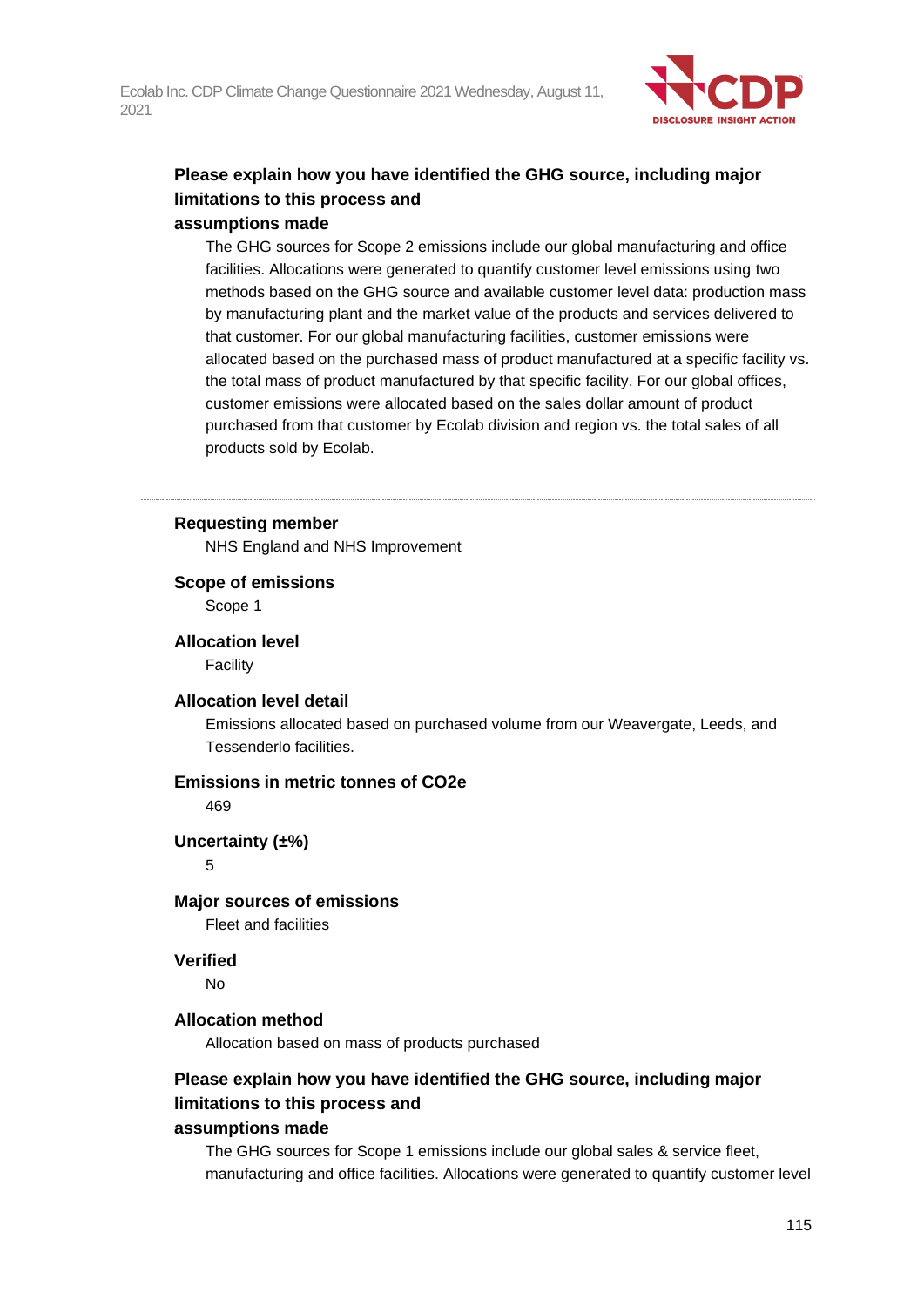

emissions using two methods based on the GHG source and available customer level data: production mass by manufacturing plant and the market value of the products and services delivered to that customer. For our global manufacturing facilities, customer emissions were allocated based on the purchased mass of product manufactured at a specific facility vs. the total mass of product manufactured by that specific facility. For our global sales and service fleet and offices, customer emissions were allocated based on the sales dollar amount of product purchased from that customer by Ecolab division and region vs. the total sales of all products sold by Ecolab.

#### **Requesting member**

NHS England and NHS Improvement

#### **Scope of emissions**

Scope 2

#### **Allocation level**

Facility

#### **Allocation level detail**

Emissions allocated based on purchased volume from our Weavergate, Leeds, and Tessenderlo facilities.

#### **Emissions in metric tonnes of CO2e**

48

#### **Uncertainty (±%)**

5

#### **Major sources of emissions**

Offices and Facilities

#### **Verified**

No

#### **Allocation method**

Allocation based on the market value of products purchased

## **Please explain how you have identified the GHG source, including major limitations to this process and**

#### **assumptions made**

The GHG sources for Scope 2 emissions include our global manufacturing and office facilities. Allocations were generated to quantify customer level emissions using two methods based on the GHG source and available customer level data: production mass by manufacturing plant and the market value of the products and services delivered to that customer. For our global manufacturing facilities, customer emissions were allocated based on the purchased mass of product manufactured at a specific facility vs. the total mass of product manufactured by that specific facility. For our global offices,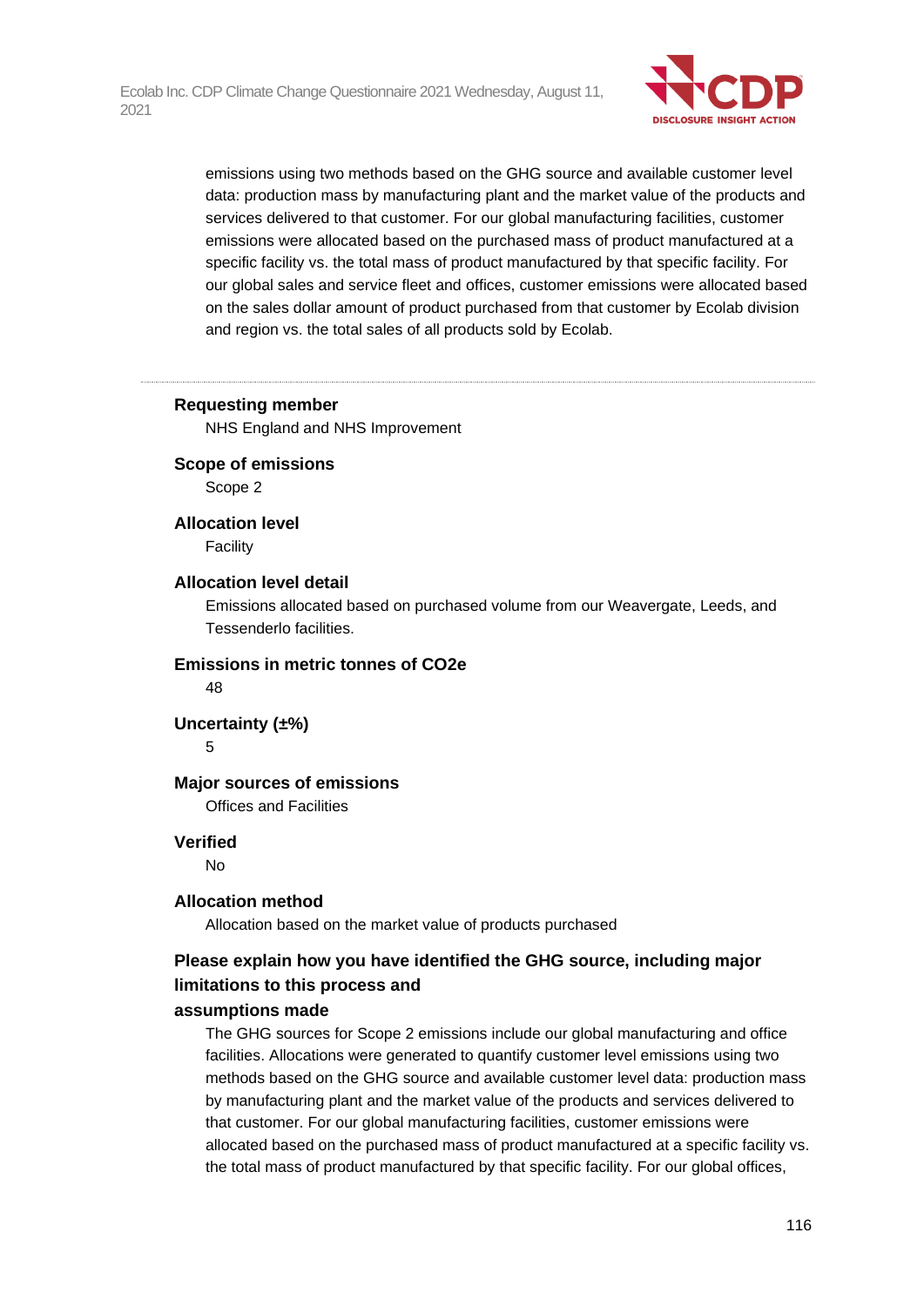

customer emissions were allocated based on the sales dollar amount of product purchased from that customer by Ecolab division and region vs. the total sales of all products sold by Ecolab.

**Requesting member**

OMV AG

**Scope of emissions**

Scope 1

**Allocation level**

**Facility** 

**Allocation level detail**

Emissions allocated based on purchased volume from our Biebesheim facility.

#### **Emissions in metric tonnes of CO2e**

45

**Uncertainty (±%)**

5

**Major sources of emissions** Fleet and Facilities

**Verified**

No

## **Allocation method**

Allocation based on mass of products purchased

# **Please explain how you have identified the GHG source, including major limitations to this process and**

#### **assumptions made**

The GHG sources for Scope 1 emissions include our global sales & service fleet, manufacturing and office facilities. Allocations were generated to quantify customer level emissions using two methods based on the GHG source and available customer level data: production mass by manufacturing plant and the market value of the products and services delivered to that customer. For our global manufacturing facilities, customer emissions were allocated based on the purchased mass of product manufactured at a specific facility vs. the total mass of product manufactured by that specific facility. For our global sales and service fleet and offices, customer emissions were allocated based on the sales dollar amount of product purchased from that customer by Ecolab division and region vs. the total sales of all products sold by Ecolab.

**Requesting member**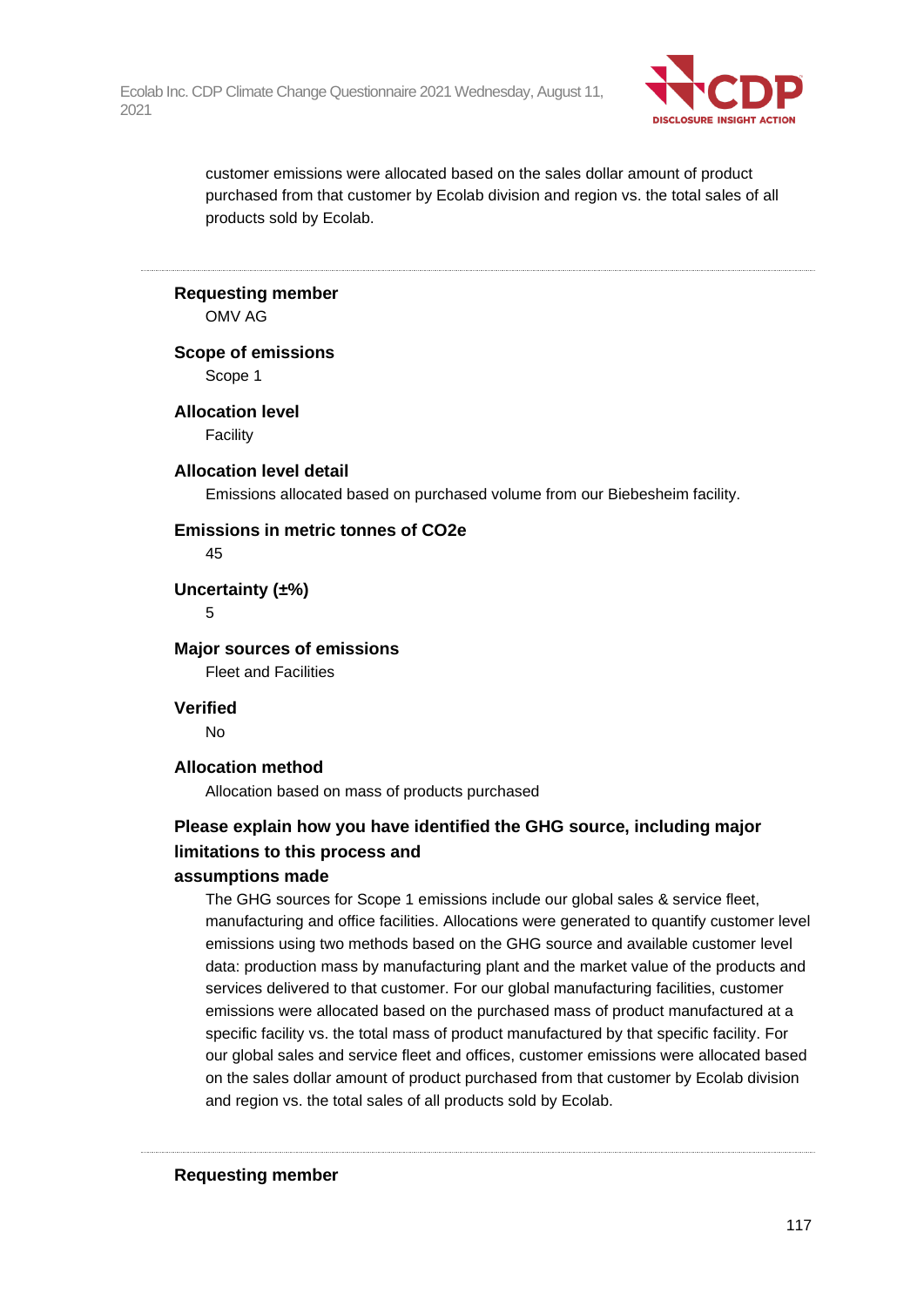

#### OMV AG

## **Scope of emissions**

Scope 2

# **Allocation level**

**Facility** 

## **Allocation level detail**

Emissions allocated based on purchased volume from our Biebesheim facility

## **Emissions in metric tonnes of CO2e**

 $20$ 

## **Uncertainty (±%)**

5

## **Major sources of emissions**

Offices and facilities

## **Verified**

No

## **Allocation method**

Allocation based on the market value of products purchased

# **Please explain how you have identified the GHG source, including major limitations to this process and**

#### **assumptions made**

The GHG sources for Scope 2 emissions include our global manufacturing and office facilities. Allocations were generated to quantify customer level emissions using two methods based on the GHG source and available customer level data: production mass by manufacturing plant and the market value of the products and services delivered to that customer. For our global manufacturing facilities, customer emissions were allocated based on the purchased mass of product manufactured at a specific facility vs. the total mass of product manufactured by that specific facility. For our global offices, customer emissions were allocated based on the sales dollar amount of product purchased from that customer by Ecolab division and region vs. the total sales of all products sold by Ecolab.

#### **Requesting member**

Suzano Papel & Celulose

## **Scope of emissions** Scope 1

**Allocation level** Facility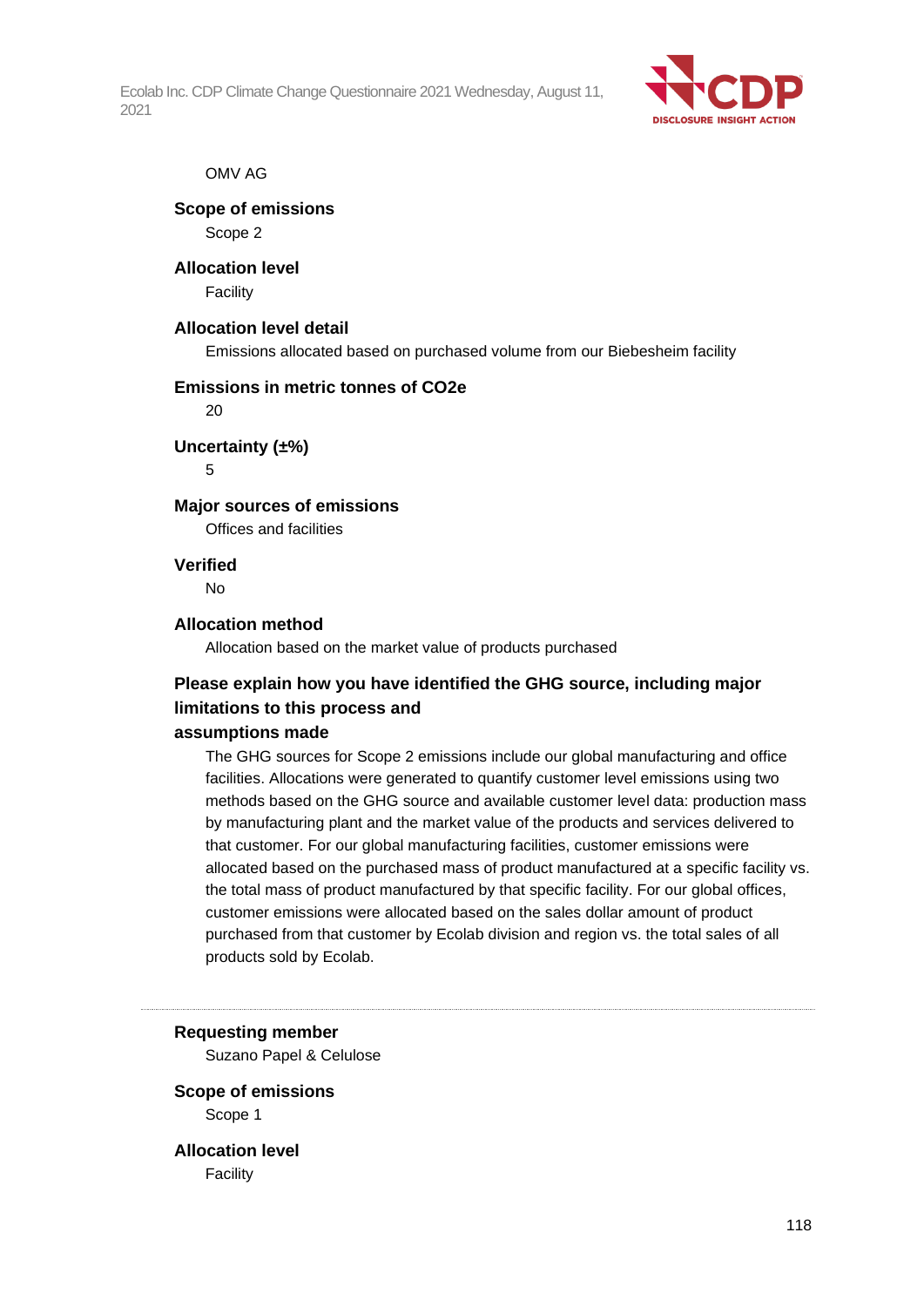

### **Allocation level detail**

Emissions allocated based on purchased volume from our Suzano and Barueri facilities

# **Emissions in metric tonnes of CO2e**

253

**Uncertainty (±%)**

5

## **Major sources of emissions**

Fleet and Facilities

#### **Verified**

No

## **Allocation method**

Allocation based on mass of products purchased

# **Please explain how you have identified the GHG source, including major limitations to this process and**

#### **assumptions made**

The GHG sources for Scope 1 emissions include our global sales & service fleet, manufacturing and office facilities. Allocations were generated to quantify customer level emissions using two methods based on the GHG source and available customer level data: production mass by manufacturing plant and the market value of the products and services delivered to that customer. For our global manufacturing facilities, customer emissions were allocated based on the purchased mass of product manufactured at a specific facility vs. the total mass of product manufactured by that specific facility. For our global sales and service fleet and offices, customer emissions were allocated based on the sales dollar amount of product purchased from that customer by Ecolab division and region vs. the total sales of all products sold by Ecolab.

**Requesting member**

Suzano Papel & Celulose

**Scope of emissions**

Scope 2

**Allocation level**

Facility

#### **Allocation level detail**

Emissions allocated based on purchased volume from our Suzano and Barueri facilities

**Emissions in metric tonnes of CO2e**

 $\overline{A}A$ 

**Uncertainty (±%)**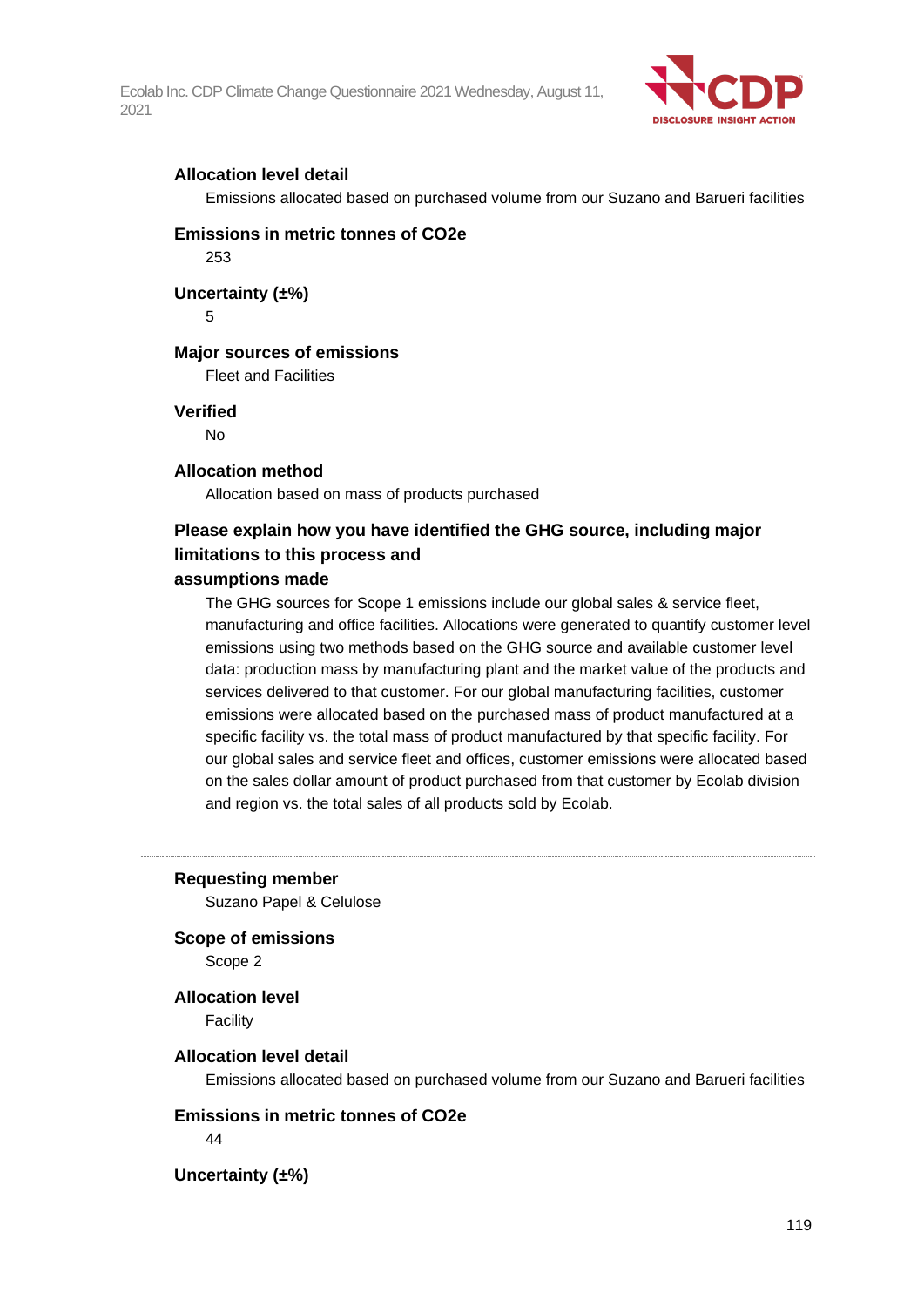

#### 5

#### **Major sources of emissions**

Offices and Facilities

**Verified**

No

## **Allocation method**

Allocation based on the market value of products purchased

# **Please explain how you have identified the GHG source, including major limitations to this process and**

## **assumptions made**

The GHG sources for Scope 2 emissions include our global manufacturing and office facilities. Allocations were generated to quantify customer level emissions using two methods based on the GHG source and available customer level data: production mass by manufacturing plant and the market value of the products and services delivered to that customer. For our global manufacturing facilities, customer emissions were allocated based on the purchased mass of product manufactured at a specific facility vs. the total mass of product manufactured by that specific facility. For our global offices, customer emissions were allocated based on the sales dollar amount of product purchased from that customer by Ecolab division and region vs. the total sales of all products sold by Ecolab.

#### **Requesting member**

The Coca-Cola Company

#### **Scope of emissions**

Scope 1

#### **Allocation level**

Facility

#### **Allocation level detail**

Emissions allocated based on purchased volume from our COI, Garland, Joliet, McDonough, Monterrey, Tai Cang and Tessendero facilities

#### **Emissions in metric tonnes of CO2e**

1,781

**Uncertainty (±%)**

5

## **Major sources of emissions**

Fleet and Facilities

#### **Verified**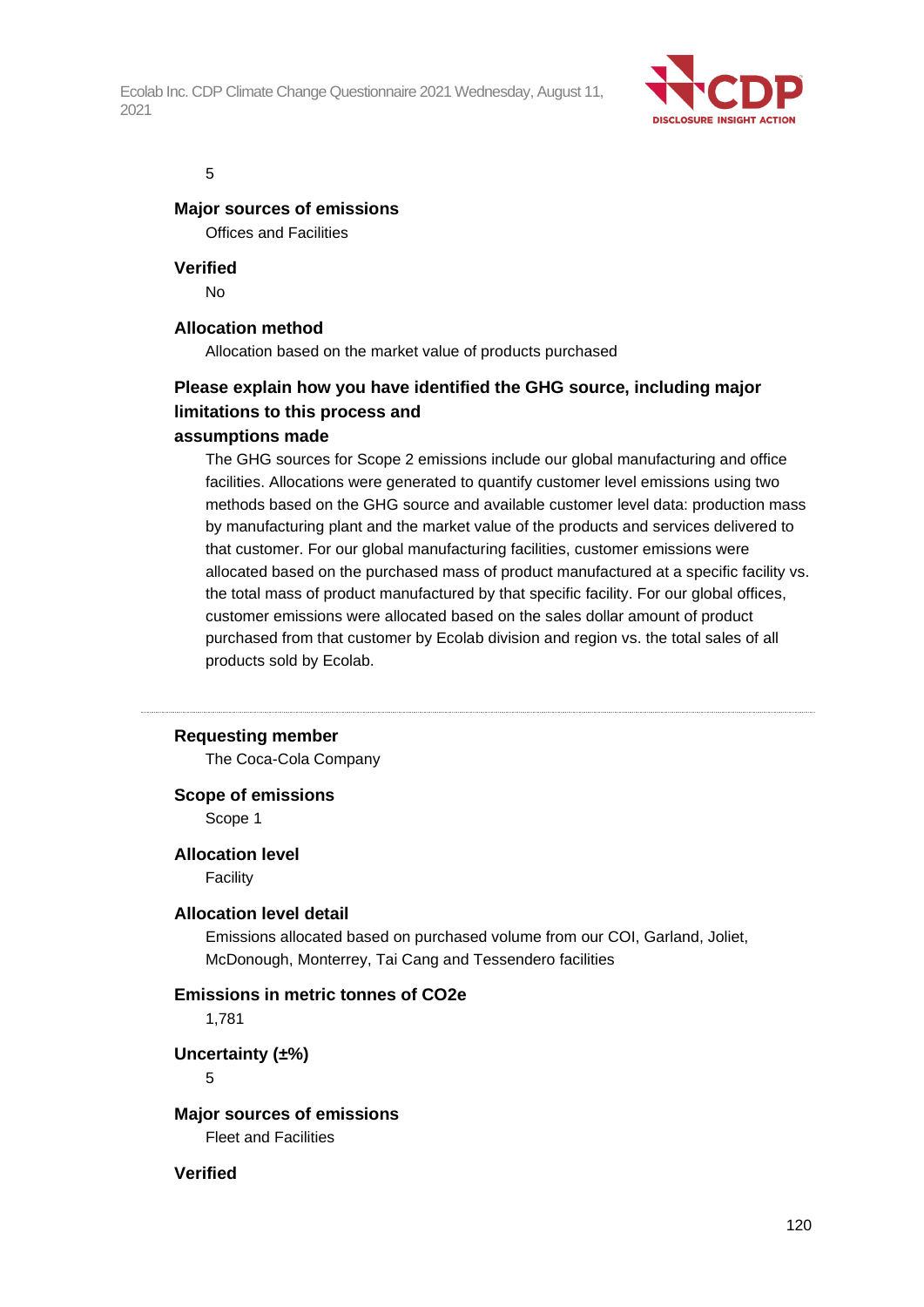

#### No

#### **Allocation method**

Allocation based on mass of products purchased

# **Please explain how you have identified the GHG source, including major limitations to this process and**

## **assumptions made**

The GHG sources for Scope 1 emissions include our global sales & service fleet, manufacturing and office facilities. Allocations were generated to quantify customer level emissions using two methods based on the GHG source and available customer level data: production mass by manufacturing plant and the market value of the products and services delivered to that customer. For our global manufacturing facilities, customer emissions were allocated based on the purchased mass of product manufactured at a specific facility vs. the total mass of product manufactured by that specific facility. For our global sales and service fleet and offices, customer emissions were allocated based on the sales dollar amount of product purchased from that customer by Ecolab division and region vs. the total sales of all products sold by Ecolab.

## **Requesting member**

The Coca-Cola Company

**Scope of emissions**

Scope 2

**Allocation level**

Facility

#### **Allocation level detail**

Emissions allocated based on purchased volume from our COI, Garland, Joliet, McDonough, Monterrey, Tai Cang and Tessendero facilities

#### **Emissions in metric tonnes of CO2e**

317

#### **Uncertainty (±%)**

5

## **Major sources of emissions**

Offices and Facilities

#### **Verified**

No

## **Allocation method**

Allocation based on the market value of products purchased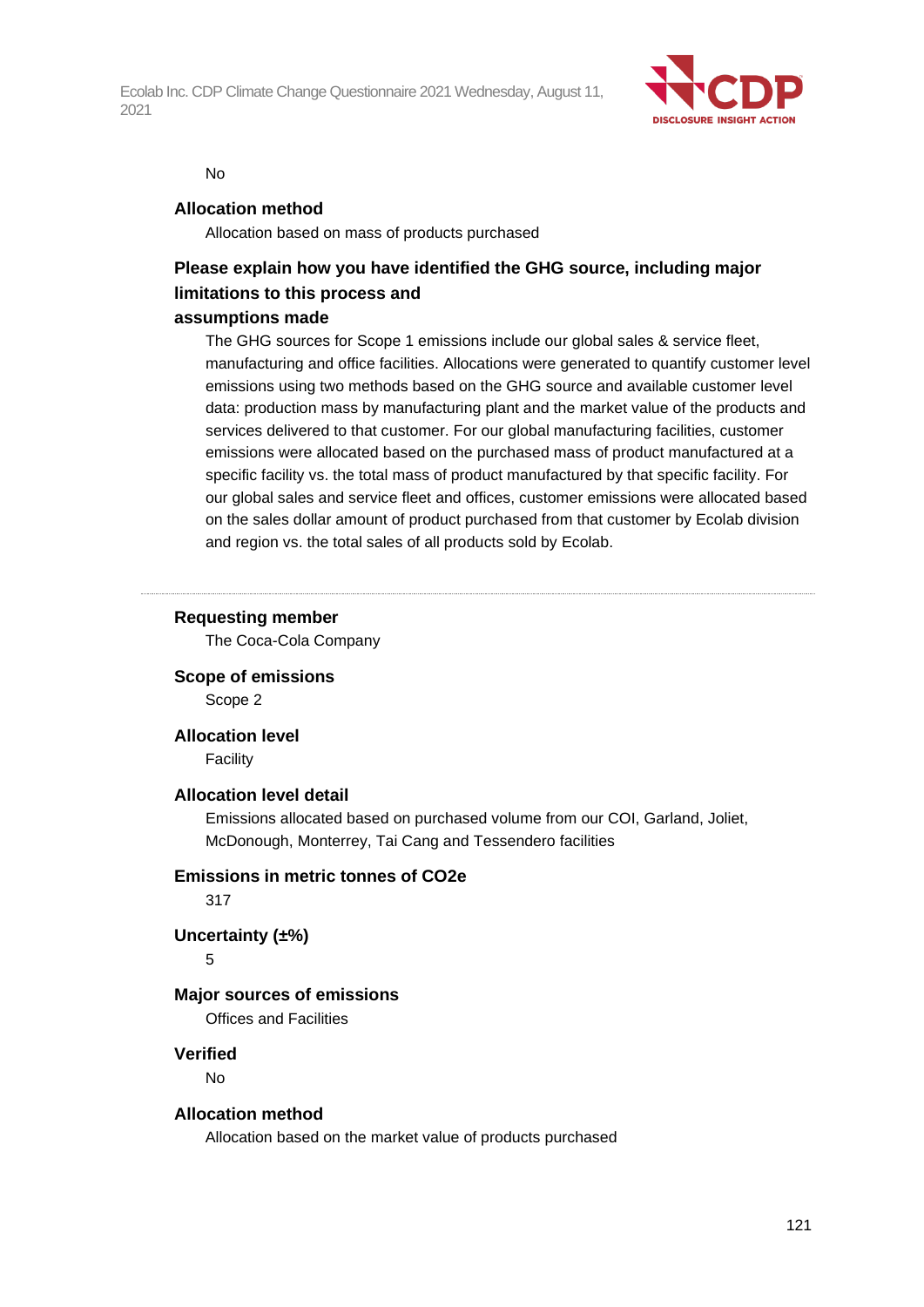

## **Please explain how you have identified the GHG source, including major limitations to this process and assumptions made**

## The GHG sources for Scope 2 emissions include our global manufacturing and office facilities. Allocations were generated to quantify customer level emissions using two methods based on the GHG source and available customer level data: production mass by manufacturing plant and the market value of the products and services delivered to that customer. For our global manufacturing facilities, customer emissions were allocated based on the purchased mass of product manufactured at a specific facility vs. the total mass of product manufactured by that specific facility. For our global offices, customer emissions were allocated based on the sales dollar amount of product purchased from that customer by Ecolab division and region vs. the total sales of all products sold by Ecolab.

#### **Requesting member**

WestRock Company

## **Scope of emissions**

Scope 1

## **Allocation level**

Facility

#### **Allocation level detail**

Emissions allocated based on purchased volume from our Ellwood City, Montgomery, Vancouver, Clearing, and Texarkana facilities

#### **Emissions in metric tonnes of CO2e**

3,346

#### **Uncertainty (±%)**

5

#### **Major sources of emissions**

Fleet and Facilities

## **Verified**

No

## **Allocation method**

Allocation based on the volume of products purchased

## **Please explain how you have identified the GHG source, including major limitations to this process and**

#### **assumptions made**

The GHG sources for Scope 1 emissions include our global sales & service fleet, manufacturing and office facilities. Allocations were generated to quantify customer level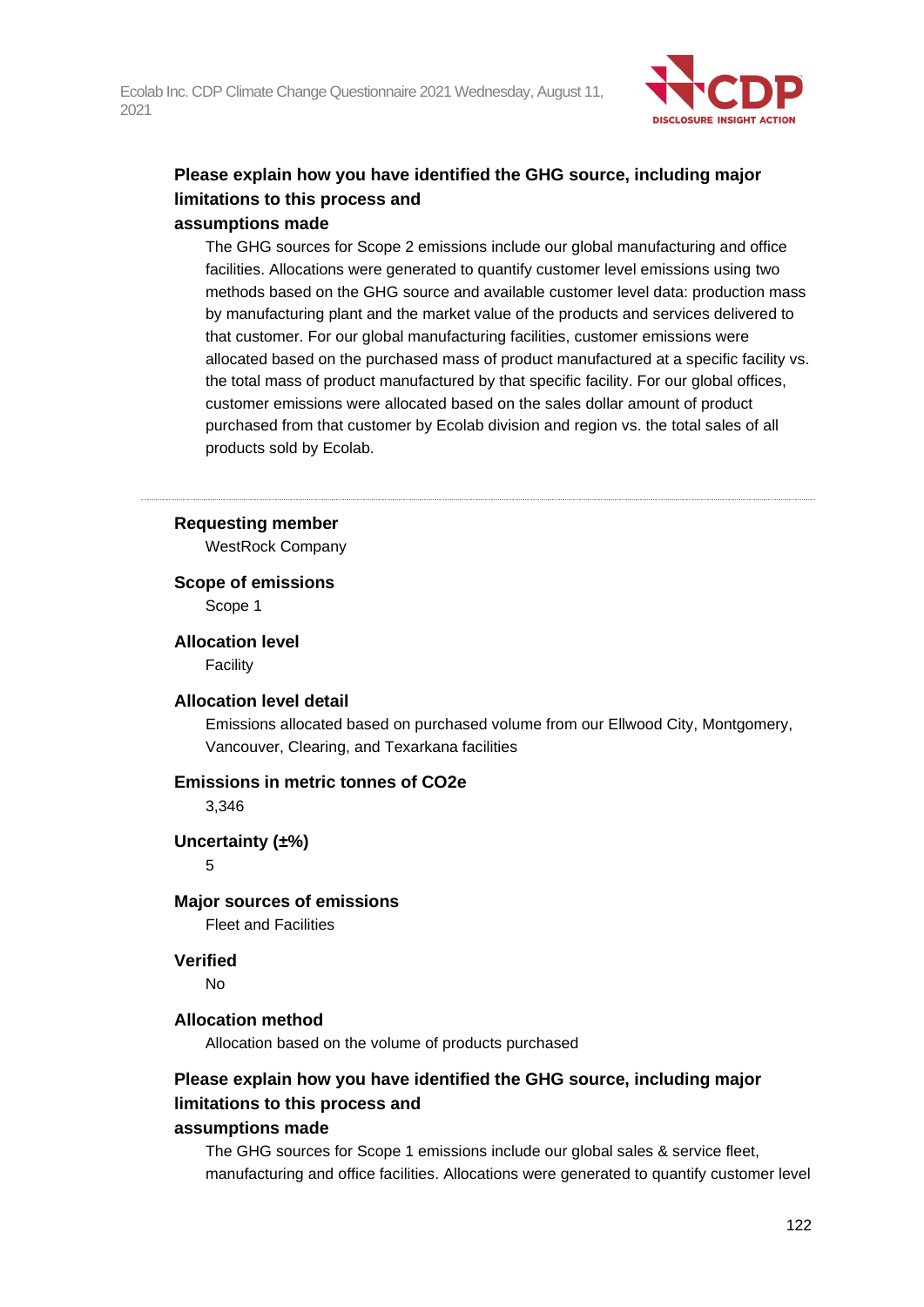

emissions using two methods based on the GHG source and available customer level data: production mass by manufacturing plant and the market value of the products and services delivered to that customer. For our global manufacturing facilities, customer emissions were allocated based on the purchased mass of product manufactured at a specific facility vs. the total mass of product manufactured by that specific facility. For our global sales and service fleet and offices, customer emissions were allocated based on the sales dollar amount of product purchased from that customer by Ecolab division and region vs. the total sales of all products sold by Ecolab.

#### **Requesting member**

WestRock Company

#### **Scope of emissions**

Scope 2

#### **Allocation level**

Facility

#### **Allocation level detail**

Emissions allocated based on purchased volume from our Ellwood City, Montgomery, Vancouver, Clearing, and Texarkana facilities

#### **Emissions in metric tonnes of CO2e**

165

### **Uncertainty (±%)**

5

#### **Major sources of emissions**

Offices and Facilities

#### **Verified**

No

#### **Allocation method**

Allocation based on the market value of products purchased

## **Please explain how you have identified the GHG source, including major limitations to this process and**

#### **assumptions made**

The GHG sources for Scope 2 emissions include our global manufacturing and office facilities. Allocations were generated to quantify customer level emissions using two methods based on the GHG source and available customer level data: production mass by manufacturing plant and the market value of the products and services delivered to that customer. For our global manufacturing facilities, customer emissions were allocated based on the purchased mass of product manufactured at a specific facility vs. the total mass of product manufactured by that specific facility. For our global offices,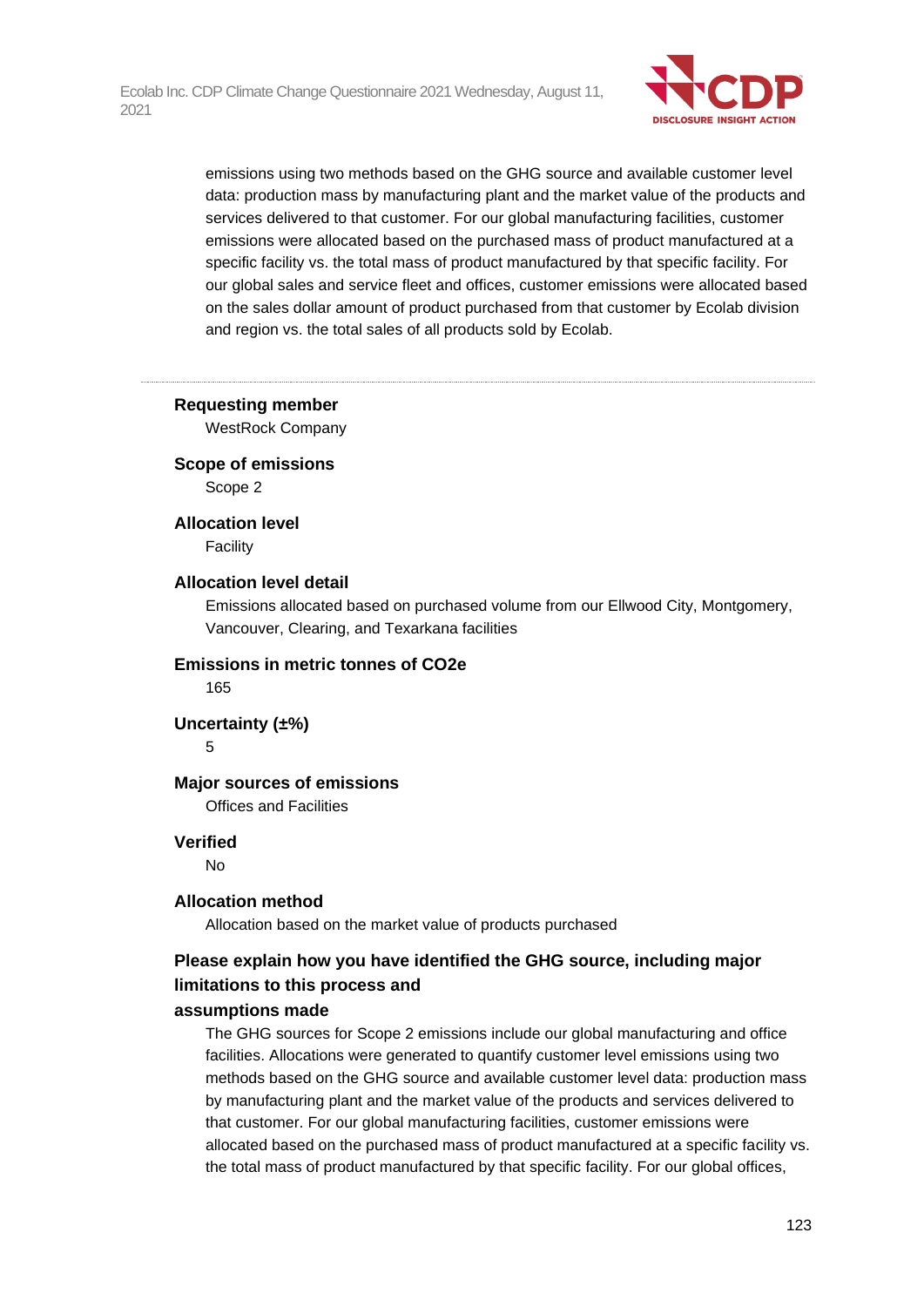

customer emissions were allocated based on the sales dollar amount of product purchased from that customer by Ecolab division and region vs. the total sales of all products sold by Ecolab.

#### **Requesting member**

Zimmer Biomet Holdings, Inc.

**Scope of emissions**

Scope 1

**Allocation level**

**Facility** 

#### **Allocation level detail**

Emissions allocated based on purchased volume from our Baglan and Leeds facilities

#### **Emissions in metric tonnes of CO2e**

0.188

**Uncertainty (±%)**

5

**Major sources of emissions** Fleet and Facilities

**Verified**

No

#### **Allocation method**

Allocation based on mass of products purchased

## **Please explain how you have identified the GHG source, including major limitations to this process and**

#### **assumptions made**

The GHG sources for Scope 1 emissions include our global sales & service fleet, manufacturing and office facilities. Allocations were generated to quantify customer level emissions using two methods based on the GHG source and available customer level data: production mass by manufacturing plant and the market value of the products and services delivered to that customer. For our global manufacturing facilities, customer emissions were allocated based on the purchased mass of product manufactured at a specific facility vs. the total mass of product manufactured by that specific facility. For our global sales and service fleet and offices, customer emissions were allocated based on the sales dollar amount of product purchased from that customer by Ecolab division and region vs. the total sales of all products sold by Ecolab.

**Requesting member**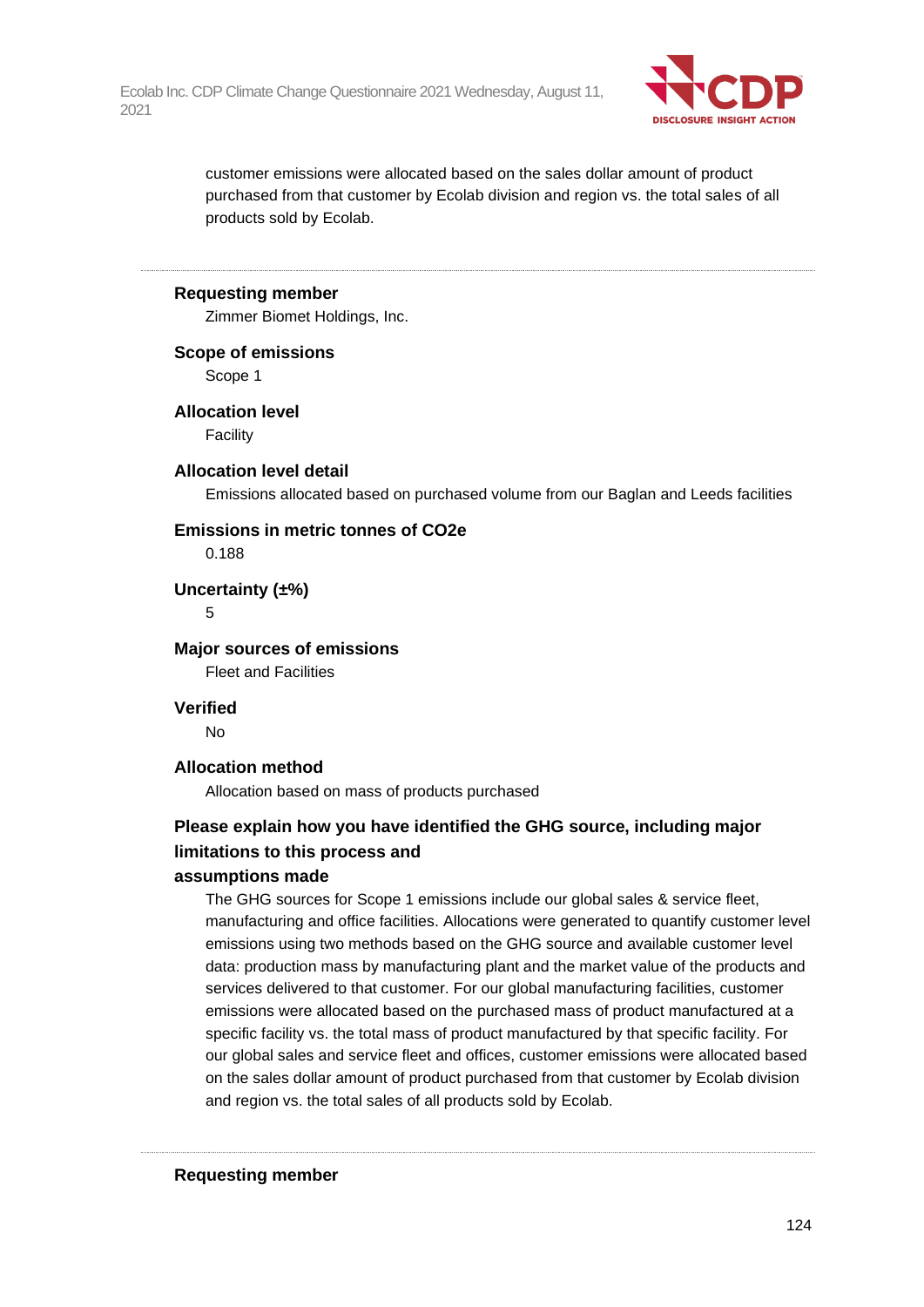

Zimmer Biomet Holdings, Inc.

### **Scope of emissions**

Scope 2

## **Allocation level**

**Facility** 

## **Allocation level detail**

Emissions allocated based on purchased volume from our Baglan and Leeds facilities

#### **Emissions in metric tonnes of CO2e**

0.067

## **Uncertainty (±%)**

5

## **Major sources of emissions**

Offices and Facilities

## **Verified**

No

## **Allocation method**

Allocation based on the market value of products purchased

# **Please explain how you have identified the GHG source, including major limitations to this process and**

#### **assumptions made**

The GHG sources for Scope 2 emissions include our global manufacturing and office facilities. Allocations were generated to quantify customer level emissions using two methods based on the GHG source and available customer level data: production mass by manufacturing plant and the market value of the products and services delivered to that customer. For our global manufacturing facilities, customer emissions were allocated based on the purchased mass of product manufactured at a specific facility vs. the total mass of product manufactured by that specific facility. For our global offices, customer emissions were allocated based on the sales dollar amount of product purchased from that customer by Ecolab division and region vs. the total sales of all products sold by Ecolab.

**Requesting member**

Accor

**Scope of emissions** Scope 1

**Allocation level** Facility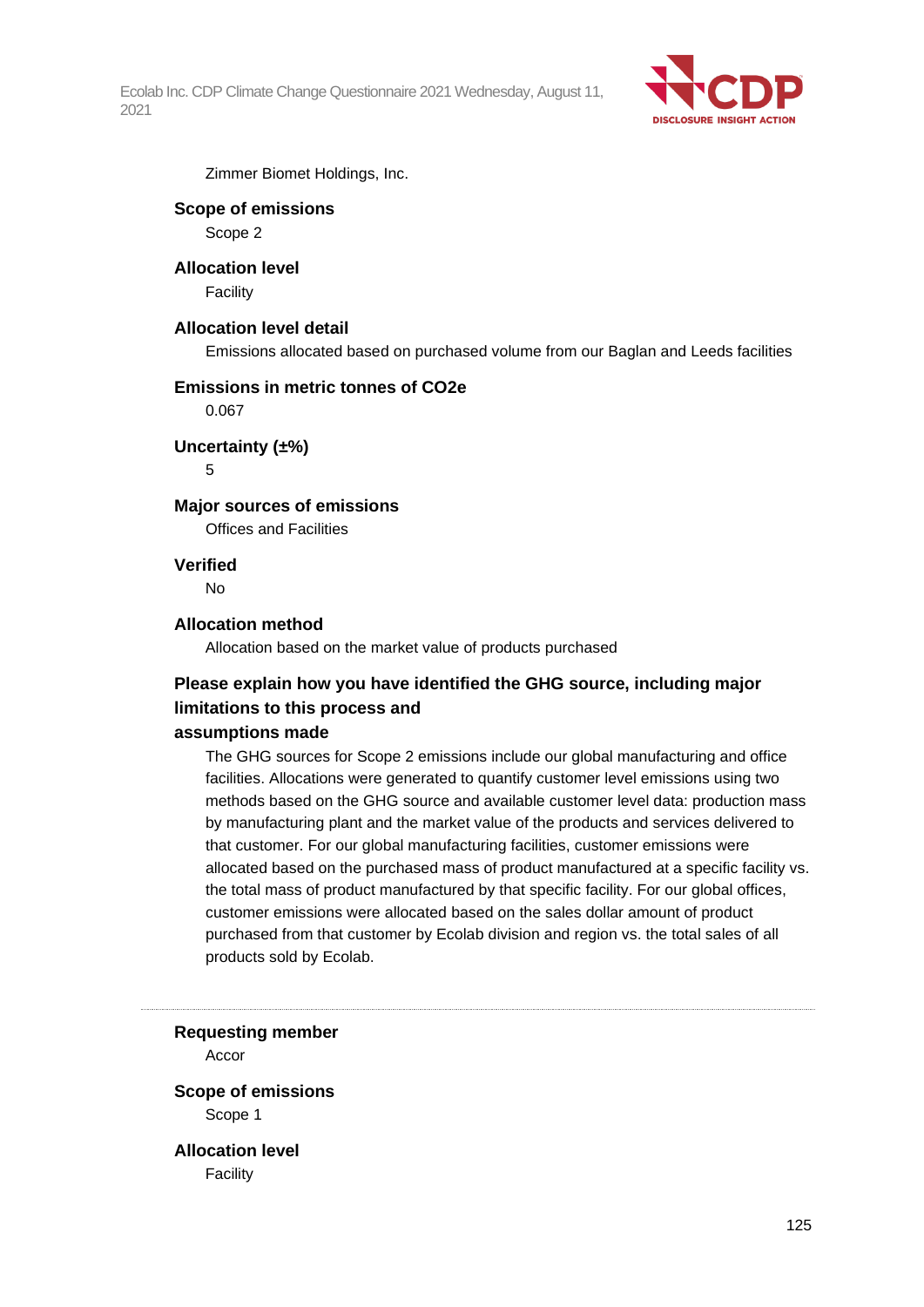

### **Allocation level detail**

Emissions allocated based on purchased volume from our Joliet, COI, Toronto, Santiago, and Istanbul facilities. Allocation based on available data for US, Canada, Japan, Latin America and IMEA and is not globally representative.

#### **Emissions in metric tonnes of CO2e**

40.3

**Uncertainty (±%)**

5

#### **Major sources of emissions**

Fleet and Facilities

**Verified**

No

#### **Allocation method**

Allocation based on mass of products purchased

# **Please explain how you have identified the GHG source, including major limitations to this process and**

## **assumptions made**

The GHG sources for Scope 1 emissions include our global sales & service fleet, manufacturing and office facilities. Allocations were generated to quantify customer level emissions using two methods based on the GHG source and available customer level data: production mass by manufacturing plant and the market value of the products and services delivered to that customer. For our global manufacturing facilities, customer emissions were allocated based on the purchased mass of product manufactured at a specific facility vs. the total mass of product manufactured by that specific facility. For our global sales and service fleet and offices, customer emissions were allocated based on the sales dollar amount of product purchased from that customer by Ecolab division and region vs. the total sales of all products sold by Ecolab.

#### **Requesting member**

Accor

#### **Scope of emissions**

Scope 2

#### **Allocation level**

Facility

#### **Allocation level detail**

Emissions allocated based on purchased volume from our Joliet, COI, Toronto, Santiago, and Istanbul facilities. Allocation based on available data for US, Canada, Japan, Latin America and IMEA and is not globally representative.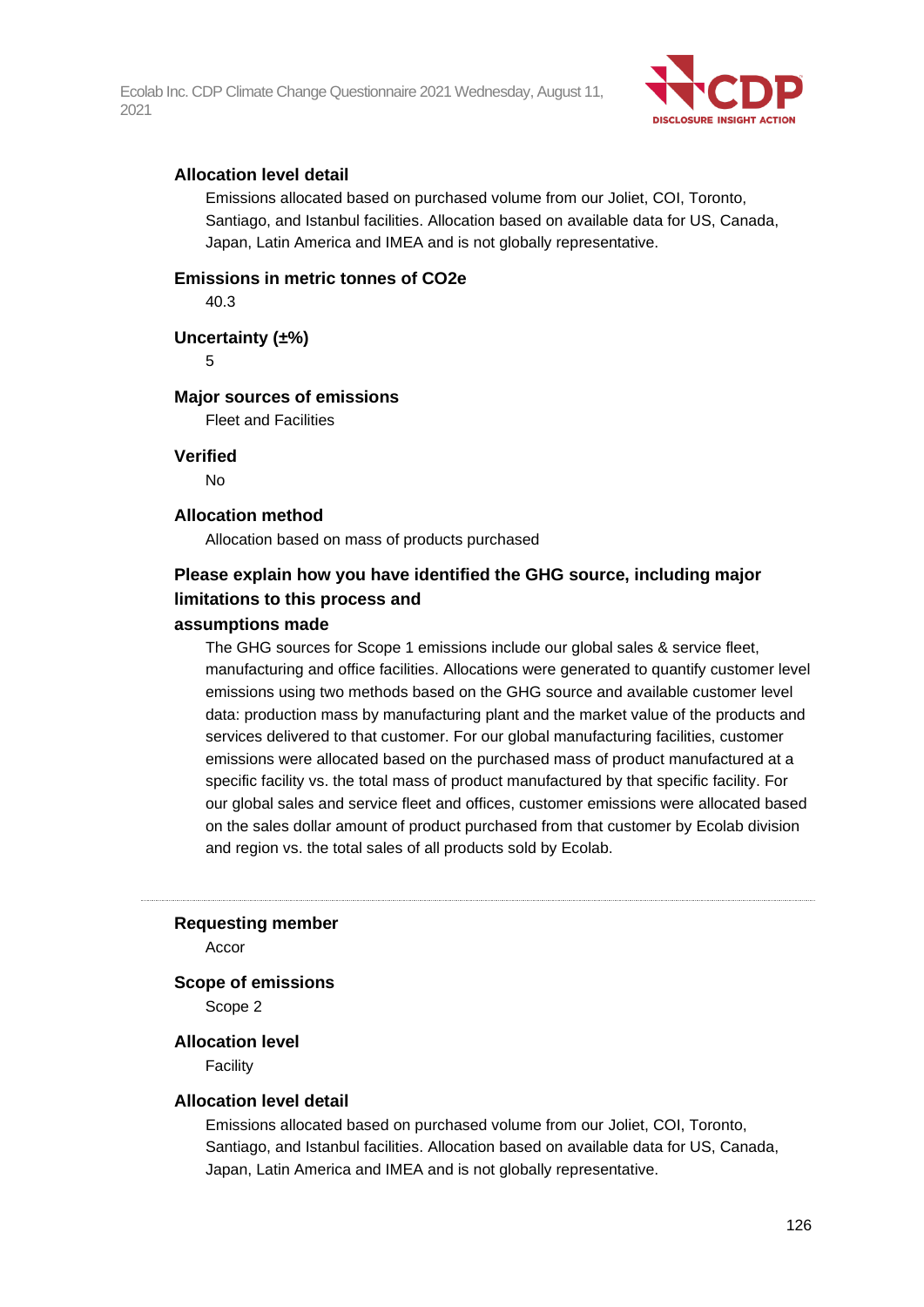

**Emissions in metric tonnes of CO2e** 4.5

# **Uncertainty (±%)**

5

## **Major sources of emissions**

Offices and Facilities

## **Verified**

No

## **Allocation method**

Allocation based on the market value of products purchased

# **Please explain how you have identified the GHG source, including major limitations to this process and**

## **assumptions made**

The GHG sources for Scope 2 emissions include our global manufacturing and office facilities. Allocations were generated to quantify customer level emissions using two methods based on the GHG source and available customer level data: production mass by manufacturing plant and the market value of the products and services delivered to that customer. For our global manufacturing facilities, customer emissions were allocated based on the purchased mass of product manufactured at a specific facility vs. the total mass of product manufactured by that specific facility. For our global offices, customer emissions were allocated based on the sales dollar amount of product purchased from that customer by Ecolab division and region vs. the total sales of all products sold by Ecolab.

# **SC1.2**

## **(SC1.2) Where published information has been used in completing SC1.1, please provide a reference(s).**

No published information has been used to complete SC1.1 beyond what is publicly reported in our CDP Climate response and in our GRI Index reports - including our corporate scope 1 and 2 emissions, and annual revenues.

# **SC1.3**

| (SC1.3) What are the challenges in allocating emissions to different customers, and |
|-------------------------------------------------------------------------------------|
| what would help you to overcome these challenges?                                   |

| <b>Allocation challenges</b>  | Please explain what would help you overcome these challenges            |
|-------------------------------|-------------------------------------------------------------------------|
| Diversity of product lines    | Customer level emissions tracking remains a challenge and has been      |
| makes accurately accounting   | difficult to achieve without deploying significant resources and        |
| for each product/product line | expense. Ecolab serves a diverse global customer base providing a       |
| cost ineffective              | diverse set of products and services, the combination of which makes    |
|                               | it difficult and cost-prohibitive to effectively track and quantify all |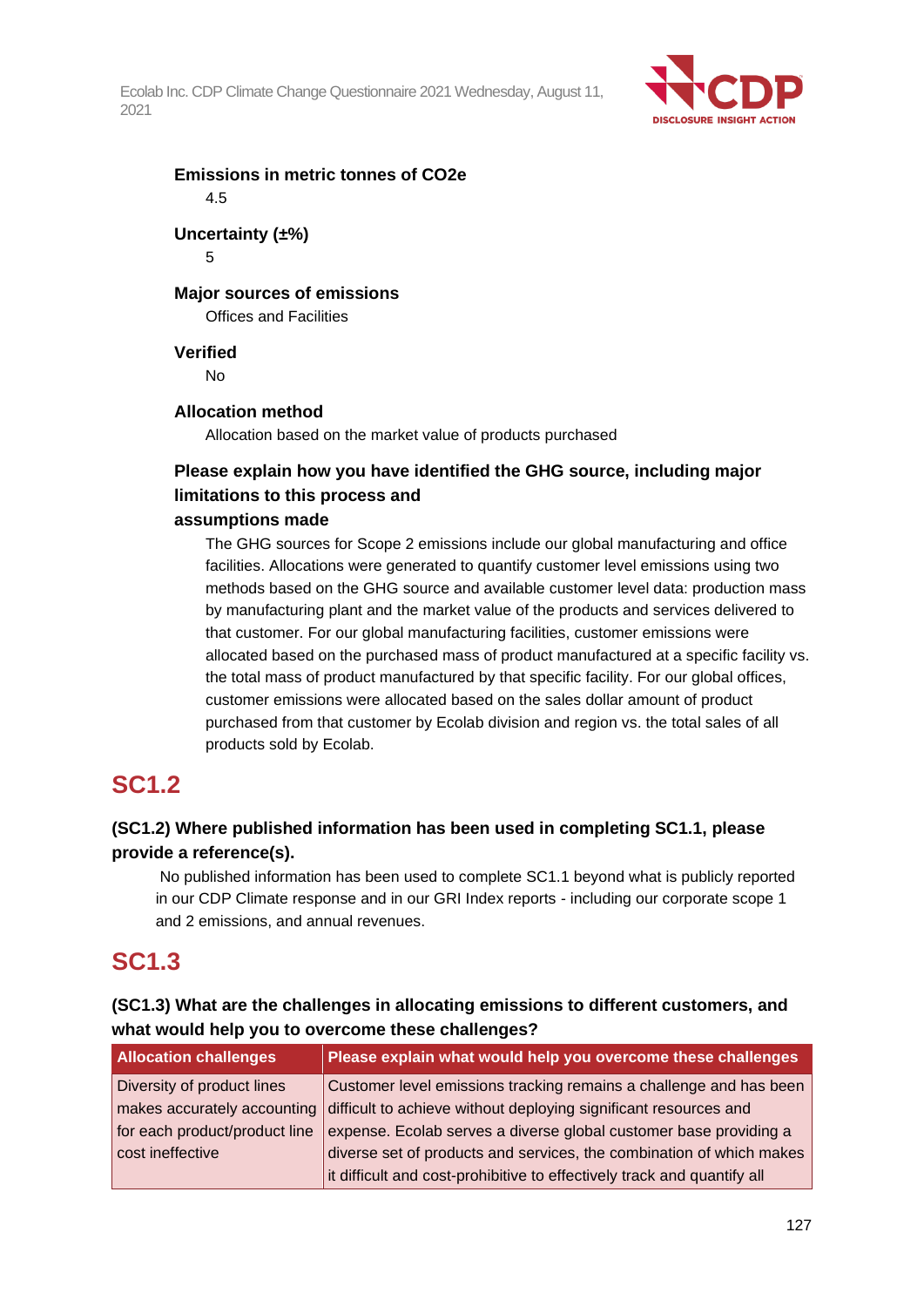

| customer level GHG emissions. Improved data management tools              |
|---------------------------------------------------------------------------|
| aligned with our existing systems may help to defray the cost to better   |
| track and quantify this impact. Additionally, being able to differentiate |
| and quantify the impact of our services delivered versus products sold    |
| by volume to customers would enhance the granularity of the               |
| emissions impact and performance we have with our customers. In           |
| the interim, we have developed an enhanced methodology to                 |
| estimate allocated customer level emissions, as described in SC 1.1       |
| and $SC$ 1.4a.                                                            |
|                                                                           |

# **SC1.4**

# **(SC1.4) Do you plan to develop your capabilities to allocate emissions to your customers in the future?**

Yes

# **SC1.4a**

## **(SC1.4a) Describe how you plan to develop your capabilities.**

Ecolab continues to explore ways to further engage with its value chain to track and manage the impact we have in helping to reduce GHG emissions. We currently are not planning to develop additional capabilities or public reporting that allocates our emissions to our customers in the near term, but rather, are focused on working with our customers to reduce their energy and GHG emissions, water and waste footprints through the use of our products and services.

Specifically, we partner with our customers to increase their efficiency, improve their sustainability performance and enhance their business results at more than three million locations globally. Through helping our customers we play an important role in meeting the changing needs of our evolving world, and we strategically work with our customers to reduce their energy demands and GHG emissions. From the oil and gas industry to hospitality, our people are using their expertise and our innovative technologies to help a variety of industries operate more efficiently.

Our innovation leads to documenting and communicating quantified environmental and financial results we call eROI. Built upon a system of people, processes and tools, our eROI program provides a uniform approach that ensures the value we deliver is aligned with the needs and available natural resources of each customer we serve.

# **SC2.1**

**(SC2.1) Please propose any mutually beneficial climate-related projects you could collaborate on with specific CDP Supply Chain members.**